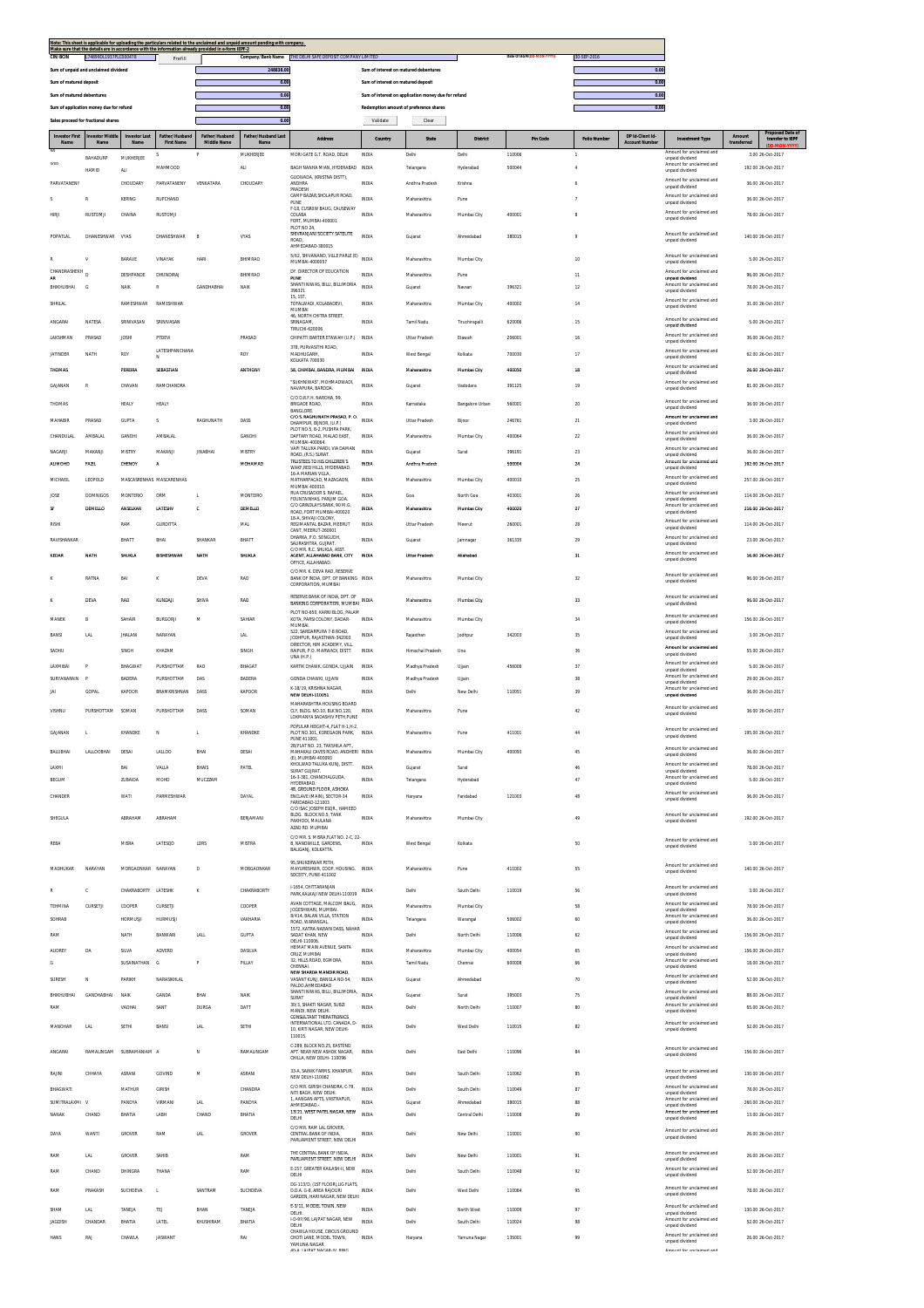| SAVITA            |                   | BHARGAVA       | LATESHRKASHYAP          |                | BHARGAVA           | 1-51, JANGPURA EXTN., NEW DELHI INDIA                                         |              | Delhi                | South Delhi                     | 110014           |        | 102        | Amount for unclaimed and                                                | 26.00 26-Oct-2017   |
|-------------------|-------------------|----------------|-------------------------|----------------|--------------------|-------------------------------------------------------------------------------|--------------|----------------------|---------------------------------|------------------|--------|------------|-------------------------------------------------------------------------|---------------------|
| RUF               | SINGH             | SASAN          | SATMA                   | SINGH          | SASAN              | 1-51, JANGPURA EXTN., NEW DELHI INDIA                                         |              | Delhi                | South Delhi                     | 110014           |        | 103        | unpaid dividend<br>Amount for unclaimed and                             | 26.00 26-Oct-2017   |
| <b>GURKIRET</b>   | KAUR              | <b>MALIK</b>   | SHRIA                   | J              | KAUR               | C/O. MR. J.A SINGH, ESQR,69,<br>KOREGAON PARK, PUNE                           | <b>INDIA</b> | Maharashtra          | Pune                            |                  |        | 104        | unpaid dividend<br>Amount for unclaimed and<br>unpaid dividend          | 1131.00 26-Oct-2017 |
|                   | c                 | SHARMA         | LATEPT                  |                | BHAWANI            | C/99 NEW MUTAN NAGAR<br>ROHTAK ROAD                                           | <b>INDIA</b> | Delhi                | Delhi                           |                  | 110056 | 105        | Amount for unclaimed and<br>unpaid dividend                             | 200.00 26-Oct-2017  |
| RANJIT            | SINGH             | GILL           | WARYAN                  |                | SINGH              | C/O MRS. B.K. MALIK, 21-A                                                     | <b>INDIA</b> | Delhi                | South Delhi                     | 110013           |        | 107        | Amount for unclaimed and                                                | 130.00 26-Oct-2017  |
|                   |                   |                |                         |                |                    | NIZAMUDDIN WEST, NEW DELHI<br>17/4, SPECIAI WING, PREM NAGAR, INDIA           |              |                      |                                 |                  |        |            | unpaid dividend<br>Amount for unclaimed and                             |                     |
| RAM               |                   | CHAMELI        | LATESHLAKSHMI           |                | DAS                | DEHRADUN<br>C/O. DR. A.C.D. MONTEIRO                                          |              | Uttarakhand          | Dehradun                        | 248007           |        | 110        | unpaid dividend<br>Amount for unclaimed and                             | 52.00 26-Oct-2017   |
| FREDDERICK        |                   | MONTEIRO       | D                       | ¢              | MONTEIRO           | 5, PRASANNA NESBIT ROAD,<br>MAZAGAON, MUMBAI                                  | <b>INDIA</b> | Maharashtra          | Mumbai City                     | 400010           |        | 114        | unnaid dividend                                                         | 26.00 26-Oct-2017   |
| SEBASTIAO         | EDUARTE           | MONTEIRO       | D                       | c              | <b>MONTEIRO</b>    | C/O DR. A.C.D. MONTEIRO, 5<br>PRASSANA NESBIT ROAD.                           | <b>INDIA</b> | Maharashtra          | Mumbai City                     | 400010           |        | 117        | Amount for unclaimed and<br>unpaid dividend                             | 16.00 26-Oct-2017   |
|                   |                   |                |                         |                |                    | MAZAGAON, MUMBA<br>C/O. DR. A.C.D. MONTEIRO                                   |              |                      |                                 |                  |        |            | Amount for unclaimed and                                                |                     |
| FREDDERICK        |                   | MONTEIRO       | D                       | c              | <b>MONTEIRO</b>    | 5. PRASANNA NESBIT ROAD.<br>MAZAGAON, MUMBAI                                  | <b>INDIA</b> | Maharashtra          | Mumbai City                     | 400010           |        | 118        | unpaid dividend                                                         | 16.00 26-Oct-2017   |
| SOHRAB            | HORMUSJI          | VAKHARIA       | HORMUSJI                |                | MANCHARSHAW        | JUMMA MASJID ROAD, FORT,<br>(GUJRAT STATE). BROACH                            | <b>INDIA</b> | Gujarat              | Bharuch                         |                  |        | 121        | Amount for unclaimed and<br>unpaid dividend                             | 229.00 26-Oct-2017  |
| KAMALAMMA         |                   |                | LATESHRIN               | K              | SESHEDISAGRA       | NO.466, I-BLOCK WCR, III, STAGE,<br>BASWASHWARNAGAR,                          | <b>INDIA</b> | Karnataka            | Bangalore Urban                 | 560079           |        | 124        | Amount for unclaimed and<br>unpaid dividend                             | 260.00 26-Oct-2017  |
| <b>ROMESH</b>     | CHANDRA           | SHUKLA         | KEDAR                   | NATH           | SHUKLA             | BANGALORE<br>AGENT, ALLAHARAD RANK                                            | <b>INDIA</b> | Uttar Pradesh        | Mirzapur                        |                  |        | 130        | Amount for unclaimed and                                                | 10.00 26-Oct-2017   |
| RUP               | SINGH             | SASAN          | s                       | ATMASINGH      | SASAN              | MIRZAPUR<br>1-51. JANGPURA EXTN NEW DELHI INDIA                               |              | Delhi                | South Delhi                     | 110014           |        | 134        | unpaid dividend<br>Amount for unclaimed and<br>unpaid dividend          | 10.00 26-Oct-2017   |
| VIDYADHAR         | MANJULAL          | THAKORE        | MANJULAL                | J.             | THAKORE            | 23. PRITAM NAGAR. AHMEDABAD INDIA                                             |              | Gujarat              | Ahmedabad                       | 380006           |        | 136        | Amount for unclaimed and<br>unpaid dividend                             | 957.00 26-Oct-2017  |
| AMMEMBAL          | VITTAL            | PA             | A                       | SRINIVASA      | PAI                | 41-D, SUJAN SINGH PARK, NEW<br>DELHI                                          | <b>INDIA</b> | Delhi                | New Delhi                       | 110003           |        | 142        | Amount for unclaimed and<br>unnaid dividend                             | 26.00 26-Oct-2017   |
| KANCHANBEN        | H                 | SONI           | <b>HARKISONDAS</b>      | H              | PAREKH             | VANSHIVAT, JALWAN BAPPA ROAD<br>OPP. TELEPHONE EXCHANGE,                      | <b>INDIA</b> | Gujarat              | Valsad                          |                  | 396001 | 144        | Amount for unclaimed and                                                | 627.00 26-Oct-2017  |
|                   |                   |                |                         |                |                    | <b>BULSAR 396001</b>                                                          |              |                      |                                 |                  |        |            | unpaid dividend<br>Amount for unclaimed and                             |                     |
| BHAGWATI          |                   | VASISHTHA      | PTSHIV                  | NARAIN         | VASSHTHA           | SHIV NIWAS, GURGAON<br>M/S KLIMAR WOOL SHOP                                   | <b>INDIA</b> | Haryana              | Gurgaon                         |                  |        | 147        | unpaid dividend                                                         | 260.00 26-Oct-2017  |
| <b>FAQUIR</b>     |                   | CHAND          | HAR                     |                | DAYAL              | 4772/15, MAIN BAZAR, PAHAR<br>GANJ, NEW DELHI                                 | <b>INDIA</b> | Delhi                | Central Delhi                   | 110055           |        | 148        | Amount for unclaimed and<br>unpaid dividend                             | 26.00 26-Oct-2017   |
| P                 | к                 | BANSAL         | п.                      | <b>JAGDISH</b> | PRASAD             | 2-B, D.D.A. (M.I.G.) FLATS, NIRMAN INDIA<br>VIHAR. NEW DELHI                  |              | Delhi                | East Delhi                      | 110092           |        | 149        | Amount for unclaimed and<br>unpaid dividend                             | 26.00 26-Oct-2017   |
| TRILOK            | NATH              | NAND/          | RAM                     | NATH           | NANDA              | M/S. RAM NATH KIDAR NATH<br>NANDA, CHAWRI BAZAR, NEW                          | <b>INDIA</b> | Delhi                | North Delhi                     | 110006           |        | 150        | Amount for unclaimed and<br>unpaid dividend                             | 130.00 26-Oct-2017  |
|                   | D                 | GAUR           | <b>NATHOO</b>           |                | RAM                | DELHI<br>1932-A/147. GANESHPURA.                                              | <b>INDIA</b> | Delhi                | North West                      | 110035           |        |            | Amount for unclaimed and                                                | 26.00 26-Oct-2017   |
|                   |                   |                |                         |                | RAI                | TRINAGAR, NEW DELHI<br>129-A, POCKET 'A', SUKHDEV                             | <b>INDIA</b> |                      |                                 |                  |        | 151        | unpaid dividend<br>Amount for unclaimed and                             | 26.00 26-Oct-2017   |
| SOMESHWAP<br>R    | B                 | DATT<br>SINHA  | <b>GANPAT</b><br>B      | ANAND          | LALL               | VIHAR NEW DELHI<br>316, S.F.S., D.D.A. FLATS, HAUZ                            | <b>INDIA</b> | Delhi<br>Delhi       | South Delhi<br>South West Delhi | 110025<br>110016 |        | 155<br>157 | unnaid dividend<br>Amount for unclaimed and                             | 52.00.26-0ct-2017   |
|                   |                   |                |                         |                |                    | KHAS, NEW DELHI                                                               |              |                      |                                 |                  |        |            | unpaid dividend<br>Amount for unclaimed and                             |                     |
| BHAGWAN           | DASS              | GAUMBHIR       | DHARAM                  | CHAND          | GAUMBHIR           | H.NO. 1640, SOHANGANJ, KRISHNA<br>GALI, SUBZIMANDI, NEW DELHI                 |              | Delhi                | New Delhi                       | 110006           |        | 162        | unpaid dividend                                                         | 26.00.26-0ct-2017   |
| TRILOK            | CHAND             | VU             |                         | <b>JAIRAM</b>  | DAS                | 1601. DHEERAJ VALLEY TOWER<br>NEAR SALBARAR COMPLEX                           | <b>INDIA</b> | Maharashtra          | Mumbai City                     |                  | 400063 | 163        | Amount for unclaimed and                                                | 390.00 26-Oct-2017  |
|                   |                   |                |                         |                |                    | GOREGAON (EAST) MUMBAI<br>400063                                              |              |                      |                                 |                  |        |            | unpaid dividend                                                         |                     |
| AIT               |                   | KAUR           | $\overline{\mathbf{S}}$ | HARKISHEN      | SINGH              | C/O. S. HARKISHEN SINGH, BLOCK<br>No. 14 H NO. 1019 IIND FLOOR                | <b>INDIA</b> | Delhi                | Central Delhi                   | 110005           |        | 164        | Amount for unclaimed and                                                | 130.00 26-Oct-2017  |
|                   |                   |                |                         |                |                    | W.E.A.KAROL BAGH.NEW DELHI                                                    |              |                      |                                 |                  |        |            | unpaid dividend                                                         |                     |
| ×.                | Ċ                 | ANAND          | R                       | s              | ANAND              | 15/32. EAST PUNJABI BAGH.<br>NEW DELHI                                        | <b>INDIA</b> | Delhi                | West Delhi                      | 110026           |        | 165        | Amount for unclaimed and<br>unpaid dividend                             | 260.00 26-Oct-2017  |
| ASHA              |                   | MEHTA          | $\mathbb{R}$            | L              | MEHTA              | H.NO. 7, PHASE - I, MUHALI,<br>CHANDIGARH                                     | <b>INDIA</b> | Chandigarh           | Chandigarh                      | 160017           |        | 167        | Amount for unclaimed and<br>unpaid dividend                             | 26.00 26-Oct-2017   |
| AMRIT             |                   | SODHI          | N                       | s              | SODHI              | SARHIND CLUB. AMBALA CANTT<br>AMBALA                                          | <b>INDIA</b> | Haryana              | Ambala                          | 133001           |        | 168        | Amount for unclaimed and<br>unpaid dividend                             | 26.00 26-Oct-2017   |
| KAMLA             |                   | <b>JAISWAL</b> | <b>L</b>                | P              | <b>JAISWAL</b>     | SANT THEATRE, JALANDHAR,<br>PUNJAB                                            | <b>INDIA</b> | Punjab               | Jalandha                        | 144008           |        | 172        | Amount for unclaimed and<br>unpaid dividend                             | 3.00 26-Oct-2017    |
|                   | D                 | KHOSLA         | $\overline{\mathbf{S}}$ | N              | KHOSLA             | 35/2, E.C. ROAD, DEHRADUN                                                     | <b>INDIA</b> | Uttarakhand          | Dehradun                        | 248001           |        | 173        | Amount for unclaimed and<br>unpaid dividend                             | 52.00 26-Oct-2017   |
| SHARMILA          | MARIELOUISE       | DEMELLO        | ERIC                    | ROSARIO        | DEMELLO            | C/O GRINDLAYS BANK, 270, D.N.                                                 | <b>INDIA</b> | Maharashtra          | Mumbai City                     | 400001           |        | 175        | Amount for unclaimed and                                                | 65.00 26-Oct-2017   |
|                   |                   |                |                         |                |                    | ROAD, POST BOX NO.48, MUMBAI<br>C/O M/S. PLACE SIDDONS &                      |              |                      |                                 |                  |        |            | unpaid dividend                                                         |                     |
| SUBHASH           | CHANDRA           | CHATTERJEE     | SUDHIR                  | CHANDRA        | CHATTERJEE         | COUGH (P) LTD., 6, LYONS RANGE, INDIA<br>KOLKATTA                             |              | West Bengal          | Kolkata                         | 700001           |        | 177        | Amount for unclaimed and<br>unpaid dividend                             | 3.00 26-Oct-2017    |
|                   |                   |                |                         |                |                    | 7. MANJU MANSION.54.                                                          |              |                      |                                 |                  |        |            | Amount for unclaimed and                                                |                     |
| <b>IRENE</b>      | JOYCE             | ROSARIO        | CHARLES                 | <b>HENRY</b>   | ROSARIO            | WOODHOUSE,<br>COLABA, MUMBAI                                                  | <b>INDIA</b> | Maharashtra          | Mumbai City                     | 400005           |        | 179        | unpaid dividend                                                         | 81.00 26-Oct-2017   |
| LAXMI             |                   | <b>AGATE</b>   | NARAYAN                 | V              | <b>AGATE</b>       | NO. 7, SANT NYNESHWAR, SANT<br>NAGAR SOCIETY, PUNE                            | <b>INDIA</b> | Maharashtra          | Pune                            | 411009           |        | 181        | Amount for unclaimed and<br>unpaid dividend                             | 52.00 26-Oct-2017   |
|                   |                   |                |                         |                |                    | 1/22, PARMANAND BLDG., DR.A.K.                                                |              |                      |                                 |                  |        |            |                                                                         |                     |
|                   | J.                | KHANDKE        | <b>JANARDAN</b>         | LAXMAN         | KHANDKE            | RANGEKAR MARG, MUMBA                                                          | <b>INDIA</b> | Maharashtra          | Mumbal City                     | 400007           |        | 184        | Amount for unclaimed and<br>unpaid dividend                             | 489.00 26-Oct-2017  |
|                   | N                 | KHANDKE        | NAMDEC                  | L              | KHANDKE            | 38-A/5, GANESH PRASAD, SLEATOR<br>ROAD, TARDEO, MUMBAI                        | <b>INDIA</b> | Maharashtra          | Mumbai City                     | 400007           |        | 185        | Amount for unclaimed and<br>unpaid dividend                             | 130.00 26-Oct-2017  |
| TARLA             | PRADYLIMNA        | VOHRA          | PRADYUMNA               | R              | VOHRA              | 14-C, AVANI FLATS,                                                            | <b>INDIA</b> | Gujarat              | Ahmedabad                       |                  | 380009 | 186        | Amount for unclaimed and                                                | 260.00 26-Oct-2017  |
|                   |                   |                |                         |                |                    | NAVRANGPURA, AHMEDABAD<br>C/O GRINDLAYS BANK, 270, D.N.                       |              |                      |                                 |                  |        |            | unpaid dividend<br>Amount for unclaimed and                             |                     |
| ANNE              | LEONILDA          | SALDANHA       | ROBERT                  | A              | SALDANHA           | ROAD, POST BOX NO.48, MUMBAI                                                  | <b>INDIA</b> | Maharashtra          | Mumbai City                     | 400001           |        | 187        | unpaid dividend                                                         | 151.00 26-Oct-2017  |
| OLIVA             |                   | FONESCA        | A                       | c              | FONESCA            | 292. CHURCH ROAD, GUN<br>FOUNDARY. HYDERABAD                                  | <b>INDIA</b> | Telangana            | Hyderabad                       | 500001           |        | 190        | Amount for unclaimed and<br>unpaid dividend                             | 78.00 26-Oct-2017   |
| ARNAVAZ           | PHIROZE           | WADIA          |                         | B              | <b>WADIA</b>       | ABDEALI CHAMBERS, 1ST FLOOR,<br>OPP. MINERVA TALKIES.                         | <b>INDIA</b> | Maharashtra          | Mumbai City                     | 400007           |        | 192        | Amount for unclaimed and                                                | 10.00 26-Oct-2017   |
|                   |                   |                |                         |                |                    | LAMINGTON ROAD, MUMBAI                                                        |              |                      |                                 |                  |        |            | unpaid dividend                                                         |                     |
|                   |                   |                |                         |                |                    |                                                                               |              |                      |                                 |                  |        |            |                                                                         |                     |
| FRANEY            | MINOWCHER         | <b>MOGAL</b>   | M                       | N              | MOGAL              | 2ND FLOOR, BOTAWALLA<br>BLDG., 257 THAKURDWAR ROAD                            | <b>INDIA</b> | Maharashtra          | Mumbai City                     |                  | 400002 | 193        | Amount for unclaimed and<br>unpaid dividend                             | 10.00 26-Oct-2017   |
| DHUNBAI           | SAVAKHA           | THANEWALLA     | $\leq$                  |                | THANEWALLA         | C/O MR.P.S. PASTAKIA, 184, MODI<br>STREET FORT, MUMBAI                        | <b>INDIA</b> | Maharashtra          | Mumbai City                     | 400021           |        | 195        | Amount for unclaimed and<br>unpaid dividend                             | 78.00 26-Oct-2017   |
| STHELENSNOMI      |                   |                | COMPANY                 |                |                    | <b>JO STANDARD CHARTER</b><br>PB.NO. 558, 25, M.G. ROAD, FORT, INDIA          |              | Maharashtra          | Mumbai City                     | 400001           |        | 198        | Amount for unclaimed and                                                | 260.00 26-Oct-2017  |
| NEESPVTLTD        |                   |                |                         |                |                    | MUMBAI<br>C/O R.G. KHANDKE, H/2, POPULAR                                      |              |                      |                                 |                  |        |            | unpaid dividend                                                         |                     |
| DNYANSHWAR NAMDEO |                   | KHANDKE        | NAMDEO                  | L.             | KHANDKE            | HEIGHTSNO.4, 301, KOREGAON<br>PARK, PUNE                                      | <b>INDIA</b> | Maharashtra          | Pune                            | 411001           |        | 204        | Amount for unclaimed and<br>unpaid dividend                             | 390.00 26-Oct-2017  |
| MANI              | MANEK             | SAHIAR         | MANEK                   |                | SAHIAR             | 650, FIRDOSHI ROAD, PARSI<br>COLONY, DADR, MUMBAI                             | <b>INDIA</b> | Maharashtra          | Mumbai City                     |                  | 400014 | 207        | Amount for unclaimed and<br>unpaid dividend                             | 70.00 26-Oct-2017   |
| KALAVATI          | BHOGILAL          | PATEL          | KRISHANKUMAR B          |                | PATEL              | VACHALI POLE, WADI, BARODA                                                    | <b>INDIA</b> | Gujarat              | Vadodara                        | 390017           |        | 210        | Amount for unclaimed and<br>unpaid dividend                             | 36.00 26-Oct-2017   |
| RUSTOM            | ARDESHIR          | GAGRET         | ARDESHIR                |                | GAGRET             | C/O M/S. GAGRET & CO., ALLI                                                   | <b>INDIA</b> | Maharashtra          | Mumbai City                     | 400001           |        | 211        | Amount for unclaimed and                                                | 192.00 26-Oct-2017  |
|                   |                   |                |                         |                |                    | CHAMBERS, NAGINDAS MASTER<br>ROAD, FORT, MUMBAI<br>PRASHANT APARTMENTS, B-21, |              |                      |                                 |                  |        |            | unpaid dividend                                                         |                     |
| SHIRIN            | MERWAN            | COOPER         | CURSETJI                |                | COOPER             | 6TH FLOOR, 140-A, MACINTYRE<br>ROAD, SECUNDERABAD                             | <b>INDIA</b> | Andhra Pradesh       |                                 |                  | 500001 | 214        | Amount for unclaimed and<br>unpaid dividend                             | 156.00 26-Oct-2017  |
|                   |                   |                |                         |                |                    | C/O MR. D.K. HANDIEKAR<br>EXECUTIVE ENGG. (GOVT. OF                           |              |                      |                                 |                  |        |            | Amount for unclaimed and                                                |                     |
| SHAKUNTALA        | D                 | HANDIEKAR      | DATTATRAYA              | $\mathbf{K}$   | HANDIEKAR          | <b>ILP 18-2-249 RAVINDERAPLIRE</b><br>CLY., LANE NO.14,                       | <b>INDIA</b> | Uttar Pradesh        | Varanasi                        | 221005           |        | 215        | unnaid dividend                                                         | 140.00 26-Oct-2017  |
| <b>ELA</b>        |                   | BHAR           | KASI                    | NATH           | <b>BRAR</b>        | 13, ASHWINI DUTT ROAD,<br>KOLKATA                                             | <b>INDIA</b> | West Bengal          | Kolkata                         | 700126           |        | 216        | Amount for unclaimed and<br>unpaid dividend                             | 130.00.26-0ct-2017  |
| BAKULA            | NAVEEN            | PAREKH         | NAVIN                   | LALBHA         | PAREKH             | PAREKH HOSPITAL, MADAN WADI,<br>BULSAR-396001.                                | <b>INDIA</b> | Gujarat              |                                 |                  | 396001 | 217        | Amount for unclaimed and<br>unpaid dividend                             | 88.00 26-Oct-2017   |
| SHANTI            | KUMAR             | PODDAR         | KESHOADAO               | N              | PODDAR             | SHIV RANJANI APPARTMENTS F<br>102,28, CEMENT ROAD, SHIVAJI                    | <b>INDIA</b> | Maharashtra          |                                 |                  | 440010 | 218        | Amount for unclaimed and                                                | 390.00 26-Oct-2017  |
| SAVITA            |                   | BHARGAVA       | KASHAF                  |                |                    | NAGAR- NAGPUR<br>1-51. JANGPURA EXTN NEW DELHI INDIA                          |              | DELHI                | New Delhi                       | 110014           |        | 220        | unpaid dividend<br>Amount for unclaimed and                             | 10.00 26-Oct-2017   |
| <b>ITANYAL</b>    | DEVI              | SHARMA         | ĸ                       | N              | BHARGAVA<br>SHARMA | C/O DR. E.B. MISRA, 2, DOCTOR'S                                               | <b>INDIA</b> | Delhi                | New Delhi                       | 110001           |        | 221        | unpaid dividend<br>Amount for unclaimed and                             | 520.00 26-Oct-2017  |
|                   |                   |                |                         |                |                    | LANE, NEW DELHI<br>C/O K.C.GUPTA, ROOM NO.51, 5TH                             |              |                      |                                 |                  |        |            | unpaid dividend                                                         |                     |
| MADANLAL          | <b>BANWARILAL</b> | AGARWAL        | BANWARILA               | s              | <b>AGARWAL</b>     | FLOOR. DHARAM PREM<br>BLD., NEHRU RD., VILLE                                  | <b>INDIA</b> | Maharashtra          | Mumbai City                     | 400057           |        | 224        | Amount for unclaimed and<br>unpaid dividend                             | 5.00 26-Oct-2017    |
| SANDEEF           | KUMAR             | SARKAR         |                         | M              |                    | PARLE(E), MUMBAI<br>B-5/280, YAMMUNA VIHAR, NEW                               | <b>INDIA</b> | Delhi                | East Delhi                      | 110053           |        | 228        | Amount for unclaimed and                                                | 3.00 26-Oct-2017    |
| <b>ARUN</b>       | KUMAR             | RATNA          | VIDYA                   |                | SARKAR<br>RATNA    | DELHI<br>C-87, N.D.S.E., PART-II, 2ND FLOOR,                                  | <b>INDIA</b> | Delhi                | South Delhi                     | 110049           |        | 231        | unpaid dividend<br>Amount for unclaimed and                             | 4160.00 26-Oct-2017 |
|                   |                   |                |                         |                |                    | NEW DELHI<br>9. SAGAR VIHAR, 23, ABDUL                                        |              |                      |                                 |                  |        |            | unpaid dividend<br>Amount for unclaimed and                             |                     |
| PRABHAVATI        | DEVIDAS           | JAI            | DEVIDAS                 |                | PURSHOTHAMDAS      | GAFFAR KHAN ROAD, WORLI,<br>MUMBAI                                            | <b>INDIA</b> | Maharashtra          | Mumbai City                     | 400018           |        | 234        | unpaid dividend                                                         | 161.00 26-Oct-2017  |
| SUDHIR            |                   | RALHAN         | D                       | L              | RALHAN             | E-378, GREATER KAILASH, PART-II,<br>NEW DELHI                                 | <b>INDIA</b> | Delhi                | South Delhi                     | 110048           |        | 236        | Amount for unclaimed and<br>unpaid dividend                             | 260.00 26-Oct-2017  |
| <b>REGINA</b>     |                   | THOMAS         | M                       |                | THOMAS             | 25, MALYAAPAN STREET,<br>MANNADY, CHENNAI<br>'ADI RATAN VILLA' 88, J.P. ROAD. | <b>INDIA</b> | Tamil Nadu           | Chennai                         | 600001           |        | 242        | Amount for unclaimed and<br>unpaid dividend<br>Amount for unclaimed and | 78.00 26-Oct-2017   |
| SOHRAB            | J.                | BHOTE          | JEHANGIR                | D              | BHOTE              | ANDHERI(W), MUMBAI                                                            | <b>INDIA</b> | Maharashtra          | Mumbai City                     | 400058           |        | 261        | unpaid dividend                                                         | 94.00 26-Oct-2017   |
| PARVIZ            | PIROSHA           |                | <b>PIROSHA</b>          |                | PASTAKIA           | BANIA HOUSE, 2ND FLOOR, 184<br>MOODY STREET.FORT                              | <b>INDIA</b> | Maharashtra          | Mumbai City                     |                  | 400001 | 271        | Amount for unclaimed and<br>unpaid dividend                             | 36.00 26-Oct-2017   |
| RAJENDRA          | MOHAN             | MOUDGILL       | ĸ                       | L.             | MOUDGILL           | J-39, LAJPAT NAGAR-III,<br>NEW DELHI                                          | <b>INDIA</b> | Delhi                | South Delhi                     | 110024           |        | 272        | Amount for unclaimed and<br>unpaid dividend                             | 1950.00 26-Oct-2017 |
| SEEMA             |                   | JAIN           | <b>SUBHASE</b>          |                | JAIN               | C/O SUMAT PRASAD JAIN, 2/4, DR<br>WILSON STREET, V.P.ROAD<br>MUMBAI           | <b>INDIA</b> | Maharashtra          | Mumbai City                     | 400004           |        | 286        | Amount for unclaimed and<br>unpaid dividend                             | 367.00 26-Oct-2017  |
| н                 | s                 | <b>BAHL</b>    | B                       | s              | <b>BAHL</b>        | D-1, DDA, FLATS, BHIM NAGRI,                                                  | <b>INDIA</b> | Delhi                | South Delhi                     | 110016           |        | 288        | Amount for unclaimed and                                                | 650.00 26-Oct-2017  |
| <b>ASHOK</b>      |                   | KUMAR          | SHRIVED                 |                | PARKASH            | NEW DELHI<br>C/O. M/S. KIDAR NATH VED<br>PRAKASH, MAIN BAZAR, KALKA           | INDIA        | Haryana              |                                 |                  | 133302 | 291        | unpaid dividend<br>Amount for unclaimed and<br>unpaid dividend          | 213.00 26-Oct-2017  |
|                   |                   | KAPAI          | MAN                     | <b>LAL</b>     | KAPAI              | B-4/62, AZAD APTMS., SRI<br>AURBINDO MARG. NEW DELHI                          | <b>INDIA</b> | Delhi                | South West Delhi                | 110016           |        | 295        | Amount for unclaimed and<br>unpaid dividend                             | 335.00 26-Oct-2017  |
| к                 |                   | SUBRAMANIAM L  |                         |                | KALISWARAN         | H.NO. 94, DUPLEX-II, SECTOR-62,<br>RAJAT VIHAR, NOIDA                         | <b>INDIA</b> | <b>Uttar Pradesh</b> | Gautam Buddha Nagar             | 201301           |        | 323        | Amount for unclaimed and                                                | 390.00 26-Oct-2017  |
| ANIL              |                   | MALHOTRA       | HARI                    | CHAND          | MALHOTRA           | 1-6. LAJPAT NAGAR-II. NEW<br>DELHI                                            | <b>INDIA</b> | Delhi                | South Delhi                     | 110024           |        | 355        | unpaid dividend<br>Amount for unclaimed and<br>unpaid dividend          | 13.00 26-Oct-2017   |
| <b>GURPREET</b>   | SINGH             | LUTHRA         | SHVARSINDER             | PALSINGH       | LUTHRA             | A3-26, JANAK PURI, NEW DELHI-<br>110058                                       | <b>INDIA</b> | Delhi                | New Delhi                       |                  | 110058 | 389        | Amount for unclaimed and                                                | 195.00 26-Oct-2017  |
| RAVINDER          |                   | SINGH          | SHVARSINDER             | PALSINGH       | LUTHRA             | A3-26, JANAK PURI, NEW DELHI-<br>110058                                       | INDIA        | Delhi                | New Delhi                       |                  | 110058 | 398        | unpaid dividend<br>Amount for unclaimed and<br>unpaid dividend          | 195.00 26-Oct-2017  |
|                   |                   |                |                         |                |                    | C/O. LT. GEN. Y.S. TUMAR (RETD)                                               |              |                      |                                 |                  |        |            | Amount for unclaimed and                                                |                     |
| ARUNA             | DEVI              | RATHOD         | L.                      |                | RATHOD             | 45/1, VASANT VIHAR, P.O. NEW<br>FOREST, DEHRADUN 248006                       | <b>INDIA</b> | Uttarakhand          | Dehradun                        |                  | 248006 | 425        | unpaid dividend                                                         | 36.00 26-Oct-2017   |
| RAIBAHADUR        | F                 | MUKHERJEE      | LATESHS                 | P              | MUKHERJEE          | MORI GATE, G.T. ROAD                                                          | <b>INDIA</b> | DELHI                | North Delhi                     | 110006           |        | 00001      | Amount for unclaimed and<br>unpaid dividend                             | 3.00 06-Nov-2018    |
| SYED              | <b>HAMID</b>      | <b>ALI</b>     | MAHMOOD                 |                | <b>ALI</b>         | BAGH NANHA MIAN                                                               | <b>INDIA</b> | Telangana            | Hyderabad                       | 500044           |        | 00004      | Amount for unclaimed and<br>unpaid dividend                             | 207.00 06-Nov-2018  |
| <b>PARVATANEN</b> |                   | CHOUDARY       | PARVATANENY             | VENKATARA      | CHOUDARY           | C/O MR. VENKATARATNAM<br>CHOUDHRY, GUDIVADA                                   | <b>INDIA</b> | Andhra Pradesh       | Krishna                         | 521301           |        | 00006      | Amount for unclaimed and<br>unpaid dividend                             | 39.00 06-Nov-2018   |
| s                 | R                 | KERING         | RUPCHAND                |                |                    | CAMP BAZAR, SHOLAPUR ROAD<br>F-18, CUSROW BAUG, CAUSEWAY                      | <b>INDIA</b> | Maharashtra          | Pune<br>Mumbai City             | 411001           |        | 00007      | Amount for unclaimed and<br>unpaid dividend<br>Amount for unclaimed and | 39.00 06-Nov-2018   |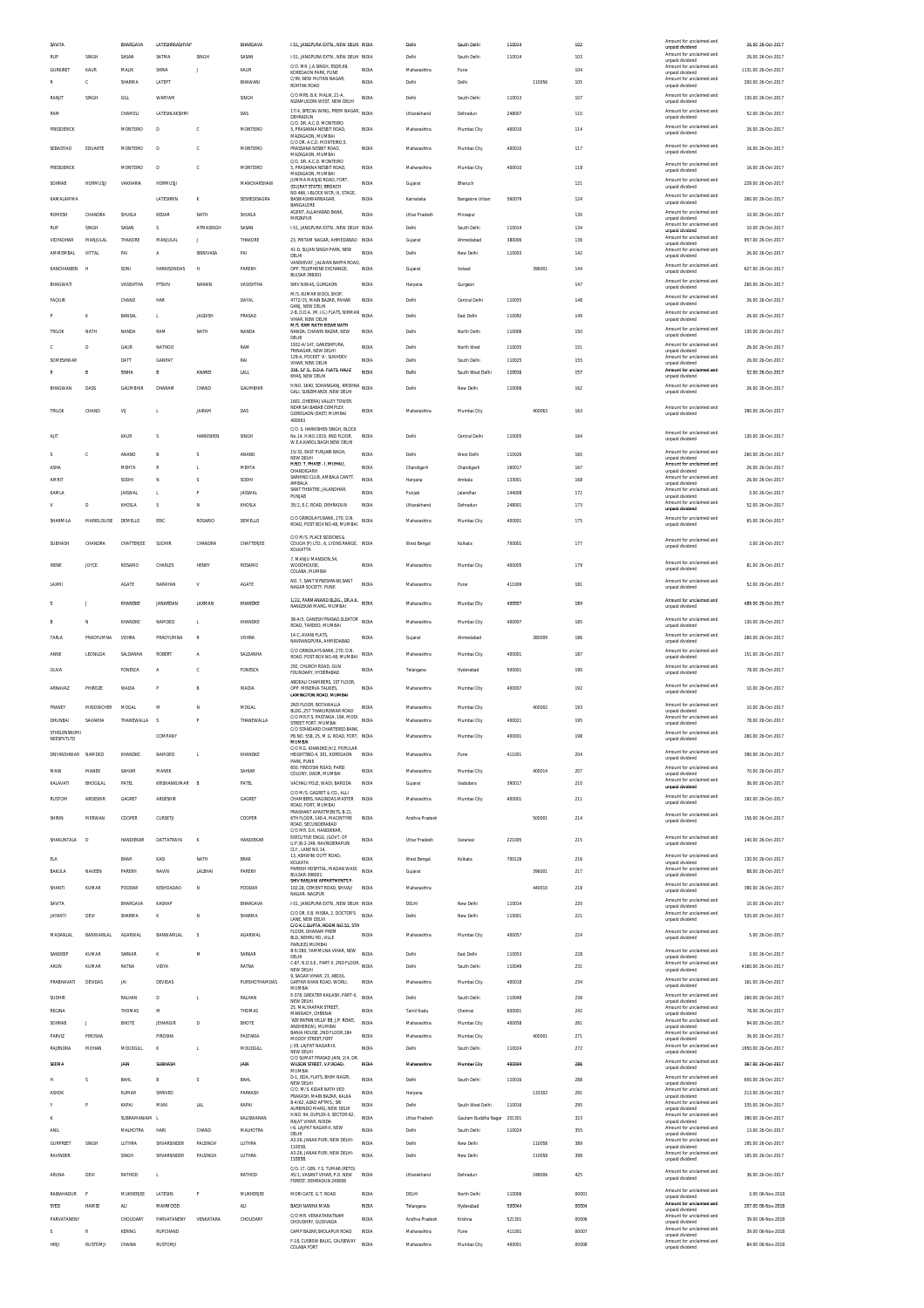| POPATLAL           | DHANESHWAR VYAS      |                     | DHANESHWAR                | B              | <b>VYAS</b>      | "GAUTAM NIWAS". PLOT NO 24.<br>SHIVRANJANI SOCIETY SATELITE<br>ROAD               | INDIA          | Gujarat                 | Ahmedabad          |                  | 380015 | 00009          | Amount for unclaimed and<br>unpaid dividend                             | 151.00 06-Nov-2018                     |
|--------------------|----------------------|---------------------|---------------------------|----------------|------------------|-----------------------------------------------------------------------------------|----------------|-------------------------|--------------------|------------------|--------|----------------|-------------------------------------------------------------------------|----------------------------------------|
|                    | $\mathbf{v}$         | <b>RARAVE</b>       | VINAYAK                   | HARL           | RARAVE           | 5/62, SHIVANAND, VILLE PARLE (E) INDIA                                            |                | Maharashtra             | Mumbai City        |                  | 400057 | 00010          | Amount for unclaimed and<br>unpaid dividend                             | 6.00 06-Nov-2018                       |
| CHANDRASHEKH<br>AR |                      | DESHPANDE           | DHUNDIRAJ                 |                | BHIMRAO          | DY. DIRECTOR OF EDUCATION                                                         | INDIA          | Maharashtra             | Pune               |                  |        | 00011          | Amount for unclaimed and<br>unpaid dividend                             | 104.00 06-Nov-2018                     |
| RHIKHLIRHAL        | G                    | NAIK                | R                         | GANDABHAI      | <b>NAIK</b>      | SHANTI NIWAS, BILLI, BILLIMORIA                                                   | INDIA          | Guiarat                 | Navsari            | 396321           |        | 00012          | Amount for unclaimed and<br>unpaid dividend                             | 84.00 06-Nov-2018                      |
| SHRILAL            |                      | RAMESHWAR           | RAMESHWAP                 |                |                  | <b>15 1ST</b><br>TOFALWADI. KOLABADEVI                                            | INDIA          | Maharashtra             | Mumbai City        | 400002           |        | 00014          | Amount for unclaimed and<br>unpaid dividend                             | 34.00 06-Nov-2018                      |
| ANGARAI            | NATESA               | SRINIVASAN          | SRINIVASAN                |                |                  | 46. NORTH CHITRA STREET.<br>SRINAGAM                                              | INDIA          | Tamil Nadu              | Tiruchirapalli     | 620006           |        | 00015          | Amount for unclaimed and<br>unpaid dividend                             | 6.00.06-Nov-2018                       |
| LAKSHMAN           | PRASAD               | JOSHI               | PTDEVI<br>LATESHPANCHANN  |                | PRASAD           | CHIPATTI BARTER ETAWAH<br>378, PURVASITHI ROAD,                                   | INDIA          | Uttar Pradesh           | Etawah             | 206001           |        | 00016          | Amount for unclaimed and<br>unpaid dividend<br>Amount for unclaimed and | 39.00 06-Nov-2018                      |
| <b>JATINDER</b>    | NATH                 | ROY                 | AN                        |                | ROY              | MADHUGARH                                                                         | INDIA          | West Bengal             | Kolkata            | 700030           |        | 00017          | unpaid dividend<br>Amount for unclaimed and                             | 67.00 06-Nov-2018                      |
| THOMAS             |                      | PEREIRA             | SEBASTIAN                 | <b>ANTHONY</b> | PEREIRA          | 58, CHIMBAI, BANDRA                                                               | INDIA          | Maharashtra             | Mumbai City        | 400050           |        | 00018          | unpaid dividend                                                         | 28.00 06-Nov-2018                      |
| GAJANAN            | $\mathbb{R}$         | CHAVAN              | RAMCHANDRA                |                |                  | "SUKHNIWAS", MOHMADWADI,<br>NAVAPURA                                              | <b>INDIA</b>   | Guiarat                 | Vadodara           | 391125           |        | 00019          | Amount for unclaimed and<br>unpaid dividend                             | 87.00 06-Nov-2018                      |
| THOMAS             |                      | HEALY               | HEALY                     |                |                  | C/O D.R.F.H. NAROHA, 99,<br><b>BRIGADE ROAD</b>                                   | INDIA          | Karnataka               | Bangalore Urban    | 560001           |        | 00020          | Amount for unclaimed and<br>unpaid dividend                             | 39.00 06-Nov-2018                      |
| MAHABIR            | PRASAD               | <b>GUPTA</b>        | RAGHUNATH                 |                | DASS             | C/O S. RAGHUNATH PRASAD, P. O.                                                    | INDIA          | Uttar Pradesh           | Biinor             | 246761           |        | 00021          | Amount for unclaimed and<br>unpaid dividend                             | 3.00.06-Nov-2018                       |
| CHANDULAL          | AMRALAI              | <b>GANDH</b>        | AMRALAI                   |                | <b>GANDHI</b>    | <b>DHAMPUR</b><br>PLOT NO 5 B-2 PLISHPA PARK<br>DAFTARY ROAD, MALAD EAST          | INDIA          | Maharashtra             | Mumbai City        | 400064           |        | 00022          | Amount for unclaimed and<br>unpaid dividend                             | 39.00 06-Nov-2018                      |
| NAGARJI            | MAKANJI              | MISTRY              | MAKANJI                   | <b>JINABHA</b> | MISTRY           | VAPI TALUKA PARDI, VIA DAMAN<br>ROAD, (R.S.)                                      | INDIA          | Gujarat                 | Surat              | 396191           |        | 00023          | Amount for unclaimed and<br>unpaid dividend                             | 39.00 06-Nov-2018                      |
| <b>ALIMOHD</b>     | FAZIL                | CHENOY              | A                         |                | MOHAMAD          | TRUSTEES TO HIS CHILDREN'S<br>WAKF,RED HILLS                                      | INDIA          | Telangana               | Hyderabad          | 500004           |        | 00024          | Amount for unclaimed and<br>unpaid dividend                             | 207.00 06-Nov-2018                     |
| MICHAEIL           | LEOPOLD              |                     | MASCASRENHAS MASCASRENHAS |                |                  | 16-A MARIAN VILLA<br>MATHARPACAD, MAZAGAON                                        | INDIA          | Maharashtra             | Mumbai City        | 400010           |        | 00025          | Amount for unclaimed and<br>unnaid dividend                             | 277.00 06-Nov-2018                     |
| JOSE               | <b>DOMNIGOS</b>      | <b>MONTERIO</b>     | <b>DRM</b>                | L.             | MONTEIRO         | RUA CRUSADOR S. RAFAEL,<br>FOUNTAINHAS, PANJIM                                    | <b>INDIA</b>   | Goa                     | North Goa          | 403001           |        | 00026          | Amount for unclaimed and<br>unpaid dividend                             | 123.00 06-Nov-2018                     |
| SF                 | DEMELLO              | ANSELKAR            | LATESHV                   | c              | DEMELLO          | C/O GRINDLAYS BANK, 90 M.G.<br>ROAD, FORT MUMBAI<br>18-A, SHIVAII COLONY          | INDIA          | Maharashtra             | Mumbai City        | 400020           |        | 00027          | Amount for unclaimed and<br>unpaid dividend                             | 232.00 06-Nov-2018                     |
| RISHI              |                      | RAM                 | <b>GURDITTA</b>           |                | <b>MAL</b>       | REGIMANTAL BAZAR, MEERUT<br>CANT                                                  | INDIA          | <b>Uttar Pradesh</b>    | Meerut             | 260001           |        | 00028          | Amount for unclaimed and<br>unpaid dividend                             | 123.00 06-Nov-2018                     |
| RAVISHANKAR        |                      | BHATT               | BHAISHANKAR               |                | BHATT            | DHARKA, P.O. SONGUDH,<br>SAURASHTRA                                               | INDIA          | Guiarat                 | Jamnagar           | 361335           |        | 00029          | Amount for unclaimed and<br>unpaid dividend                             | 25.00 06-Nov-2018                      |
| KEDAR              | NATH                 | SHUKLA              | BISHESHWAR                | <b>NATH</b>    | SHUKLA           | C/O MR. R.C. SHUKLA, ASST<br>AGENT, ALLAHABAD BANK, CITY                          | <b>INDIA</b>   | Uttar Pradesh           | Allahabad          |                  |        | 00031          | Amount for unclaimed and<br>unpaid dividend                             | 17.00 06-Nov-2018                      |
|                    |                      |                     |                           |                |                  | OFFICE, ALLAHABAD<br>C/O MR. K. DEVA RAO, RESERVE                                 |                |                         |                    |                  |        |                | Amount for unclaimed and                                                |                                        |
|                    | RATNA                | BAI                 | к                         | DEVA           | <b>RAO</b>       | BANK OF INDIA, DPT. OF BANKING INDIA<br>CORPORATION                               |                | Maharashtra             | Mumbai City        |                  |        | 00032          | unpaid dividend<br>Amount for unclaimed and                             | 104.00.06-Nov-2018                     |
|                    | <b>DEVA</b>          | RAO                 | KUNDAJ                    | SHIVA          | RAO              | RESERVE BANK OF INDIA, DPT. OF<br><b>BANKING CORPORATION</b>                      | INDIA          | Maharashtra             | Mumbai City        |                  |        | 00033          | unpaid dividend<br>Amount for unclaimed and                             | 104.00 06-Nov-2018                     |
| BANSI              | LAL                  | <b>JHALANI</b>      | NARAYANLAL                |                |                  | 522. SARDARPURA 7-B ROAD<br>DIRECTOR. HIM ACADEMY, VILL                           | <b>INDIA</b>   | Raiasthan               | Jodhpur            | 342003           |        | 00035          | unpaid dividend<br>Amount for unclaimed and                             | 3.00.06-Nov-2018                       |
| SADHU              |                      | SINGH               | KHAZAM                    |                | SINGH            | RAIPUR. P.O. MARWADI                                                              | <b>INDIA</b>   | Himachal Pradesh        | Una                | 177031           |        | 00036          | unpaid dividend<br>Amount for unclaimed and                             | 59.00 06-Nov-2018                      |
| LAXMIBAI           | P<br>F               | BHAGWAT             | PURSHOTTAM<br>PUSHOTAMDAS | RAO            | BHAGAT           | KARTIK CHAWK, GONDA                                                               | INDIA          | Madhya Pradesh          | Ujjain             | 456006           |        | 00037          | unpaid dividend<br>Amount for unclaimed and                             | 6.00 06-Nov-2018                       |
| SURYANARAIN<br>JAI | GOPAL                | BADERA<br>KAPOOR    | B                         | RAMKISHANDASS  | BADERA<br>KAPOOR | <b>GONDA CHAWKI</b><br>K-18/19, KRISHNA NAGAR                                     | INDIA<br>INDIA | Madhya Pradesh<br>Delhi | Ujjain<br>New Delh | 456010<br>110051 |        | 00038<br>00039 | unpaid dividend<br>Amount for unclaimed and                             | 31.00 06-Nov-2018<br>39.00 06-Nov-2018 |
|                    |                      |                     |                           |                |                  | MAHARASHTRA HOUSING BOARD                                                         |                |                         |                    |                  |        |                | unpaid dividend                                                         |                                        |
| VISHNU             | PURSHOTTAM           | SOMAN               | PURSHOTTAM                |                | SOMAN            | CLY RUGS NO 10 BLK NO 120<br>LOKMANYA SADASHIV PETH                               | INDIA          | Maharashtra             | Pune               | 411030           |        | 00042          | Amount for unclaimed and<br>unpaid dividend                             | 39.00 06-Nov-2018                      |
|                    |                      |                     |                           |                |                  | POPULAR HEIGHT-4, FLAT H-1, H-2, INDIA                                            |                |                         |                    |                  |        |                | Amount for unclaimed and                                                | 210.00 06-Nov-2018                     |
| GAJANAN            |                      | KHANDKE             | N                         |                | KHANDKE          | PLOT NO.301. KOREGAON PARK<br>2B/FLAT NO. 23. TAKSHILA APT.                       |                | Maharashtra             | Pune               | 411001           |        | 00044          | unpaid dividend                                                         |                                        |
| BALUBHAI           | LALLOOBHAI           | DESAI               | LALLOOBHAI                |                | DESAI            | MAHAKALI CAVES ROAD, ANDHERI INDIA<br>(E)                                         |                | Maharashtra             | Mumbai City        | 400093           |        | 00045          | Amount for unclaimed and<br>unpaid dividend                             | 39.00 06-Nov-2018                      |
| LAXMI              |                      | RAI                 | VALLABHBHAI               | s              | PATEL            | KHOLWAD TALUKA KUNJ                                                               | INDIA          | Gujarat                 | Surat              | 394150           |        | 00046          | Amount for unclaimed and<br>unpaid dividend                             | 84.00 06-Nov-2018                      |
| <b>BEGUM</b>       |                      | ZUBAIDA             | MOHD                      |                | MUCZZAM          | 16-3-381, CHANCHALGUDA                                                            | <b>INDIA</b>   | Telangana               | Hyderabad          | 500024           |        | 00047          | Amount for uncial<br>unpaid dividend                                    | 6.00 06-Nov-2018                       |
| CHANDER            |                      | WATI                | <b>PARMESHWAR</b>         |                | DAYAL            | 48, GROUND FLOOR, ASHOKA<br>ENCLAVE (MAIN), SECTOR-34                             | INDIA          | Haryana                 | Faridabad          | 121003           |        | 00048          | Amount for unclaimed and<br>unpaid dividend                             | 39.00 06-Nov-2018                      |
| SHEGULA            |                      | ARRAHAM             | ARRAHAM                   |                | RERIAMANI        | C/O ISAC JOSEPH ESOR HAMEED<br>BLDG. BLOCK NO.5. TANK                             | INDIA          | Maharashtra             | Mumbai City        | 400018           |        | 00049          | Amount for unclaimed and                                                | 207.00 06-Nov-2018                     |
|                    |                      |                     |                           |                |                  | PAKHODI, MAULANA<br>AZAD RD.                                                      |                |                         |                    |                  |        |                | unpaid dividend                                                         |                                        |
| REBA               |                      | MISRA               | LATESQD                   | LDRS           | MISHRA           | C/O MR. S. MISRA FLAT NO. 2-C. 22<br>B, NANDWILLE, GARDENS                        | <b>INDIA</b>   | West Benga              | Kolkata            | 700019           |        | 00050          | Amount for unclaimed and<br>unpaid dividend<br>Amount for unclaimed and | 3.00 06-Nov-2018                       |
|                    |                      | SETHNA              |                           | D              | SETHNA           | 51, Mall Road, Kamptee<br>95.SHUKERWAR PETH.                                      | INDIA          | Maharashtra             | Nagpur             |                  | 441001 | 00054          | unpaid dividend                                                         | 207.00 06-Nov-2018                     |
| MADHUKAR           | NARAYAN              | MORGAONKAR NARAYAN  |                           |                | MORGAONKAR       | MAYURESHWR, COOP. HOUSING.<br>SOCEITY                                             | INDIA          | Maharashtra             | Pune               | 411002           |        | 00055          | Amount for unclaimed and<br>unpaid dividend                             | 151.00 06-Nov-2018                     |
|                    | $\mathbf c$          | CHAKRABORTY LATESHK |                           | K              | CHAKRABORTY      | 1-1654. CHITTARANJAN<br>PARK, KALKAJI                                             | <b>INDIA</b>   | Delhi                   | South Delh         | 110019           |        | 00056          | Amount for unclaimed and<br>unpaid dividend                             | 3.00 06-Nov-2018                       |
| HUKUM              | CHAND                | JAIN                | MADAN                     |                | MOHAN            | 100 GOPAL MANDIR MARG<br><b>KANTHAL</b>                                           | INDIA          | Madhya Pradesh          | Ujjain             |                  | 456006 | 00057          | Amount for unclaimed and<br>unpaid dividend                             | 25.00 06-Nov-2018                      |
| TEHMINA            | CURSETJ              | COOPER              | CURSETJI                  |                | COOPER           | AVAN COTTAGE. MALCOM BAUG.<br><b>JOGESHWARI</b>                                   | INDIA          | Maharashtra             | Mumbai City        | 400102           |        | 00058          | Amount for unclaimed and<br>unpaid dividend                             | 84.00 06-Nov-2018                      |
| SOHRAB             |                      | <b>HORMUSJI</b>     | HORMUSJI                  |                | VAKHARIA         | 8/414, BALAN VILLA, STATION<br><b>ROAD</b>                                        | INDIA          | Telangana               | Warangal           | 506002           |        | 00060          | Amount for unclaimed and<br>unnaid dividend                             | 39.00 06-Nov-2018                      |
| RAM                |                      | NATH                | BANWARI                   | LALL           | <b>GUPTA</b>     | 1572, KATRA NARAIN DASS, NAHAR<br>SADAT KHAN                                      | INDIA          | Delhi                   | North Delhi        | 110006           |        | 00062          | Amount for unclaimed and<br>unpaid dividend                             | 168.00.06-Nov-2018                     |
| AUDREY             | DA                   | SILVA               | ADVERE                    | DA             | SILVA            | HEIMAT MAIN AVENUE, SANTA<br>CRUZ                                                 | <b>INDIA</b>   | Maharashtra             | Mumbai City        | 400054           |        | 00065          | Amount for unclaimed and<br>unpaid dividend<br>Amount for unclaimed and | 168.00 06-Nov-2018                     |
| G                  |                      | SUSAINATHAN         | G                         | P              | PILLAY           | 32. HILLS ROAD, EGMORA                                                            | INDIA          | Tamil Nadu              | Chennai            | 600008           |        | 00066          | unpaid dividend<br>Amount for unclaimed and                             | 20.00 06-Nov-2018                      |
| <b>BHIKHUBHA!</b>  | <b>GANDHABHA!</b>    | NAIK                | <b>GANDA</b>              | BHAI           | <b>NAIS</b>      | SHANTI NIWAS, BILLI, BILLIMORIA<br>30/3. SHAKTI NAGAR. SUBZ                       | <b>INDM</b>    | Gujarat                 | Surat              | 395003           |        | 00075          | unpaid dividend<br>Amount for unclaimed and                             | 95.00 06-Nov-2018                      |
| RAM                |                      | VADHAI              | SANT                      | <b>DURGA</b>   | DATT             | MANDI<br><b>CONSULTANT THERATRONICS</b>                                           | INDIA          | Delhi                   | North Delh         | 110007           |        | 00080          | unpaid dividend<br>Amount for unclaimed and                             | 70.00 06-Nov-2018                      |
| MANOHAR            | LN                   | SETHI               | BANS                      | LALL           | SETHI            | INTERNATIONAL LTD. CANADA, D-<br>0 KIDTI NACAR                                    | <b>INDIA</b>   | Delhi                   | West Delh          | 110015           |        | 00082          | unpaid dividend                                                         | 56.00 06-Nov-2018                      |
| PRABHA             | SINGH                | MALHOTRA            | SHRIPREM                  |                | SINGH            | C/O PRABHA SINGH JASWANT<br>SINGH, KHARI BAOLI                                    | INDIA          | Delhi                   | North Delhi        |                  | 110006 | 00083          | Amount for unclaimed and<br>unpaid dividend                             | 84.00 06-Nov-2018                      |
| ANGARAI            | RAMALINGAM           | SUBRAMANIAM A       |                           | N              | RAMALINGAM       | C-289, BLOCK NO.25, EASTEND<br>APT. NEAR NEW ASHOK NAGAR,                         | <b>INDIA</b>   | Delhi                   | East Delhi         | 110096           |        | 00084          | Amount for unclaimed and<br>unpaid dividend                             | 168.00 06-Nov-2018                     |
| RAJINI             | CHHAYA               | ASRANI              | GOVIND                    | M              | ASRANI           | CHILLA<br>33-A SAINIK FARMS KHANPLIR                                              | INDIA          | Delhi                   | South Delhi        | 110062           |        | 00085          | Amount for unclaimed and<br>unpaid dividend                             | 140.00 06-Nov-2018                     |
| BHAGWATI           |                      | MATHUR              | GIRISH                    |                | CHANDRA          | C/O MR. GIRISH CHANDRA, C-79,<br>NITI BAGH                                        | INDIA          | DELHI                   | South Delhi        |                  | 110049 | 00087          | Amount for unclaimed and<br>unpaid dividend                             | 84.00 06-Nov-2018                      |
| SUMITRALAXMI       |                      | PANDYA              | VIRMANI                   | <b>LAL</b>     | PANDYA           | 1, AANGAN APTS, VASTRAPUR                                                         | <b>INDIA</b>   | Gujarat                 | Ahmedabad          | 380015           |        | 00088          | Amount for unclaimed and<br>unpaid dividend                             | 280.00 06-Nov-2018                     |
| NANAK              | CHAND                | BHATIA              | LABH                      | CHAND          | BHATIA           | 13/21, WEST PATEL NAGAR                                                           | INDIA          | Delhi                   | Central Delhi      | 110008           |        | 00089          | Amount for unclaimed and<br>unpaid dividend                             | 14.00 06-Nov-2018                      |
| DAYA               | WANTI                | GROVER              | RAM                       | <b>LAL</b>     | GROVER           | C/O MR. RAM LAI GROVER<br>CENTRAL BANK OF INDIA.                                  | <b>INDIA</b>   | Delhi                   | New Delhi          | 110001           |        | 00090          | Amount for unclaimed and<br>unpaid dividend                             | 28.00 06-Nov-2018                      |
| RAM                | LAL                  | GROVER              | SAHIB                     |                | RAM              | PARLIAMENT STREET<br>THE CENTRAL BANK OF INDIA,                                   | INDIA          | Delhi                   | New Delhi          | 110001           |        | 00091          | Amount for unclaimed and<br>unpaid dividend                             | 28.00 06-Nov-2018                      |
| RAM                | CHAND                | DHINGRA             | THANA                     |                | RAM              | PARLIAMENT STREET<br>E-157, GREATER KAILASH-II                                    | INDIA          | Delhi                   | South Delh         | 110048           |        | 00092          | Amount for unclaimed and<br>unpaid dividend                             | 56.00 06-Nov-2018                      |
| RAM                | PRAKASH              | SUCHDEVA            |                           | SANTRAM        | <b>SLICHDEVA</b> | DG-113/D, (1ST FLOOR),LIG FLATS<br>D.D.A. G-8. AREA RAJOURI                       | INDIA          | Delhi                   | West Delhi         | 110064           |        | 00095          | Amount for unclaimed and                                                | 84.00 06-Nov-2018                      |
|                    |                      |                     | L.                        |                |                  | GARDEN, HARI NAGAR                                                                |                |                         |                    |                  |        |                | unpaid dividend                                                         |                                        |
| SHAM               | LAL                  | TANEJA              | TEJ                       | BHAN           | TANEIA           | E-3/11, MODEL TOWN                                                                | INDIA          | Delhi                   | North West         | 110009           |        | 00097          | Amount for unclaimed and<br>unpaid dividend                             | 140.00 06-Nov-2018                     |
| JAGDISH            | CHANDAR              | BHATIA              | LATEL                     | KHUSHIRAM      | BHATIA           | I-D-97/98, LAJPAT NAGAR                                                           | <b>INDIA</b>   | Delhi                   | South Delhi        | 110024           |        | 00098          | Amount for unclaimed and<br>unpaid dividend                             | 56.00 06-Nov-2018                      |
| HANS               | RAJ                  | CHAWLA              | <b>JASWANT</b>            |                | RAJ              | CHAWLA HOUSE, CIRCUS GROUND<br>CHOTI LANE, MODEL TOWN,<br>VAMI INA NAGAR          | <b>INDIA</b>   | Haryana                 | Yamuna Nagar       | 135001           |        | 00099          | Amount for unclaimed and<br>unpaid dividend                             | 28.00 06-Nov-2018                      |
|                    |                      | <b>BHAGAT</b>       | LATESHISHAWARD<br>AS      |                | BHAGAT           | 40-A. LAJPAT NAGAR-IV. RING<br>ROAD                                               | INDIA          | Delhi                   | South Delh         | 110024           |        | 00101          | Amount for unclaimed and<br>unpaid dividend                             | 613.00 06-Nov-2018                     |
| <b>RUE</b>         | SINGH                | SASAN               | s                         | ATMASINGH      | SASAN            | 1-51, JANGPURA EXTN.                                                              | INDIA          | Delhi                   | South Delhi        | 110014           |        | 00103          | Amount for unclaimed and<br>unpaid dividend                             | 28.00 06-Nov-2018                      |
| <b>GURKIRET</b>    | KAUR                 | MALIK               | SHRIA                     |                | KAUR             | C/O Mr. J.A. Singh, ESQR. 69,<br>Koregaon Park                                    | INDIA          | Maharashtra             | Pune               |                  | 411001 | 00104          | Amount for unclaimed and<br>unpaid dividend                             | 1218.00 06-Nov-2018                    |
|                    | c                    | SHARMA              | LATEPTBHAWANI             |                | SHARMA           | C/99, NEW MUTAN NAGAR<br>ROHTAK ROAD                                              | INDIA          | Delhi                   | North West         |                  | 110058 | 00105          | Amount for unclaimed and<br>unpaid dividend                             | 216.00 06-Nov-2018                     |
| RANJIT             | SINGH                | GILL                | WARYAM                    |                | SINGH            | C/O MRS. B.K. MALIK, 21-A.<br>NIZAMUDDIN WEST                                     | INDIA          | Delhi                   | South Delhi        | 110013           |        | 00107          | Amount for unclaimed and<br>unpaid dividend                             | 140.00 06-Nov-2018                     |
| RAM                |                      | CHAMELI             | LATESHLAKSHMI             |                | DAS              | 17/4, SPECIAI WING, PREM NAGAR INDIA<br>C/O. DR. A.C.D. MONTEIRO                  |                | Uttarakhand             | Dehradun           | 248007           |        | 00110          | Amount for unclaimed and<br>unpaid dividend                             | 56.00 06-Nov-2018                      |
| MYRA               | <b>DUATE</b>         | <b>MONTFIRE</b>     | SERASTIAO                 | E              | MONTFIRO         | 5, PRASANNA NESBIT ROAD,<br>MAZAGAON                                              | INDIA          | Maharashtra             | Mumbai City        | 400010           |        | 00113          | Amount for unclaimed and<br>unpaid dividend                             | 28.00 06-Nov-2018                      |
| FREDDERICK         |                      | MONTEIRO            | D                         | c              | MONTEIRO         | C/O. DR. A.C.D. MONTEIRO<br>5, PRASANNA NESBIT ROAD,                              | INDIA          | Maharashtra             | Mumbai City        | 400010           |        | 00114          | Amount for unclaimed and                                                | 28.00 06-Nov-2018                      |
|                    |                      |                     | <b>DOMINGOS</b>           |                |                  | MAZAGAON<br>5, PRASANNA NESBIT ROAD,                                              |                |                         |                    |                  |        |                | unpaid dividend<br>Amount for unclaimed and                             |                                        |
| MARIE              | MASCERANHAS MONTEIRO |                     |                           | ¢              | MONTEIRO         | MAZAGAON<br>C/O DR. A.C.D. MONTEIRO.5.                                            | INDIA          | Maharashtra             | Mumbai City        | 400010           |        | 00115          | unpaid dividend<br>Amount for unclaimed and                             | 17.00 06-Nov-2018                      |
| SEBASTIAO          | EDUARTE              | <b>MONTEIRO</b>     | $\mathbf{D}$              | c              | <b>MONTEIRO</b>  | PRASSANA NESBIT ROAD.<br>MAZAGAON                                                 | INDIA          | Maharashtra             | Mumbai City        | 400010           |        | 00117          | unpaid dividend                                                         | 17.00 06-Nov-2018                      |
| FREDDERICK         |                      | <b>MONTEIRC</b>     | D                         | c              | MONTEIRO         | C/O. DR. A.C.D. MONTEIRO<br>5, PRASANNA NESBIT ROAD,                              | INDIA          | Maharashtra             | Mumbai City        | 400010           |        | 00118          | Amount for unclaimed and<br>unpaid dividend                             | 17.00 06-Nov-2018                      |
| SOHRAB             | <b>HORMUSJI</b>      | VAKHARIA            | HORMUSJI                  |                | MANCHARSHAW      | MAZAGAON<br>JUMMA MASJID ROAD, FORT,                                              | <b>INDIA</b>   | Guiarat                 | Bharuch            | 392001           |        | 00121          | Amount for unclaimed and<br>unpaid dividend                             | 246.00 06-Nov-2018                     |
| KAMALAMMA          |                      |                     | LATESHRIN                 | ĸ              | SESHEDISAGRA     | (GUJRAT STATE), BROACH<br>NO.466, I-BLOCK WCR, III, STAGE,<br>BASWASHWARNAGAR     | INDIA          | Karnataka               | Bangalore Urban    | 560079           |        | 00124          | Amount for unclaimed and<br>unpaid dividend                             | 280.00 06-Nov-2018                     |
| <b>ROMESH</b>      | CHANDRA              | SHUKLA              | KEDAR                     | NATH           | SHUKLA           | AGENT, ALLAHABAD BANK<br>MIRZAPUR                                                 | INDIA          | Uttar Pradesh           | Mirzapur           | 231001           |        | 00130          | Amount for unclaimed and<br>unpaid dividend                             | 11.00 06-Nov-2018                      |
| <b>RUP</b>         | SINGH                | SASAN               | s                         | ATMASINGH      | SASAN            | 1-51, JANGPURA EXTN.                                                              | INDIA          | Delhi                   | South Delhi        | 110014           |        | 00134          | Amount for unclaimed and<br>unpaid dividend                             | 11.00 06-Nov-2018                      |
| VIDYADHAR          | MANJULAL             | THAKOR              | MANJULAL                  |                | THAKORE          | 23, PRITAM NAGAR, AHMEDABAD INDIA                                                 |                | Gujara                  | Ahmedabad          | 380006           |        | 00136          | Amount for unclaimed and<br>unpaid dividend                             | 1030.00 06-Nov-2018                    |
| AMMEMBAL           | VITTAL               | PAI                 | А                         | SRINIVASA      | PAI              | 41-D. SUJAN SINGH PARK                                                            | INDIA          | Delhi                   | New Delhi          | 110003           |        | 00142          | Amount for unclaimed and<br>unpaid dividend                             | 28.00 06-Nov-2018                      |
| KANCHANBEN         | н                    | SONI                | <b>HARKISONDAS</b>        | н              | PAREKH           | VANSHIVAT. JALWAN BAPPA ROAD.<br>OPP. TELEPHONE EXCHANGE,<br><b>BULSAR 396001</b> | INDIA          | Gujarat                 | Valsad             |                  | 396001 | 00144          | Amount for unclaimed and<br>unpaid dividend                             | 675.00 06-Nov-2018                     |
| BHAGWATI           |                      | <b>VASISHTHA</b>    | PTSHIV                    | NARAIN         | VASISHTHA        | SHIV NIWAS, GURGAON                                                               | INDIA          | Haryana                 | Gurgaon            | 122001           |        | 00147          | Amount for unclaimed and<br>unpaid dividend                             | 280.00 06-Nov-2018                     |
| FAQUIR             |                      | CHAND               | HAR                       |                | DAYAL            | M/S. KUMAR WOOL SHOP,<br>4772/15, MAIN BAZAR, PAHAR                               | INDIA          | Delhi                   | Central Delhi      | 110055           |        | 00148          | Amount for unclaimed and                                                | 28.00 06-Nov-2018                      |
|                    |                      |                     |                           |                |                  | GANJ<br>2-B, D.D.A. (M.I.G.) FLATS, NIRMAN                                        | INDIA          | Delhi                   | East Delhi         | 110092           |        | 00149          | unpaid dividend<br>Amount for unclaimed and                             | 28.00 06-Nov-2018                      |
|                    |                      |                     | $\mathbf{I}$              | <b>IAGDISH</b> |                  |                                                                                   |                |                         |                    |                  |        |                | unpaid dividend                                                         |                                        |
| TRILOK             | NATH                 | BANSAL<br>NANDA     | RAM                       | NATH           | PRASAD<br>NANDA  | VIHAR<br>M/S. RAM NATH KIDAR NATH<br>NANDA. CHAWRI BAZAR                          | INDIA          | Delhi                   | North Delh         | 110006           |        | 00150          | Amount for unclaimed and<br>unpaid dividend                             | 140.00 06-Nov-2018                     |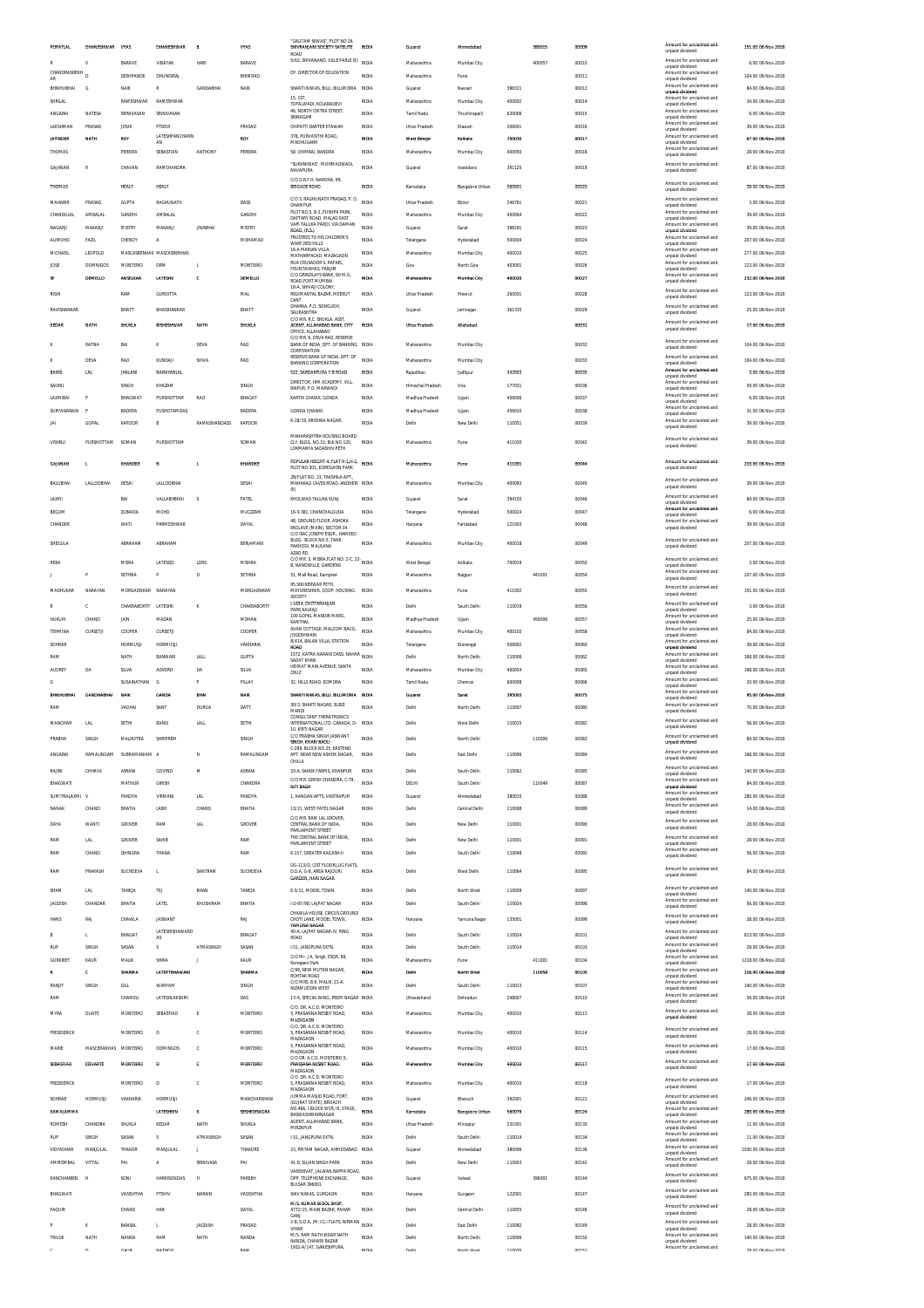|                                 | KUMARI            | KHANNA             | PARVESH                   | CHAND           | KHANNA         | 540, DOUBLE STOERY, NEW<br><b>RAJINDER NAGAR</b>                                        | <b>INDIA</b> | Delhi                | Central Delhi              |        | 110060 | 00153          | Amount for unclai<br>unnald dividend<br>Amount for unclaimed and        | 140.00 06-Nov-2018                     |
|---------------------------------|-------------------|--------------------|---------------------------|-----------------|----------------|-----------------------------------------------------------------------------------------|--------------|----------------------|----------------------------|--------|--------|----------------|-------------------------------------------------------------------------|----------------------------------------|
| SOMESHWAR                       |                   | DATT               | <b>GANPAT</b>             |                 | RAI            | 129-A, POCKET 'A', SUKHDEV<br>VIHAR<br>316, S.F.S., D.D.A. FLATS, HAUZ                  | INDIA        | Delhi                | South Delhi                | 110025 |        | 00155          | unpaid dividend<br>Amount for unclaimed and                             | 28.00 06-Nov-2018                      |
|                                 | B                 | SINHA              | B                         | ANAND           | LALL           | KHAS<br>H.NO. 1640, SOHANGANJ, KRISHNA                                                  | <b>INDIA</b> | Delhi                | South West Delhi           | 110016 |        | 00157          | unpaid dividend<br>Amount for unclaimed and                             | 56.00 06-Nov-2018                      |
| BHAGWAN                         | DASS              | <b>GAUMBHIR</b>    | DHARAM                    | CHAND           | GAUMBHIR       | GALI, SUBZIMANDI<br>1601. DHEERAJ VALLEY TOWER                                          | <b>INDIA</b> | Delhi                | New Delhi                  | 110006 |        | 00162          | unpaid dividend                                                         | 28.00 06-Nov-2018                      |
| TRILOK                          | CHAND             | VIJ                | LIAI                      | RAM             | DAS            | NEAR SAI BABAB COMPLEX<br>GOREGAON (EAST)                                               | <b>INDIA</b> | Maharashtra          | Mumbai City                |        | 400063 | 00163          | Amount for unclaimed and<br>unpaid dividend                             | 420.00 06-Nov-2018                     |
| AIT                             |                   | KAUR               | s                         | HARKISHEN       | SINGH          | C/O. S. HARKISHEN SINGH. BLOCK<br>No.14, H.NO.1019, IIND FLOOR,                         | <b>INDIA</b> | Delhi                | Central Delhi              | 110005 |        | 00164          | Amount for unclaimed and                                                | 140.00 06-Nov-2018                     |
|                                 | c                 | ANAND              | B                         | S               | ANAND          | W.E.A.KAROL BAGH<br>15/32. EAST PUNJABI BAGH                                            | INDIA        | Delhi                | West Delhi                 | 110026 |        | 00165          | unpaid dividend<br>Amount for unclaimed and                             | 280.00 06-Nov-2018                     |
| ASHA                            |                   | <b>MEHTA</b>       | R                         | L               | MEHTA          | H NO. 7 PHASE - I MUHAU                                                                 | <b>INDIA</b> | Chandigarh           | Chandigarh                 | 160017 |        | 00167          | unpaid dividend<br>Amount for unclaimed and                             | 28.00 06-Nov-2018                      |
| AMRIT                           |                   | SODHI              | N                         | S               | SODHI          | SARHIND CLUB, AMBALA CANTT.                                                             | INDIA        | Haryana              | Ambala                     | 133001 |        | 00168          | unpaid dividend<br>Amount for unclaimed and                             | 28.00 06-Nov-2018                      |
| KAMLA                           |                   | <b>JAISWAL</b>     | L                         | P               | <b>JAISWAL</b> | SANT THEATRE, JALANDHAR                                                                 | INDIA        | Punjab               | Jalandhar                  | 144008 |        | 00172          | unpaid dividend<br>Amount for unclaimed and                             | 3.00 06-Nov-2018                       |
| $\mathbf v$                     | n.                | KHOSLA             | s                         | N               | KHOSLA         | 35/2, E.C. ROAD                                                                         | <b>INDIA</b> | Uttarakhand          | Dehradun                   | 248001 |        | 00173          | unpaid dividend<br>Amount for unclaimed and                             | 56.00 06-Nov-2018                      |
| SHARMILA                        | MARIELOUISE       | DEMELLO            | ERIC                      | R               | KHOSLA         | C/O GRINDLAYS BANK, 270, D.N.                                                           | INDIA        | Maharashtra          | Mumbai City                | 400001 |        | 00175          | unpaid dividend<br>Amount for unclaimed and                             | 70.00 06-Nov-2018                      |
|                                 |                   |                    |                           |                 |                | ROAD, POST BOX NO.48<br>C/O M/S. PLACE SIDDONS &                                        |              |                      |                            |        |        |                | unpaid dividend<br>Amount for unclaimed and                             |                                        |
| SUBHASH                         | CHANDRA           | CHATTERJEE         | SUDHIR                    | CHANDRA         | CHATTERJEE     | COUGH (P) LTD., 6, LYONS RANGE                                                          | <b>INDIA</b> | West Bengal          | Kolkata                    | 700001 |        | 00177          | unpaid dividend                                                         | 3.00 06-Nov-2018                       |
| <b>IRENE</b>                    | <b>JOYCE</b>      | ROSARIO            | CHARLES                   | <b>HENR</b>     | ROSARIO        | 7. MANJU MANSION.54.<br>WOODHOUSE,<br>COLABA                                            | <b>INDIA</b> | Maharashtra          | Mumbai City                | 400005 |        | 00179          | Amount for unclaimed and<br>unpaid dividend                             | 87.00 06-Nov-2018                      |
| LAXMI                           |                   | AGATE              | NARAYAN                   | v               | AGATE          | NO. 7. SANT NYNESHWAR.SANT                                                              | INDIA        | Maharashtra          |                            | 411009 |        | 00181          | Amount for unclaimed and                                                | 56.00 06-Nov-2018                      |
|                                 |                   |                    |                           |                 |                | NAGAR SOCIETY                                                                           |              |                      | Pune                       |        |        |                | unpaid dividend<br>Amount for unclaimed and                             |                                        |
|                                 |                   | LOWE               | SONLDR                    | J               | MLOWE          | E-295, EAST OF KAILASH<br>1/22, PARMANAND BLDG., DR.A.K.                                | <b>INDIA</b> | Delhi                | South Delh                 |        | 110065 | 00183          | unpaid dividend<br>Amount for unclaimed and                             | 280.00 06-Nov-2018                     |
|                                 |                   | KHANDKE            | <b>JANARDAN</b>           |                 | LAXMAN         | <b>RANGEKAR MARG</b>                                                                    | INDIA        | Maharashtra          | Mumbai City                | 400007 |        | 00184          | unpaid dividend                                                         | 526.00 06-Nov-2018                     |
|                                 | N                 | KHANDKE            | NAMDEO                    | L               | KHANDKE        | 38-A/5, GANESH PRASAD, SLEATOR<br>ROAD, TARDEO                                          | INDIA        | Maharashtra          | Mumbai City                | 400007 |        | 00185          | Amount for unclaimed and<br>unpaid dividend                             | 140.00 06-Nov-2018                     |
| ANNE                            | LEONILDA          | SALDANHA           | ROBERT                    | A               | SALDANHA       | C/O GRINDLAYS BANK, 270, D.N.<br>ROAD, POST BOX NO.48                                   | <b>INDIA</b> | Maharashtra          | Mumbai City                | 400001 |        | 00187          | Amount for unclaimed and<br>unpaid dividend                             | 162.00 06-Nov-2018                     |
| <b>OLIVA</b>                    |                   | <b>FONESCA</b>     | A                         | c               | FONESCA        | 292, CHURCH ROAD, GUN<br><b>FOUNDARY</b>                                                | INDIA        | Telangana            | Hyderabad                  | 500001 |        | 00190          | Amount for unclaimed and<br>unpaid dividend                             | 84.00 06-Nov-2018                      |
| ARNAVAZ                         | PHIROZE           | <b>WADIA</b>       | p                         | B               | WADIA          | ABDEALI CHAMBERS. 1ST FLOOR<br>OPP. MINERVA TALKIES,                                    | INDIA        | Maharashtra          | Mumbai City                | 400007 |        | 00192          | Amount for unclaimed and                                                | 11.00 06-Nov-2018                      |
| FRANEY                          | MINOWCHER         | <b>MOGAL</b>       | М                         | N               | <b>MOGAL</b>   | <b>LAMINGTON ROAD</b><br>2ND FLOOR. BOTAWALLA                                           | INDIA        | Maharashtra          | Mumbai City                |        | 400039 | 00193          | unpaid dividend<br>Amount for unclaimed and                             | 11.00 06-Nov-2018                      |
| DHUNBAI                         | SAVAKHA           | THANEWALLA         | -S                        | p               | THANEWALLA     | BLDG., 257 THAKURDWAR ROAD<br>C/O MR.P.S. PASTAKIA, 184, MODI                           | INDIA        | Maharashtra          | Mumbai City                | 400021 |        | 00195          | unpaid dividend<br>Amount for unclaimed and                             | 84.00 06-Nov-2018                      |
| STHELENSNOMI                    |                   |                    |                           |                 |                | <b>STREET FORT</b><br>C/O STANDARD CHARTERED BANK,                                      |              |                      |                            |        |        |                | unpaid dividend<br>Amount for unclaimed and                             |                                        |
| NEESPVTLTD                      |                   |                    | COMPANY                   |                 |                | PB.NO. 558, 25, M.G. ROAD, FORT                                                         | INDIA        | Maharashtra          | Mumbai City                | 400001 |        | 00198          | unnaid dividend                                                         | 280.00 06-Nov-2018                     |
| DNYANSHWAR                      | NAMDEO            | KHANDKE            | NAMDEO                    | L.              | KHANDKE        | C/O R.G. KHANDKE.H/2. POPULAR<br>HEIGHTSNO.4, 301, KOREGAON                             | INDIA        | Maharashtra          | Pune                       | 411001 |        | 00204          | Amount for unclaimed and<br>unpaid dividend                             | 420.00 06-Nov-2018                     |
| KALAVATI                        | BHOGILA           | PATEL              | KRISHANKUMAR              | E               | PATEL          | PARK<br>VACHALI POLE, WADI, BARODA                                                      | INDIA        | Gujarat              | Vadodara                   | 390017 |        | 00210          | Amount for unclaimed and                                                | 39.00 06-Nov-2018                      |
|                                 |                   |                    |                           |                 |                | C/O M/S. GAGRET & CO., ALLI                                                             |              |                      |                            |        |        |                | unpaid dividend<br>Amount for unclaimed and                             |                                        |
| RUSTOM                          | ARDESHIR          | GAGRET             | ARDESHIR                  |                 | GAGRET         | CHAMBERS, NAGINDAS MASTER<br>ROAD, FORT MUMBAI                                          | <b>INDIA</b> | Maharashtra          | Mumbai City                | 400001 |        | 00211          | unpaid dividend                                                         | 207.00 06-Nov-2018                     |
| SHAKUNTALA                      | D                 | HANDIEKAR          | DATTATRAYA                | K               | HANDIEKAR      | C/O MR. D.K. HANDIEKAR,<br>EXECUTIVE ENGG. (GOVT. OF                                    | <b>INDIA</b> | Uttar Pradesh        | Varanasi                   | 221005 |        | 00215          | Amount for unclaimed and                                                | 151.00 06-Nov-2018                     |
|                                 |                   |                    |                           |                 |                | U.P.18-2-249. RAVINDERAPURI<br>CLY., LANE NO.14.                                        |              |                      |                            |        |        |                | unpaid dividend                                                         |                                        |
| ELA                             |                   | BHAR               | KASI                      | NATH            | BHAR           | 13. ASHWINI DUTT ROAD<br>C/O DR. E.B. MISRA, 2. DOCTOR'S                                | <b>INDIA</b> | West Bengal          | Kolkata                    | 700126 |        | 00216          | Amount for unclaimed and<br>unpaid dividend<br>Amount for unclaimed and | 140.00.06-Nov-2018                     |
| JAYANTI                         | DEVI              | SHARMA             | κ                         | N               | SHARMA         | LANE<br>C/O K.C.GUPTA, ROOM NO.51, 5TH                                                  | <b>INDIA</b> | Delhi                | New Delh                   | 110001 |        | 00221          | unpaid dividend                                                         | 560.00 06-Nov-2018                     |
| <b>MADANLAI</b>                 | <b>BANWARILAL</b> | <b>AGARWAL</b>     | BANWARILA                 | s               | <b>AGARWAL</b> | FLOOR. DHARAM PREM<br>BLD. NEHRU RD. VILLE PARLE(E)                                     | <b>INDIA</b> | Maharashtra          | Mumbai City                | 400057 |        | 00224          | Amount for unclaimed and<br>unpaid dividend                             | 6.00 06-Nov-2018                       |
| SANDEEP                         | KUMAR             | SARKAR             | к                         | M               | SARKAR         | B-5/280. YAMMUNA VIHAR                                                                  | <b>INDIA</b> | Delhi                | East Delhi                 | 110053 |        | 00228          | Amount for unclaimed and<br>unpaid dividend                             | 3.00 06-Nov-2018                       |
| ARUN                            | KUMAR             | RATNA              | VIDYA                     |                 | RATNA          | C-87, N.D.S.E., PART-II, 2ND FLOOR INDIA                                                |              | Delhi                | South Delh                 | 110049 |        | 00231          | Amount for unclaimed and<br>unpaid dividend                             | 4480.00 06-Nov-2018                    |
| PRABHAVATI                      | DEVIDAS           | JAI                | DEVIDAS                   |                 | PURSHOTHAMDAS  | 9, SAGAR VIHAR, 23, ABDUL<br>GAFFAR KHAN ROAD, WORLI                                    | <b>INDIA</b> | Maharashtra          | Mumbai City                | 400018 |        | 00234          | Amount for unclaimed and<br>unpaid dividend                             | 174.00 06-Nov-2018                     |
| SUDHIR                          |                   | RALHAN             | DL                        | RALHAN          | <b>JAI</b>     | E-378, GREATER KAILASH, PART-II                                                         | INDIA        | Dethi                | South Delh                 | 110048 |        | 00236          | Amount for unclaimed and<br>unpaid dividend                             | 280.00 06-Nov-2018                     |
| AMIR                            | CHAND             | MAHESHWARI         | RAIBAHADUR                | KISHORECHAND    | MAHESHWARI     | PARTAP MANSION-II, THANDI<br>KHUI.3-A THEMALL                                           | INDIA        | Punjab               | Amritsar                   |        | 143001 | 00240          | Amount for unclaimed and<br>unpaid dividend                             | 140.00 06-Nov-2018                     |
| REGINA                          |                   | THOMAS             | M                         |                 | THOMAS         | 25, MALYAAPAN STREET,<br>MANNADY                                                        | <b>INDIA</b> | Tamil Nadu           | Chennai                    | 600001 |        | 00242          | Amount for unclaimed and<br>unpaid dividend                             | 84.00 06-Nov-2018                      |
| SOHRAB                          |                   | BHOTE              | JEHANGIR                  | D               | BHOTE          | ADI RATAN VILLA' 88, J.P. ROAD,<br>ANDHERI(W)                                           | INDIA        | Maharashtra          | Mumbai City                | 400058 |        | 00261          | Amount for unclaimed and<br>unpaid dividend                             | 101.00 06-Nov-2018                     |
| PERVIZ                          | PIROSHA           | PASTAKIA           | PIROSHA                   |                 |                | BANIA HOUSE, 2ND FLOOR, 184<br>MOODY STREET, FORT                                       | INDIA        | Maharashtra          | Mumbai City                | 400001 |        | 00271          | Amount for unclaimed and<br>unpaid dividend                             | 39.00 06-Nov-2018                      |
| н                               | ×.                | <b>BAHL</b>        | R                         | s               | RAH            | D-1, DDA, FLATS, BHIM NAGRI                                                             | INDIA        | Delhi                | South Delhi                | 110016 |        | 00288          | Amount for unclaimed and<br>unpaid dividend                             | 700.00 06-Nov-2018                     |
|                                 |                   | KAPAI              | MANI                      |                 |                | B-4/62, AZAD APTMS., SRI                                                                |              |                      |                            |        |        |                |                                                                         |                                        |
|                                 |                   |                    |                           | <b>LAL</b>      | KAPAI          | ALIRRINDO MARG                                                                          | INDIA        | Delhi                | South West Delhi           | 110016 |        | 00295          | Amount for unclaimed and<br>unpaid dividend                             | 361.00 06-Nov-2018                     |
| PURNIMA                         | R                 | DHOLABHAI          | ROMESH                    | G               | DHOLABAHI      | MANGAN NIWAS GODDOD ROAD                                                                | INDIA        | Gujarat              | Surat                      |        | 395001 | 00304          | Amount for unclaimed and<br>unpaid dividend                             | 420.00 06-Nov-2018                     |
|                                 |                   | SUBRAMANIAM L      |                           |                 | KALISWARAN     | H.NO. 94, DUPLEX-II, SECTOR-62,<br>RAJAT VIHAR                                          | <b>INDIA</b> | <b>Uttar Pradesh</b> | Gautam Buddha Nagar 201301 |        |        | 00323          | Amount for unclaimed and<br>unpaid dividend                             | 420.00 06-Nov-2018                     |
| CHITRA                          |                   | MARKANDEYA SUBHODH |                           |                 | MARKANDEYA     | A-193. SURAL MAL VIHAR                                                                  | <b>INDIA</b> | Delhi                | East Delhi                 |        | 110092 | 00324          | Amount for unclaimed and<br>unpaid dividend                             | 420.00.06-Nov-2018                     |
| DINOO                           | JEHANGIE          | MAROLIA            | JEHANGIR                  |                 | MAROLIA        | E-10, CURSOW BAUG, SHAHID<br>BHAGAT SINGH ROAD                                          | INDIA        | Maharashtra          | Mumbai City                |        | 400039 | 00346          | Amount for unclaimed and<br>unpaid dividend                             | 1820.00 06-Nov-2018                    |
| <b>DINOO</b>                    | <b>JEHANGIR</b>   | <b>MAROLIA</b>     | <b>JEHANGIR</b>           |                 | <b>MAROLIA</b> | E-10, CURSOW BAUG, SHAHID<br>BHAGAT SINGH ROAD                                          | <b>INDIA</b> | Maharashtra          | Mumbai City                |        | 400039 | 00347          | Amount for unclaimed and<br>unpaid dividend                             | 1532.00 06-Nov-2018                    |
| ANIL                            |                   | MALHOTRA           | HARI                      | CHAND           | MALHOTRA       | 1-6. LAJPAT NAGAR-II                                                                    | <b>INDIA</b> | Delhi                | South Delhi                |        | 110024 | 00355          | Amount for unclaimed and<br>unpaid dividend                             | 14.00 06-Nov-2018                      |
| SANDEEP                         |                   | KUMAR              | RAM                       |                 | KUMAR          | E-164, PRASHANT VIHAR                                                                   | <b>INDIA</b> | Delhi                | North West                 | 110085 |        | 00362          | Amount for unclaimed and<br>unpaid dividend                             | 280.00 06-Nov-2018                     |
| SANDEEP                         |                   | KUMAR              | RAM                       |                 | KUMAR          | F-164 PRASHANT VIHAR                                                                    | INDIA        | Delhi                | North West                 | 110085 |        | 00363          | Amount for unclaimed and<br>unpaid dividend                             | 232.00.06-Nov-2018                     |
| RAJESH                          |                   | KUMAR              | RAM                       |                 | KUMAR          | E-164, PRASHANT VIHAR                                                                   | INDIA        | Delhi                | North West                 | 110085 |        | 00366          | Amount for unclaimed and<br>unpaid dividend                             | 700.00 06-Nov-2018                     |
| MOHIT                           | KUMAR             | <b>GUPTA</b>       | VIRENDRA                  |                 | <b>KUMAR</b>   | 202, DALAMAL TOWERS, FPG<br>MARG, NARIMAN POINT                                         | <b>INDIA</b> | Maharashtra          | Mumbai City                |        | 400021 | 00367          | Amount for unclaimed and<br>unpaid dividend                             | 840.00 06-Nov-2018                     |
| ROHINI                          |                   | VIRA               | PRADEEF                   |                 | VIRA           | H.NO.19. ANAND LOK. GROUND<br>FLOOR, RARE PORATION                                      | <b>INDIA</b> | Delhi                | New Delhi                  |        | 110049 | 00381          | Amount for unclaimed and<br>unpaid dividend                             | 1400.00 06-Nov-2018                    |
| DEEPIKA                         |                   | VIRA               | PRADEEF                   |                 | VIRA           | H.NO.19. ANAND LOK. GROUND                                                              | <b>INDIA</b> | Delhi                | New Delhi                  |        | 110049 | 00382          | Amount for unclaimed and                                                | 1400.00 06-Nov-2018                    |
|                                 |                   |                    |                           |                 |                | FLOOR, RARE PORATION                                                                    |              |                      |                            |        |        |                | unpaid dividend<br>Amount for unclaimed and                             |                                        |
| SHIVIKA                         |                   | <b>GUPTA</b>       | R                         | c               | GUPTA          | 802-D, ARJUN NAGAR                                                                      | <b>INDIA</b> | Delhi                | South West Delhi           |        | 110003 | 00406          | unpaid dividend<br>Amount for unclaimed and                             | 420.00 06-Nov-2018                     |
| SYED                            | <b>BAHADURS</b>   | MUKHERJEE          | LATESHS                   | P               | MUKHERJEE      | MORI GATE G.T. ROAD. DELHI<br>BAGH NANHA MIAN, HYDERABAD INDIA                          | INDIA        | Delhi                | Delhi                      | 110006 |        | $\overline{1}$ | unpaid dividend<br>Amount for unclaimed and                             | 3.00.05-Nov-2019<br>207.00 05-Nov-2019 |
|                                 | <b>HAMID</b>      | ALI.               | MAHMOOD                   |                 | ALI            | GUDIVADA, (KRISTNA DISTT),                                                              |              | Telangana            | Hyderabad                  | 500044 |        |                | unpaid dividend                                                         |                                        |
| <b>PARVATANEM</b>               |                   | CHOUDARY           | PARVATANENI               |                 | VENKATARA      | ANDHRA<br>PRADESH                                                                       | INDIA        | Andhra Pradesh       | Krishna                    |        |        |                | Amount for unclaimed and<br>unpaid dividend                             | 39.00 05-Nov-2019                      |
| $\sim$                          | R                 | <b>KERING</b>      | <b>RUPCHAND</b>           |                 |                | CAMP BAZAR, SHOLAPUR ROAD,<br>PUNE                                                      | <b>INDIA</b> | Maharashtra          | Pune                       |        |        | $\overline{7}$ | Amount for unclaimed and<br>unpaid dividend                             | 39.00 05-Nov-2019                      |
| HIRJI                           | RUSTOMJI          | CHAINA             | <b>RUSTOMJI</b>           |                 |                | F-18, CUSROW BAUG, CAUSEWAY<br>COLABA                                                   | <b>INDIA</b> | Maharashtra          | Mumbai City                | 400001 |        | 8              | Amount for unclaimed and<br>unpaid dividend                             | 84.00 05-Nov-2019                      |
|                                 |                   |                    |                           |                 |                | FORT, MUMBAI-400001<br>PLOT NO 24                                                       |              |                      |                            |        |        |                | Amount for unclaimed and                                                |                                        |
| POPATLAL                        | DHANESHWAR VYAS   |                    | DHANESHWAR                | B               | VYAS           | SHIVRANJANI SOCIETY SATELITE<br>ROAD,                                                   | <b>INDIA</b> | Gujarat              | Ahmedabad                  | 380015 |        | $\mathbf{Q}$   | unpaid dividend                                                         | 151.00 05-Nov-2019                     |
|                                 |                   | <b>BARAVE</b>      | <b>VINAYAK</b>            | HARI            | BARAVE         | AHMEDABAD-380015<br>5/62, SHIVANAND, VILLE PARLE (E) INDIA                              |              | Maharashtra          | Mumbai City                |        |        | 10             | Amount for unclaimed and                                                | 6.00 05-Nov-2019                       |
|                                 |                   |                    |                           |                 |                | MUMBAI-4000057                                                                          |              |                      |                            |        |        |                | unpaid dividend<br>Amount for unclaimed and                             |                                        |
| CHANDRASHEKH <sub>D</sub><br>AR |                   | DESHPANDE          | DHUNDIRAJ                 |                 | BHIMRAC        | DY. DIRECTOR OF EDUCATION<br>PUNE<br>SHANTI NIWAS, BILLI, BILLIMORIA                    | INDIA        | Maharashtra          | Pune                       |        |        | 11             | unpaid dividend<br>Amount for unclaimed and                             | 104.00 05-Nov-2019                     |
| BHIKHUBHAI                      | G                 | NAIK               | GANDA                     | BHAI            | <b>NAIK</b>    | 396321<br>15.1ST                                                                        | <b>INDIA</b> | Gujarat              | Navsari                    | 396321 |        | 12             | unpaid dividend                                                         | 84.00 05-Nov-2019                      |
| SHRILAL                         |                   | RAMESHWAR          | RAMESHWAR                 |                 |                | TOFALWADI, KOLABADEVI,<br>MUMBAI                                                        | <b>INDIA</b> | Maharashtra          | Mumbai City                | 400002 |        | $14\,$         | Amount for unclaimed and<br>unpaid dividend                             | 34.00 05-Nov-2019                      |
| ANGARAI                         | NATESA            | SRINIVASAN         | SRINIVASAN                |                 |                | 46, NORTH CHITRA STREET<br>SRINAGAM.                                                    | <b>INDIA</b> | Tamil Nadu           | Tiruchirapalli             | 620006 |        | 15             | Amount for unclaimed and                                                | 6.00 05-Nov-2019                       |
|                                 |                   |                    |                           |                 |                | TIRUCHI-620006                                                                          |              |                      |                            |        |        |                | unpaid dividend                                                         |                                        |
| LAKSHMAN                        | PRASAD            | <b>JOSHI</b>       | PTDEVI                    |                 | PRASAD         | CHIPATTI BARTER ETAWAH (U.P.)<br>378, PURVASITHI ROAD,                                  | INDIA        | Uttar Pradesh        | Etawah                     | 206001 |        | 16             | Amount for unclaimed and<br>unpaid dividend                             | 39.00 05-Nov-2019                      |
| <b>JATINDER</b>                 | NATH              | ROY                | LATESHPANCHANN<br>AN      |                 | ROY            | MADHUGARH<br>KOLKATA 700030                                                             | INDIA        | West Bengal          | Kolkata                    | 700030 |        | 17             | Amount for unclaimed and<br>unpaid dividend                             | 67.00 05-Nov-2019                      |
| THOMAS                          |                   | PEREIRA            | SEBASTIAN                 | Α               | PEREIRA        | 58, CHIMBAI, BANDRA, MUMBAI                                                             | INDIA        | Maharashtra          | Mumbai City                | 400050 |        | 18             | Amount for unclaimed and<br>unpaid dividend                             | 28.00 05-Nov-2019                      |
| GAJANAN                         | $\mathbb{R}$      | CHAVAN             | RAMCHANDRA                |                 |                | "SUKHNIWAS", MOHMADWADI,<br>NAVAPURA, BARODA                                            | <b>INDIA</b> | Gujarat              | Vadodara                   | 391125 |        | 19             | Amount for unclaimed and<br>unpaid dividend                             | 87.00 05-Nov-2019                      |
|                                 |                   |                    |                           |                 |                | C/O D.R.F.H. NAROHA, 99,                                                                |              |                      |                            |        |        |                | Amount for unclaimed and                                                |                                        |
| THOMAS                          |                   | HEALY              | HEALY                     |                 |                | <b>BRIGADE ROAD,</b><br><b>BANGLORE</b>                                                 | <b>INDIA</b> | Karnataka            | Bangalore Urban            | 560001 |        | $20\,$         | unpaid dividend                                                         | 39.00 05-Nov-2019                      |
| MAHABIR                         | PRASAD            | <b>GUPTA</b>       | RAGHUNATH                 |                 | DASS           | C/O S. RAGHUNATH PRASAD, P. O.<br>DHAMPUR, BUNOR, (U.P.)                                | <b>INDIA</b> | <b>Uttar Pradesh</b> | Bijnor                     | 246761 |        | 21             | Amount for unclaimed and<br>unpaid dividend                             | 3.00 05-Nov-2019                       |
| CHANDULAI                       | AMBALAL           | GANDHI             | AMBALAL                   |                 | GANDHI         | PLOT NO.5. B-2. PUSHPA PARK<br>DAFTARY ROAD, MALAD EAST,                                | <b>INDIA</b> | Maharashtra          | Mumbai City                | 400064 |        | $22\,$         | Amount for unclaimed and<br>unpaid dividend                             | 39.00 05-Nov-2019                      |
| NAGARJI                         | MAKANJI           | MISTRY             | MAKANJ                    | <b>JINABHAI</b> | MISTRY         | MUMBAI-400064<br>VAPI TALUKA PARDI, VIA DAMAN                                           | INDIA        | Gujarat              | Sura                       | 396191 |        | 23             | Amount for unclaimed and                                                | 39.00 05-Nov-2019                      |
| <b>ALIMOHD</b>                  | <b>FAZIL</b>      | CHENOY             | A                         |                 | MOHAMAD        | ROAD, (R.S.) SURAT.<br>TRUSTEES TO HIS CHILDREN'S                                       | <b>INDIA</b> | Andhra Pradesh       |                            | 500004 |        | 24             | unpaid dividend<br>Amount for unclaimed and                             | 207.00 05-Nov-2019                     |
|                                 |                   |                    |                           |                 |                | WAKF,RED HILLS, HYDERABAD.<br>16-A MARIAN VILLA.                                        | <b>INDIA</b> |                      |                            |        |        |                | unpaid dividend<br>Amount for unclaimed and                             |                                        |
| MICHAEIL                        | LEOPOLD           |                    | MASCASRENHAS MASCASRENHAS |                 |                | MATHARPACAD, MAZAGAON,<br>MUMBAI 400010<br>RUA CRUSADOR S. RAFAEL,                      |              | Maharashtra          | Mumbai City                | 400010 |        | 25             | unpaid dividend<br>Amount for unclaimed and                             | 277.00 05-Nov-2019                     |
| JOSE                            | <b>DOMNIGOS</b>   | <b>MONTERIO</b>    | M                         | L               | MONTEIRO       | FOUNTAINHAS, PANJIM GOA<br>C/O GRINDLAYS BANK, 90 M.G.                                  | INDIA        | Goa                  | North Goa                  | 403001 |        | 26             | unpaid dividend<br>Amount for unclaimed and                             | 123.00 05-Nov-2019                     |
| S                               | DEMELLO           | ANSELKAR           | LATESHV                   | c               | DEMELLO        | ROAD, FORT MUMBAI-400020<br>18-A. SHIVAII COLONY                                        | <b>INDIA</b> | Maharashtra          | Mumbai City                | 400020 |        | 27             | unpaid dividend                                                         | 232.00 05-Nov-2019                     |
| RISHI                           |                   | RAM                | GURDITTA                  |                 | MAL            | REGIMANTAL BAZAR, MEERUT<br>CANT, MEERUT-260001                                         | <b>INDIA</b> | Uttar Pradesh        | Meerut                     | 260001 |        | ${\bf 28}$     | Amount for unclaimed and<br>unpaid dividend                             | 123.00 05-Nov-2019                     |
| RAVISHANKAR                     |                   | BHATT              | BHAISHANKAR               |                 | BHATT          | DHARKA, P.O. SONGUDH<br>SAURASHTRA, GUJRAT.                                             | <b>INDIA</b> | Gujarat              | Jamnaga                    | 361335 |        | 29             | Amount for unclaimed and<br>unpaid dividend                             | 25.00 05-Nov-2019                      |
| KEDAR                           | NATH              | SHUKLA             | RISHESHWAR                | NATH            | SHUKLA         | C/O MR. R.C. SHUKLA, ASST<br>AGENT, ALLAHABAD BANK, CITY                                | INDIA        | Uttar Pradesh        | Allahabad                  |        |        | 31             | Amount for unclaimed and                                                | 17.00 05-Nov-2019                      |
|                                 | RATNA             | BAI                |                           | DEVA            | RAO            | OFFICE, ALLAHABAD.<br>C/O MR K DEVA RAO RESERVE<br>BANK OF INDIA, DPT, OF BANKING INDIA |              |                      |                            |        |        | $_{32}$        | unpaid dividend<br>Amount for unclaimed and                             | 104.00 05-Nov-2019                     |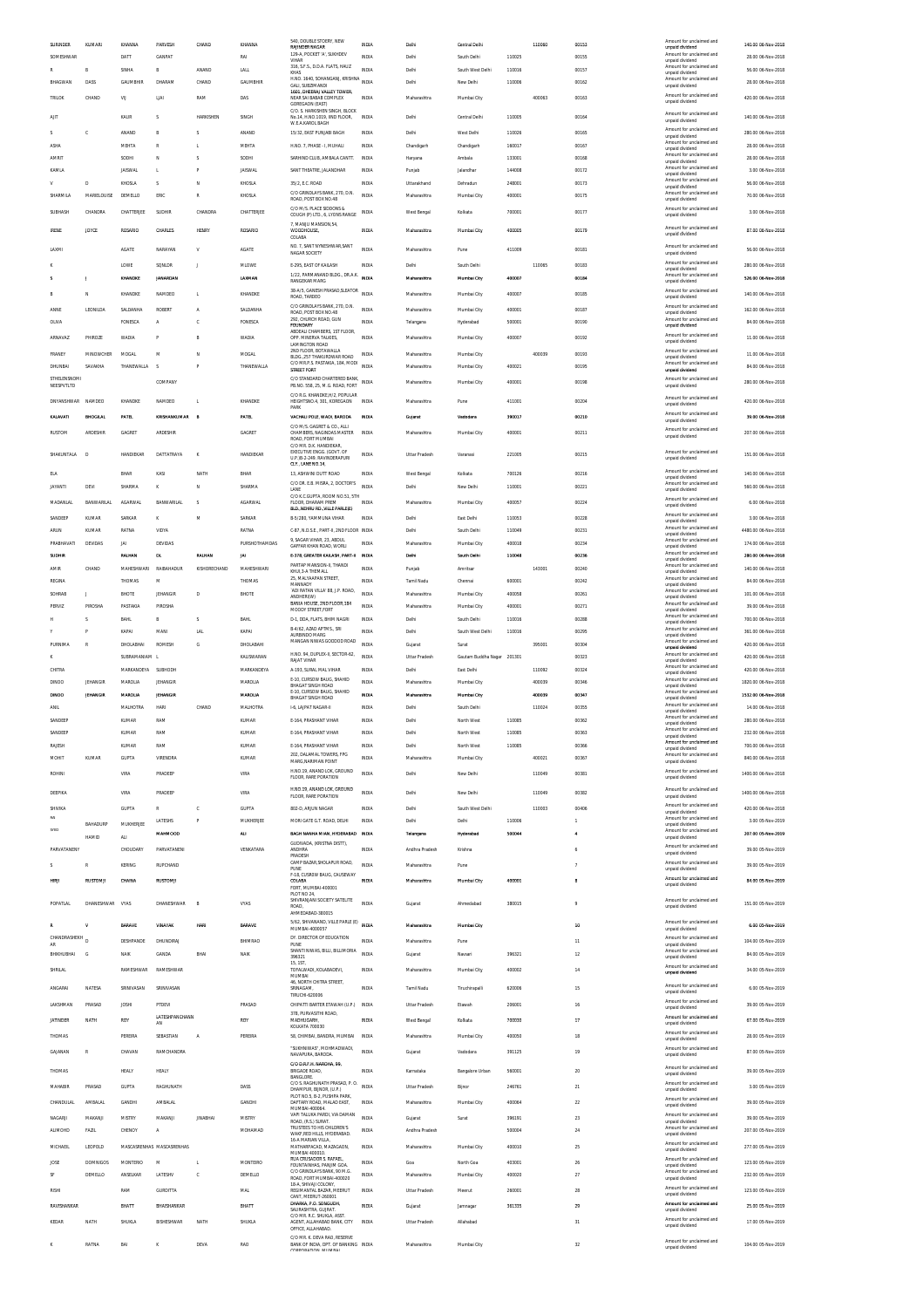|                        | DEVA                             | RAO                      | KUNDAJI            | SHIVA                    | RAO                    | RESERVE BANK OF INDIA, DPT. OF<br>BANKING CORPORATION, MUMBAI INDIA                           |                              | Maharashtra                | Mumbal City                  |                  |        | 33         | Amount for unclaimed and<br>unpaid dividend                                                | 104.00 05-Nov-2019                      |
|------------------------|----------------------------------|--------------------------|--------------------|--------------------------|------------------------|-----------------------------------------------------------------------------------------------|------------------------------|----------------------------|------------------------------|------------------|--------|------------|--------------------------------------------------------------------------------------------|-----------------------------------------|
| MANEK                  | в                                | SAHAIR                   | <b>BURGORJI</b>    | M                        | SAHIAR                 | PLOT NO-650, KARNI BLOG, PALAM<br>KOTA, PARSI COLONY, DADAR-                                  | <b>INDIA</b>                 | Maharashtra                | Mumbai City                  |                  |        | 34         | Amount for unclaimed and<br>unpaid dividend                                                | 168.00 05-Nov-2019                      |
| BANSI                  | LAL                              | <b>JHALANI</b>           | NARAYANLAL         |                          |                        | MUMBAL<br>522. SARDARPURA 7-B ROAD.<br>JODHPUR, RAJASTHAN-342003                              | INDIA                        | Rajasthan                  | Jodhpur                      | 342003           |        | 35         | Amount for unclaimed and<br>unpaid dividend                                                | 3.00 05-Nov-2019                        |
| SADHU                  |                                  | SINGH                    | KHAZAM             |                          | SINGH                  | DIRECTOR, HIM ACADEMY, VILL<br>RAIPUR, P.O. MARWADI, DISTT.<br>UNA (H.P.)                     | <b>INDIA</b>                 | Himachal Pradesh           | Una                          |                  |        | 36         | Amount for unclaimed and<br>unpaid dividend                                                | 59.00 05-Nov-2019                       |
| LAXMIBAI               | P                                | BHAGWAT                  | PURSHOTTAM         | <b>RAO</b>               | BHAGAT                 | KARTIK CHAWK, GONDA, UJJAIN                                                                   | <b>INDIA</b>                 | Madhya Pradesh             | Ujjain                       | 456006           |        | 37         | Amount for unclaimed and<br>unpaid dividend                                                | 6.00.05-Nov-2019                        |
| SURYANARAIN            |                                  | BADERA                   | PUSHOTAMDAS        |                          | <b>BADERA</b>          | GONDA CHAWKI, UJJAIN<br>K-18/19, KRISHNA NAGAR,                                               | INDIA                        | Madhya Pradesh             | Ujjain                       |                  |        | 38         | Amount for unclaimed and<br>unpaid dividend<br>Amount for unclaimed and                    | 31.00 05-Nov-2019                       |
| м                      | <b>GOPAL</b>                     | KAPOOR                   | B                  | <b>RAMKISHANDASS</b>     | KAPOOR                 | NEW DELHI-110051<br>MAHARASHTRA HOUSING BOARD                                                 | IND!/                        | Delhi                      | New Delh                     | 110051           |        | 39         | unpaid dividend                                                                            | 39.00 05-Nov-2019                       |
| VISHNU                 | PURSHOTTAM                       | SOMAN                    | PURSHOTTAM         |                          | SOMAN                  | CLY. BLDG. NO.10. BLK NO.120.<br>LOKMANYA SADASHIV PETH, PUNE                                 | <b>INDIA</b>                 | Maharashtra                | Pune                         |                  |        | 42         | Amount for unclaimed and<br>unpaid dividend                                                | 39.00 05-Nov-2019                       |
| GAJANAN                | t,                               | KHANDKE                  | N                  | L                        | KHANDKE                | POPULAR HEIGHT-4, FLAT H-1, H-2,<br>PLOT NO.301, KOREGAON PARK, INDIA                         |                              | Maharashtra                | Pune                         | 411001           |        | 44         | Amount for unclaimed and<br>unpaid dividend                                                | 210.00 05-Nov-2019                      |
| BALUBHAI               | LALLOOBHAI                       | DESAI                    | LALLOOBHA          |                          | DESAI                  | PLINE 411001<br>2B/FLAT NO. 23, TAKSHILA APT.,<br>MAHAKALI CAVES ROAD, ANDHERI INDIA          |                              | Maharashtra                | Mumbai City                  | 400093           |        | 45         | Amount for unclaimed and                                                                   | 39.00 05-Nov-2019                       |
| LAXMI                  |                                  | BAI                      | VALLABHBHAI        | s                        | PATEL                  | (E), MUMBAI-400093<br>KHOLWAD TALUKA KUNJ, DISTT.                                             | <b>INDIA</b>                 | Gujarat                    | Surat                        |                  |        | 46         | unpaid dividend<br>Amount for unclaimed and                                                | 84.00 05-Nov-2019                       |
| BEGUM                  |                                  | ZUBAIDA                  | MOHD               |                          | MUCZZAM                | SURAT GUJRAT.<br>16-3-381, CHANCHALGUDA,<br>HYDERABAD.                                        | <b>INDIA</b>                 | Telangana                  | Hyderabad                    |                  |        | 47         | unpaid dividend<br>Amount for unclaimed and<br>unpaid dividend                             | 6.00 05-Nov-2019                        |
| CHANDER                |                                  | WATI                     | PARMESHWAR         |                          | <b>DAYAL</b>           | 48, GROUND FLOOR, ASHOKA<br>ENCLAVE (MAIN), SECTOR-34<br>FARIDABAD-121003                     | INDIA                        | Haryana                    | Faridabac                    | 121003           |        | 48         | Amount for unclaimed and<br>unpaid dividend                                                | 39.00 05-Nov-2019                       |
| SHEGULA                |                                  | ABRAHAM                  | ABRAHAM            |                          | BERJAMANI              | C/O ISAC JOSEPH ESOR HAMEED<br>BLDG. BLOCK NO.5, TANK                                         | <b>INDIA</b>                 | Maharashtra                | Mumbai City                  |                  |        | 49         | Amount for unclaimed and                                                                   | 207.00 05-Nov-2019                      |
|                        |                                  |                          |                    |                          |                        | PAKHODI, MAULANA<br>AZAD RD. MUMBAI                                                           |                              |                            |                              |                  |        |            | unpaid dividend                                                                            |                                         |
| REBA                   |                                  | MISRA                    | LATESQD            | LDRS                     | MISHRA                 | C/O MR. S. MISRA, FLAT NO. 2-C, 22-<br>B, NANDWILLE, GARDENS,<br>BALIGANJ, KOLKATTA.          | <b>INDIA</b>                 | West Bengal                | Kolkata                      |                  |        | 50         | Amount for unclaimed and<br>unpaid dividend                                                | 3.00 05-Nov-2019                        |
|                        | p                                | SETHNA                   | P                  | D                        | SETHNA                 | 51, MALL ROAD, KAMPTEE DIST,<br><b>NAGPUR</b>                                                 | INDIA                        | Maharashtra                | Nagpur                       |                  | 441001 | 54         | Amount for unclaimed and<br>unpaid dividend                                                | 207.00 05-Nov-2019                      |
| MADHUKAR               | NARAYAN                          | MORGAONKAR NARAYAN       |                    |                          | MORGAONKAR             | 95, SHUKERWAR PETH,<br>MAYURESHWR, COOP. HOUSING. INDIA                                       |                              | Maharashtra                | Pune                         | 411002           |        | 55         | Amount for unclaimed and                                                                   | 151.00 05-Nov-2019                      |
|                        |                                  |                          |                    |                          |                        | SOCEITY, PUNE-411002                                                                          |                              |                            |                              |                  |        |            | unpaid dividend                                                                            |                                         |
|                        | c                                | CHAKRABORTY LATESHK      |                    | к                        | CHAKRABORTY            | <b>L1654 CHITTARANIAN</b><br>PARK, KALKAJI NEW DELHI-110019                                   | <b>INDIA</b>                 | Delhi                      | South Delhi                  | 110019           |        | 56         | Amount for unclaimed and<br>unpaid dividend                                                | 3.00 05-Nov-2019                        |
| ΤΕΗΜΙΝΑ                | CURSETJI                         | COOPER                   | CURSETJI           |                          | COOPER                 | AVAN COTTAGE, MALCOM BAUG,<br>JOGESHWARI, MUMBAI<br>8/414, BALAN VILLA, STATION               | INDIA                        | Maharashtra                | Mumbai City                  |                  |        | 58         | Amount for unclaimed and<br>unpaid dividend<br>Amount for unclaimed and                    | 84.00 05-Nov-2019                       |
| SOHRAB                 |                                  | <b>HORMUSJI</b>          | HORMUSJI           |                          | VAKHARIA               | ROAD, WARANGAL<br>1572 KATRA NARAIN DASS NAHAR                                                | <b>INDIA</b>                 | Telangana                  | Warangal                     | 506002           |        | 60         | unpaid dividend<br>Amount for unclaimed and                                                | 39.00 05-Nov-2019                       |
| RAM                    |                                  | NATH                     | BANWARI            | LALL                     | <b>GUPTA</b>           | SADAT KHAN, NEW<br>DELHI-110006.<br>HEIMAT MAIN AVENUE SANTA                                  | INDIA                        | Delhi                      | North Delhi                  | 110006           |        | 62         | unpaid dividend<br>Amount for unclaimed and                                                | 168.00 05-Nov-2019                      |
| <b>AUDREY</b><br>G     | DA                               | SILVA<br>SUSAINATHAN     | ADVERD<br>G        | DA<br>P                  | SILVA<br>PILLAY        | CRUZ, MUMBAI<br>32, HILLS ROAD, EGMORA,                                                       | INDI/<br>INDIA               | Maharashtra<br>Tamil Nadu  | Mumbai City<br>Chennai       | 400054<br>600008 |        | 65<br>66   | unpaid dividend<br>Amount for unclaimed and                                                | 168.00 05-Nov-2019<br>20.00 05-Nov-2019 |
| BHIKHUBHAI             | <b>GANDHARHAI</b>                | NAIK                     | GANDA              | BHAI                     | <b>NAIK</b>            | CHENNAL<br>SHANTI NIWAS, BILLI, BILLIMORIA,<br>SURAT                                          | <b>INDIA</b>                 | Gujarat                    | Surat                        | 395003           |        | 75         | unpaid dividend<br>Amount for unclaimed and<br>unpaid dividend                             | 95.00 05-Nov-2019                       |
| RAM                    |                                  | VADHAI                   | SANT               | <b>DURGA</b>             | DATT                   | 30/3, SHAKTI NAGAR, SUBZI<br>MANDI. NEW DELHI.                                                | <b>INDIA</b>                 | Delhi                      | North Delhi                  | 110007           |        | 80         | Amount for unclaimed and<br>unpaid dividend                                                | 70.00 05-Nov-2019                       |
| ×.                     |                                  | SUBRAMANIAM SAMBASIRA    |                    |                          | <b>IYER</b>            | M-88/4, BASANT NAGAR, CHENNAL INDIA<br>CONSULTANT THERATRONICS                                |                              | Tamil Nadu                 | Chennai                      | 600090           |        | 81         | Amount for unclaimed and<br>unpaid dividend                                                | 84.00.05-Nov-2019                       |
| MANOHAR                | <b>LAL</b>                       | SETHI                    | <b>BANSI</b>       | LAL                      | SETH                   | INTERNATIONAL LTD. CANADA, D-<br>10, KIRTI NAGAR, NEW DELHI-                                  | INDIA                        | Delhi                      | West Delhi                   | 110015           |        | 82         | Amount for unclaimed and<br>unpaid dividend                                                | 56.00 05-Nov-2019                       |
| PRABHA                 | SINGH                            | MALHOTRA                 | PREM               |                          | SINGH                  | 110015<br>C/P. PRABHA SINGH JASWANT                                                           | <b>INDIA</b>                 | Delhi                      | New Delhi                    |                  |        | 83         | Amount for unclaimed and                                                                   | 84.00 05-Nov-2019                       |
|                        |                                  |                          |                    |                          |                        | SINGH. KHARI BAOLI. NEW DELHI.<br>C-289, BLOCK NO.25, EASTEND                                 |                              |                            |                              |                  |        |            | unpaid dividend                                                                            |                                         |
| ANGARAI                |                                  | RAMALINGAM SUBRAMANIAM A |                    | N                        | RAMALINGAM             | APT. NEAR NEW ASHOK NAGAR,<br>CHILLA, NEW DELHI-110096                                        | <b>INDIA</b>                 | Delhi                      | East Delhi                   | 110096           |        | 84         | Amount for unclaimed and<br>unpaid dividend                                                | 168.00 05-Nov-2019                      |
| RAJINI                 | CHHAYA                           | ASRANI                   | GOVIND             | M                        | ASRANI                 | 33-A, SAINIK FARMS, KHANPUR<br>NEW DELHI-110062                                               | <b>INDIA</b>                 | Delhi                      | South Delhi                  | 110062           |        | 85         | Amount for unclaimed and<br>unpaid dividend                                                | 140.00 05-Nov-2019                      |
| BHAGWATI               |                                  | MATHUR                   | GIRISH             |                          | CHANDRA                | C/O MR. GIRISH CHANDRA, C-79,<br>NITI BAGH, NEW DELHI.                                        | INDIA                        | Delhi                      | South Delhi                  | 110049           |        | 87         | Amount for unclaimed and<br>unpaid dividend                                                | 84.00 05-Nov-2019                       |
| SUMITRALAXMI           |                                  | PANDYA                   | VIRMANI            | <b>LAL</b>               | PANDYA                 | 1, AANGAN APTS, VASTRAPUR,<br>AHMEDABAD.                                                      | INDIA                        | Gujarat                    | Ahmedabad                    | 380015           |        | 88         | Amount for unclaimed and<br>unpaid dividend                                                | 280.00 05-Nov-2019                      |
| NANAK                  | CHAND                            | BHATIA                   | LABH               | CHAND                    | BHATIA                 | 13/21. WEST PATEL NAGAR. NEW<br>DELHI                                                         | INDIA                        | Delhi                      | Central Delhi                | 110008           |        | 89         | Amount for unclaimed and<br>unpaid dividend                                                | 14.00 05-Nov-2019                       |
| DAYA                   | WANTI                            | GROVER                   | RAM                | LAL                      | GROVER                 | C/O MR. RAM LAL GROVER,<br>CENTRAL BANK OF INDIA<br>PARLIAMENT STREET, NEW DELHI              | INDIA                        | Delhi                      | New Delhi                    | 110001           |        | 90         | Amount for unclaimed and<br>unpaid dividend                                                | 28.00 05-Nov-2019                       |
| RAM                    | LAL                              | GROVER                   | SAHIB              |                          | RAM                    | THE CENTRAL BANK OF INDIA,<br>PARLIAMENT STREET, NEW DELHI                                    | INDIA                        | Delhi                      | New Delhi                    | 110001           |        | 91         | Amount for unclaimed and<br>unpaid dividend                                                | 28.00 05-Nov-2019                       |
| RAM                    | CHAND                            | DHINGRA                  | THANA              |                          | RAM                    | E-157, GREATER KAILASH-II, NEW<br>DELHI                                                       | <b>INDIA</b>                 | Delhi                      | South Delhi                  | 110048           |        | 92         | Amount for unclaimed and<br>unpaid dividend                                                | 56.00 05-Nov-2019                       |
| RAM                    | PRAKASH                          | SUCHDEVA                 | L.                 | SANTRAM                  | SUCHDEVA               | DG-113/D. (1ST FLOOR) LIG FLATS<br>D.D.A. G-8, AREA RAJOURI                                   | <b>INDIA</b>                 | Delhi                      | West Delhi                   | 110064           |        | 95         | Amount for unclaimed and                                                                   | 84.00 05-Nov-2019                       |
|                        |                                  |                          |                    |                          |                        | GARDEN. HARI NAGAR. NEW DELHI<br>E-3/11, MODEL TOWN, NEW                                      |                              |                            |                              |                  |        |            | unpaid dividend<br>Amount for unclaimed and                                                |                                         |
| SHAM<br><b>IAGDISH</b> | LAL<br>CHANDAR                   | TANEJA<br>BHATIA         | TEJ<br>LATEL       | BHAN<br>KHUSHIRAM        | TANEJA<br>BHATIA       | DELHI.<br>I-D-97/98, LAJPAT NAGAR. NEW                                                        | <b>INDIA</b><br><b>INDV</b>  | Delhi<br>Delhi             | North West<br>South Delhi    | 110009<br>110024 |        | 97         | unpaid dividend<br>Amount for unclaimed and                                                | 140.00 05-Nov-2019<br>56.00 05-Nov-2019 |
| <b>HANS</b>            | RAJ                              | CHAWLA                   | JASWANT            |                          | RAJ                    | DELHI<br>CHAWLA HOUSE. CIRCUS GROUND<br>CHOTI LANE, MODEL TOWN,                               | <b>INDIA</b>                 |                            | Yamuna Nagar                 | 135001           |        | 99         | unpaid dividend<br>Amount for unclaimed and                                                | 28.00 05-Nov-2019                       |
| B                      | L                                | BHAGAT                   | LATESHISHAWARD     |                          | BHAGAT                 | YAMUNA NAGAR<br>40-A, LAJPAT NAGAR-IV, RING                                                   | <b>INDIA</b>                 | Haryana<br>Delhi           | South Delhi                  | 110024           |        | 101        | unpaid dividend<br>Amount for unclaimed and                                                | 613.00.05-Nov-2019                      |
| RUP                    | SINGH                            | SASAN                    | s                  | ATMASINGH                | SASAN                  | ROAD, NEW DELHI<br>1-51, JANGPURA EXTN., NEW DELHI INDIA                                      |                              | Delhi                      | South Delhi                  | 110014           |        | 103        | unpaid dividend<br>Amount for unclaimed and<br>unpaid dividend                             | 28.00 05-Nov-2019                       |
|                        | C.                               | SHARMA                   | LATEPTBHAWANI      |                          | SAHA                   | C/99, NEW MUTAN NAGAR<br>ROHTAK ROAD, NEW DELHI-                                              | <b>INDIA</b>                 | Delhi                      | North West                   |                  | 110058 | 105        | Amount for unclaimed and<br>unpaid dividend                                                | 216.00 05-Nov-2019                      |
| RANJIT                 | SINGH                            | GILL                     | <b>WARYAM</b>      |                          | SINGH                  | 110058<br>C/O MRS R K MALIK 21-A                                                              | <b>INDIA</b>                 | Delhi                      | South Delhi                  | 110013           |        | 107        | Amount for unclaimed and                                                                   | 140.00 05-Nov-2019                      |
| RAM                    |                                  | CHAMELI                  | LATESHLAKSHMI      |                          | DAS                    | NIZAMUDDIN WEST, NEW DELHI<br>17/4, SPECIAI WING, PREM NAGAR,                                 | <b>INDIA</b>                 | Uttarakhand                | Dehradun                     | 248007           |        | 110        | unpaid dividend<br>Amount for unciaimed and                                                | 56.00 05-Nov-2019                       |
| MYRA                   | DUARTE                           | MONTEIRO                 | SEBASTIAO          | E                        | MONTEIRO               | DEHRADUN<br>C/O. DR. A.C.D. MONTEIRO 5,<br>PRASANNA NESBIT ROAD,                              | <b>INDIA</b>                 | Maharashtra                | Mumbai City                  |                  |        | 113        | unpaid dividend<br>Amount for unclaimed and                                                | 28.00 05-Nov-2019                       |
|                        |                                  |                          |                    |                          |                        | MAZAGAON, MUMBAI<br>C/O. DR. A.C.D. MONTEIRO 5,                                               |                              |                            |                              |                  |        |            | unpaid dividend<br>Amount for unclaimed and                                                |                                         |
| FREDDERICK             |                                  | MONTEIRO                 | D                  | c                        | <b>MONTEIRO</b>        | PRASANNA NESBIT ROAD,<br>MAZAGAON, MUMBAI<br>5, PRASANNA NESBIT ROAD,                         | <b>INDIA</b>                 | Maharashtra                | Mumbai City                  | 400010           |        | 114        | unpaid dividend<br>Amount for unclaimed and                                                | 28.00 05-Nov-2019                       |
| MARIE<br>ANTHONY       | MASCERANHAS MONTEIRO<br>CHARLESD | MONTEIRO                 | DOMINGOS<br>D      | с<br>c                   | MONTEIRO<br>MONTEIRO   | MAZAGAON, MUMBAI,<br>5, PRASANNA NESBIT ROAD,                                                 | INDIA<br><b>INDIA</b>        | Maharashtra<br>Maharashtra | Mumbai City<br>Mumbai City   |                  |        | 115<br>116 | unpaid dividend<br>Amount for unclaimed and                                                | 17.00 05-Nov-2019<br>17.00 05-Nov-2019  |
| SEBASTIAO              | EDUARTE                          | MONTEIRO                 | D                  | c                        | <b>MONTEIRO</b>        | MAZAGAON, MUMBAL<br>C/O DR. A.C.D. MONTEIRO, 5,<br>PRASSANA NESBIT ROAD.                      | <b>INDIA</b>                 | Maharashtra                | Mumbai City                  | 400010           |        | 117        | unpaid dividend<br>Amount for unclaimed and                                                | 17.00 05-Nov-2019                       |
| FREDDERICK             |                                  | MONTEIRO                 | D                  | c                        | <b>MONTEIRO</b>        | MAZAGAON, MUMBAI<br>C/O. DR. A.C.D. MONTEIRO<br>5. PRASANNA NESBIT ROAD.                      | <b>INDIA</b>                 | Maharashtra                | Mumbai City                  | 400010           |        | 118        | unpaid dividend<br>Amount for unclaimed and                                                | 17.00 05-Nov-2019                       |
| SOHRAB                 | <b>HORMUSJI</b>                  | VAKHARIA                 | <b>HORMUSJI</b>    |                          | MANCHARSHAW            | MAZAGAON, MUMBAI<br>JUMMA MASJID ROAD, FORT,                                                  | <b>INDIA</b>                 |                            |                              |                  |        | 121        | unpaid dividend<br>Amount for unclaimed and                                                | 246.00 05-Nov-2019                      |
| KAMALAMMA              |                                  |                          | LATESHRIN          | κ                        | SESHEDISAGRA           | (GUJRAT STATE), BROACH<br>NO.466, I-BLOCK WCR, III, STAGE,<br>BASWASHWARNAGAR,                | <b>INDIA</b>                 | Gujarat<br>Karnataka       | Bharuch<br>Bangalore Urban   | 560079           |        | 124        | unpaid dividend<br>Amount for unclaimed and                                                | 280.00 05-Nov-2019                      |
| <b>ROMESH</b>          | CHANDRA                          | SHUKL/                   | KEDAR              | NATH                     | SHUKLA                 | <b>BANGALORE</b><br>AGENT, ALLAHABAD BANK,                                                    | INDIA                        | <b>Uttar Pradesh</b>       | Mirzapur                     |                  |        | 130        | unpaid dividend<br>Amount for unclaimed and                                                | 11.00 05-Nov-2019                       |
| RUP                    | SINGH                            | SASAN                    | s                  | ATMASINGH                | SASAN                  | MIRZAPUR<br>1-51, JANGPURA EXTN., NEW DELHI INDIA                                             |                              | Delhi                      | South Delhi                  | 110014           |        | 134        | unpaid dividend<br>Amount for unclaimed and<br>unpaid dividend                             | 11.00 05-Nov-2019                       |
| <b>VIDYADHAR</b>       | MANJULAL                         | THAKOR                   | MANJULAL           | J                        | THAKORE                | 23, PRITAM NAGAR, AHMEDABAD INDIA                                                             |                              | Gujarat                    | Ahmedabad                    | 380006           |        | 136        | Amount for unclaimed and<br>unpaid dividend                                                | 1030.00 05-Nov-2019                     |
| <b>AMMEMBAL</b>        | <b>VITTAL</b>                    | PAI                      | Α                  | SRINIVASA                | PAI                    | 41-D, SUJAN SINGH PARK, NEW<br>DELHI<br>VANSHIVAT, JALWAN BAPPA ROAD,                         | <b>INDV</b>                  | Delhi                      | New Delhi                    | 110003           |        | 142        | Amount for unclaimed and<br>unpaid dividend                                                | 28.00 05-Nov-2019                       |
| KANCHANBEN             | H                                | SONI                     | <b>HARKISONDAS</b> | H                        | PAREKH                 | OPP. TELEPHONE EXCHANGE,<br><b>BULSAR 396001</b>                                              | INDIA                        | Gujarat                    | Valsad                       |                  | 396001 | 144        | Amount for unclaimed and<br>unpaid dividend                                                | 675.00 05-Nov-2019                      |
| BHAGWATI               |                                  |                          | PTSHIV             | NARAIN                   | VASISHTHA              | SHIV NIWAS, GURGAON                                                                           | <b>INDIA</b>                 | Haryana                    | Gurgaon                      |                  |        | 147        | Amount for unclaimed and<br>unpaid dividend                                                | 280.00 05-Nov-2019                      |
| <b>FAQUIR</b>          |                                  | VASISHTHA                |                    |                          |                        |                                                                                               |                              |                            |                              |                  |        |            |                                                                                            |                                         |
|                        |                                  | CHAND                    | HAR                |                          | <b>DAYAL</b>           | M/S. KUMAR WOOL SHOP.<br>4772/15, MAIN BAZAR, PAHAR<br>GANJ, NEW DELHI                        | <b>INDIA</b>                 | Delhi                      | Central Delhi                | 110055           |        | 148        | Amount for unclaimed and<br>unpaid dividend                                                | 28.00 05-Nov-2019                       |
|                        | κ                                | BANSAL                   | L.                 | <b>JAGDISH</b>           | PRASAD                 | 2-B, D.D.A. (M.I.G.) FLATS, NIRMAN INDIA<br>VIHAR. NEW DELHI                                  |                              | Delhi                      | East Delhi                   | 110092           |        | 149        | Amount for unclaimed and<br>unpaid dividend                                                | 28.00 05-Nov-2019                       |
| <b>TRILOF</b>          | NATH                             | NANDA                    | RAM                | NATH                     | NANDA                  | M/S. RAM NATH KIDAR NATH<br>NANDA, CHAWRI BAZAR, NEW<br>DELHI                                 | INDIA                        | Delhi                      | North Delhi                  | 110006           |        | 150        | Amount for unclaimed and<br>unpaid dividend                                                | 140.00 05-Nov-2019                      |
| Ċ                      | D                                | GAUR                     | NATHOO             |                          | RAM                    | 1932-A/147, GANESHPURA<br>TRINAGAR, NEW DELHI<br>540, DOUBLE STOREY, NEW                      | <b>INDIA</b>                 | Delhi                      | North West                   | 110035           |        | 151        | Amount for unciaimed and<br>unpaid dividend<br>Amount for unclaimed and                    | 28.00 05-Nov-2019                       |
| SURINDER<br>SOMESHWAR  | KUMARI                           | KHANNA<br>DATT           | PARVESH<br>GANPAT  | CHAND                    | KHANNA<br>RAI          | RAJINDER NAGAR. NEW DELHI<br>129-A, POCKET 'A', SUKHDEV                                       | <b>INDIA</b><br><b>INDIA</b> | Delhi<br>Delhi             | Central Delhi<br>South Delhi | 110060<br>110025 |        | 153<br>155 | unpaid dividend<br>Amount for unclaimed and                                                | 140.00 05-Nov-2019<br>28.00 05-Nov-2019 |
| SUMATI                 |                                  | SHARMA                   | B                  | D                        | SHARMA                 | VIHAR, NEW DELHI<br>I-45, SECTOR-41, NOIDA                                                    | INDI/                        | Uttar Pradesh              | Gautam Buddha Nagar          |                  | 201303 | 156        | unpaid dividend<br>Amount for unclaimed and                                                | 84.00 05-Nov-2019                       |
| R                      | B                                | SINHA                    | B                  | ANAND                    | LALL                   | 316, S.F.S., D.D.A. FLATS, HAUZ<br>KHAS, NEW DELHI                                            | <b>INDIA</b>                 | Delhi                      | South West Delhi             | 110016           |        | 157        | unpaid dividend<br>Amount for unclaimed and<br>unpaid dividend                             | 56.00 05-Nov-2019                       |
| BHAGWAN                | DASS                             | GAUMBHIR                 | DHARAM             | CHAND                    | GAUMBHIR               | H.NO. 1640, SOHANGANJ, KRISHNA INDIA<br>GALI, SUBZIMANDI, NEW DELHI                           |                              | Delhi                      | New Delhi                    | 110006           |        | 162        | Amount for unclaimed and<br>unpaid dividend                                                | 28.00 05-Nov-2019                       |
| TRILOK                 | CHAND                            |                          | LIAI               | RAM                      | DAS                    | 1601, DHEERAJ VALLEY TOWER<br>NEAR SAI BABAB COMPLEX                                          | INDIA                        | Maharashtra                |                              |                  | 400063 | 163        | Amount for unclaimed and                                                                   |                                         |
|                        |                                  | VIJ                      |                    |                          |                        | GOREGAON (EAST) MUMBAI<br>400063                                                              |                              |                            | Mumbai City                  |                  |        |            | unpaid dividend                                                                            | 420.00 05-Nov-2019                      |
| AIIT                   |                                  | KAUR                     | s                  | HARKISHEN                | SINGH                  | C/O. S. HARKISHEN SINGH, BLOCK<br>No.14. H.NO.1019. IIND FLOOR.<br>W.E.A.KAROL BAGH,NEW DELHI | <b>INDIA</b>                 | Delhi                      | Central Delhi                | 110005           |        | 164        | Amount for unclaimed and<br>unpaid dividend                                                | 140.00 05-Nov-2019                      |
| ς                      | c                                | ANAND                    | B                  | $\overline{\phantom{a}}$ | ANAND                  | 15/32. EAST PUNJABI BAGH.<br>NEW DELHI                                                        | <b>INDIA</b>                 | Delhi                      | West Delhi                   | 110026           |        | 165        | Amount for unclaimed and<br>unpaid dividend                                                | 280.00 05-Nov-2019                      |
| ASHA                   |                                  | MEHTA                    | ${\sf R}$          | L                        | MEHTA                  | H.NO. 7, PHASE - I, MUHALI,<br>CHANDIGARH                                                     | INDIA                        | Chandigarh                 | Chandigarh                   | 160017           |        | 167        | Amount for unclaimed and<br>unpaid dividend                                                | 28.00 05-Nov-2019                       |
| <b>AMRIT</b><br>KAMU   |                                  | SODHI<br><b>JAISWA</b>   | N<br>t,            | s<br>P                   | SODHI<br><b>JAISWA</b> | SARHIND CLUB, AMBALA CANTT<br>AMBALA<br>SANT THEATRE, JALANDHAR<br>PUNJAB                     | <b>INDIA</b><br>INDI/        | Haryana<br>Punjab          | Ambala<br>Jalandha           | 133001<br>144008 |        | 168<br>172 | Amount for unclaimed and<br>unpaid dividend<br>Amount for unclaimed and<br>unpaid dividend | 28.00 05-Nov-2019<br>3.00 05-Nov-2019   |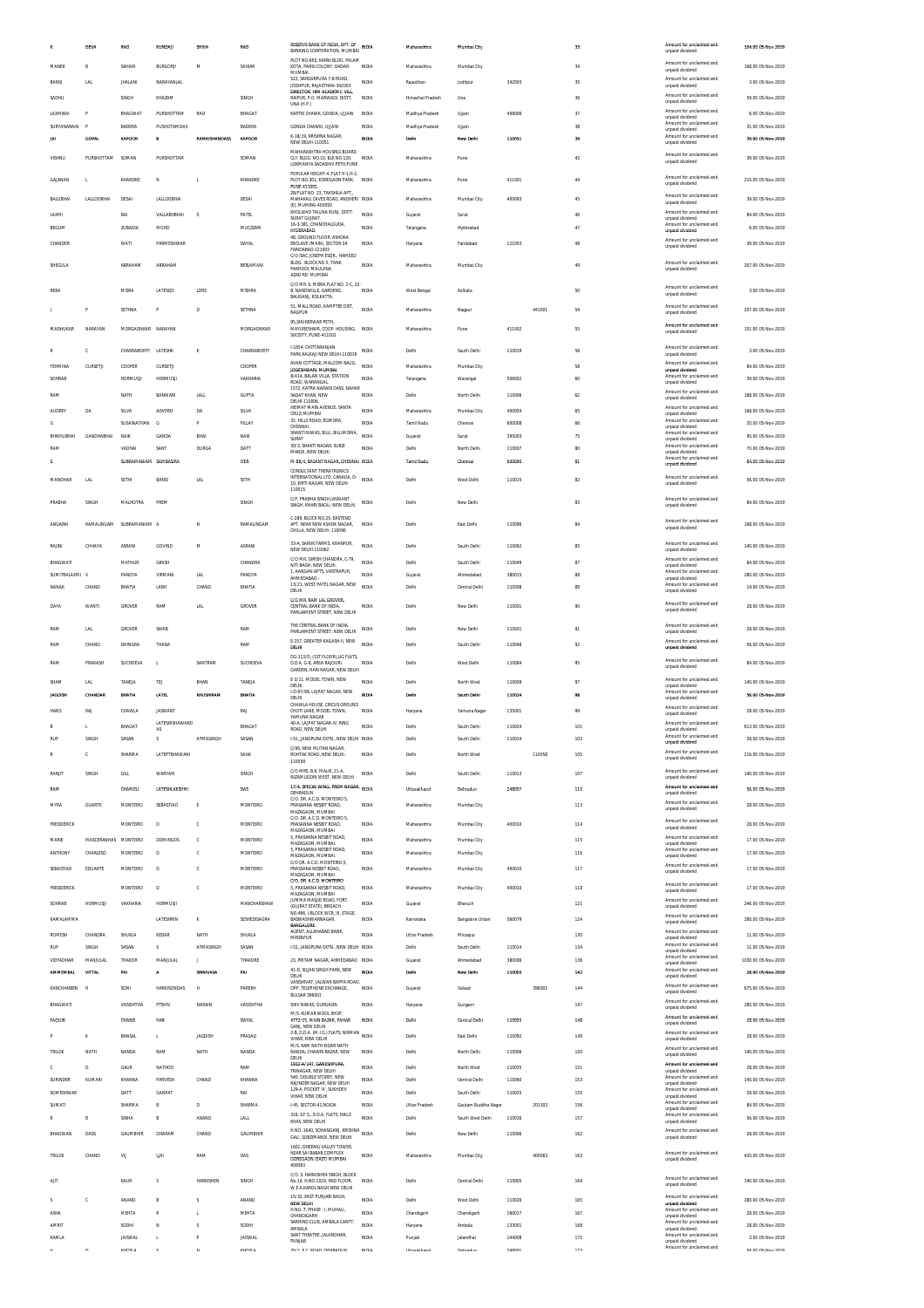|                            | <b>MARIELOUISE</b> | DEMELLO                            | ERIC                          | R               | KHOSLA                        | C/O GRINDLAYS BANK, 270, D.N.<br>ROAD, POST BOX NO.48, MUMBAI INDIA                       |                              | Maharashtra                | Mumbal City                             | 40000            |                  | 175                    | Amount for unclaimed and<br>unpaid dividend                             | 70.00 05-Nov-2019                        |
|----------------------------|--------------------|------------------------------------|-------------------------------|-----------------|-------------------------------|-------------------------------------------------------------------------------------------|------------------------------|----------------------------|-----------------------------------------|------------------|------------------|------------------------|-------------------------------------------------------------------------|------------------------------------------|
| SUBHASH                    | CHANDRA            | CHATTERJEE                         | SUDHIR                        | CHANDRA         | CHATTERJEE                    | C/O M/S. PLACE SIDDONS &<br>COUGH (P) LTD., 6, LYONS RANGE, INDIA<br>KOLKATTA             |                              | West Bengal                | Kolkata                                 | 700001           |                  | 177                    | Amount for unclaimed and<br>unpaid dividend                             | 3.00 05-Nov-2019                         |
| SHASHIKALA                 | PADMAKER           | KHANDKE                            | PADMAKER                      | LAXMAN          | KHANDKE                       | LAXMIBAI MANSION, BLOCK-6.<br>2ND FLOOR, NEAR ROXY CINEMA, INDIA<br>QUEEN ROAD, MUMBA     |                              | Maharashtra                | Mumbai City                             |                  |                  | 178                    | Amount for unclaimed and<br>unpaid dividend                             | 840.00 05-Nov-2019                       |
| <b>IRENE</b>               | <b>JOYCE</b>       | ROSARIO                            | CHARLES                       | <b>HENRY</b>    | ROSARIO                       | 7, MANJU MANSION, 54<br>WOODHOUSE,                                                        | INDIA                        | Maharashtra                | Mumbai City                             | 400005           |                  | 179                    | Amount for unclaimed and                                                | 87.00 05-Nov-2019                        |
| LAXM                       |                    | AGATE                              | NARAYAN                       | v               | AGATE                         | COLABA, MUMBAI<br>NO. 7 SANT NYNESHWAR SANT                                               | INDI/                        | Maharashtra                | Pune                                    | 411009           |                  | 181                    | unpaid dividend<br>Amount for unclaimed and                             | 56.00 05-Nov-2019                        |
|                            |                    | KHANDKE                            | <b>JANARDAN</b>               |                 | LAXMAN                        | NAGAR SOCIETY, PUNE<br>1/22, PARMANAND BLDG., DR.A.K.                                     | <b>INDU</b>                  | Maharashtra                | Mumbai City                             | 400007           |                  | 184                    | unpaid dividend<br>Amount for unclaimed and                             | 526.00 05-Nov-2019                       |
|                            |                    |                                    | NAMDEO                        |                 | KHANDKE                       | RANGEKAR MARG, MUMBAI<br>38-A/5, GANESH PRASAD, SLEATOR                                   | <b>INDIA</b>                 |                            |                                         |                  |                  |                        | unpaid dividend<br>Amount for unclaimed and                             | 140.00 05-Nov-2019                       |
| TARLA                      | N<br>PRADYUMNA     | KHANDKE<br>VOHRA                   | PRADYUMNA                     | L<br>R          | VOHRA                         | ROAD, TARDEO, MUMBAI<br>14-C, AVANI FLATS                                                 | <b>INDIA</b>                 | Maharashtra<br>Gujarat     | Mumbai City<br>Ahmedabad                | 400007           | 380009           | 185<br>18 <sub>4</sub> | unpaid dividend<br>Amount for unclaimed and                             | 280.00 05-Nov-2019                       |
| ANNE                       | LEONILDA           | <b>SALDANHA</b>                    | <b>ROBERT</b>                 | A               | SALDANHA                      | NAVRANGPURA, AHMEDABAD<br>C/O GRINDLAYS BANK, 270, D.N.<br>ROAD, POST BOX NO.48, MUMBAI   | <b>INDIA</b>                 | Maharashtra                | Mumbai City                             | 400001           |                  | 187                    | unpaid dividend<br>Amount for unclaimed and<br>unpaid dividend          | 162.00 05-Nov-2019                       |
| OLIVA                      |                    | <b>FONESCA</b>                     | A                             | c               | FONESCA                       | 292, CHURCH ROAD, GUN<br>FOUNDARY, HYDERABAD                                              | <b>INDIA</b>                 | Telangana                  | Hyderabad                               | 500001           |                  | 190                    | Amount for unclaimed and<br>unpaid dividend                             | 84.00.05-Nov-2019                        |
| ARNAVAZ                    | PHIROZE            | WADIA                              | Þ                             | R               | <b>WADIA</b>                  | ABDEALI CHAMBERS, 1ST FLOOR,<br>OPP. MINERVA TALKIES.                                     | <b>INDIA</b>                 | Maharashtra                | Mumbai City                             | 400007           |                  | 192                    | Amount for unclaimed and<br>unpaid dividend                             | 11.00 05-Nov-2019                        |
| DHUNBAI                    | SAVAKHA            | THANFWALLA                         | $\sim$                        | Þ               | THANEWALLA                    | LAMINGTON ROAD, MUMBAI<br>C/O MR.P.S. PASTAKIA, 184, MODI<br>STREET FORT, MUMBAI          | <b>INDIA</b>                 | Maharashtra                | Mumbai City                             | 400021           |                  | 195                    | Amount for unclaimed and<br>unpaid dividend                             | 84.00 05-Nov-2019                        |
| STHELENSNOMI<br>NEESPVTLTD |                    |                                    | COMPANY                       |                 |                               | C/O STANDARD CHARTERED BANK<br>PB.NO. 558, 25, M.G. ROAD, FORT, INDIA<br>MUMBAI           |                              | Maharashtra                | Mumbai City                             | 400001           |                  | 198                    | Amount for unclaimed and<br>unpaid dividend                             | 280.00 05-Nov-2019                       |
| DNYANSHWAR                 | NAMDEO             | KHANDKE                            | NAMDEO                        | L.              | KHANDKE                       | C/O R.G. KHANDKE, H/2, POPULAR<br>HEIGHTSNO.4, 301, KOREGAON                              | IND <sub>I</sub>             | Maharashtra                | Pun                                     | 411001           |                  | 204                    | Amount for unclaimed and<br>unpaid dividend                             | 420.00 05-Nov-2019                       |
| PRAMOD                     | BEHAR              | MATHUR                             | LATESHRIK                     | B               | MATHUR                        | PARK, PUNE<br>A-42. KENWOOD TOWERS. EROS<br>GARDEN, CHARWOOD VILLAGE,                     | <b>INDIA</b>                 | Haryana                    | Faridabac                               |                  | 121009           | 205                    | Amount for unclaimed and                                                | 280.00 05-Nov-2019                       |
| MANI                       | MANEK              | SAHIAR                             | MANEK                         |                 | SAHIAR                        | SURAJ KUND ROAD, FARIDABAD<br>650, FIRDOSHI ROAD, PARSI                                   | <b>INDIA</b>                 | Maharashtra                | Mumbai City                             |                  | 400014           | 207                    | unpaid dividend<br>Amount for unclaimed and                             | 76.00 05-Nov-2019                        |
| KALAVATI                   | BHOGILAL           | PATEL                              | KRISHANKUMAR                  | B               | PATEL                         | COLONY, DADAR, MUMBAI<br>VACHALI POLE, WADI, BARODA                                       | <b>INDIA</b>                 | Gujarat                    | Vadodara                                | 390017           |                  | 210                    | unpaid dividend<br>Amount for unclaimed and<br>unpaid dividend          | 39.00 05-Nov-2019                        |
| <b>RUSTOM</b>              | ARDESHIR           | GAGRET                             | ARDESHIR                      |                 | GAGRET                        | C/O M/S. GAGRET & CO., ALLI<br>CHAMBERS, NAGINDAS MASTER<br>ROAD, FORT, MUMBAI            | <b>INDIA</b>                 | Maharashtra                | Mumbai City                             | 400001           |                  | 211                    | Amount for unclaimed and<br>unpaid dividend                             | 207.00 05-Nov-2019                       |
| SHAKUNTALA                 | D                  | HANDIEKAR                          | DATTATRAYA                    | K               | HANDIEKAR                     | C/O MR. D.K. HANDIEKAR<br>EXECUTIVE ENGG. (GOVT. OF<br>U.P.18-2-249. RAVINDERAPURI        | <b>INDIA</b>                 | Uttar Pradesh              | Varanas                                 |                  |                  | 215                    | Amount for unclaimed and<br>unnaid dividend                             | 151.00 05-Nov-2019                       |
| ELA                        |                    | BHAR                               | KASI                          | NATH            | <b>BRAR</b>                   | CLY., LANE NO.14<br>13, ASHWINI DUTT ROAD,                                                | <b>INDIA</b>                 | West Bengal                | Kolkata                                 | 700126           |                  | 216                    | Amount for unclaimed and                                                | 140.00 05-Nov-2019                       |
| BAKULA                     | <b>NAVEEN</b>      | PAREKH                             | NAVIN                         | LALBHA          | PAREKH                        | KOLKATA<br>PAREKH HOSPITAL, MADAN WADI,<br>BULSAR-396001                                  | <b>INDM</b>                  | Gujarat                    |                                         |                  | 396001           | 217                    | unpaid dividend<br>Amount for unclaimed and<br>unpaid dividend          | 95.00 05-Nov-2019                        |
| <b>JAYANTI</b>             | DEVI               | SHARMA                             | κ                             | N               | SHARMA                        | C/O DR. E.B. MISRA, 2, DOCTOR'S<br>LANE. NEW DELHI<br>C/O K.C.GUPTA, ROOM NO.51, 5TH      | <b>INDIA</b>                 | Delhi                      | New Delhi                               | 110001           |                  | 221                    | Amount for unclaimed and<br>unpaid dividend                             | 560.00 05-Nov-2019                       |
| MADANLAL                   | <b>BANWARILAL</b>  | AGARWAL                            | BANWARILAL                    | s               | AGARWAL                       | FLOOR, DHARAM PREM<br>BLD NEHRU RD VILLE<br>PARLE(E), MUMBAI                              | <b>INDIA</b>                 | Maharashtra                | Mumbai City                             | 400057           |                  | 224                    | Amount for unclaimed and<br>unpaid dividend                             | 6.00 05-Nov-2019                         |
| SANDEEP                    | KUMAR              | SARKAR                             | κ                             | M               | SARKAR                        | B-5/280, YAMMUNA VIHAR, NEW<br>DELHI<br>C-87, N.D.S.E., PART-II, 2ND FLOOR,               | <b>INDIA</b>                 | Delhi                      | East Delhi                              | 110053           |                  | 228                    | Amount for unclaimed and<br>unpaid dividend<br>Amount for unclaimed and | 3.00 05-Nov-2019                         |
| ARUN                       | KUMAR              | RATNA                              | VIDYA                         |                 | RATNA                         | NEW DELHI<br>1302, RUSHI TOWER,                                                           | INDIA                        | Delhi                      | South Delhi                             | 110049           |                  | 231                    | unpaid dividend<br>Amount for unclaimed and                             | 4480.00 05-Nov-2019                      |
| SANTOSH                    |                    | BHUCHAR                            | <b>VISHWA</b>                 | MITRA           | BHUCHAR                       | LOKHANDWALA COMPLEX,<br>ANDHERI (WEST) MUMBAI-400053                                      | <b>INDIA</b>                 | Maharashtra                | Mumbai City                             |                  | 400053           | 232                    | unpaid dividend                                                         | 140.00 05-Nov-2019                       |
| URMILA                     |                    | RASTOGI                            | <b>KRISHNA</b>                | MURARI          | RASTOGI                       | C/O PROF R.S. RASTOGI 223/48<br>RASTOGI TOLA, RAJA BAZAR,<br>LUCKNOW.                     | <b>INDIA</b>                 | Uttar Pradesh              | Lucknow                                 |                  |                  | 233                    | Amount for unclaimed and<br>unpaid dividend                             | 560.00 05-Nov-2019                       |
| PRABHAVATI                 | DEVIDAS            | JAI                                | DEVIDAS                       |                 | PURSHOTHAMDAS                 | 9. SAGAR VIHAR, 23, ABDUL<br>GAFFAR KHAN ROAD, WORLL<br>MUMBAI                            | <b>INDIA</b>                 | Maharashtra                | Mumbai City                             | 400018           |                  | 234                    | Amount for unclaimed and<br>unpaid dividend                             | 174.00 05-Nov-2019                       |
| SUDHIR                     |                    | RALHAN                             | DL                            | RALHAN          | <b>JAI</b>                    | E-378, GREATER KAILASH, PART-II,<br>NEW DELHI<br>25, MALYAAPAN STREET,                    | INDIA                        | Dethi                      | South Delhi                             | 110048           |                  | 236                    | Amount for unclaimed and<br>unpaid dividend<br>Amount for unclaimed and | 280.00 05-Nov-2019                       |
| REGINA<br>SUNDER           | BEHAR              | THOMAS<br>LALL                     | м<br>LATESHBIHAR              |                 | THOMAS<br>LALL                | MANNADY, CHENNAI<br>L-11, KAILASH COLONY, NEW<br>DELHI.                                   | INDIA<br><b>INDIA</b>        | Tamil Nadu<br>Delhi        | Chennai<br>New Delhi                    | 600001           |                  | 242<br>249             | unpaid dividend<br>Amount for unclaimed and<br>unpaid dividend          | 84.00 05-Nov-2019<br>39.00 05-Nov-2019   |
| SOHRAB                     |                    | BHOTE                              | <b>JEHANGIR</b>               | D               | <b>BHOTE</b>                  | ADI RATAN VILLA' 88, J.P. ROAD,<br>ANDHERI(W), MUMBAI                                     | <b>INDIA</b>                 | Maharashtra                | Mumbai City                             | 400058           |                  | 261                    | Amount for unclaimed and<br>unpaid dividend                             | 101.00 05-Nov-2019                       |
| LILAWATI                   | CHAMANLAL          | RAWLLEY                            | CHAMANLAL                     |                 | RAWLEY                        | 72/73. B- BLOCK, SATELITE PLAZA<br>OPP. AAKAR SOCIETY, SATELITE<br>ROAD, AHMEDABAD        | <b>INDIA</b>                 | Gujarat                    | Ahmedabad                               | 380015           |                  | 263                    | Amount for unclaimed and<br>unpaid dividend                             | 140.00 05-Nov-2019                       |
| SARIFABATH                 |                    | RAJA                               | LATESHHASIM                   | <b>ABDULLAH</b> | RAIA                          | NO-60, JYAPPA CHETTY STREET<br>NEAR MANNADY, CHENNAL                                      | <b>INDIA</b>                 | Tamil Nadu                 | Chenna                                  |                  | 600001           | 264                    | Amount for unclaimed and<br>unpaid dividend                             | 84.00 05-Nov-2019                        |
| <b>PARVIZ</b>              | PIROSHA            | PASTAKIA                           | PIROSHA                       |                 |                               | RANIA HOUSE 2ND FLOOR 184<br>MODY STREET, FORT, MUMBAI                                    | <b>INDIA</b>                 | Maharashtra                | Mumbai City                             |                  | 400001           | 271                    | Amount for unclaimed and<br>unpaid dividend                             | 39.00 05-Nov-2019                        |
|                            |                    |                                    |                               |                 |                               |                                                                                           |                              |                            |                                         |                  |                  |                        |                                                                         |                                          |
|                            | $\sim$             | <b>BAHL</b>                        | B                             | s               | <b>BAHL</b>                   | D-1, DDA, FLATS, BHIM NAGRI,                                                              | <b>INDIA</b>                 | Delhi                      | South Delhi                             | 110016           |                  | 288                    | Amount for unclaimed and                                                | 700.00 05-Nov-2019                       |
| ALOO                       | JEHANGIR           | BHOTE                              | JEHANGIR                      |                 | BHOTE                         | NEW DELHI<br>17. SHANKER SETH ROAD, PUNE                                                  | <b>INDU</b>                  | Maharashtra                | PUNE                                    |                  | 411042           | 293                    | unpaid dividend<br>Amount for unclaimed and<br>unnaid dividend          | 39.00 05-Nov-2019                        |
|                            |                    | KAPAI                              | MANI                          | LAL             | KAPAI                         | B-4/62, AZAD APTMS., SRI<br>AURBINDO MARG, NEW DELHI                                      | <b>INDIA</b>                 | Delhi                      | South West Delhi                        | 110016           |                  | 295                    | Amount for unclaimed and<br>unpaid dividend<br>Amount for unclaimed and | 361.00 05-Nov-2019                       |
| PURNIMAR                   |                    | DHOLABHA                           | ROMESH                        | G               | DHOLABAH                      | MANGAN NIWAS GODDOD ROAD<br><b>SURAT 395001</b><br>H.NO. 94, DUPLEX-II, SECTOR-62         | INDI                         | Gujarat                    | Surat                                   |                  | 39500            | 30 <sub>0</sub>        | unpaid dividend<br>Amount for unclaimed and                             | 420.00 05-Nov-2019                       |
| CHITRA                     |                    | SUBRAMANIAM L<br>MARKANDEYA SUBODH |                               |                 | KALISWARAN<br>MARKANDEYA      | RAIAT VIHAR, NOIDA<br>A-193, SURAL MAL VIHAR                                              | <b>INDIA</b><br><b>INDIA</b> | Uttar Pradesh<br>Delhi     | Gautam Buddha Nagar 201301<br>New Delhi |                  | 110092           | 323<br>324             | unpaid dividend<br>Amount for unclaimed and                             | 420.00 05-Nov-2019<br>420.00 05-Nov-2019 |
| )INOC                      | IEHANGIE           |                                    |                               |                 | MAROLIA                       | E-10, CUSTOW BAUG, SHAHID<br><b>BHAGAT SINGH ROAD</b>                                     | INDI/                        | Maharashtra                | Mumbai City                             |                  | 40003            | 34                     | unpaid dividend<br>Amount for unclaimed and<br>unpaid dividend          | 1820.00 05-Nov-2019                      |
| <b>DINOO</b>               | JEHANGIR           | MAROLIA                            | <b>JEHANGIR</b>               |                 | MAROLIA                       | E-10, CUSTOW BAUG, SHAHID<br>BHAGAT SINGH ROAD                                            | <b>INDIA</b>                 | Maharashtra                | Mumbai City                             |                  | 400039           | 347                    | Amount for unclaimed and<br>unpaid dividend                             | 1532.00 05-Nov-2019                      |
| ANIL                       |                    | MALHOTRA                           | HARI                          | CHAND           | MALHOTRA                      | I-6, LAJPAT NAGAR-II, NEW<br>DELHI<br>E-164, PRASHANT VIHAR, NEW                          | <b>INDIA</b>                 | Delhi                      | South Delhi                             | 110024           |                  | 355                    | Amount for unclaimed and<br>unpaid dividend<br>Amount for unclaimed and | 14.00 05-Nov-2019                        |
| SANDEEP<br>SANDEEP         |                    | <b>KUMAR</b><br>KUMAR              | RAM<br>RAM                    |                 | KUMAR<br>KUMAR                | DELHI-110085<br>E-164. PRASHANT VIHAR. NEW                                                | <b>INDIA</b><br><b>INDIA</b> | Delhi<br>Delhi             | North West<br>North West                |                  | 110085<br>110085 | 362<br>363             | unpaid dividend<br>Amount for unclaimed and                             | 280.00 05-Nov-2019<br>232.00 05-Nov-2019 |
| NISHI                      |                    | GARG                               | AJAY                          |                 | GARG                          | DELHI-110085<br>E-164, PRASHANT VIHAR, NEW<br>DELHI-110085                                | INDIA                        | DELHI                      | New Delhi                               |                  | 110085           | 369                    | unpaid dividend<br>Amount for unclaimed and<br>unpaid dividend          | 190.00 05-Nov-2019                       |
| ROHIN                      |                    | VIRA                               | PRADEEP                       |                 | VIRA                          | H.NO-19, ANNAD LOK, GROUND<br>FLOOR, RARE PORTION, NEW<br><b>DELHI</b>                    | INDIA                        | Delhi                      | New Delhi                               |                  | 110049           | 38 <sup>1</sup>        | Amount for unclaimed and<br>unpaid dividend                             | 1400.00 05-Nov-2019                      |
| DEEPIKA                    |                    | VIRA                               | PRADEEP                       |                 | VIRA                          | H NO-19 ANNAD LOK GROUND<br>FLOOR, RARE PORTION, NEW                                      | <b>INDIA</b>                 | Delhi                      | New Delhi                               |                  | 110049           | 382                    | Amount for unclaimed and<br>unpaid dividend                             | 1400.00 05-Nov-2019                      |
| RAVINDER                   |                    | SINGH                              | VARSINDER                     | PAL             | SINGH                         | DELHI.<br>A3-26, JANAK PURI, NEW DELHI                                                    | <b>INDIA</b>                 | DELH                       | New Delhi                               |                  | 110058           | 398                    | Amount for unclaimed and<br>unpaid dividend                             | 210.00 05-Nov-2019                       |
| PRASHANT                   |                    | SINDHWANI                          | SHLALIT                       |                 | SINDHWANI                     | RT-051, ROYALTON TOWER, AT<br>PRINCETON ESTATE DLF CITY-V,<br>GURGAON.                    | <b>INDIA</b>                 | Haryana                    | Gurgaon                                 |                  | 122009           | 400                    | Amount for unclaimed and<br>unpaid dividend                             | 1400.00 05-Nov-2019                      |
| RADHIKA                    |                    | HOON                               | AIT                           |                 | HOON                          | D-9, MAHARANI BAGH, NEW<br>DELHI                                                          | <b>INDIA</b>                 | Delhi                      | New Delhi                               |                  | 110065           | 434                    | Amount for unclaimed and<br>unpaid dividend                             | 4267.00 05-Nov-2019                      |
| <b>JAG</b>                 | MOHAN              | SINDHWANI                          | LATESHRIE                     | D               | SINDHWANI                     | H-702, BPTP, PARK LIFE SECTOR-57<br>GURGAON.                                              | <b>INDIA</b>                 | Haryana                    | Gurgaon                                 |                  |                  | 463                    | Amount for unclaimed and<br>unpaid dividend<br>Amount for unclaimed and | 196.00 05-Nov-2019                       |
| RAIBAHADUR<br>SYED         | HAMID              | MUKHERJEE<br>ALI                   | LATESHS<br>MAHMOOD            |                 | MUKHERJEE<br>ALI              | MORI GATE, G.T. ROAD<br>BAGH NANHA MIAN                                                   | <b>INDIA</b><br><b>INDIA</b> | DELHI<br>Telangana         | North Delhi<br>Hyderabad                | 110006<br>500044 |                  | 00001<br>00004         | unpaid dividend<br>Amount for unclaimed and                             | 3.00 07-Oct-2020<br>207.00 07-Oct-2020   |
| PARVATANENY                |                    | CHOUDARY                           | PARVATANENI                   |                 | VENKATARA                     | C/O MR. VENKATARATNAM<br>CHOUDHRY, GUDIVADA                                               | <b>INDIA</b>                 | Andhra Pradesh             | Krishna                                 | 521301           |                  | 00006                  | unpaid dividend<br>Amount for unclaimed and<br>unpaid dividend          | 39.00 07-Oct-2020                        |
| $\varsigma$                |                    | <b>KERING</b>                      | RUPCHAND                      |                 |                               | CAMP BAZAR SHOLAPUR ROAD                                                                  | <b>INDIA</b>                 | Maharashtra                | Pune                                    | 411001           |                  | 00007                  | Amount for unclaimed and<br>unpaid dividend                             | 39.00 07-Oct-2020                        |
| HIRJI                      | RUSTOMJI           | CHAINA                             | RUSTOMJI                      |                 |                               | F-18, CUSROW BAUG, CAUSEWAY<br>COLABA FORT<br>"GAUTAM NIWAS", PLOT NO 24                  | <b>INDIA</b>                 | Maharashtra                | Mumbai City                             | 400001           |                  | 00008                  | Amount for unclaimed and<br>unpaid dividend<br>Amount for unclaimed and | 84.00 07-Oct-2020                        |
| POPATLAL                   | DHANESHWAR         | VYAS                               | DHANESHWAR                    | B               | VYAS                          | SHIVRANJANI SOCIETY SATELITE<br>ROAD                                                      | <b>INDIA</b>                 | Gujarat                    | Ahmedabad                               |                  | 380015           | 00009                  | unpaid dividend<br>Amount for unclaimed and                             | 151.00 07-Oct-2020                       |
| R<br>CHANDRASHEKH D        |                    | BARAVE<br>DESHPANDE                | VINAYAK<br><b>DHUNDIRA</b>    | <b>HARI</b>     | <b>BARAVE</b><br>BHIMRAO      | 5/62, SHIVANAND, VILLE PARLE (E)<br>DY. DIRECTOR OF EDUCATION                             | <b>INDIA</b><br>INDI/        | Maharashtra<br>Maharashtra | Mumbai City<br>Pune                     |                  | 400057           | 00010<br>00011         | unpaid dividend<br>Amount for unclaimed and                             | 6.00 07-Oct-2020<br>104.00 07-Oct-2020   |
| AR<br>BHIKHUBHAI           | G                  | NAIK                               | GANDA                         | BHAI            | <b>NAIK</b>                   | SHANTI NIVAS, BILLI, BILLIMORIA INDIA                                                     |                              | Gujarat                    | Navsari                                 | 396321           |                  | 00012                  | unpaid dividend<br>Amount for unclaimed and<br>unpaid dividend          | 84.00 07-Oct-2020                        |
| SHRILAL                    |                    | RAMESHWAR                          | RAMESHWAR                     |                 |                               | 15.15T<br>TOFALWADI, KOLABADEVI                                                           | <b>INDIA</b>                 | Maharashtra                | Mumbai City                             | 400002           |                  | 00014                  | Amount for unclaimed and<br>unpaid dividend<br>Amount for unclaimed and | 34.00 07-Oct-2020                        |
| LAKSHMAN<br>JATINDER       | PRASAD<br>NATH     | JOSHI<br>ROY                       | PTDEVI<br>PANCHANNAN          |                 | PRASAD<br>ROY                 | CHIPATTI BARTER ETAWAH<br>378, PURVASITHI ROAD,                                           | <b>INDIA</b><br><b>INDIA</b> | Uttar Pradesh              | Etawah<br>Kolkata                       | 206001<br>700030 |                  | 00016<br>00017         | unpaid dividend<br>Amount for unclaimed and                             | 39.00 07-Oct-2020                        |
| THOMAS                     |                    | PEREIRA                            | SEBASTIAN                     | A               | PEREIRA                       | MADHUGARH<br>58, CHIMBAI, BANDRA                                                          | <b>INDIA</b>                 | West Bengal<br>Maharashtra | Mumbai City                             | 400050           |                  | 00018                  | unpaid dividend<br>Amount for unclaimed and<br>unpaid dividend          | 67.00 07-Oct-2020<br>28.00 07-Oct-2020   |
| GAJANAN                    |                    | CHAVAN                             | RAMCHANDRA                    |                 |                               | "SUKHNIWAS", MOHMADWADI,<br>NAVAPURA                                                      | INDI/                        | Gujarat                    | Vadodara                                | 391125           |                  | 00019                  | Amount for unclaimed and<br>unpaid dividend                             | 87.00 07-Oct-2020                        |
| THOMAS                     |                    | HEALY                              | HEALY                         |                 |                               | C/O D.R.F.H. NAROHA, 99,<br><b>BRIGADE ROAD</b>                                           | <b>INDIA</b>                 | Karnataka                  | Bangalore Urban                         | 560001           |                  | 00020                  | Amount for unclaimed and<br>unpaid dividend                             | 39.00 07-Oct-2020                        |
| MAHABIR                    | PRASAD             | <b>GUPTA</b>                       | RAGHUNATH                     |                 | DASS                          | C/O S. RAGHUNATH PRASAD, P. O. MDIA<br>DHAMPUR                                            |                              | Uttar Pradesh              | Bijno                                   | 246761           |                  | 00021                  | Amount for unclaimed and<br>unpaid dividend                             | 3.00 07-Oct-2020                         |
| CHANDULAL                  | AMBALAL            | GANDH                              | AMBALAL                       |                 | GANDHI                        | PLOT NO.5, B-2, PUSHPA PARK<br>DAFTARY ROAD. MALAD EAST                                   | <b>INDIA</b>                 | Maharashtra                | Mumbai City                             | 400064           |                  | 00022                  | Amount for unclaimed and<br>unpaid dividend                             | 39.00 07-Oct-2020                        |
| NAGARJI                    | MAKANJI            | MISTRY                             | MAKANJI                       | <b>JINABHAI</b> | MISTRY                        | VAPI TALUKA PARDI, VIA DAMAN<br>ROAD, (R.S.)<br>C/O GRINDLAYS BANK, 90 M.G.               | INDIA                        | Gujarat                    | Surat                                   | 396191           |                  | 00023                  | Amount for unclaimed and<br>unpaid dividend<br>Amount for unclaimed and | 39.00 07-Oct-2020                        |
| SF<br>RAVISHANKAR          | DEMELLO            | ANSELKAR<br>BHATT                  | LATESHV<br>BHAISHANKAR        | c               | DEMELLO<br>BHATT              | ROAD.FORT MUMBAI<br>DHARKA, P.O. SONGUDH,                                                 | <b>INDIA</b><br><b>INDIA</b> | Maharashtra<br>Gujarat     | Mumbai City<br>Jamnagar                 | 400020<br>361335 |                  | 00027<br>00029         | unpaid dividend<br>Amount for unclaimed and                             | 232.00 07-Oct-2020<br>25.00 07-Oct-2020  |
| KEDAR                      | NATH               | <b>SHUKLA</b>                      | BISHESHWAR                    | NATH            | SHUKLA                        | SAURASHTRA<br>C/O MR. R.C. SHUKLA, ASST.<br>AGENT, ALLAHABAD BANK, CITY                   | <b>INDIA</b>                 | Uttar Pradesh              | Allahabad                               |                  |                  | 00031                  | unpaid dividend<br>Amount for unclaimed and                             | 21.00 07-Oct-2020                        |
|                            | RATNA              | BAI                                | κ                             | DEVA            | <b>RAO</b>                    | OFFICE, ALLAHABAD<br>C/O MR. K. DEVA RAO, RESERVE<br>BANK OF INDIA, DPT. OF BANKING INDIA |                              | Maharashtra                | Mumbai City                             |                  |                  | 00032                  | unpaid dividend<br>Amount for unclaimed and                             | 104.00 07-Oct-2020                       |
|                            | DEVA               | RAO                                | KUNDAJI                       | SHIVA           | RAO                           | CORPORATION<br>RESERVE BANK OF INDIA, DPT. OF                                             | <b>INDIA</b>                 | Maharashtra                | Mumbai City                             |                  |                  | 00033                  | unpaid dividend<br>Amount for unclaimed and                             | 104.00 07-Oct-2020                       |
| BANSI                      | <b>LAL</b>         | <b>JHALANI</b>                     | NARAYANLAL                    |                 |                               | <b>BANKING CORPORATION</b><br>522, SARDARPURA 7-B ROAD                                    | <b>INDIA</b>                 | Rajasthan                  | Jodhpu                                  | 342003           |                  | 00035                  | unpaid dividend<br>Amount for unclaimed and<br>unpaid dividend          | 3.00 07-Oct-2020                         |
| SADHU<br><b>I AVENDAL</b>  |                    | SINGH<br><b>DUACULAT</b>           | KHAZAM<br><b>NIDELINTTAKA</b> | nan             | <b>SINGH</b><br><b>DUAPAT</b> | DIRECTOR, HIM ACADEMY, VILL<br>RAIPUR, P.O. MARWADI<br><b>VADTIV CUASSIE COND.</b>        | <b>INDU</b>                  | Himachal Pradesh           | Una                                     | 177031<br>ACADOA |                  | 00036                  | Amount for unclaimed and<br>unpaid dividend<br>Amount for unclaimed and | 59.00 07-Oct-2020<br>concrete and        |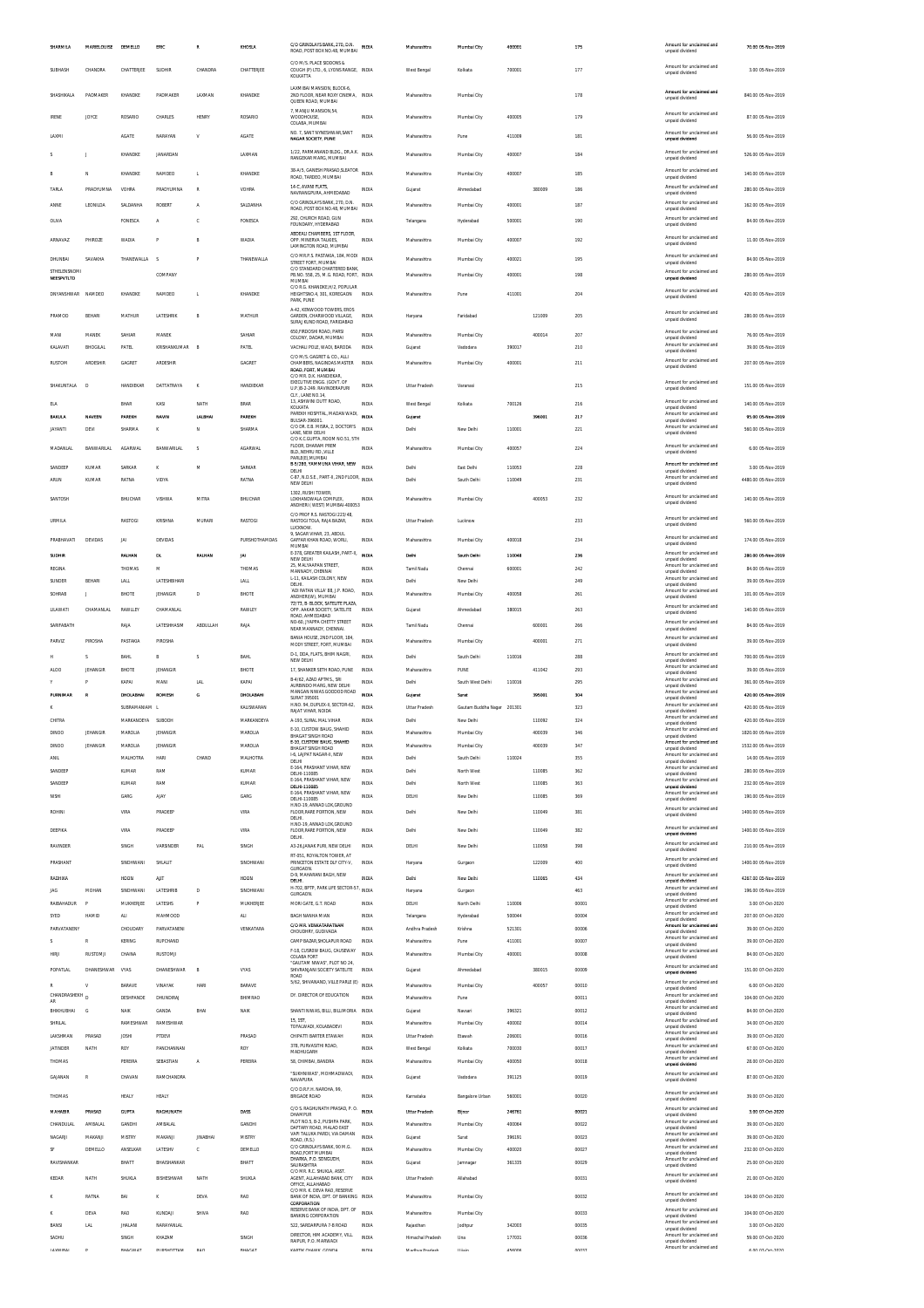|                        | <b>GOPAL</b>       | KAPOOR                   | B                            | RAMKISHANDASS KAPOOR |                          | K-18/19, KRISHNA NAGAR,                                                                                | INDIA                 | Delhi                         | New Delhi                  | 110051           |        | 00039          | Amount for unclaimed and<br>unpaid dividend                             | 39.00 07-Oct-2020                        |
|------------------------|--------------------|--------------------------|------------------------------|----------------------|--------------------------|--------------------------------------------------------------------------------------------------------|-----------------------|-------------------------------|----------------------------|------------------|--------|----------------|-------------------------------------------------------------------------|------------------------------------------|
| VISHNU                 | PURSHOTTAM         | SOMAN                    | PURSHOTTAM                   |                      | SOMAN                    | MAHARASHTRA HOUSING BOARD<br>CLY, BLDG. NO.10, BLK NO.120,<br>LOKMANYA SADASHIV PETH                   | INDIA                 | Maharashtra                   | Pune                       | 411030           |        | 00042          | Amount for unclaimed and<br>unpaid dividend                             | 39.00 07-Oct-2020                        |
| BALUBHAI               | LALLOOBHA          | DESAI                    | LALLOOBHA                    |                      | DESAI                    | 2B/FLAT NO. 23. TAKSHILA APT.<br>MAHAKALI CAVES ROAD, ANDHERI INDIA                                    |                       | Maharashtra                   | Mumbai City                | 400093           |        | 00045          | Amount for unclaimed and                                                | 39.00 07-Oct-2020                        |
| LAXMI                  |                    | BAI                      | VALLABHBHAI                  | <sub>S</sub>         | PATEL                    | (E)<br>KHOLWAD TALUKA KUNJ                                                                             | INDIA                 | Gujarat                       | Surat                      | 394150           |        | 00046          | unpaid dividend<br>Amount for unclaimed and                             | 84.00 07-Oct-2020                        |
| BEGUM                  |                    | ZUBAIDA                  | MOHD                         |                      | MUCZZAM                  | 16-3-381, CHANCHALGUDA                                                                                 | <b>INDIA</b>          | Telangana                     | Hyderabad                  | 500024           |        | 00047          | unpaid dividend<br>Amount for unclaimed and<br>unpaid dividend          | 6.00 07-Oct-2020                         |
| SHEGULA                |                    | ABRAHAM                  | ABRAHAM                      |                      | BERJAMANI                | C/O ISAC JOSEPH ESGR., HAMEED<br>BLDG. BLOCK NO.5. TANK                                                | <b>INDIA</b>          | Maharashtra                   | Mumbai City                | 400018           |        | 00049          | Amount for unclaimed and                                                | 207.00 07-Oct-2020                       |
|                        |                    |                          |                              |                      |                          | PAKHODI, MAULANA<br>AZAD RD.<br>C/O MR. S. MISRA, FLAT NO. 2-C, 22- INDIA                              |                       |                               |                            |                  |        |                | unpaid dividend<br>Amount for unclaimed and                             |                                          |
| REBA                   |                    | MISRA                    | SOD                          | LDRS                 | MISHRA                   | B, NANDWILLE, GARDENS<br>95, SHUKERWAR PETH,                                                           |                       | West Bengal                   | Kolkata                    | 700019           |        | 00050          | unpaid dividend<br>Amount for unclaimed and                             | 3.00 07-Oct-2020                         |
| MADHUKAR               | NARAYAN            | MORGAONKAR NARAYAN       |                              |                      | MORGAONKAR               | MAYURESHWR, COOP. HOUSING.<br>SOCEITY<br>I-1654. CHITTARANJAN                                          | INDIA                 | Maharashtra                   | Pune                       | 411002           |        | 00055          | unpaid dividend<br>Amount for unclaimed and                             | 151.00 07-Oct-2020                       |
| TEHMINA                | c<br>CURSETJI      | CHAKRABORTY K<br>COOPER  | CURSETJI                     | ĸ                    | CHAKRABORTY<br>COOPER    | PARK, KALKAJI<br>AVAN COTTAGE, MALCOM BAUG,                                                            | INDIA<br><b>INDIA</b> | Delhi<br>Maharashtra          | South Delhi<br>Mumbai City | 110019<br>400102 |        | 00056<br>00058 | unpaid dividend<br>Amount for unclaimed and                             | 3.00 07-Oct-2020<br>84.00 07-Oct-2020    |
| SOHRAB                 |                    | <b>HORMUSJI</b>          | <b>HORMUSJI</b>              |                      | VAKHARIA                 | <b>JOGESHWARI</b><br>8/414, BALAN VILLA, STATION<br>ROAD                                               | INDIA                 | Telangana                     | Warangal                   | 506002           |        | 00060          | unpaid dividend<br>Amount for unclaimed and<br>unpaid dividend          | 39.00 07-Oct-2020                        |
| RAM                    |                    | NATH                     | BANWARI                      | LALL                 | <b>GUPTA</b>             | 1572, KATRA NARAIN DASS, NAHAR INDIA<br>SADAT KHAN                                                     |                       | Delhi                         | North Delhi                | 110006           |        | 00062          | Amount for unclaimed and<br>unpaid dividend                             | 168.00 07-Oct-2020                       |
| AUDREY                 | DA                 | SILVA                    | ADVERD                       | DA                   | SILVA                    | HEIMAT MAIN AVENUE, SANTA<br>CRUZ                                                                      | INDIA                 | Maharashtra                   | Mumbai City                | 400054           |        | 00065          | Amount for unclaimed and<br>unpaid dividend<br>Amount for unclaimed and | 168.00.07-Oct-2020                       |
| <b>BHIKHUBHAI</b>      | <b>GANDHABHAI</b>  | SUSAINATHAN<br>NAIK      | G<br>GANDA                   | P<br>BHA             | PILLAY<br><b>NAIK</b>    | 32, HILLS ROAD, EGMORA<br>SHANTI NIWAS, BILLI, BILLIMORIA INDIA                                        | INDIA                 | Tamil Nadu<br>Gujarat         | Chennai<br>Surat           | 600008<br>395003 |        | 00066<br>00075 | unpaid dividend<br>Amount for unclaimed and                             | 20.00 07-Oct-2020<br>95.00 07-Oct-2020   |
|                        |                    |                          | SUBRAMANIAM LATESAMBASIRA    |                      | <b>IYER</b>              | M-88/4, BASANT NAGAR, CHENNAL INDIA                                                                    |                       | Tamil Nadu                    | Chennai                    | 600090           |        | 00081          | unpaid dividend<br>Amount for unclaimed and<br>unpaid dividend          | 84.00 07-Oct-2020                        |
| RAJINI                 | CHHAYA             | ASRANI                   | GOVINE                       | M                    | ASRANI                   | 33-A, SAINIK FARMS, KHANPUR                                                                            | INDIA                 | Delhi                         | South Delhi                | 110062           |        | 00085          | Amount for unclaimed and<br>unpaid dividend                             | 140.00 07-Oct-2020                       |
| BHAGWATI               |                    | MATHUR                   | GIRISH                       |                      | CHANDRA                  | C/O MR. GIRISH CHANDRA, C-79,<br>NITI BAGH                                                             | INDIA                 | DELHI                         | South Delhi                |                  | 110049 | 00087          | Amount for unclaimed and<br>unpaid dividend<br>Amount for unclaimed and | 84.00 07-Oct-2020                        |
| NANAK                  | CHAND              | BHATIA                   | LABH                         | CHAND                | BHATIA                   | 13/21, WEST PATEL NAGAR<br>C/O MR. RAM LAL GROVER,                                                     | INDIA                 | Delh                          | Central Delhi              | 110008           |        | 00089          | unpaid dividend<br>Amount for unclaimed and                             | 14.00 07-Oct-2020                        |
| DAYA                   | <b>WANTI</b>       | <b>GROVER</b>            | RAM                          | LAL                  | GROVER                   | CENTRAL BANK OF INDIA,<br>PARLIAMENT STREET<br>THE CENTRAL BANK OF INDIA,                              | <b>INDIA</b>          | Delhi                         | New Dethi                  | 110001           |        | 00090          | unpaid dividend<br>Amount for unclaimed and                             | 28.00 07-Oct-2020                        |
| RAM<br>RAM             | LAL<br>CHAND       | GROVER<br>DHINGRA        | SAHIB<br>THANA               |                      | RAM<br>RAM               | PARLIAMENT STREET<br>E-157, GREATER KAILASH-II                                                         | INDIA<br>INDIA        | Delhi<br>Delh                 | New Delhi<br>South Delhi   | 110001<br>110048 |        | 00091<br>00092 | unpaid dividend<br>Amount for unclaimed and                             | 28.00 07-Oct-2020<br>56.00 07-Oct-2020   |
| SHAM                   | LAL                | TANEJA                   | TEJ                          | BHAN                 | TANEJA                   | E-3/11. MODEL TOWN                                                                                     | INDIA                 | Delhi                         | North West                 | 110009           |        | 00097          | unpaid dividend<br>Amount for unclaimed and<br>unpaid dividend          | 140.00.07-Oct-2020                       |
| <b>JAGDISH</b>         | CHANDAR            | BHATIA                   | LATEL                        | KHUSHIRAM            | BHATIA                   | I-D-97/98, LAIPAT NAGAR<br>CHAWLA HOUSE, CIRCUS GROUND                                                 | INDIA                 | Delhi                         | South Delhi                | 110024           |        | 00098          | Amount for unclaimed and<br>unpaid dividend                             | 56.00 07-Oct-2020                        |
| <b>HANS</b>            | RAJ                | CHAWLA                   | JASWANT                      |                      | RAJ                      | CHOTI LANE, MODEL TOWN<br>YAMUNA NAGAR                                                                 | INDIA                 | Haryana                       | <b>Yamuna Nana</b>         | 135001           |        | 00099          | Amount for unclaimed and<br>unpaid dividend                             | 28.00 07-Oct-2020                        |
| RUP                    | SINGH              | SASAN                    | s                            | ATMASINGH            | SASAN                    | 1-51. JANGPURA EXTN.<br>C/99 NEW MUTAN NAGAR                                                           | INDIA                 | Delhi                         | South Delhi                | 110014           |        | 00103          | Amount for unclaimed and<br>unpaid dividend<br>Amount for unclaimed and | 28.00 07-Oct-2020                        |
| RANJIT                 | c<br>SINGH         | SHARMA<br>GILL           | LATEBHAWANI<br><b>WARYAM</b> |                      | SAHA<br>SINGH            | ROHTAK ROAD<br>C/O MRS. B.K. MALIK, 21-A                                                               | INDIA<br><b>INDIA</b> | Delhi<br>Delhi                | North West<br>South Delhi  | 110013           | 110058 | 00105<br>00107 | unpaid dividend<br>Amount for unclaimed and                             | 216.00 07-Oct-2020<br>140.00 07-Oct-2020 |
| RAM                    |                    | CHAMELI                  | LATESHLAKSHM                 |                      | DAS                      | NIZAMUDDIN WEST<br>17/4, SPECIAI WING, PREM NAGAR INDIA                                                |                       | Uttarakhand                   | Dehradun                   | 248007           |        | 00110          | unpaid dividend<br>Amount for unclaimed and<br>unpaid dividend          | 56.00 07-Oct-2020                        |
| SEBASTIAO              | EDUARTE            | MONTEIRO                 | LATESHRID                    | c                    | MONTEIRO                 | C/O DR. A.C.D. MONTEIRO,5<br>PRASSANA NESBIT ROAD.                                                     | <b>INDIA</b>          | Maharashtra                   | Mumbai City                | 400010           |        | 00117          | Amount for unclaimed and                                                | 17.00 07-Oct-2020                        |
| KAMALAMMA              |                    |                          | LATESHRIN                    | ĸ                    | SESHEDISAGRA             | MAZAGAON<br>NO.466, I-BLOCK WCR, III, STAGE,                                                           | <b>INDIA</b>          | Karnataka                     | Bangalore Urban            | 560079           |        | 00124          | unpaid dividend<br>Amount for unclaimed and                             | 280.00 07-Oct-2020                       |
| <b>ROMESH</b>          | CHANDRA            | <b>SHUKLA</b>            | LATESHKEDAR                  | NATH                 | SHUKLA                   | <b>BASWASHWARNAGAR</b><br>AGENT, ALLAHABAD BANK,<br>MIRZAPUR                                           | INDIA                 | Uttar Pradesh                 | Mirzapur                   | 231001           |        | 00130          | unpaid dividend<br>Amount for unclaimed and<br>unpaid dividend          | 11.00 07-Oct-2020                        |
| RUF                    | SINGH              | SASAN                    | s                            | ATMASINGH            | SASAN                    | 1-51, JANGPURA EXTN.                                                                                   | <b>INDIA</b>          | Delhi                         | South Delhi                | 110014           |        | 00134          | Amount for unclaimed and<br>unpaid dividend                             | 11.00 07-Oct-2020                        |
| KANCHANBEN             | <b>H</b>           | SONI                     | <b>HARIKSONDAS</b>           | н                    | PAREKH                   | VANSHIVAT, JALWAN BAPPA ROAD,<br>OPP. TELEPHONE EXCHANGE<br><b>BULSAR 396001</b>                       | INDIA                 | Gujarat                       | Valsad                     |                  | 396001 | 00144          | Amount for unclaimed and<br>unpaid dividend                             | 675.00 07-Oct-2020                       |
| BHAGWATI               |                    | VASISHTHA                | PTSHIV                       | <b>NARAIN</b>        | VASISHTHA                | SHIV NIWAS, GURGAON                                                                                    | INDIA                 | Haryana                       | Gurgson                    | 122001           |        | 00147          | Amount for unclaimed and<br>unpaid dividend                             | 280.00 07-Oct-2020                       |
| FAQUIR                 |                    | CHAND                    | HAR                          |                      | DAYAL                    | M/S. KUMAR WOOL SHOP.<br>4772/15, MAIN BAZAR, PAHAR<br>GANJ                                            | INDIA                 | Delhi                         | Central Delhi              | 110055           |        | 00148          | Amount for unclaimed and<br>unpaid dividend                             | 28.00 07-Oct-2020                        |
|                        | к                  | BANSAL                   | L.                           | JAGDISH              | PRASAD                   | 2-B, D.D.A. (M.I.G.) FLATS, NIRMAN<br>VIHAR                                                            | INDIA                 | Delhi                         | East Delhi                 | 110092           |        | 00149          | Amount for unclaimed and<br>unpaid dividend                             | 28.00 07-Oct-2020                        |
| <b>TRILOK</b>          | NATH               | NANDA                    | RAM                          | NATH                 | NANDA                    | M/S. RAM NATH KIDAR NATH<br>NANDA, CHAWRI BAZAR<br>129-A, POCKET 'A', SUKHDEV                          | INDIA                 | Delhi                         | North Delhi                | 110006           |        | 00150          | Amount for unclaimed and<br>unpaid dividend<br>Amount for unclaimed and | 140.00 07-Oct-2020                       |
| SOMESHWAP<br>BHAGWAN   | DASS               | DATT<br>GAUMBHIR         | <b>GANPA</b><br>DHARAM       | CHAND                | RAI<br><b>GAUMBHIR</b>   | VIHAR<br>H.NO. 1640, SOHANGANJ, KRISHNA<br>H.NO. 1640, SOHANGANJ, KRISHNA                              | <b>INDIA</b>          | Delh<br>Delhi                 | South Delhi<br>New Delhi   | 110025<br>110006 |        | 00155<br>00162 | unpaid dividend<br>Amount for unclaimed and                             | 28.00 07-Oct-2020<br>28.00 07-Oct-2020   |
| AIT                    |                    | KAUR                     | s                            | HARKISHEN            | SINGH                    | GALI, SUBZIMANDI<br>C/O. S. HARKISHEN SINGH. BLOCK<br>No.14, H.NO.1019, IIND FLOOR,                    | INDIA                 | Delhi                         | Central Delhi              | 110005           |        | 00164          | unpaid dividend<br>Amount for unclaimed and                             | 140.00 07-Oct-2020                       |
|                        | c                  | ANAND                    | B                            |                      | ANAND                    | W.E.A.KAROL BAGH<br>15/32. EAST PUNJABI BAGH                                                           | INDIA                 | Delhi                         | West Delhi                 | 110026           |        | 00165          | unpaid dividend<br>Amount for unclaimed and                             | 280.00 07-Oct-2020                       |
| ASHA                   |                    | MEHTA                    | $\mathbb{R}$                 | L                    | MEHTA                    | H NO. 7 PHASE - I MUHALL                                                                               | INDIA                 | Chandigarh                    | Chandigarh                 | 160017           |        | 00167          | unpaid dividend<br>Amount for unclaimed and<br>unpaid dividend          | 28.00 07-Oct-2020                        |
| AMRIT                  |                    | SODHI                    | N                            | s                    | SODHI                    | SARHIND CLUB, AMBALA CANTT                                                                             | INDIA                 | Haryana                       | Ambala                     | 133001           |        | 00168          | Amount for unclaimed and<br>unpaid dividend<br>Amount for unclaimed and | 28.00 07-Oct-2020                        |
| KAMLA<br>$\mathbf v$   |                    | <b>JAISWAL</b><br>KHOSLA | L.<br>s                      | P                    | <b>JAISWAL</b><br>KHOSLA | SANT THEATRE, JALANDHAR                                                                                | INDIA<br>INDIA        | Punjab                        | Jalandhar<br>Dehradun      | 144008<br>248001 |        | 00172<br>00173 | unpaid dividend<br>Amount for unclaimed and                             | 3.00 07-Oct-2020<br>56.00 07-Oct-2020    |
| SHARMILA               | D<br>MARIELOUISE   | DEMELLO                  | ERIC                         | Ν<br>${\mathbb R}$   | KHOSLA                   | 35/2, E.C. ROAD<br>C/O GRINDLAYS BANK, 270, D.N.                                                       | <b>INDIA</b>          | Uttarakhand<br>Maharashtra    | Mumbai City                | 400001           |        | 00175          | unpaid dividend<br>Amount for unclaimed and                             | 70.00 07-Oct-2020                        |
| <b>IRENE</b>           | <b>JOYCE</b>       | ROSARIO                  | CHARLES                      | HENRY                | ROSARIO                  | ROAD, POST BOX NO.48<br>7, MANJU MANSION, 54,<br>WOODHOUSE                                             | INDIA                 | Maharashtra                   | Mumbai City                | 400005           |        | 00179          | unpaid dividend<br>Amount for unclaimed and                             | 87.00 07-Oct-2020                        |
|                        |                    |                          |                              |                      |                          | COLABA<br>NO. 7, SANT NYNESHWAR, SANT                                                                  |                       |                               |                            |                  |        |                | unpaid dividend<br>Amount for unclaimed and                             |                                          |
| LAXM                   |                    | <b>AGATE</b>             | NARAYAN<br>JANARDAN          | v                    | AGATE                    | NAGAR SOCIETY<br>1/22, PARMANAND BLDG., DR.A.K.                                                        | <b>INDIA</b><br>INDIA | Maharashtra                   | Pune                       | 411009<br>400007 |        | 00181          | unpaid dividend<br>Amount for unclaimed and                             | 56.00 07-Oct-2020                        |
|                        |                    | KHANDKE                  |                              |                      | LAXMAN                   | RANGEKAR MARG<br>38-A/5. GANESH PRASAD SLEATOR                                                         | <b>INDIA</b>          | Maharashtra                   | Mumbai City                |                  |        | 00184          | unpaid dividend<br>Amount for unclaimed and                             | 526.00 07-Oct-2020<br>140.00.07-Oct-2020 |
|                        | N<br>LEONILDA      | KHANDKE                  | NAMDEO<br>ROBERT             | L                    | KHANDKE<br>SALDANHA      | ROAD, TARDEO<br>C/O GRINDLAYS BANK, 270, D.N.                                                          | INDIA                 | Maharashtra                   | Mumbai City                | 400007           |        | 00185          | unpaid dividend<br>Amount for unclaimed and                             | 162.00 07-Oct-2020                       |
| ANNE                   |                    | SALDANHA                 |                              | Α                    |                          | ROAD, POST BOX NO.48<br>ABDEALI CHAMBERS, 1ST FLOOR,                                                   | INDIA                 | Maharashtra                   | Mumbai City                | 400001           |        | 00187          | unpaid dividend<br>Amount for unclaimed and                             |                                          |
| ARNAVAZ<br>STHELENSNOM | PHIROZE            | <b>WADIA</b>             | P                            | B                    | <b>WADIA</b>             | OPP. MINERVA TALKIES,<br>LAMINGTON ROAD<br>C/O STANDARD CHARTERED BANK                                 |                       | Maharashtra                   | Mumbai City                | 400007           |        | 00192          | unpaid dividend<br>Amount for unclaimed and                             | 11.00 07-Oct-2020                        |
| NEESPVTLTD             |                    |                          | COMPANY                      |                      |                          | PB.NO. 558, 25, M.G. ROAD, FORT                                                                        | INDIA                 | Maharashtra                   | Mumbai City                | 400001           |        | 00198          | unpaid dividend                                                         | 280.00 07-Oct-2020                       |
| DNYANSHWAR NAMDEO      |                    | KHANDKE                  | NAMDEO                       | L                    | KHANDKE                  | C/O R.G. KHANDKE, H/2, POPULAR<br>HEIGHTSNO.4, 301, KOREGAON<br>PARK                                   | INDIA                 | Maharashtra                   | Pune                       | 411001           |        | 00204          | Amount for unclaimed and<br>unpaid dividend                             | 420.00 07-Oct-2020                       |
| KALAVATI               | <b>BHOGILAL</b>    | PATEL                    | KRISHANKUMAR                 | E                    | PATEL                    | VACHALI POLE, WADI, BARODA                                                                             | INDIA                 | Gujarat                       | Vadodara                   | 390017           |        | 00210          | Amount for unclaimed and<br>unpaid dividend                             | 39.00 07-Oct-2020                        |
| <b>JAYANTI</b>         | DEVI               | SHARMA                   | к                            | N                    | SHARMA                   | C/O DR. E.B. MISRA, 2, DOCTOR'S<br>C/O K.C.GUPTA, ROOM NO.51, 5TH                                      | INDIA                 | Delhi                         | New Delhi                  | 110001           |        | 00221          | Amount for unclaimed and<br>unpaid dividend<br>Amount for unclaimed and | 560.00 07-Oct-2020                       |
| <b>MADANLAL</b>        | <b>BANWARILAL</b>  | <b>AGARWAL</b>           | BANWARILA                    | s                    | <b>AGARWAL</b>           | FLOOR. DHARAM PREM<br>BLD., NEHRU RD., VILLE PARLE(E)                                                  | <b>INDIA</b>          | Maharashtra                   | Mumbai City                | 400057           |        | 00224          | unpaid dividend<br>Amount for unclaimed and                             | 6.00 07-Oct-2020                         |
| SANDEEP<br><b>ARUN</b> | KUMAR<br>KUMAR     | SARKAR<br>RATNA          | ĸ<br>VIDYA                   | M                    | SARKAR<br>RATNA          | B-5/280, YAMMUNA VIHAR<br>C-87, N.D.S.E., PART-II, 2ND FLOOR INDIA                                     | INDIA                 | Delhi<br>Delhi                | East Delhi<br>South Delhi  | 110053<br>110049 |        | 00228<br>00231 | unpaid dividend<br>Amount for unclaimed and                             | 3.00 07-Oct-2020<br>4480.00 07-Oct-2020  |
| SUDHIR                 |                    | RALHAN                   | DL                           | RALHAN               | JAI                      | E-378, GREATER KAILASH, PART-II                                                                        | <b>INDIA</b>          | Delhi                         | South Delhi                | 110048           |        | 00236          | unpaid dividend<br>Amount for unclaimed and<br>unpaid dividend          | 280.00 07-Oct-2020                       |
| REGINA                 |                    | THOMAS                   | M                            |                      | THOMAS                   | 25, MALYAAPAN STREET,<br>MANNADY                                                                       | INDIA                 | Tamil Nadu                    | Chennai                    | 600001           |        | 00242          | Amount for unclaimed and<br>unpaid dividend                             | 84.00 07-Oct-2020                        |
| SOHRAF                 |                    | BHOTE                    | JEHANGIR                     | D                    | BHOTE                    | 'ADI RATAN VILLA' 88, J.P. ROAD,<br>ANDHERI(W)                                                         | INDIA                 | Maharashtra                   | Mumbai City                | 400058           |        | 00261          | Amount for unclaimed and<br>unpaid dividend<br>Amount for unclaimed and | 101.00 07-Oct-2020                       |
| н<br>PURNIMA           | s<br>R             | <b>BAHL</b><br>DHOLABHAI | B<br>ROMESH                  | s<br>G               | <b>BAHL</b><br>DHOLABAH  | D-1, DDA, FLATS, BHIM NAGRI<br>MANGAN NIWAS GODDOD ROAD                                                | INDIA<br>INDIA        | Delhi<br>Gujara               | South Delhi<br>Surat       | 110016           | 395001 | 00288<br>00304 | unpaid dividend<br>Amount for unclaimed and                             | 700.00 07-Oct-2020<br>420.00 07-Oct-2020 |
| CHITRA                 |                    | MARKANDEYA               | <b>SUBODI-</b>               |                      | MARKANDEYA               | A-193, SURAL MAL VIHAR                                                                                 | INDIA                 | Delhi                         | East Delhi                 |                  | 110092 | 00324          | unpaid dividend<br>Amount for unclaimed and                             | 420.00 07-Oct-2020                       |
| RAIBAHADUR             |                    | MUKHERJEE                | LATESHS                      | P                    | MUKHERJEE                | MORI GATE, G.T. ROAD                                                                                   | INDIA                 | DELHI                         | North Delhi                | 110006           |        | 00001          | unpaid dividend<br>Amount for unclaimed and<br>unpaid dividend          | 3.00 06-Nov-2021                         |
| SYED                   | HAMID              | ALI                      | MAHMOOD                      |                      | <b>ALI</b>               | BAGH NANHA MIAN<br>C/O MR. VENKATARATNAM                                                               | INDIA                 | Telangana                     | Hyderabad                  | 500044           |        | 00004          | Amount for unclaimed and<br>unpaid dividend<br>Amount for unclaimed and | 207.00 06-Nov-2021                       |
| PARVATANENY            | R                  | CHOUDARY<br>KERING       | PARVATANENI<br>RUPCHAND      |                      | VENKATARA                | CHOUDHRY, GUDIVADA<br>CAMP BAZAR, SHOLAPUR ROAD                                                        | INDIA<br>INDIA        | Andhra Pradesh<br>Maharashtra | Krishna<br>Pune            | 521301<br>411001 |        | 00006<br>00007 | unpaid dividend<br>Amount for unclaimed and                             | 39.00 06-Nov-2021<br>39.00 06-Nov-2021   |
| <b>HIRJI</b>           | <b>RUSTOMJI</b>    | CHAINA                   | RUSTOMJ                      |                      |                          | F-18, CUSROW BAUG, CAUSEWAY<br><b>COLABA FORT</b>                                                      | INDIA                 | Maharashtra                   | Mumbai City                | 400001           |        | 00008          | unpaid dividend<br>Amount for unclaimed and<br>unpaid dividend          | 84.00 06-Nov-2021                        |
| POPATLA                | <b>DHANESHWAR</b>  | VYAS                     | DHANESHWAR                   |                      | VYAS                     | "GAUTAM NIWAS", PLOT NO 24<br>SHIVRANJANI SOCIETY SATELITE                                             | <b>INDIA</b>          | Gujarat                       | Ahmedaba                   |                  | 380015 | 00005          | Amount for unclaimed and<br>unpaid dividend                             | 151.00 06-Nov-2021                       |
|                        |                    | <b>RARAVE</b>            | VINAYAK                      | HAR                  | BARAVE                   | ROAD<br>5/62, SHIVANAND, VILLE PARLE (E)                                                               | INDIA                 | Maharashtra                   | Mumbai City                |                  | 400057 | 00010          | Amount for unclaimed and<br>unpaid dividend                             | 6.00 06-Nov-2021                         |
| CHANDRASHEKH<br>AR     |                    | DESHPANDE                | DHUNDIRAJ                    |                      | BHIMRAO                  | DY. DIRECTOR OF EDUCATION                                                                              | INDIA                 | Maharashtra                   | Pune                       |                  |        | 00011          | Amount for unclaimed and<br>unpaid dividend                             | 104.00 06-Nov-2021                       |
|                        |                    |                          | GANDA                        | BHA                  | <b>NAIK</b>              | SHANTI NIWAS, BILLI, BILLIMORIA INDIA                                                                  |                       | Gujarat                       | Navsari                    | 396321           |        | 00012          | Amount for unclaimed and<br>unpaid dividend<br>Amount for unclaimed and | 84.00 06-Nov-2021                        |
| BHIKHUBHAI             | G                  | NAIK                     |                              |                      |                          | 15.1ST.                                                                                                | INDIA                 | Maharashtra                   | Mumbai City                | 400002           |        | 00014          | unpaid dividend                                                         | 34.00 06-Nov-2021                        |
| SHRILAL<br>ANGARAI     | NATESA             | RAMESHWAR<br>SRINIVASAN  | RAMESHWAR<br>SRINIVASAN      |                      |                          | TOFALWADI. KOLABADEVI<br>46, NORTH CHITRA STREET                                                       | INDIA                 | Tamil Nadu                    | Tiruchirapalli             | 620006           |        | 00015          | Amount for unclaimed and                                                | 6.00 06-Nov-2021                         |
| LAKSHMAN               | PRASAD             | <b>JOSHI</b>             | PTDEVI                       |                      | PRASAD                   | SRINAGAM<br>CHIPATTI BARTER ETAWAH                                                                     | INDIA                 | Uttar Pradesh                 | Etawah                     | 206001           |        | 00016          | unpaid dividend<br>Amount for unclaimed and<br>unpaid dividend          | 39.00 06-Nov-2021                        |
| <b>JATINDER</b>        | NATH               | ROY                      | LATESHPANCHANN<br>AN         |                      | ROY                      | 378, PURVASITHI ROAD,<br>MADHUGARH                                                                     | INDIA                 | West Bengal                   | Kolkata                    | 700030           |        | 00017          | Amount for unclaimed and<br>unpaid dividend                             | 67.00 06-Nov-2021                        |
| THOMAS                 |                    | PEREIRA                  | SEBASTIAN                    | Α                    | PEREIRA                  | 58, CHIMBAI, BANDRA                                                                                    | INDIA                 | Maharashtra                   | Mumbai City                | 400050           |        | 00018          | Amount for unclaimed and<br>unpaid dividend                             | 28.00 06-Nov-2021                        |
| GAJANAN                | R                  | CHAVAN                   | RAMCHANDRA                   |                      |                          | "SUKHNIWAS", MOHMADWADI,<br>NAVAPURA                                                                   | INDIA                 | Gujarat                       | Vadodara                   | 391125           |        | 00019          | Amount for unclaimed and<br>unpaid dividend                             | 87.00 06-Nov-2021                        |
| THOMAS                 |                    | HEALY                    | HEALY                        |                      |                          | C/O D.R.F.H. NAROHA, 99<br><b>BRIGADE ROAD</b>                                                         | INDIA                 | Karnataka                     | <b>Bangalore Urban</b>     | 560001           |        | 00020          | Amount for unclaimed and<br>unpaid dividend                             | 39.00 06-Nov-2021                        |
| MAHABIR                | PRASAD             | <b>GUPTA</b>             | RAGHUNATH                    |                      | DASS                     | C/O S. RAGHUNATH PRASAD, P. O.<br>DHAMPUR                                                              | <b>INDIA</b>          | <b>Uttar Pradesh</b>          | Bijnor                     | 246761           |        | 00021          | Amount for unclaimed and<br>unpaid dividend                             | 3.00 06-Nov-2021                         |
| CHANDULAI<br>NAGARJI   | AMRALAI<br>MAKANJI | GANDH<br>MISTRY          | AMBALAL<br>MAKANJI           | <b>JINABHAI</b>      | GANDHI<br>MISTRY         | PLOT NO 5 B-2 PLISHPA PARK<br>DAFTARY ROAD, MALAD EAST<br>VAPI TALUKA PARDI, VIA DAMAN<br>ROAD, (R.S.) | INDIA<br>INDIA        | Maharashtra<br>Gujarat        | Mumbai City<br>Surat       | 400064<br>396191 |        | 00022<br>00023 | Amount for unclaimed and<br>unpaid dividend<br>Amount for unclaimed and | 39.00 06-Nov-2021<br>39.00 06-Nov-2021   |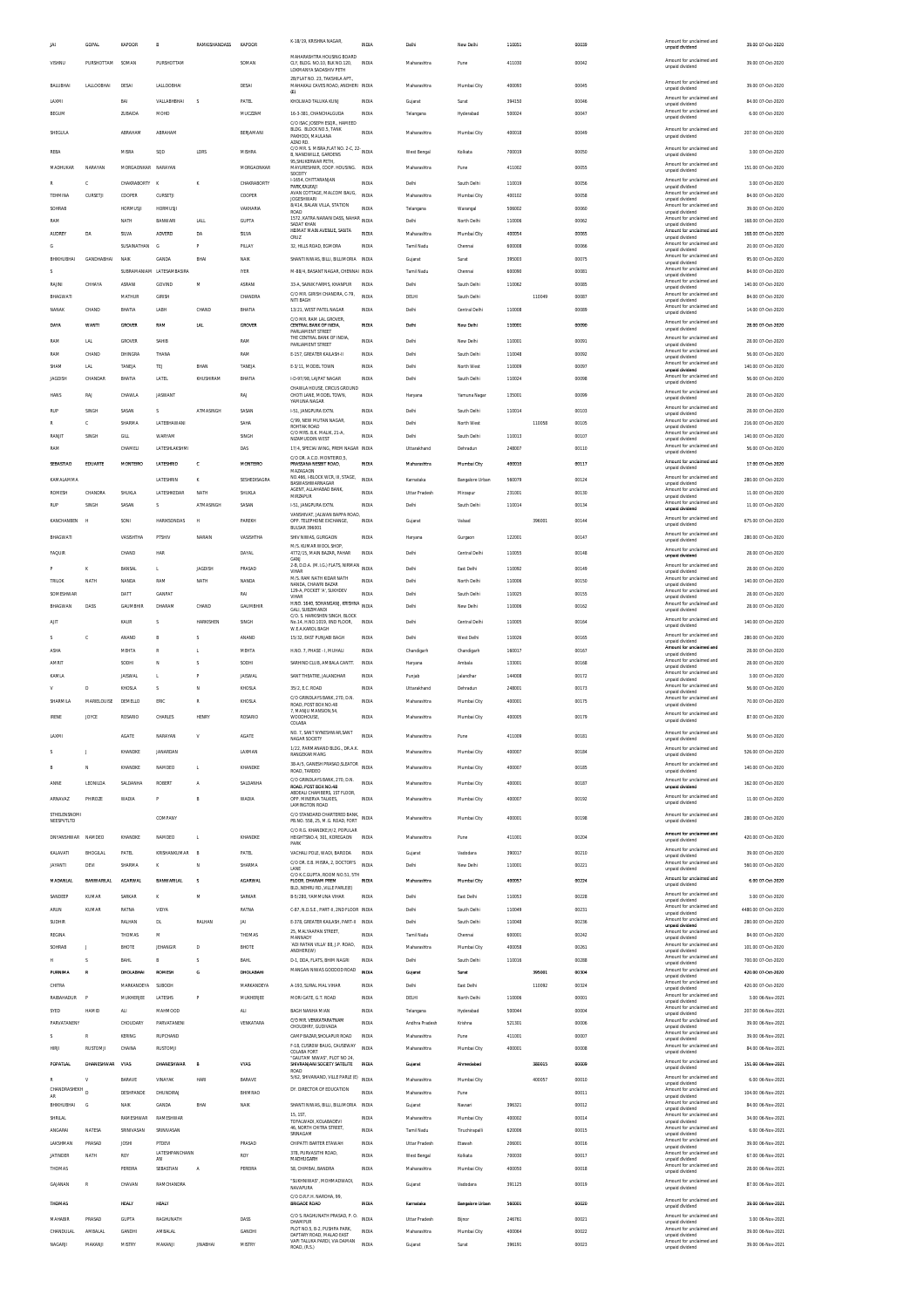| MICHAEL           | LEOPOLD              |                     | MASCASRENHAS MASCASRENHAS |                |                 | 16-A MARIAN VILLA                                                    | <b>INDIA</b>          | Maharashtra           | Mumbai City               | 400010 |        | 00025          | Amount for unclaimed and                    | 277.00 06-Nov-2021  |
|-------------------|----------------------|---------------------|---------------------------|----------------|-----------------|----------------------------------------------------------------------|-----------------------|-----------------------|---------------------------|--------|--------|----------------|---------------------------------------------|---------------------|
| JOSE              | <b>DOMNIGOSC</b>     | <b>MONTERIO</b>     | M                         | L.             | <b>MONTEIRO</b> | MATHARPACAD, MAZAGAON<br>RUA CRUSADOR S. RAFAEL,                     | <b>INDIA</b>          | Goa                   | North Goa                 | 403001 |        | 00026          | unpaid dividend<br>Amount for unclaimed and | 123.00 06-Nov-2021  |
|                   | DEMELLO              | ANSELKAR            | LATESHV                   | c              | DEMELLO         | FOUNTAINHAS, PANJIM<br>C/O GRINDLAYS BANK, 90 M.G.                   | INDIA                 | Maharashtra           | Mumbai City               | 400020 |        | 00027          | unpaid dividend<br>Amount for unclaimed and | 232.00 06-Nov-2021  |
| RISHI             |                      | RAM                 | <b>GURDITTA</b>           |                | <b>MAL</b>      | ROAD, FORT MUMBAI<br>18-A, SHIVAII COLONY                            | <b>INDIA</b>          | Uttar Pradesh         | Meerut                    | 260001 |        | 00028          | unpaid dividend<br>Amount for unclaimed and | 123.00 06-Nov-2021  |
|                   |                      |                     |                           |                |                 | REGIMANTAL BAZAR, MEERUT<br>CANT<br>DHARKA, P.O. SONGUDH,            |                       |                       |                           |        |        |                | unpaid dividend<br>Amount for unclaimed and |                     |
| RAVISHANKAR       |                      | BHATT               | BHAISHANKAR               |                | BHATT           | SAURASHTRA<br>C/O MR R.C. SHUKLA ASST                                | <b>INDIA</b>          | Gujarat               | Jamnagar                  | 361335 |        | 00029          | unpaid dividend                             | 25.00 06-Nov-2021   |
| KEDAR             | NATH                 | SHUKLA              | BISHESHWAR                | NATH           | SHUKLA          | AGENT. ALLAHABAD BANK. CITY<br>OFFICE, ALLAHABAD                     | <b>INDIA</b>          | Uttar Pradesh         | Allahabad                 |        |        | 00031          | Amount for unclaimed and<br>unpaid dividend | 17.00 06-Nov-2021   |
|                   | RATNA                | BAI                 | ĸ                         | DEVA           | RAO             | C/O MR. K. DEVA RAO, RESERVE<br>BANK OF INDIA, DPT. OF BANKING INDIA |                       | Maharashtra           | Mumbai City               |        |        | 00032          | Amount for unclaimed and                    | 104.00.06-Nov-2021  |
|                   |                      |                     |                           |                |                 | CORPORATION<br>RESERVE BANK OF INDIA, DPT. OF                        | <b>INDIA</b>          |                       |                           |        |        |                | unpaid dividend<br>Amount for unclaimed and |                     |
|                   | <b>DEVA</b>          | RAO                 | KUNDAJI                   | SHIVA          | RAO             | <b>BANKING CORPORATION</b><br>PLOT NO-650, KARNI BLOG, PALAM         |                       | Maharashtra           | Mumbai City               |        |        | 00033          | unpaid dividend                             | 104.00 06-Nov-2021  |
| MANER             |                      | SAHAIR              | <b>BURGORJI</b>           | M              | SAHIAR          | KOTA, PARSI COLONY, DADAR<br>MUMBAI.                                 | INDIA                 | Maharashtra           | Mumbai City               |        |        | 00034          | Amount for unclaimed and<br>unpaid dividend | 168.00 06-Nov-2021  |
| BANSI             | LAL                  | <b>JHALANI</b>      | NARAYANLAL                |                |                 | 522, SARDARPURA 7-B ROAD                                             | INDIA                 | Rajasthan             | Jodhpur                   | 342003 |        | 00035          | Amount for unclaimed and<br>unpaid dividend | 3.00 06-Nov-2021    |
| SADHU             |                      | SINGH               | KHAZAM                    |                | SINGH           | DIRECTOR, HIM ACADEMY, VILL<br>RAIPUR. P.O. MARWADI                  | <b>INDIA</b>          | Himachal Pradesh      | Una                       | 177031 |        | 00036          | Amount for unclaimed and<br>unpaid dividend | 59.00 06-Nov-2021   |
| LAXMIBAI<br>P     |                      | BHAGWAT             | PURSHOTTAM                | RAO            | BHAGAT          | KARTIK CHAWK, GONDA                                                  | <b>INDIA</b>          | Madhya Pradesh        | Ujjain                    | 456006 |        | 00037          | Amount for unclaimed and<br>unpaid dividend | 6.00 06-Nov-2021    |
| SURYANARAIN       |                      | BADERA              | PUSHOTAMDAS               |                | BADERA          | <b>GONDA CHAWKI</b>                                                  | <b>INDIA</b>          | Madhya Pradesh        | Ujjair                    | 456010 |        | 00038          | Amount for unclaimed and<br>unpaid dividend | 31.00 06-Nov-2021   |
| JAI               | GOPAL                | KAPOOR              | B                         | RAMKISHANDASS  | KAPOOR          | K-18/19, KRISHNA NAGAR                                               | <b>INDIA</b>          | Delhi                 | New Delhi                 | 110051 |        | 00039          | Amount for unclaimed and<br>unpaid dividend | 39.00 06-Nov-2021   |
|                   |                      |                     |                           |                |                 | MAHARASHTRA HOUSING BOARD                                            |                       |                       |                           |        |        |                | Amount for unclaimed and                    |                     |
| VISHNU            | PURSHOTTAM           | SOMAN               | PURSHOTTAM                |                | SOMAN           | CLY RUGS NO 10 BLK NO 120<br>LOKMANYA SADASHIV PETH                  | <b>INDIA</b>          | Maharashtra           | Pune                      | 411030 |        | 00042          | unpaid dividend                             | 39.00 06-Nov-2021   |
| GAJANAN           |                      | KHANDKE             | N                         | L              | KHANDKE         | POPULAR HEIGHT-4, FLAT H-1, H-2, INDIA                               |                       | Maharashtra           | Pune                      | 411001 |        | 00044          | Amount for unclaimed and                    | 210.00 06-Nov-2021  |
|                   |                      |                     |                           |                |                 | PLOT NO.301. KOREGAON PARK<br>2B/FLAT NO. 23. TAKSHILA APT.          |                       |                       |                           |        |        |                | unpaid dividend                             |                     |
| BALUBHAI          | LALLOOBHAI           | DESAI               | LALLOOBHAI                |                | DESAI           | MAHAKALI CAVES ROAD, ANDHERI INDIA                                   |                       | Maharashtra           | Mumbai City               | 400093 |        | 00045          | Amount for unclaimed and<br>unpaid dividend | 39.00 06-Nov-2021   |
| LAXMI             |                      | BAI                 | VALLABHBHAI               | s              | PATEL           | (E)<br>KHOLWAD TALUKA KUNJ                                           | <b>INDIA</b>          | Gujarat               | Surat                     | 394150 |        | 00046          | Amount for unclaimed and<br>unpaid dividend | 84.00 06-Nov-2021   |
| BEGUM             |                      | ZUBAIDA             | MOHD                      |                | MUCZZAM         | 16-3-381, CHANCHALGUDA                                               | <b>INDIA</b>          | Telangana             | Hyderabad                 | 500024 |        | 00047          | Amount for unclaimed and<br>unpaid dividend | 6.00 06-Nov-2021    |
| CHANDER           |                      | WATI                | PARMESHWAR                |                | DAYAL           | 48. GROUND FLOOR. ASHOKA                                             | <b>INDIA</b>          | Haryana               | Faridabad                 | 121003 |        | 00048          | Amount for unclaimed and                    | 39.00 06-Nov-2021   |
|                   |                      |                     |                           |                |                 | ENCLAVE (MAIN), SECTOR-34<br>C/O ISAC JOSEPH ESOR., HAMEED           |                       |                       |                           |        |        |                | unpaid dividend                             |                     |
| SHEGULA           |                      | ABRAHAM             | ABRAHAM                   |                | BERJAMANI       | BLDG. BLOCK NO.5. TANK<br>PAKHODI, MAULANA                           | <b>INDIA</b>          | Maharashtra           | Mumbai City               | 400018 |        | 00049          | Amount for unclaimed and<br>unpaid dividend | 207.00 06-Nov-2021  |
| REBA              |                      | MISRA               | LATESQD                   | LDRS           | MISHRA          | AZAD RD<br>C/O MR. S. MISRA, FLAT NO. 2-C, 22- INDIA                 |                       | West Bengal           | Kolkata                   | 700019 |        | 00050          | Amount for unclaimed and                    | 3.00 06-Nov-2021    |
|                   |                      | SETHNA              | P                         | D              | SETHNA          | <b>B. NANDWILLE, GARDENS</b><br>51. MALL ROAD, KAMPTEE               | <b>INDIA</b>          | Maharashtra           | Nagpur                    |        | 441001 | 00054          | unpaid dividend<br>Amount for unclaimed and | 207.00.06-Nov-2021  |
|                   |                      |                     |                           |                |                 | NAGPUR                                                               |                       |                       |                           |        |        |                | unpaid dividend                             |                     |
| <b>MADHLIKAR</b>  | NARAYAN              | MORGAONKAR NARAYAN  |                           |                | MORGAONKAR      | 95, SHUKERWAR PETH<br>MAYURESHWR. COOP. HOUSING.                     | <b>INDIA</b>          | Maharashtra           | Pune                      | 411002 |        | 00055          | Amount for unclaimed and<br>unpaid dividend | 151.00 06-Nov-2021  |
|                   |                      |                     |                           |                |                 | SOCEITY, PUNE-411002                                                 |                       |                       |                           |        |        |                |                                             |                     |
|                   |                      | CHAKRABORTY LATESHK |                           | K              | CHAKRABORTY     | I-1654. CHITTARANJAN<br>PARK.KALKAJI NEW DELHI-110019                | <b>INDIA</b>          | Delhi                 | South Delhi               | 110019 |        | 00056          | Amount for unclaimed and<br>unpaid dividend | 3.00 06-Nov-2021    |
| TEHMINA           | CURSETJI             | COOPER              | CURSETJI                  |                | COOPER          | AVAN COTTAGE. MALCOM BAUG.<br>JOGESHWARI, MUMBAL                     | INDIA                 | Maharashtra           | Mumbai City               |        |        | 00058          | Amount for unclaimed and<br>unpaid dividend | 84.00 06-Nov-2021   |
| SOHRAB            |                      | <b>HORMUSJI</b>     | HORMUSJI                  |                | VAKHARIA        | 8/414, BALAN VILLA, STATION<br>ROAD, WARANGAL                        | <b>INDIA</b>          | Telangana             | Warangal                  | 506002 |        | 00060          | Amount for unclaimed and                    | 39.00 06-Nov-2021   |
|                   |                      |                     |                           |                |                 | 1572. KATRA NARAIN DASS. NAHAR                                       |                       |                       |                           |        |        |                | unpaid dividend<br>Amount for unclaimed and |                     |
| RAM               |                      | NATH                | <b>BANWARI</b>            | LALL           | GUPTA           | SADAT KHAN, NEW<br>DELHI-110006                                      | <b>INDIA</b>          | Delhi                 | North Delhi               | 110006 |        | 00062          | unpaid dividend                             | 168.00 06-Nov-2021  |
| AUDREY            | DA                   | SILVA               | ADVERE                    | DA             | SILVA           | HEIMAT MAIN AVENUE, SANTA<br>CRUZ, MUMBAI                            | <b>INDIA</b>          | Maharashtra           | Mumbai City               | 400054 |        | 00065          | Amount for unclaimed and<br>unpaid dividend | 168.00 06-Nov-2021  |
| G                 |                      | SUSAINATHAN         | G                         | P              | PILLAY          | 32, HILLS ROAD, EGMORA<br>CHENNAL                                    | <b>INDIA</b>          | Tamil Nadu            | Chennai                   | 600008 |        | 00066          | Amount for unclaimed and<br>unpaid dividend | 20.00 06-Nov-2021   |
| SURESH<br>N       |                      | PARIKH              | NARASIKHLAL               |                |                 | NEW SHARDA MANDIR ROAD.<br>VASANT KUNJ, BANGLA NO-54,                | <b>INDIA</b>          | Gujarat               | Ahmedabad                 |        |        | 00070          | Amount for unclaimed and<br>unpaid dividend | 56.00 06-Nov-2021   |
|                   |                      |                     |                           |                |                 | PALDO AHMEDABAD<br>5. PRASANNA NESBIT ROAD.                          |                       |                       |                           |        |        |                | Amount for unclaimed and                    |                     |
| ANTHONY           | CHARLESD             | <b>MONTERIO</b>     | D                         | c              | MONTEIRO        | MAZAGAON, MUMBAI<br>SHANTI NIWAS, BILLI, BILLIMORIA                  | INDIA<br><b>INDIA</b> | Maharashtra           | Mumbai City               | 400010 |        | 00074          | unpaid dividend<br>Amount for unclaimed and | 90.00 06-Nov-2021   |
| <b>BHIKHUBHAI</b> | GANDHABHAI           | NAIK                | GANDA                     | BHAI<br>DURGA  | <b>NAIK</b>     | SURAT<br>30/3. SHAKTI NAGAR. SUBZI                                   |                       | Gujarat               | Surat                     | 395003 |        | 00075<br>00080 | unpaid dividend<br>Amount for unclaimed and | 95.00 06-Nov-2021   |
| RAM               |                      | VADHAI              | SANT                      |                | DATT            | MANDI, NEW DELHI.                                                    | INDIA                 | Dethi                 | North Delhi               | 110007 |        |                | unpaid dividend<br>Amount for unclaimed and | 70.00 06-Nov-2021   |
| s                 |                      |                     | SUBRAMANIAM LATESAMBASIRA |                | <b>IYER</b>     | M-88/4, BASANT NAGAR, CHENNAI INDIA<br>CONSULTANT THERATRONICS       |                       | Tamil Nadu            | Chennai                   |        | 600090 | 00081          | unpaid dividend                             | 84.00 06-Nov-2021   |
| MANOHAR           | LAL                  | SETHI               | BANSI                     | <b>LALL</b>    | SETHI           | INTERNATIONAL LTD. CANADA, D-<br>10, KIRTI NAGAR, NEW DELHI-         | <b>INDIA</b>          | Delhi                 | West Delhi                | 110015 |        | 00082          | Amount for unclaimed and<br>unpaid dividend | 56.00 06-Nov-2021   |
|                   |                      |                     |                           |                |                 | 110015                                                               |                       |                       |                           |        |        |                |                                             |                     |
| ANGARAI           | RAMALINGAM           | SUBRAMANIAM A       |                           | N              | RAMALINGAM      | C-289. BLOCK NO.25. EASTEND<br>APT. NEAR NEW ASHOK NAGAR,            | <b>INDIA</b>          | Delhi                 | East Delhi                | 110096 |        | 00084          | Amount for unclaimed and<br>unpaid dividend | 168.00 06-Nov-2021  |
|                   |                      |                     |                           |                |                 | CHILLA, NEW DELHI-110096                                             |                       |                       |                           |        |        |                |                                             |                     |
| RAJINI            | CHHAYA               | <b>ASRANI</b>       | GOVIND                    | M              | ASRANI          | 33-A, SAINIK FARMS, KHANPUR,                                         | <b>INDIA</b>          | Delhi                 | South Delhi               | 110062 |        |                | Amount for unclaimed and                    | 140.00 06-Nov-2021  |
|                   |                      |                     |                           |                |                 | NEW DELHI-110062                                                     |                       |                       |                           |        |        | 00085          | unpaid dividend                             |                     |
| BHAGWATI          |                      | MATHUR              | GIRISH                    |                | CHANDRA         | C/O MR. GIRISH CHANDRA, C-79.                                        | <b>INDIA</b>          | Delhi                 | South Delhi               | 110049 |        | 00087          | Amount for unclaimed and                    | 84.00 06-Nov-2021   |
|                   |                      | PANDYA              | VIRMANI                   |                | PANDYA          | NITI BAGH, NEW DELHI.<br>1, AANGAN APTS, VASTRAPUR,                  | <b>INDIA</b>          |                       |                           |        |        |                | unpaid dividend<br>Amount for unclaimed and |                     |
| SUMITRALAXMI V    |                      |                     |                           | LAL            |                 | AHMEDABAD.<br>13/21, WEST PATEL NAGAR, NEW                           |                       | Gujarat               | Ahmedabad                 | 380015 |        | 00088          | unpaid dividend<br>Amount for unclaimed and | 280.00 06-Nov-2021  |
| NANAK             | CHAND                | BHATIA              | LABH                      | CHAND          | BHATIA          | DELHI                                                                | <b>INDIA</b>          | Delhi                 | Central Delhi             | 110008 |        | 00089          | unpaid dividend                             | 14.00 06-Nov-2021   |
| DAYA              | <b>WANTI</b>         | GROVER              | RAM                       | <b>LAL</b>     | <b>GROVER</b>   | C/O MR. RAM LAL GROVER<br>CENTRAL BANK OF INDIA.                     | <b>INDIA</b>          | Delhi                 | New Delhi                 | 110001 |        | 00090          | Amount for unclaimed and                    | 28.00 06-Nov-2021   |
|                   |                      |                     |                           |                |                 | PARLIAMENT STREET, NEW DELHI                                         |                       |                       |                           |        |        |                | unpaid dividend                             |                     |
| RAM               | LN.                  | GROVER              | SAHIB                     |                | RAM             | THE CENTRAL BANK OF INDIA.<br>PARLIAMENT STREET, NEW DELHI           | <b>INDIA</b>          | Delhi                 | New Delhi                 | 110001 |        | 00091          | Amount for unclaimed and<br>unpaid dividend | 28.00 06-Nov-2021   |
|                   | CHAND                | <b>DHINGRA</b>      | THANA                     |                | RAM             | E-157. GREATER KAILASH-II. NEW                                       | INDIA                 | Delhi                 | South Delhi               | 110048 |        | 00092          | Amount for uncla                            | 56.00 06-Nov-2021   |
|                   |                      |                     |                           |                |                 | DELHI<br>DG-113/D, (1ST FLOOR),LIG FLATS,                            |                       |                       |                           |        |        |                | unpaid dividend                             |                     |
| RAM               | PRAKASH              | SUCHDEVA            | $\mathbf{L}$              | SANTRAM        | SUCHDEVA        | D.D.A. G-8, AREA RAJOURI<br>GARDEN, HARLNAGAR, NEW DELHI             | <b>INDIA</b>          | Delhi                 | West Delhi                | 110064 |        | 00095          | Amount for unclaimed and<br>unpaid dividend | 84.00 06-Nov-2021   |
| SHAM              | <b>LAL</b>           | TANEJA              | TEJ                       | BHAN           | TANEJA          | E-3/11. MODEL TOWN. NEW                                              | INDIA                 | Delhi                 | North West                | 110009 |        | 00097          | Amount for unclaimed and                    | 140.00 06-Nov-2021  |
| <b>JAGDISH</b>    | CHANDAR              | BHATIA              | LATEL                     | KHUSHIRAM      | BHATIA          | DELHI.<br>I-D-97/98, LAJPAT NAGAR, NEW                               | <b>INDIA</b>          | Delhi                 | South Delhi               | 110024 |        | 00098          | unpaid dividend<br>Amount for unclaimed and | 56.00 06-Nov-2021   |
|                   |                      |                     |                           |                |                 | DELHI<br>CHAWLA HOUSE, CIRCUS GROUND                                 |                       |                       |                           |        |        |                | unpaid dividend                             |                     |
| HANS              | RAJ                  | CHAWLA              | <b>JASWANT</b>            |                | RAJ             | CHOTI LANE, MODEL TOWN,<br>YAMUNA NAGAR                              | <b>INDIA</b>          | Haryana               | Yamuna Nagar              | 135001 |        | 00099          | Amount for unclaimed and<br>unpaid dividend | 28.00 06-Nov-2021   |
| <b>SURA</b>       | PRAKASH              | TOTEJA              | SHRIBALMOKAUND            |                | TOTEJA          | 34-B, VUAY NAGAR, KINGSWAY.P.O.<br>NEW DELHI                         | INDIA                 | Delhi                 | New Delhi                 |        | 110009 | 00100          | Amount for unclaimed and<br>unpaid dividend | 420.00 06-Nov-2021  |
| B                 |                      | <b>BHAGAT</b>       | LATESHISHAWARD<br>AS      |                | BHAGAT          | 40-A, LAJPAT NAGAR-IV, RING<br>ROAD, NEW DELHI                       | <b>INDIA</b>          | Delhi                 | South Delhi               | 110024 |        | 00101          | Amount for unclaimed and<br>unpaid dividend | 613.00 06-Nov-2021  |
| SAVITA            |                      | BHARGAVA            | LATESHKASHYAP             |                | BHARGAVA        | 1-51, JANGPURA EXTN.                                                 | <b>INDIA</b>          | Delhi                 | South Delhi               |        | 110014 | 00102          | Amount for unclaimed and<br>unpaid dividend | 28.00 06-Nov-2021   |
| RUF               | SINGH                | SASAN               | s                         | ATMASINGH      | SASAN           | 1-51, JANGPURA EXTN., NEW DELHI INDIA                                |                       | Delhi                 | South Delhi               | 110014 |        | 00103          | Amount for unclaimed and<br>unpaid dividend | 28.00 06-Nov-2021   |
|                   |                      | SHARMA              | LATEPTBHAWAN              |                | SAHA            | C/99, NEW MUTAN NAGAR,<br>ROHTAK ROAD, NEW DELHI-                    | INDIA                 | Delhi                 | North West                |        | 110058 | 00105          | Amount for unclaimed and                    | 216.00 06-Nov-2021  |
|                   |                      |                     |                           |                |                 | 110058                                                               |                       |                       |                           |        |        |                | unpaid dividend                             |                     |
| RANJIT            | SINGH                | GILL                | WARYAM                    |                | SINGH           | C/O MRS. B.K. MALIK, 21-A<br>NIZAMUDDIN WEST, NEW DELHI              | <b>INDIA</b>          | Delhi                 | South Delhi               | 110013 |        | 00107          | Amount for unclaimed and<br>unpaid dividend | 140.00 06-Nov-2021  |
| RAM               |                      | CHAMELI             | LATESHLAKSHMI             |                | DAS             | 17/4, SPECIAI WING, PREM NAGAR, INDIA<br>DEHRADUN                    |                       | Uttarakhand           | Dehradun                  | 248007 |        | 00110          | Amount for unclaimed and<br>unpaid dividend | 56.00 06-Nov-2021   |
| MARIE             |                      |                     | <b>DOMINGOS</b>           |                | MONTEIRO        | C/O JOSE D. MONTEIRO RUA                                             |                       |                       | North Goa                 |        |        |                | Amount for unclaimed and                    | 42.00 06-Nov-2021   |
|                   | MASCARENHAS MONTEIRO |                     |                           | c              |                 | CRUSADR, PANJIM, FOUNTAINHAS INDIA<br>5, PRASANNA NESBIT ROAD,       |                       | Goa                   |                           |        | 403001 | 00111          | unpaid dividend<br>Amount for unclaimed and |                     |
| ANTHONY           | CHARLESD             | MONTEIRO            | D                         | c              | <b>MONTEIRO</b> | MAZAGAON<br>C/O. DR. A.C.D. MONTEIRO 5.                              | <b>INDIA</b>          | Maharashtra           | Mumbai City               |        | 400010 | 00112          | unpaid dividend                             | 42.00 06-Nov-2021   |
| <b>MYRA</b>       | DUARTE               | MONTEIRO            | SEBASTIAO                 | E              | MONTEIRO        | PRASANNA NESBIT ROAD,                                                | <b>INDIA</b>          | Maharashtra           | Mumbai City               |        | 400010 | 00113          | Amount for unclaimed and<br>unpaid dividend | 28.00 06-Nov-2021   |
|                   |                      |                     | D                         | c              |                 | MAZAGAON<br>C/O. DR. A.C.D. MONTEIRO                                 |                       |                       |                           |        |        |                | Amount for unclaimed and                    |                     |
| FREDDERICK        |                      | MONTEIRO            |                           |                | MONTEIRO        | 5, PRASANNA NESBIT ROAD,<br>MAZAGAON, MUMBAI                         | <b>INDIA</b>          | Maharashtra           | Mumbai City               | 400010 |        | 00114          | unpaid dividend                             | 28.00 06-Nov-2021   |
| MARIE             | MASCERANHAS          | MONTEIRO            | <b>DOMINGOS</b>           | c              | MONTEIRO        | 5. PRASANNA NESBIT ROAD,<br>MAZAGAON, MUMBAI,                        | INDIA                 | Maharashtra           | Mumbai City               |        |        | 00115          | Amount for unclaimed and<br>unpaid dividend | 17.00 06-Nov-2021   |
| ANTHONY           | CHARLESD             | <b>MONTEIRO</b>     | D                         | c              | <b>MONTEIRO</b> | 5, PRASANNA NESBIT ROAD,<br>MAZAGAON, MUMBAI                         | <b>INDIA</b>          | Maharashtra           | Mumbai City               |        |        | 00116          | Amount for unclaimed and<br>unpaid dividend | 17.00 06-Nov-2021   |
| SEBASTIAO         | EDUARTE              | MONTEIRO            | D                         | ¢              | MONTEIRO        | C/O DR. A.C.D. MONTEIRO.5.<br>PRASSANA NESBIT ROAD,                  | <b>INDIA</b>          | Maharashtra           | Mumbai City               | 400010 |        | 00117          | Amount for unclaimed and<br>unpaid dividend | 17.00 06-Nov-2021   |
|                   |                      |                     |                           |                |                 | MAZAGAON, MUMBAI<br>C/O. DR. A.C.D. MONTEIRO                         |                       |                       |                           |        |        |                | Amount for unclaimed and                    |                     |
| FREDDERICK        |                      | <b>MONTEIRO</b>     | D                         | c              | <b>MONTEIRO</b> | 5. PRASANNA NESBIT ROAD.<br>MAZAGAON, MUMBAI                         | <b>INDIA</b>          | Maharashtra           | Mumbai City               | 400010 |        | 00118          | unpaid dividend                             | 17.00 06-Nov-2021   |
| SOHRAB            | HORMUSJI             | VAKHARIA            | HORMUSJI                  |                | MANCHARSHAW     | JUMMA MASJID ROAD, FORT.<br>(GUJRAT STATE), BROACH                   | <b>INDIA</b>          | Gujarat               | Bharuch                   |        |        | 00121          | Amount for unclaimed and<br>unpaid dividend | 246.00 06-Nov-2021  |
| <b>KAMALAMM</b>   |                      |                     | LATESHRIN                 | K              | SESHEDISAGRA    | NO.466, I-BLOCK WCR, III, STAGE,<br><b>BASWASHWARNAGAR</b>           | INDIA                 | Karnataka             | <b>Bangalore Urban</b>    | 560079 |        | 00124          | Amount for unclaimed and                    | 280.00 06-Nov-2021  |
|                   |                      |                     |                           |                |                 | BANGALORE<br>AGENT. ALLAHABAD BANK.                                  |                       |                       |                           |        |        |                | unpaid dividend<br>Amount for unclaimed and |                     |
| <b>ROMESH</b>     | CHANDRA              | SHUKLA              | KEDAR                     | NATH           | SHUKLA          | MIRZAPUR                                                             | <b>INDIA</b>          | Uttar Pradesh         | Mirzapur                  |        |        | 00130          | unpaid dividend                             | 11.00 06-Nov-2021   |
| RUF               | SINGH                | SASAN               | s                         | ATMASINGH      | SASAN           | 1-51, JANGPURA EXTN., NEW DELHI INDIA                                |                       | Delhi                 | South Delhi               | 110014 |        | 00134          | Amount for unclaimed and<br>unpaid dividend | 11.00 06-Nov-2021   |
| AC                | DUARTE               | MONETEIRO           | <b>DRANTHONY</b>          | CDUARTE        | MONTEIRO        | CASA BAPTISTA, 2ND FLOOR, 2ND<br>CROSS LANE ROAD, LADY C ROAD, INDIA |                       | Maharashtra           | Mumbai City               |        | 400016 | 00135          | Amount for unclaimed and<br>unpaid dividend | 25.00 06-Nov-2021   |
| VIDYADHAR         | MANJULAL             | THAKOR              | MANJULAL                  | T              | THAKORE         | MAHIM. MUMBAI                                                        |                       | Gujarat               | Ahmedabad                 | 380006 |        | 00136          | Amount for unclaimed and                    | 1030.00 06-Nov-2021 |
|                   | VITTAL               |                     | $\mathsf{A}$              |                |                 | 23, PRITAM NAGAR, AHMEDABAD INDIA<br>41-D, SUJAN SINGH PARK, NEW     | <b>INDIA</b>          |                       |                           |        |        |                | unpaid dividend<br>Amount for unclaimed and |                     |
| AMMEMBAL          |                      | PAI                 |                           | SRINIVASA      | PAI             | DELHI<br>VANSHIVAT, JALWAN BAPPA ROAD,                               |                       | Delhi                 | New Delhi                 | 110003 |        | 00142          | unpaid dividend<br>Amount for unclaimed and | 28.00 06-Nov-2021   |
| KANCHANBEN        |                      | SONI                | <b>HARKISONDAS</b>        | H              | PAREKH          | OPP. TELEPHONE EXCHANGE,<br>BULSAR 396001                            | INDIA                 | Gujarat               | Valsad                    |        | 396001 | 00144          | unpaid dividend                             | 675.00 06-Nov-2021  |
| BHAGWATI          |                      | VASISHTHA           | PTSHIV                    | <b>NARAIN</b>  | VASISHTHA       | SHIV NIWAS, GURGAON                                                  | <b>INDIA</b>          | Haryana               | Gurgaon                   |        |        | 00147          | Amount for unclaimed and<br>unpaid dividend | 280.00 06-Nov-2021  |
| FAQUIR            |                      | CHAND               | HAR                       |                | DAYAL           | M/S. KUMAR WOOL SHOP.<br>4772/15, MAIN BAZAR, PAHAR                  | <b>INDIA</b>          | Delhi                 | Central Delhi             | 110055 |        | 00148          | Amount for unclaimed and                    | 28.00 06-Nov-2021   |
|                   |                      |                     |                           |                |                 | GANJ, NEW DELHI                                                      |                       |                       |                           |        |        |                | unpaid dividend<br>Amount for unclaimed and |                     |
| к                 |                      | BANSAL              | L.                        | <b>JAGDISH</b> | PRASAD          | 2-B, D.D.A. (M.I.G.) FLATS, NIRMAN INDIA<br>VIHAR, NEW DELHI         |                       | Delhi                 | East Delhi                | 110092 |        | 00149          | unpaid dividend                             | 28.00 06-Nov-2021   |
| TRILOK            | NATH                 | NANDA               | RAM                       | NATH           | NANDA           | M/S. RAM NATH KIDAR NATH<br>NANDA, CHAWRI BAZAR, NEW<br>DELHI        | INDIA                 | Delhi                 | North Delhi               | 110006 |        | 00150          | Amount for unclaimed and<br>unpaid dividend | 140.00 06-Nov-2021  |
| D<br>c            |                      | GAUR                | NATHOD                    |                | RAM             | 1932-A/147, GANESHPURA                                               | <b>INDIA</b>          | Delhi                 | North West                | 110035 |        | 00151          | Amount for unclaimed and                    | 28.00 06-Nov-2021   |
| TOIDT             | <b>WANIA</b>         | CILIA               | <b>DADILEAL</b>           | <b>VIBAD</b>   | CITILIA         | TRINAGAR<br>159-A, POCKET-C, KANCHANJUNGA MINIA                      |                       | <b>Little Deadach</b> | <b>Paulon Buddha Mano</b> |        | 301201 | onsen          | unpaid dividend<br>Amount for unclaimed and | E40.00.04 Mon. 2021 |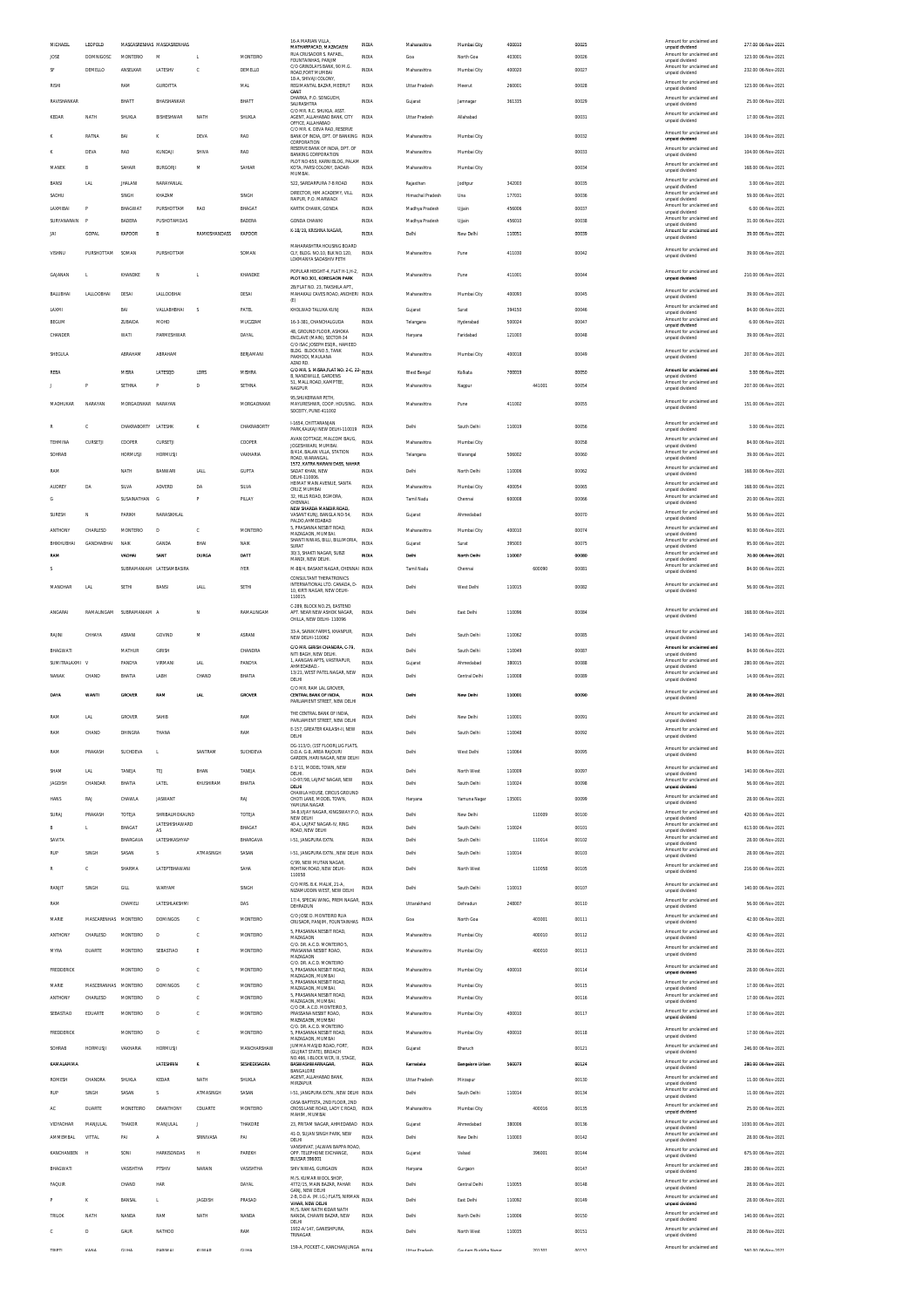| SURINDER             | KUMARI            | KHANNA             | PARVESH              | CHAND                    | KHANNA         | 540, DOUBLE STOREY, NEW                                               | INDIA        | Delhi                | New Delhi           |        | 110060 | 00153 | Amount for unclaimed and                                       | 140.00 06-Nov-2021  |
|----------------------|-------------------|--------------------|----------------------|--------------------------|----------------|-----------------------------------------------------------------------|--------------|----------------------|---------------------|--------|--------|-------|----------------------------------------------------------------|---------------------|
| SOMESHWAR            |                   | DATT               | GANPAT               |                          | RAI            | RAIINDER MAGAR, NEW DELHI<br>129-A, POCKET 'A', SUKHDEV               | INDIA        | Delhi                | South Delhi         | 110025 |        | 00155 | unpaid dividend<br>Amount for unclaimed and                    | 28.00 06-Nov-2021   |
| SUMATI               |                   | SHARMA             | $\mathbb{R}$         | D                        | SHARMA         | VIHAR<br>I-45. SECTOR-41.NOIDA.                                       | INDIA        | <b>Uttar Pradesh</b> | Gautam Buddha Nagar |        | 201303 | 00156 | unpaid dividend<br>Amount for unclaimed and                    | 84.00 06-Nov-2021   |
| R                    |                   | SINHA              |                      | ANAND                    | LALL           | 316, S.F.S., D.D.A. FLATS, HAUZ                                       | INDIA        | Delhi                | South West Delhi    | 110016 |        | 00157 | unpaid dividend<br>Amount for unclaimed and                    | 56.00 06-Nov-2021   |
| BHAGWAN              | DASS              | GAUMBHIR           | DHARAM               | CHAND                    | GAUMBHIR       | KHAS<br>H.NO. 1640, SOHANGANJ, KRISHNA INDIA                          |              | Delhi                |                     | 110006 |        |       | unpaid dividend<br>Amount for unclaimed and                    |                     |
|                      |                   |                    |                      |                          |                | GALI, SUBZIMANDI<br>1601. DHEERAJ VALLEY TOWER.                       |              |                      | New Delhi           |        |        | 00162 | unpaid dividend                                                | 28.00 06-Nov-2021   |
| TRILOK               | CHAND             | VU                 | JAI                  | RAM                      | DAS            | NEAR SAI BABAB COMPLEX<br>GOREGAON (EAST)                             | INDIA        | Maharashtra          | Mumbai City         |        | 400063 | 00163 | Amount for unclaimed and<br>unnaid dividend                    | 420.00 06-Nov-2021  |
| AIT                  |                   | KAUR               | s                    | HARKISHEN                | <b>SINGH</b>   | C/O. S. HARKISHEN SINGH. BLOCK<br>No.14. H.NO.1019. IIND FLOOR.       | INDIA        | Delhi                | Central Delhi       | 110005 |        | 00164 | Amount for unclaimed and                                       | 140.00 06-Nov-2021  |
|                      |                   |                    |                      |                          |                | W.E.A.KAROL BAGH                                                      |              |                      |                     |        |        |       | unpaid dividend<br>Amount for unclaimed and                    |                     |
|                      | ¢                 | ANAND              |                      |                          | ANAND          | 15/32. EAST PUNJABI BAGH                                              | INDIA        | Delhi                | West Delh           | 110026 |        | 00165 | unpaid dividend                                                | 280.00 06-Nov-2021  |
| <b>ASHA</b>          |                   | MEHTA              | $\mathbb{R}$         | L.                       | MEHTA          | H.NO. 7. PHASE - I. MUHALI                                            | <b>INDIA</b> | Chandigarh           | Chandigarh          | 160017 |        | 00167 | Amount for unclaimed and<br>unpaid dividend                    | 28.00 06-Nov-2021   |
| AMRIT                |                   | SODH               | N                    | $\overline{\phantom{a}}$ | SODHI          | SARHIND CLUB, AMBALA CANTT                                            | INDIA        | Haryana              | Ambala              | 133001 |        | 00168 | Amount for unclaimed and<br>unpaid dividend                    | 28.00 06-Nov-2021   |
| KAMLA                |                   | <b>JAISWAL</b>     | L.                   |                          | <b>JAISWAL</b> | SANT THEATRE, JALANDHAR                                               | INDIA        | Punjab               | Jalandhar           | 144008 |        | 00172 | Amount for unclaimed and                                       | 3.00 06-Nov-2021    |
| $\mathsf{V}$         | D                 | KHOSLA             | s                    | N                        | KHOSLA         | 35/2 F.C. ROAD                                                        | INDIA        | Uttarakhand          | Dehradun            | 248001 |        | 00173 | unpaid dividend<br>Amount for unclaimed and                    | 56.00 06-Nov-2021   |
| SHARMILA             | MARIELOUISE       | DEMELLO            | ERIC                 | $\mathbb R$              | KHOSLA         | C/O GRINDLAYS BANK, 270, D.N                                          | INDIA        | Maharashtra          | Mumbai City         | 400001 |        | 00175 | unpaid dividend<br>Amount for unclaimed and                    | 70.00 06-Nov-2021   |
|                      |                   |                    |                      |                          |                | ROAD, POST BOX NO.48                                                  |              |                      |                     |        |        |       | unpaid dividend                                                |                     |
| SUBHASH              | CHANDRA           | CHATTERJEE         | SUDHIR               | CHANDRA                  | CHATTERJEE     | C/O M/S. PLACE SIDDONS &<br>COUGH (P) LTD., 6, LYONS RANGE            | INDIA        | West Bengal          | Kolkata             | 700001 |        | 00177 | Amount for unclaimed and<br>unpaid dividend                    | 3.00 06-Nov-2021    |
|                      |                   |                    |                      |                          |                | LAXMIRALMANSION BLOCK-6                                               |              |                      |                     |        |        |       |                                                                |                     |
| SHASHIKALA           | PADMAKER          | KHANDKE            | PADMAKER             | LAXMAN                   | KHANDKE        | 2ND FLOOR. NEAR ROXY CINEMA.<br>QUEEN ROAD, MUMBA                     | INDIA        | Maharashtra          | Mumbai City         |        |        | 00178 | Amount for unclaimed and<br>unpaid dividend                    | 840.00 06-Nov-2021  |
|                      |                   |                    |                      |                          |                | 7, MANJU MANSION, 54,                                                 |              |                      |                     |        |        |       |                                                                |                     |
| <b>IRENE</b>         | JOYCE             | ROSARIO            | CHARLES              | <b>HENRY</b>             | ROSARIO        | WOODHOUSE,<br>COLABA                                                  | INDIA        | Maharashtra          | Mumbai City         | 400005 |        | 00179 | Amount for unclaimed and<br>unpaid dividend                    | 87.00 06-Nov-2021   |
|                      |                   |                    |                      |                          |                | NO. 7, SANT NYNESHWAR, SANT                                           |              |                      |                     |        |        |       | Amount for unclaimed and                                       |                     |
| LAXM                 |                   | AGATE              | NARAYAN              | V                        | AGATE          | NAGAR SOCIETY                                                         | INDIA        | Maharashtra          | Pune                | 411009 |        | 00181 | unpaid dividend                                                | 56.00 06-Nov-2021   |
|                      |                   | LOWE               | LATESQNLDR           | BA                       | LOWE           | A-1/8. DLF CITY PHASE-1.<br>GURGAON.                                  | INDIA        | Haryana              | Gurgaon             |        | 122002 | 00183 | Amount for unclaimed and<br>unpaid dividend                    | 280.00 06-Nov-2021  |
| s                    | J                 | KHANDKE            | JANARDAN             |                          | LAXMAN         | 1/22, PARMANAND BLDG., DR.A.K.<br><b>RANGEKAR MARG</b>                | INDIA        | Maharashtra          | Mumbai City         | 400007 |        | 00184 | Amount for unclaimed and<br>unpaid dividend                    | 526.00 06-Nov-2021  |
|                      |                   |                    |                      |                          |                | 38-A/5, GANESH PRASAD, SLEATOR                                        | INDIA        |                      |                     |        |        |       | Amount for unclaimed and                                       |                     |
|                      |                   | KHANDKE            | NAMDEO               | t,                       | KHANDKE        | ROAD, TARDEO                                                          |              | Maharashtra          | Mumbai City         | 400007 |        | 00185 | unpaid dividend                                                | 140.00 06-Nov-2021  |
| ANNE                 | LEONILDA          | SALDANHA           | ROBERT               | A                        | SALDANHA       | C/O GRINDLAYS BANK, 270, D.N.<br>ROAD, POST BOX NO.48                 | INDIA        | Maharashtra          | Mumbai City         | 400001 |        | 00187 | Amount for unclaimed and<br>unpaid dividend                    | 162.00 06-Nov-2021  |
| <b>OLIVA</b>         |                   | FONESCA            | A                    | c                        | FONESCA        | 292, CHURCH ROAD, GUN<br><b>FOUNDARY</b>                              | INDIA        | Telangana            | Hyderabad           | 500001 |        | 00190 | Amount for unclaimed and<br>unpaid dividend                    | 84.00 06-Nov-2021   |
| ARNAVAZ              | PHIROZE           | WADIA              |                      | B                        | <b>WADIA</b>   | ABDEALI CHAMBERS, 1ST FLOOR,<br>OPP. MINERVA TALKIES,                 | INDIA        | Maharashtra          | Mumbai City         | 400007 |        | 00192 | Amount for unclaimed and                                       | 11.00 06-Nov-2021   |
|                      |                   |                    |                      |                          |                | LAMINGTON ROAD                                                        |              |                      |                     |        |        |       | unpaid dividend                                                |                     |
| DHUNBAI              | SAVAKHA           | THANEWALLA         | -S                   | P                        | THANEWALLA     | C/O MR.P.S. PASTAKIA, 184, MODI<br>STREET FORT                        | INDIA        | Maharashtra          | Mumbai City         | 400021 |        | 00195 | Amount for unclaimed and<br>unpaid dividend                    | 84.00 06-Nov-2021   |
| STHELENSNOMI         |                   |                    | COMPANY              |                          |                | C/O STANDARD CHARTERED BANK,                                          | INDIA        | Maharashtra          | Mumbai City         | 400001 |        | 00198 | Amount for unclaimed and                                       | 280.00 06-Nov-2021  |
| NEESPVTLTD           |                   |                    |                      |                          |                | PB.NO. 558, 25, M.G. ROAD, FORT<br>C/O R.G. KHANDKE, H/2, POPULAR     |              |                      |                     |        |        |       | unpaid dividend                                                |                     |
| DNYANSHWAR NAMDEO    |                   | KHANDKE            | NAMDEO               | t.                       | KHANDKE        | HEIGHTSNO.4, 301, KOREGAON                                            | <b>INDIA</b> | Maharashtra          | Pune                | 411001 |        | 00204 | Amount for unclaimed and<br>unpaid dividend                    | 420.00 06-Nov-2021  |
|                      |                   |                    |                      |                          |                | PARK<br>A-402. KENWOOD TOWERS. EROS                                   |              |                      |                     |        |        |       |                                                                |                     |
| PRAMOD               | BEHAR             | MATHUR             | LATESHRIK            | B                        | MATHUR         | GARDEN, CHARMWOOD VILLAGE, INDIA                                      |              | Haryana              | Faridabad           |        | 121009 | 00205 | Amount for unclaimed and<br>unpaid dividend                    | 280.00 06-Nov-2021  |
|                      |                   |                    |                      |                          |                | SURAJ KUND ROAD, FARIDABAD                                            |              |                      |                     |        |        |       |                                                                |                     |
| KANWAR               | PALSINGH          | PRUTHI             | LATESHRIHEM          | SINGH                    | PRUTHI         | 14-B/4, NORTH EXTENSION AREA,<br>NEW DELHI                            | <b>INDIA</b> | Delhi                | New Delhi           |        | 110060 | 00206 | Amount for unclaimed and<br>unpaid dividend                    | 420.00 06-Nov-2021  |
| MANI                 | MANEK             | SAHIAR             | MANEK                |                          | SAHIAR         | 650, FIRDOSHI ROAD, PARSI<br>COLONY, DADR, MUMBAI                     | INDIA        | Maharashtra          | Mumbai City         |        | 400014 | 00207 | Amount for unclaimed and<br>unpaid dividend                    | 76.00 06-Nov-2021   |
| KALAVATI             | BHOGILAL          | PATEL              | LATEKRISHAN          | KUMARBHOGILAL            | PATEL          | VACHALI POLE, WADI, BARODA                                            | INDIA        | Gujarat              | Vadodara            | 390017 |        | 00210 | Amount for unclaimed and                                       | 39.00 06-Nov-2021   |
|                      |                   |                    |                      |                          |                | C/O M/S. GAGRET & CO., ALLI                                           |              |                      |                     |        |        |       | unpaid dividend<br>Amount for unclaimed and                    |                     |
| <b>RUSTOM</b>        | <b>ARDESHIR</b>   | GAGRET             | <b>GAGRET</b>        |                          |                | CHAMBERS, NAGINDAS MASTER<br>ROAD, FORT MUMBAI                        | <b>INDIA</b> | Maharashtra          | Mumbai City         | 400001 |        | 00211 | unpaid dividend                                                | 207.00 06-Nov-2021  |
|                      |                   |                    |                      |                          |                | C/O MR. D.K. HANDIEKAR<br>EXECUTIVE ENGG. (GOVT. OF                   |              |                      |                     |        |        |       | Amount for unclaimed and                                       |                     |
| SHAKUNTALA           | D                 | HANDIEKAR          | DATTATRAYA           | K                        | HANDIEKAR      | U.P.)B-2-249. RAVINDERAPURI                                           | INDIA        | <b>Uttar Pradesh</b> | Varanasi            | 221005 |        | 00215 | unpaid dividend                                                | 151.00 06-Nov-2021  |
| <b>ELA</b>           |                   | BHAR               | KASI                 | NATH                     | <b>BRAR</b>    | CLY., LANE NO.14<br>13. ASHWINI DUTT ROAD                             | INDIA        | West Bengal          | Kolkata             | 700126 |        | 00216 | Amount for unclaimed and                                       | 140.00 06-Nov-2021  |
|                      |                   |                    |                      |                          |                |                                                                       |              |                      |                     |        |        |       | unpaid dividend<br>Amount for unclaimed and                    |                     |
| BAKULA               | NAVEEN            | PAREKH             | NAVI!                | LALBHAI                  | PAREKH         | PAREKH HOSPITAL, MADAN WADI                                           | INDIA        | Gujarat              | Valsad              | 396001 |        | 00217 | unpaid dividend<br>Amount for unclaimed and                    | 95.00 06-Nov-2021   |
| SAVITA               |                   | <b>BHARGAVA</b>    | LATESHKASHYAF        |                          | BHARGAVA       | 1-51, JANGPURA EXTN., NEW DELHI INDIA                                 |              | Delhi                | South Delhi         | 110014 |        | 00220 | unpaid dividend                                                | 11.00 06-Nov-2021   |
| <b>JAYANTI</b>       | DEVI              | SHARMA             | ĸ                    | N                        | SHARMA         | C/O DR. E.B. MISRA, 2, DOCTOR'S<br>LANE                               | INDIA        | Delhi                | New Delhi           | 110001 |        | 00221 | Amount for unclaimed and<br>unpaid dividend                    | 560.00 06-Nov-2021  |
| <b>MADANLAL</b>      | <b>BANWARILAL</b> | <b>AGARWAI</b>     | BANWARILAL           | $\overline{\phantom{a}}$ | <b>AGARWAI</b> | C/O K.C.GUPTA, ROOM NO.51, 5TH<br>FLOOR, DHARAM PREM                  | <b>INDIA</b> | Maharashtra          | Mumbal City         | 400057 |        | 00224 | Amount for unclaimed and                                       | 6.00 06-Nov-2021    |
|                      |                   |                    |                      |                          |                | BLD., NEHRU RD., VILLE PARLE(E)                                       |              |                      |                     |        |        |       | unpaid dividend                                                |                     |
| PURAN                | DEVI              | PURI               |                      | s                        | PURI           | 117, SECTOR-9-B, CHANDIGARH                                           | INDIA        | CHANDIGARH           |                     |        | 160017 | 00227 | Amount for unclaimed and<br>unpaid dividend                    | 560.00 06-Nov-2021  |
| SANDEEP              | KUMAR             | SARKAR             |                      | M                        | SARKAR         | B-5/280, YAMMUNA VIHAR                                                | INDIA        | Delhi                | East Delhi          | 110053 |        | 00228 | Amount for unclaimed and                                       | 3.00 06-Nov-2021    |
|                      |                   |                    |                      |                          |                |                                                                       |              |                      |                     |        |        |       |                                                                |                     |
| JAYAWANT             | BABUJI            | KAMAT              |                      | B                        | KAMAT          | 11, SARASWATT COLONY, PUNE                                            | INDIA        | Maharashtra          | Pune                |        |        | 00229 | unpaid dividend<br>Amount for unclaimed and                    | 207.00 06-Nov-2021  |
|                      |                   |                    | LATEBAPUJI           |                          |                |                                                                       |              |                      |                     |        | 411001 |       | unpaid dividend<br>Amount for unclaimed and                    |                     |
| <b>ARUN</b>          | KUMAR             | RATNA              | VIDYA                |                          | RATNA          | C-87, N.D.S.E., PART-II, 2ND FLOOR INDIA<br>9. SAGAR VIHAR. 23. ABDUL |              | Delhi                | South Delhi         | 110049 |        | 00231 | unpaid dividend<br>Amount for unclaimed and                    | 4480.00 06-Nov-2021 |
| PRABHAVATI           | DEVIDAS           | JAI                | <b>DEVIDAS</b>       |                          | PURSHOTHAMDAS  | GAFFAR KHAN ROAD. WORLL                                               | INDIA        | Maharashtra          | Mumbai City         | 400018 |        | 00234 | unpaid dividend                                                | 174.00 06-Nov-2021  |
| SUDHIR               |                   | RALHAN             | <b>DL</b>            | RALHAN                   | <b>JAI</b>     | <b>F-378 GREATER KAILASH PART-IL</b>                                  | INDIA        | Delhi                | South Delhi         | 110048 |        | 00236 | Amount for unclaimed and<br>unpaid dividend                    | 280.00 06-Nov-2021  |
| AMR                  | CHAND             | <b>MAHESHWARI</b>  | RAIBAHADUR           | KISHORECHAND             | MAHESHWAR      | PARTAP MANSION-II. THANDI<br>KHUI,3-A THEMALL                         | INDIA        | Punjab               | Amritsar            |        |        | 00240 | Amount for unclaimed and<br>unpaid dividend                    | 140.00 06-Nov-2021  |
| REGINA               |                   | THOMAS             | M                    |                          | THOMAS         | 25, MALYAAPAN STREET<br>MANNADY                                       | INDIA        | Tamil Nadu           | Chennai             | 600001 |        | 00242 | Amount for unclaimed and                                       | 84.00 06-Nov-2021   |
| SOHRAB               | J.                | RHOTE              | <b>IFHANGIR</b>      | D                        | <b>RHOTE</b>   | ADI RATAN VILLA' 88, J.P. ROAD,                                       | INDIA        | Maharashtra          | Mumbai City         | 400058 |        | 00261 | unpaid dividend<br>Amount for unclaimed and                    | 101.00 06-Nov-2021  |
|                      |                   |                    |                      |                          |                | ANDHERI(W), MUMBAI                                                    |              |                      |                     |        |        |       | unpaid dividend<br>nt for un                                   |                     |
| LILAWATI             | CHAMANLAL         | RAWLLEY            | CHAMANLAL            |                          | RAWLEY         | E-164, PRASHANT VIHAR                                                 | INDIA        | Delhi                | North West          |        | 110085 | 00263 | unpaid dividend                                                | 140.00 06-Nov-2021  |
| SARIFABATH           |                   | RAJA               | LATESHHASIM          | ABDULLAH                 | RAJA           | NO-60, IYAPP CHETTY STREET,<br>NEAR MANNADY CHENNA                    | <b>INDIA</b> | Tamil Nadu           | Chennai             |        | 600001 | 00266 | Amount for unclaimed and<br>unpaid dividend                    | 84.00 06-Nov-2021   |
| KUMARI               | K                 | SABITHA            | SHRICA               | KESHAVA                  | RAO            | 81, BASPPA LAYOUT, GAVIPURAM                                          | INDIA        | Karnataka            | Bangalore Urban     |        | 560019 | 00270 | Amount for unclaimed and                                       | 154.00 06-Nov-2021  |
|                      |                   |                    |                      |                          |                | EXTN, BANGALORE                                                       |              |                      |                     |        |        |       | unpaid dividend                                                |                     |
| PARVIZ               | PIROSHA           | PASTAKIA           | PIROSHA              |                          |                | BANIA HOUSE, 2ND FLOOR, 184<br>MODY STREET, FORT, MUMBAI              | INDIA        | Maharashtra          | Mumbai City         |        | 400001 | 00271 | Amount for unclaimed and<br>unpaid dividend                    | 39.00 06-Nov-2021   |
|                      |                   |                    |                      |                          | VERMA          | 234, FARASH BAZAR, SHAHDARA                                           | <b>INDIA</b> | Delhi                |                     |        |        |       | Amount for unclaimed and                                       |                     |
| SUKHBIR              |                   | SARAN              | LATESHRAGHUBIR SARAN |                          |                | NEW DELHI.<br>D-1, DDA, FLATS, BHIM NAGRI,                            |              |                      | New Delhi           |        | 110032 | 00273 | unpaid dividend<br>Amount for unclaimed and                    | 504.00 06-Nov-2021  |
| н                    | S.                | BAHL               | B                    |                          | <b>BAHL</b>    | NEW DELHI                                                             | INDIA        | Delhi                | South Delhi         | 110016 |        | 00288 | unpaid dividend                                                | 700.00 06-Nov-2021  |
| ASHO)                |                   | KUMAR              | SHRIVED              |                          | <b>PRAKASH</b> | C/O M/S KIDAR NATH VED<br>PRAKASH. MAIN BAZAR. KALKA                  | INDIA        | Haryana              |                     |        | 133302 | 00291 | Amount for unclaimed and<br>unpaid dividend                    | 230.00 06-Nov-2021  |
|                      | p                 | KAPAI              | MAN                  | <b>LAL</b>               | KAPAI          | B-4/62, AZAD APTMS., SRI<br>AURBINDO MARG, NEW DELHI                  | INDIA        | Dethi                | South West Delhi    | 110016 |        | 00295 | Amount for unclaimed and<br>unpaid dividend                    | 361.00 06-Nov-2021  |
| PURNIMAR             | R                 | DHOLABHAI          | <b>ROMES</b>         | GDHOLA                   | BHAI           | MANGAN NIWAS GODDOD ROAD<br><b>SURAT 395001</b>                       | <b>INDIA</b> | Gujarat              | Surat               |        | 395001 | 00304 | Amount for unclaimed and<br>unpaid dividend                    | 420.00 06-Nov-2021  |
| к                    |                   | SUBRAMANIAM L      |                      |                          | KALISWARAN     | H.NO. 94, DUPLEX-II, SECTOR-62,<br>RAIAT VIHAR NOIDA                  | INDIA        | <b>Uttar Pradesh</b> | Gautam Buddha Nagar | 201301 |        | 00323 | Amount for unclaimed and                                       | 420.00.06-Nov-2021  |
| CHITRA               |                   | MARKANDEYA SUBHODH |                      |                          | MARKANDEYA     | A-193, SURAJ MAL VIHAR, NEW                                           | INDIA        | Delhi                | New Delhi           |        | 110092 | 00324 | unpaid dividend<br>Amount for unclaimed and                    | 420.00 06-Nov-2021  |
| SALONI               |                   | NARANG             |                      | RAJ                      | NARANG         | DELHI<br>5, DR. G. C NARANG MARG,                                     | INDIA        | DELHI                | New Delhi           |        | 110006 | 00349 | unpaid dividend<br>Amount for unclaimed and                    | 1750.00 06-Nov-2021 |
|                      |                   |                    |                      |                          |                | CAVALARY LINES NEW DELHI.<br>1-A, LT.COL, TARAPORE ROAD,              | INDIA        |                      |                     |        |        |       | unpaid dividend<br>Amount for unclaimed and                    |                     |
| JAMSHED              | <b>ADIL</b>       | FRENCHMAN          | ADIL                 |                          | FRENCHMAN      | PUNE<br>E-164, PRASHANT VIHAR, NEW                                    |              | Maharashtra          | Pune                |        | 411001 | 00357 | unpaid dividend<br>Amount for unclaimed and                    | 302.00 06-Nov-2021  |
| PARVEEN              |                   | KUMAR              | RAM                  |                          | KUMAR          | DELHI-110085                                                          | INDIA        | Delhi                | New Delhi           | 110085 |        | 00360 | unpaid dividend                                                | 1702.00 06-Nov-2021 |
| SANDEEP              |                   | <b>KUMAR</b>       | RAM                  |                          | <b>KUMAR</b>   | E-164, PRASHANT VIHAR, NEW<br>DELHI-110085                            | INDIA        | Delhi                | North West          |        | 110085 | 00362 | Amount for unclaimed and<br>unpaid dividend                    | 280.00.06-Nov-2021  |
| SANDEEP              |                   | KUMAR              | RAM                  |                          | KUMAR          | E-164, PRASHANT VIHAR, NEW<br>DELHI-110085                            | INDIA        | Delh                 | North West          |        | 110085 | 00363 | Amount for unclaimed and<br>unpaid dividend                    | 232.00 06-Nov-2021  |
| PARVEEN              |                   | KUMAR              | RAM                  |                          | KUMAR          | E-164, PRASHANT VIHAR, NEW                                            | INDIA        | Delhi                | New Delhi           | 110085 |        | 00364 | Amount for unclaimed and                                       | 840.00 06-Nov-2021  |
| RAJESH               |                   | KUMAR              | SHRAM                |                          | KUMAR          | DELHI-110085<br>E-164, PRASHANT VIHAR, NEW                            | INDIA        | Delhi                | New Delhi           | 110085 |        | 00365 | unpaid dividend<br>Amount for unclaimed and                    | 840.00 06-Nov-2021  |
|                      |                   |                    |                      |                          |                | DELHI-110085                                                          |              |                      |                     |        |        |       | unpaid dividend<br>Amount for unclaimed and                    |                     |
| RAJESH               |                   | KUMAR              | SHRAM                |                          | KUMAR          | E-164, PRASHANT VIHAR                                                 | INDIA        | Delhi                | North West          |        | 110085 | 00366 | unpaid dividend<br>Amount for unclaimed and                    | 700.00 06-Nov-2021  |
| PARVEEN              |                   | <b>KUMAR</b>       | SHRAM                |                          | <b>KUMAR</b>   | E-164. PRASHANT VIHAR                                                 | INDIA        | Delhi                | North West          |        | 110085 | 00368 | unpaid dividend                                                | 512.00 06-Nov-2021  |
| NISHI                |                   | GARG               | AJAY                 |                          | GARG           | E-164, PRASHANT VIHAR                                                 | INDIA        | Delhi                | North West          |        | 110085 | 00369 | Amount for unclaimed and<br>unpaid dividend                    | 190.00 06-Nov-2021  |
| RAJESH               |                   | <b>KUMAR</b>       | SHRAM                |                          | <b>KUMAR</b>   | E-164. PRASHANT VIHAR                                                 | INDIA        | Delhi                | North West          |        | 110085 | 00370 | Amount for unclaimed and<br>unpaid dividend                    | 336.00 06-Nov-2021  |
| DARSHAN              |                   | GARG               | $\mathbb{R}$         | ĸ                        | GARG           | E-164, PRASHANT VIHAR                                                 | INDIA        | Delhi                | North West          |        | 110085 | 00380 | Amount for unclaimed and<br>unpaid dividend                    | 832.00 06-Nov-2021  |
| ROHINI               |                   | VIRA               | PRADEEP              |                          | VIRA           | H.NO.19, ANAND LOK, GROUND                                            | INDIA        | Delhi                | New Delhi           |        | 110049 | 00381 | Amount for unclaimed and                                       | 1400.00 06-Nov-2021 |
|                      |                   |                    |                      |                          |                | FLOOR, RARE PORATION                                                  |              |                      |                     |        |        |       | unpaid dividend                                                |                     |
| DEEPIKA              |                   | VIRA               | PRADEEP              |                          | VIRA           | H.NO.19, ANAND LOK, GROUND                                            | INDIA        | Delhi                | New Delhi           |        | 110049 | 00382 | Amount for unclaimed and                                       | 1400.00 06-Nov-2021 |
|                      |                   |                    |                      |                          |                | FLOOR, RARE PORATION<br>C-165, 1ST FLOOR, SARVODYA                    |              |                      |                     |        |        |       | unpaid dividend<br>Amount for unclaimed and                    |                     |
| <b>JULIE</b>         |                   | BHUSHAN            | LATESHRIBRU          |                          | BHUSHAN        | ENCLAVE NEW DELHI-110017                                              | INDIA        | DELHI                | New Delhi           |        | 110017 | 00415 | unpaid dividend                                                | 504.00 06-Nov-2021  |
| ARUNA                | DEVI              | RATHOD             | SHRIL                |                          | RATHOD         | C/O. LT. GEN. Y.S. TUMAR (RETD)<br>45/1, VASANT VIHAR, P.O. NEW       | INDIA        | Uttarakhand          | Dehradun            |        | 248006 | 00425 | Amount for unclaimed and<br>unpaid dividend                    | 39.00 06-Nov-2021   |
|                      |                   |                    |                      |                          |                |                                                                       |              |                      |                     |        |        |       |                                                                |                     |
| ARVIND               |                   | CHOPRA             | PIARA                | <b>LAL</b>               | CHOPRA         | B-121, SARVODAYA ENCLAVE, SHRI<br>AUROBINDA MARG, NEW DELHI           |              | Delhi                | New Delhi           |        | 110017 | 00442 | Amount for unclaimed and<br>unpaid dividend                    | 840.00 06-Nov-2021  |
| <b>JAG</b>           | MOHAN             | SINDHWANI          | LATESHRIB            | D                        | SINDHWANI      | H-702, BPTP, PARK LIFE SECTOR-57, INDIA                               |              | Haryana              | Gurgson             |        |        | 00463 | Amount for unclaimed and                                       | 196.00 06-Nov-2021  |
|                      | p                 |                    |                      | P                        |                | GURGAON.                                                              | INDIA        |                      |                     |        |        |       | unpaid dividend<br>Amount for unclaimed and                    |                     |
| RAIBAHADUR           |                   | MUKHERJEE          | LATESHS              |                          | MUKHERJEE      | MORI GATE, G.T. ROAD                                                  |              | DELHI                | North Delhi         | 110006 |        | 00001 | unpaid dividend<br>Amount for unclaimed and                    | 3.00 06-Nov-2022    |
| SYED                 | HAMID             | <b>ALI</b>         | MAHMOOD              |                          | ALI            | BAGH NANHA MIAN                                                       | INDIA        | Telangana            | Hyderabad           | 500044 |        | 00004 | unpaid dividend                                                | 207.00 06-Nov-2022  |
| PARVATANENY          |                   | CHOUDARY           | PARVATANENI          |                          | VENKATARA      | C/O MR. VENKATARATNAM<br>CHOUDHRY, GUDIVADA                           | INDIA        | Andhra Pradesh       | Krishna             | 521301 |        | 00006 | Amount for unclaimed and<br>unpaid dividend                    | 39.00 06-Nov-2022   |
|                      | R                 | KERING             | RUPCHAND             |                          |                | CAMP BAZAR, SHOLAPUR ROAD                                             | INDIA        | Maharashtra          | Pune                | 411001 |        | 00007 | Amount for unclaimed and<br>unpaid dividend                    | 39.00 06-Nov-2022   |
| <b>HIRJI</b>         | RUSTOMJI          | CHAINA             | RUSTOMJ              |                          |                | F-18, CUSROW BAUG, CAUSEWAY                                           | INDIA        | Maharashtra          | Mumbai City         | 400001 |        | 00008 | Amount for unclaimed and                                       | 84.00 06-Nov-2022   |
|                      |                   |                    |                      |                          |                | COLABA FORT<br>"GAUTAM NIWAS". PLOT NO 24                             |              |                      |                     |        |        |       | unpaid dividend<br>Amount for unclaimed and                    |                     |
| POPATLAL             | <b>DHANESHWAR</b> | <b>VYAS</b>        | DHANESHWAR           |                          | <b>VYAS</b>    | SHIVRANJANI SOCIETY SATELITE<br>ROAD                                  | INDIA        | Gujaral              | Ahmedabac           |        | 380015 | 00009 | unpaid dividend                                                | 151.00 06-Nov-2022  |
| R                    | V                 | <b>BARAVE</b>      | VINAYAK              | <b>HAR</b>               | BARAVE         | 5/62, SHIVANAND, VILLE PARLE (E)                                      | INDIA        | Maharashtra          | Mumbai City         |        | 400057 | 00010 | Amount for unclaimed and<br>unpaid dividend                    | 6.00 06-Nov-2022    |
| CHANDRASHEKH D<br>AR |                   | DESHPANDE          | DHUNDIRAJ            |                          | BHIMRAO        | DY. DIRECTOR OF EDUCATION                                             | <b>INDIA</b> | Maharashtra          | Pune                |        |        | 00011 | Amount for unclaimed and                                       | 104.00 06-Nov-2022  |
| BHIKHUBHAI G         |                   | NAIK               | GANDA                | BHAI                     | <b>NAIK</b>    | SHANTI NIWAS, BILLI, BILLIMORIA INDIA                                 |              | Gujarat              | Navsari             | 396321 |        | 00012 | unpaid dividend<br>Amount for unclaimed and<br>unpaid dividend | 84.00 06-Nov-2022   |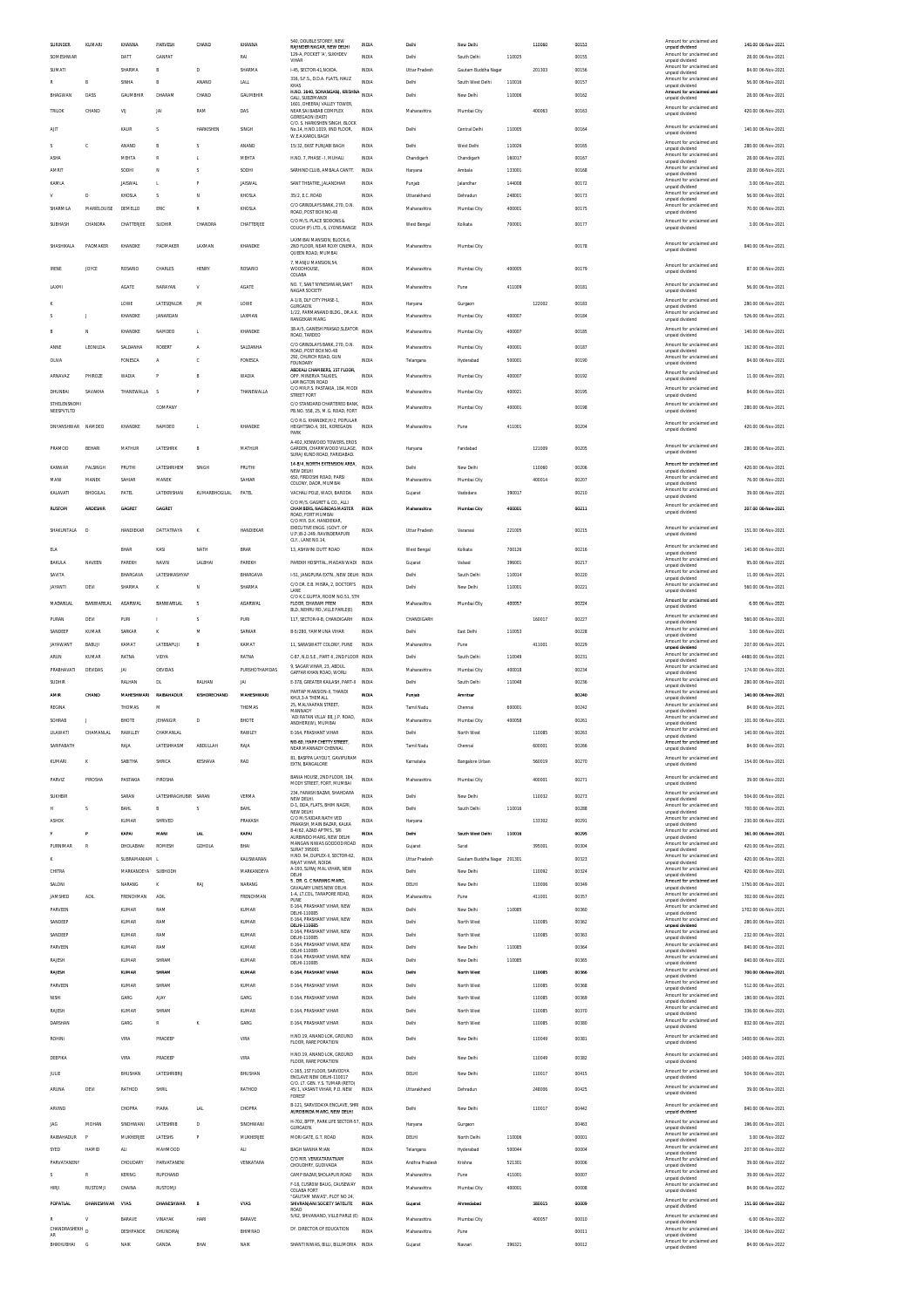| ANGARAI                   | NATESA               | SRINIVASAN                       | SRINIVASAN                       |                     |                             | 46, NORTH CHITRA STREET,<br>SRINAGAM                                                  | <b>INDIA</b>                 | Tamil Nadu                 | Tiruchirapalli             | 620006           |        | 00015          | Amount for unclaimed and<br>unpaid dividend                             | 6.00 06-Nov-2022                         |
|---------------------------|----------------------|----------------------------------|----------------------------------|---------------------|-----------------------------|---------------------------------------------------------------------------------------|------------------------------|----------------------------|----------------------------|------------------|--------|----------------|-------------------------------------------------------------------------|------------------------------------------|
| LAKSHMAN                  | PRASAD               | JOSHI                            | PTDEVI                           |                     | PRASAD                      | CHIPATTI BARTER ETAWAH                                                                | INDIA                        | <b>Uttar Pradesh</b>       | Etawał                     | 206001           |        | 00016          | Amount for unclaimed and<br>unnaid dividend                             | 39.00 06-Nov-2022                        |
| <b>JATINDER</b>           | NATH                 | <b>ROY</b>                       | LATESHPANCHANN<br>AN             |                     | ROY                         | 378, PURVASITHI ROAD,<br>MADHUGARH                                                    | <b>INDIA</b>                 | West Bengal                | Kolkata                    | 700030           |        | 00017          | Amount for unclaimed and<br>unpaid dividend<br>Amount for unclaimed and | 67.00 06-Nov-2022                        |
| THOMAS                    |                      | PEREIRA                          | SEBASTIAN                        | A                   | PEREIRA                     | 58, CHIMBAI, BANDRA<br>"SUKHNIWAS", MOHMADWADI,                                       | INDIA                        | Maharashtra                | Mumbai City                | 400050           |        | 00018          | unpaid dividend<br>Amount for unclaimed and                             | 28.00 06-Nov-2022                        |
| <b>GAIANAN</b>            | R                    | CHAVAN                           | RAMCHANDRA                       |                     |                             | NAVAPURA<br>C/O D.R.F.H. NAROHA, 99,                                                  | INDIA                        | Gujarat                    | Vadodara                   | 391125           |        | 00019          | unpaid dividend                                                         | 87.00 06-Nov-2022                        |
| THOMAS                    |                      | HEALY                            | HEALY                            |                     |                             | <b>BRIGADE ROAD</b>                                                                   | <b>INDIA</b>                 | Karnataka                  | Bangalore Urban            | 560001           |        | 00020          | Amount for unclaimed and<br>unpaid dividend                             | 39.00 06-Nov-2022                        |
| MAHABIR                   | PRASAD               | GUPTA                            | RAGHUNATH                        |                     | DASS                        | C/O S. RAGHUNATH PRASAD, P. O.<br>DHAMPUR<br>PLOT NO 5 B-2 PLISHPA PARK               | <b>INDIA</b>                 | <b>Uttar Pradesh</b>       | Biinor                     | 246761           |        | 00021          | Amount for unclaimed and<br>unpaid dividend<br>Amount for unclaimed and | 3.00 06-Nov-2022                         |
| CHANDULAL                 | AMBALAL              | <b>GANDHI</b>                    | AMBALA                           |                     | GANDHI                      | DAFTARY ROAD, MALAD EAST<br>VAPI TALUKA PARDI, VIA DAMAN                              | <b>INDIA</b>                 | Maharashtra                | Mumbai City                | 400064           |        | 00022          | unpaid dividend<br>Amount for unclaimed and                             | 39.00 06-Nov-2022                        |
| NAGARJI<br><b>ALIMOHD</b> | MAKANJI<br>FAZIL     | MISTRY<br>CHENOY                 | MAKANJI<br>A                     | <b>JINABHAI</b>     | MISTRY<br>MOHAMAD           | ROAD, (R.S.)<br>TRUSTEES TO HIS CHILDREN'S                                            | <b>INDIA</b><br>INDIA        | Gujarat<br>Telangana       | Surat<br>Hyderabad         | 396191<br>500004 |        | 00023<br>00024 | unpaid dividend<br>Amount for unclaimed and                             | 39.00 06-Nov-2022<br>207.00 06-Nov-2022  |
| MICHAEIL                  | LEOPOLD              |                                  | MASCASRENHAS MASCASRENHAS        |                     |                             | WAKF,RED HILLS<br>16-A MARIAN VILLA<br>MATHARPACAD MAZAGAON                           | <b>INDIA</b>                 | Maharashtra                | Mumbai City                | 400010           |        | 00025          | unpaid dividend<br>Amount for unclaimed and<br>unpaid dividend          | 277.00 06-Nov-2022                       |
| JOSE                      | <b>DOMNIGOSC</b>     | <b>MONTERIO</b>                  | M                                | T.                  | MONTEIRO                    | RUA CRUSADOR S. RAFAEL,<br>FOUNTAINHAS, PANJIM                                        | <b>INDIA</b>                 | Goa                        | North Goa                  | 403001           |        | 00026          | Amount for unclaimed and<br>unpaid dividend                             | 123.00 06-Nov-2022                       |
| SF                        | DEMELLO              | ANSELKAR                         | V                                | c                   | DEMELLO                     | C/O GRINDLAYS BANK, 90 M.G.<br>ROAD.FORT MUMBAI                                       | INDIA                        | Maharashtra                | Mumbai City                | 400020           |        | 00027          | Amount for unclaimed and<br>unnaid dividend                             | 232.00 06-Nov-2022                       |
| RISHI                     |                      | RAM                              | <b>GURDITTA</b>                  |                     | MAL                         | 18-A. SHIVAII COLONY<br>REGIMANTAL BAZAR, MEERUT                                      | INDIA                        | <b>Uttar Pradesh</b>       | Meerut                     | 260001           |        | 00028          | Amount for unclaimed and<br>unpaid dividend                             | 123.00 06-Nov-2022                       |
| RAVISHANKAR               |                      | BHATT                            | BHAISHANKAR                      |                     | RHATT                       | CANT<br>DHARKA, P.O. SONGUDH,<br>SAURASHTRA                                           | INDIA                        | Gujarat                    | Jamnagar                   | 361335           |        | 00029          | Amount for unclaimed and<br>unpaid dividend                             | 25.00 06-Nov-2022                        |
| KEDAR                     | NATH                 | SHUKLA                           | BISHESHWAR                       | NATH                | SHUKLA                      | C/O MR. R.C. SHUKLA, ASST<br>AGENT, ALLAHARAD RANK, CITY                              | <b>INDIA</b>                 | Uttar Pradesh              | Allahabad                  |                  |        | 00031          | Amount for unclaimed and<br>unpaid dividend                             | 17.00 06-Nov-2022                        |
|                           |                      |                                  |                                  |                     |                             | OFFICE, ALLAHABAD<br>C/O MR. K. DEVA RAO, RESERVE                                     |                              |                            |                            |                  |        |                | Amount for unclaimed and                                                |                                          |
|                           | RATNA                | BAI                              | ĸ                                | DEVA                | RAO                         | BANK OF INDIA, DPT. OF BANKING INDIA<br>CORPORATION<br>RESERVE BANK OF INDIA, DPT. OF |                              | Maharashtra                | Mumbai City                |                  |        | 00032          | unpaid dividend<br>Amount for unclaimed and                             | 104.00 06-Nov-2022                       |
|                           | <b>DEVA</b>          | RAO                              | KUNDAJ                           | SHIVA               | RAO                         | <b>BANKING CORPORATION</b><br>PLOT NO-650, KARNI BLOG, PALAM                          | <b>INDIA</b>                 | Maharashtra                | Mumbai City                |                  |        | 00033          | unpaid dividend<br>Amount for unclaimed and                             | 104.00 06-Nov-2022                       |
| MANEK                     | B                    | SAHAIR                           | <b>BURGORJI</b>                  | M                   | SAHAIR                      | KOTA, PARSI COLONY, DADAR-<br>MUMBAL                                                  | <b>INDIA</b>                 | Maharashtra                | Mumbai City                |                  |        | 00034          | unpaid dividend                                                         | 168.00 06-Nov-2022                       |
| BANSI                     | LAL                  | JHALANI                          | NARAYANLAL                       |                     |                             | 522, SARDARPURA 7-B ROAD<br>DIRECTOR, HIM ACADEMY, VILL                               | INDIA                        | Rajasthar                  | Jodhpu                     | 342003           |        | 00035          | Amount for unclaimed and<br>unpaid dividend                             | 3.00 06-Nov-2022                         |
| SADHU                     |                      | SINGH                            | KHAZAM                           |                     | SINGH                       | RAIPUR, P.O. MARWADI                                                                  | <b>INDIA</b>                 | Himachal Pradesh           | Una                        | 177031           |        | 00036          | Amount for unclaimed and<br>unpaid dividend<br>Amount for unclaimed and | 59.00 06-Nov-2022                        |
| <b>LAXMIRAL</b>           |                      | <b>BHAGWAT</b>                   | <b>DI IDCUNTTAM</b>              | RAO                 | <b>BHAGAT</b>               | KARTIK CHAWK GONDA                                                                    | INDIA                        | Madhya Pradesh             | Ujjain                     | 456006           |        | 00037          | unpaid dividend<br>Amount for unclaimed and                             | 6.00.06-Nov-2022                         |
| SURYANARAIN<br>JAI        | F<br>GOPAL           | BADERA<br>KAPOOR                 | PUSHOTAMDAS<br>B                 | RAMKISHANDASS       | BADERA<br>KAPOOR            | <b>GONDA CHAWKI</b><br>K-18/19, KRISHNA NAGAR                                         | <b>INDIA</b><br><b>INDIA</b> | Madhya Pradesh<br>Delhi    | Ujjain<br>New Delhi        | 456010<br>110051 |        | 00038<br>00039 | unpaid dividend<br>Amount for unclaimed and                             | 31.00 06-Nov-2022<br>39.00 06-Nov-2022   |
|                           |                      |                                  |                                  |                     |                             | MAHARASHTRA HOUSING BOARD                                                             |                              |                            |                            |                  |        |                | unpaid dividend                                                         |                                          |
| <b>VISHNII</b>            | PURSHOTTAM           | SOMAN                            | PURSHOTTAM                       |                     | SOMAN                       | CIV BLDG. NO.10, BLK NO.120,<br>LOKMANYA SADASHIV PETH                                | <b>INDIA</b>                 | Maharashtra                | Pune                       | 411030           |        | 00042          | Amount for unclaimed and<br>unpaid dividend                             | 39.00 06-Nov-2022                        |
| GAJANAN                   | L.                   | KHANDKE                          | N                                | L                   | KHANDKE                     | POPULAR HEIGHT-4, FLAT H-1, H-2,<br>PLOT NO.301. KOREGAON PARK                        | INDIA                        | Maharashtra                | Pune                       | 411001           |        | 00044          | Amount for unclaimed and<br>unnaid dividend                             | 210.00 06-Nov-2022                       |
|                           |                      |                                  |                                  |                     |                             | 2B/FLAT NO. 23. TAKSHILA APT.                                                         |                              |                            |                            |                  |        |                | Amount for unclaimed and                                                |                                          |
| <b>BALUBHAI</b>           | LALLOOBHAI           | DESAI                            | <b>LALLOOBHAI</b>                |                     | DESAI                       | MAHAKALI CAVES ROAD, ANDHERI INDIA<br>(E)                                             |                              | Maharashtra                | Mumbai City                | 400093           |        | 00045          | unpaid dividend                                                         | 39.00 06-Nov-2022                        |
| LAXMI                     |                      | BAI                              | <b>VALLABHBHAI</b>               | s                   | PATEL                       | KHOLWAD TALUKA KUNJ                                                                   | INDIA                        | Gujarat                    | Surat                      | 394150           |        | 00046          | Amount for unclaimed and<br>unnaid dividend<br>Amount for unclaimed and | 84.00 06-Nov-2022                        |
| BEGUM<br>CHANDER          |                      | ZUBAIDA<br>WATI                  | MOHD<br><b>PARMESHWAF</b>        |                     | MUCZZAM<br>DAYAL            | 16-3-381, CHANCHALGUDA<br>49 CROUND FLOOR, ASIANA                                     | <b>INDIA</b><br>INDIA        | Telangana<br>Haryana       | Hyderabad<br>Faridabac     | 500024<br>121003 |        | 00047<br>00048 | unpaid dividend<br>Amount for unclaimed and                             | 6.00.06-Nov-2022<br>39.00 06-Nov-2022    |
|                           |                      |                                  |                                  |                     |                             | ENCLAVE (MAIN), SECTOR-34<br>C/O ISAC JOSEPH ESOR., HAMEED                            |                              |                            |                            |                  |        |                | unpaid dividend                                                         |                                          |
| SHEGULA                   |                      | ABRAHAM                          | ABRAHAM                          |                     | BERJAMANI                   | BLDG. BLOCK NO.5, TANK<br>PAKHODI, MAULANA<br>AZAD RD.                                | <b>INDIA</b>                 | Maharashtra                | Mumbai City                | 400018           |        | 00049          | Amount for unclaimed and<br>unpaid dividend                             | 207.00 06-Nov-2022                       |
| REBA                      |                      | MISRA                            | LATESOD                          | LDRS                | MISHRA                      | C/O MR. S. MISRA, FLAT NO. 2-C, 22- INDIA<br><b>B. NANDWILLE, GARDENS</b>             |                              | West Bengal                | Kolkata                    | 700019           |        | 00050          | Amount for unclaimed and<br>unpaid dividend                             | 3.00 06-Nov-2022                         |
|                           |                      | SETHNA                           | p                                | D                   | SETHNA                      | 51, MALL ROAD, KAMPTEE,<br>NAGPUR                                                     | INDIA                        | Maharashtra                | Nagpu                      |                  | 441001 | 00054          | Amount for unclaimed and<br>unpaid dividend                             | 207.00 06-Nov-2022                       |
| <b>MADHLIKAR</b>          | NARAYAN              | MORGAONKAR NARAYAN               |                                  |                     | MORGAONKAR                  | 95, SHUKERWAR PETH,<br>MAYURESHWR, COOP. HOUSING. INDIA                               |                              | Maharashtra                | Pune                       | 411002           |        | 00055          | Amount for unclaimed and                                                | 151.00 06-Nov-2022                       |
|                           |                      |                                  |                                  |                     |                             | SOCEITY, PUNE-411002                                                                  |                              |                            |                            |                  |        |                | unpaid dividend                                                         |                                          |
|                           | c                    | CHAKRABORTY LATESHK              |                                  | K                   | CHAKRABORTY                 | I-1654, CHITTARANJAN<br>PARK, KALKAJI NEW DELHI-110019                                | INDIA                        | Delhi                      | South Delhi                | 110019           |        | 00056          | Amount for unclaimed and<br>unpaid dividend                             | 3.00 06-Nov-2022                         |
| TEHMINA                   | CURSETJI             | COOPER                           | CURSETJI                         |                     | COOPER                      | AVAN COTTAGE. MALCOM BAUG,<br>JOGESHWARI, MUMBAI,                                     | <b>INDIA</b>                 | Maharashtra                | Mumbai City                |                  |        | 00058          | Amount for unclaimed and<br>unpaid dividend                             | 84.00 06-Nov-2022                        |
| SOHRAB                    |                      | <b>HORMUSJI</b>                  | <b>HORMUSJI</b>                  |                     | VAKHARIA                    | 8/414, BALAN VILLA, STATION<br>ROAD, WARANGAL                                         | INDIA                        | Telangana                  | Warangal                   | 506002           |        | 00060          | Amount for unclaimed and<br>unpaid dividend                             | 39.00 06-Nov-2022                        |
| RAM                       |                      | NATH                             | BANWARI                          | LALI                | GUPTA                       | 1572, KATRA NARAIN DASS, NAHAR<br>SADAT KHAN, NEW<br>DELHI-110006                     | <b>INDIA</b>                 | Delhi                      | North Delhi                | 110006           |        | 00062          | Amount for unclaimed and<br>unpaid dividend                             | 168.00 06-Nov-2022                       |
| AUDREY                    | DA                   | SILVA                            | ADVERD                           | DA                  | SILVA                       | HEIMAT MAIN AVENUE, SANTA<br>CRUZ                                                     | INDIA                        | Maharashtra                | Mumbai City                | 400054           |        | 00065          | Amount for unclaimed and<br>unpaid dividend                             | 168.00 06-Nov-2022                       |
| G                         |                      | SUSAINATHAN                      | G                                | P                   | PILLAY                      | 32. HILLS ROAD, EGMORA                                                                | <b>INDIA</b>                 | Tamil Nadu                 | Chennai                    | 600008           |        | 00066          | Amount for unclaimed and<br>unpaid dividend                             | 20.00 06-Nov-2022                        |
| SURESH                    | N                    | PARIKH                           | NARASIKHLAL                      |                     |                             | NEW SHARDA MANDIR ROAD<br>VASANT KUNJ, BANGLA NO-54,<br>PALDO, AHMEDABAD              | <b>INDIA</b>                 | Gujarat                    | Ahmedabad                  |                  |        | 00070          | Amount for unclaimed and<br>unpaid dividend                             | 56.00 06-Nov-2022                        |
| ANTHONY                   | CHARLESD             | <b>MONTERIO</b>                  | D                                | c                   | MONTEIRO                    | 5. PRASANNA NESBIT ROAD.<br>MAZAGAON, MUMBAI,                                         | <b>INDIA</b>                 | Maharashtra                | Mumbai City                | 400010           |        | 00074          | Amount for unclaimed and<br>unpaid dividend                             | 90.00 06-Nov-2022                        |
| BHIKHUBHAI                | <b>GANDHARHAI</b>    | NAIK                             | GANDA                            | BHAI                | <b>NAIK</b>                 | SHANTI NIWAS, BILLI, BILLIMORIA                                                       | <b>INDIA</b>                 | Gujarat                    | Surat                      | 395003           |        | 00075          | Amount for unclaimed and<br>unpaid dividend                             | 95.00 06-Nov-2022                        |
| RMA                       |                      | VADHA!                           | SANT                             | <b>DURG/</b>        | DATT                        | 30/3. SHAKTI NAGAR. SUBZI<br><b>MANDI</b>                                             | <b>INDM</b>                  | Delhi                      | North Delh                 | 110007           |        | coced          | Amount for unclaimed and<br>unpaid dividend                             | 70.00 06-Nov-2022                        |
| s                         |                      | SUBRAMANIAM SAMBASIRA            |                                  |                     | <b>IYER</b>                 | M 88/4, BASANT NAGAR, CHENNAI<br>600090<br>CONSULTANT THERATRONICS                    | <b>INDIA</b>                 | Tamil Nadu                 | Chennai                    | 600090           |        | 00081          | Amount for unclaimed and<br>unpaid dividend                             | 84.00 06-Nov-2022                        |
| MANOHAR                   | <b>LAL</b>           | SETHI                            | SANT                             | <b>DURGA</b>        | DATT                        | INTERNATIONAL LTD. CANADA, D-<br>O KIPTI NACAP NEW DELHI                              | INDIA                        | Delhi                      | West Delhi                 | 110015           |        | 00082          | Amount for unclaimed and                                                | 56.00.06-Nov-2022                        |
|                           |                      |                                  |                                  |                     |                             | 110015.<br>C-289, BLOCK NO.25, EASTEND                                                |                              |                            |                            |                  |        |                | Amount for unclaimed and                                                |                                          |
| ANGARAI                   | RAMALINGAM           | SUBRAMANIAM A                    |                                  | N                   | RAMALINGAM                  | APT. NEAR NEW ASHOK NAGAR,<br>CHILLA                                                  | INDIA                        | Delhi                      | East Delhi                 | 110096           |        | 00084          | unpaid dividend                                                         | 168.00 06-Nov-2022                       |
| RAJINI                    | CHHAYA               | ASRANI                           | GOVIND                           | M                   | ASRANI                      | 33-A, SAINIK FARMS, KHANPUR<br>C/O MR. GIRISH CHANDRA, C-79                           | <b>INDIA</b>                 | Delhi                      | South Delhi                | 110062           |        | 00085          | Amount for unclaimed and<br>unpaid dividend<br>Amount for unclaimed and | 140.00 06-Nov-2022                       |
| BHAGWATI                  |                      | MATHUR                           | <b>GIRISH</b>                    |                     | CHANDRA                     | NITI BAGH<br>1, AANGAN APTS, VASTRAPUR                                                | <b>INDIA</b>                 | DELHI                      | South Delhi                |                  | 110049 | 00087          | unnaid dividend<br>Amount for unclaimed and                             | 84.00 06-Nov-2022                        |
| SUMITRALAXMI V<br>NANAK   | CHAND                | PANDYA<br>BHATIA                 | VIRMANI<br>LABH                  | <b>LAL</b><br>CHAND | PANDYA<br>BHATIA            | AHMEDABAD<br>13/21. WEST PATEL NAGAR                                                  | <b>INDIA</b><br>INDIA        | Gujarat<br>Delhi           | Ahmedabad<br>Central Delhi | 380015<br>110008 |        | 00088<br>00089 | unpaid dividend<br>Amount for unclaimed and                             | 280.00 06-Nov-2022<br>14.00 06-Nov-2022  |
|                           |                      |                                  |                                  |                     |                             | C/O MR. RAM LAL GROVER,                                                               |                              |                            |                            |                  |        |                | unpaid dividend<br>Amount for unclaimed and                             |                                          |
| DAYA                      | WANTI                | GROVER                           | RAM                              | <b>LAL</b>          | GROVER                      | CENTRAL BANK OF INDIA,<br>PARLIAMENT STREET<br>THE CENTRAL BANK OF INDIA.             | <b>INDIA</b>                 | Delhi                      | New Delhi                  | 110001           |        | 00090          | unpaid dividend<br>Amount for unclaimed and                             | 28.00 06-Nov-2022                        |
| RAM                       | <b>LAL</b>           | <b>GROVER</b>                    | SAHIB                            |                     | RAM                         | PARLIAMENT STREET                                                                     | <b>INDIA</b>                 | Dethi                      | New Dethi                  | 110001           |        | 00091          | unpaid dividend<br>Amount for unclaimed and                             | 28.00 06-Nov-2022                        |
| RAM                       | CHAND                | DHINGRA                          | THANA                            |                     | RAM                         | E-157, GREATER KAILASH-II<br>DG-113/D. (1ST FLOOR) LIG FLATS                          | INDIA                        | Delhi                      | South Delh                 | 110048           |        | 00092          | unpaid dividend                                                         | 56.00 06-Nov-2022                        |
| RAM                       | PRAKASH              | SUCHDEVA                         | $\mathbf{L}$                     | SANTRAM             | SUCHDEVA                    | D.D.A. G-8, AREA RAJOURI<br>GARDEN, HARI NAGAR                                        | INDIA                        | Delhi                      | West Delhi                 | 110064           |        | 00095          | Amount for unclaimed and<br>unpaid dividend                             | 84.00 06-Nov-2022                        |
| SHAM                      | LAL                  | TANEJA                           | TEJ                              | BHAN                | TANEIA                      | E-3/11, MODEL TOWN                                                                    | INDIA                        | Delhi                      | North West                 | 110009           |        | 00097          | Amount for unclaimed and<br>unpaid dividend                             | 140.00 06-Nov-2022                       |
| JAGDISH                   | CHANDAR              | BHATIA                           | LATEL                            | KHUSHIRAM           | BHATIA                      | I-D-97/98, LAJPAT NAGAR                                                               | INDIA                        | Delhi                      | South Delhi                | 110024           |        | 00098          | Amount for unclaimed and<br>unpaid dividend                             | 56.00 06-Nov-2022                        |
| <b>HANS</b>               | RAJ                  | CHAWLA                           | JASWANT                          |                     | RAJ                         | CHAWLA HOUSE, CIRCUS GROUND<br>CHOTI LANE. MODEL TOWN.                                | <b>INDIA</b>                 | Harvana                    | Yamuna Nagar               | 135001           |        | 00099          | Amount for unclaimed and<br>unpaid dividend                             | 28.00 06-Nov-2022                        |
| SURAJ                     |                      |                                  |                                  |                     | TOTEJA                      | YAMUNA NAGAR<br>34-B.VUAY NAGAR, KINGSWAY.P.O.                                        | <b>INDIA</b>                 | Delhi                      | New Delhi                  |                  | 110009 | 00100          | Amount for unclaimed and                                                | 420.00 06-Nov-2022                       |
| B                         |                      |                                  |                                  |                     |                             | NEW DELHI                                                                             |                              |                            |                            |                  |        |                | unpaid dividend                                                         |                                          |
| SAVITA                    | PRAKASH<br>L.        | TOTEJA<br>BHAGAT                 | SHRIBALMOKAUND<br>LATESHISHAWARD |                     | BHAGAT                      | 40-A, LAJPAT NAGAR-IV, RING                                                           | <b>INDIA</b>                 | Delhi                      | South Delhi                | 110024           |        | 00101          | Amount for unclaimed and                                                | 613.00 06-Nov-2022                       |
|                           |                      | BHARGAVA                         | AS<br>LATESHKASHYAP              |                     | BHARGAVA                    | ROAD, NEW DELHI<br>1-51, JANGPURA EXTN.                                               | INDIA                        | Delhi                      | South Delhi                |                  | 110014 | 00102          | unpaid dividend<br>Amount for unclaimed and                             | 28.00 06-Nov-2022                        |
| RUP                       | SINGH                | SASAN                            | s                                | ATMASINGH           | SASAN                       | 1-51, JANGPURA EXTN.                                                                  | INDIA                        | Delhi                      | South Delhi                | 110014           |        | 00103          | unpaid dividend<br>Amount for unclaimed and<br>unpaid dividend          | 28.00 06-Nov-2022                        |
|                           | c                    | SHARMA                           | PTBHAWANI                        |                     | SAHA                        | C/99. NEW MUTAN NAGAR<br>ROHTAK ROAD                                                  | INDIA                        | Delhi                      | North West                 |                  | 110058 | 00105          | Amount for unclaimed and<br>unpaid dividend                             | 216.00 06-Nov-2022                       |
| RANJIT                    | SINGH                | GILL                             | WARYAM                           |                     | SINGH                       | C/O MRS. B.K. MALIK, 21-A.<br>NIZAMUDDIN WEST                                         | <b>INDIA</b>                 | Delhi                      | South Delhi                | 110013           |        | 00107          | Amount for unclaimed and<br>unpaid dividend                             | 140.00 06-Nov-2022                       |
| ROSHAN                    | н                    | KOLHAPURWALA HORMUSJI            |                                  | RATANJI             | KOLHAPURWALA                | 11. KHORSHED, MANSION TOP<br>FLOOR, NASIK ROAD, MUMBAI<br>11. KHORSHED. MANSION TOP   | <b>INDIA</b>                 | Maharashtra                | Mumbai City                |                  |        | 00108          | Amount for unclaimed and<br>unpaid dividend<br>Amount for unclaimed and | 560.00 06-Nov-2022                       |
| <b>NAWAZ</b><br>RAM       | и                    | KOLHAPURWALA HORMUSJI<br>CHAMELI | LATESHLAKSHMI                    | RATANJI<br>DAS      | KOLHAPURWALA                | FLOOR, NASIK ROAD, MUMBAI<br>17/4. SPECIAI WING, PREM NAGAR INDIA                     | <b>INDIA</b>                 | Maharashtra<br>Uttarakhand | Mumbai City<br>Dehradun    | 248007           |        | 00109<br>00110 | unpaid dividend<br>Amount for unclaimed and                             | 560.00 06-Nov-2022<br>56.00 06-Nov-2022  |
|                           |                      |                                  |                                  |                     |                             | C/O JOSE D. MONTEIRO RUA                                                              |                              |                            |                            |                  |        |                | unpaid dividend<br>Amount for unclaimed and                             |                                          |
| MARIE                     | MASCARENHAS MONTEIRO |                                  | <b>DOMINGOS</b>                  | CAETANO             | MONTERIO                    | CRUSADR, PANJIM, FOUNTAINHAS                                                          | <b>INDIA</b>                 | Goa                        |                            |                  | 403001 | 00111          | unpaid dividend                                                         | 42.00 06-Nov-2022                        |
| ANTHONY                   | CHARLESD             | MONTEIRO                         | LATESHRID                        | c                   | MONTEIRO                    | 5, PRASANNA NESBIT ROAD,<br>MAZAGAON<br>C/O. DR. A.C.D. MONTEIRO 5,                   | <b>INDIA</b>                 | Maharashtra                | Mumbai City                |                  | 400010 | 00112          | Amount for unclaimed and<br>unpaid dividend                             | 42.00 06-Nov-2022                        |
| MYRA                      | DUARTE               | MONTEIRO                         | SEBASTIAO                        | Ė                   | MONTEIRO                    | PRASANNA NESBIT ROAD,<br>MAZAGAON                                                     | INDIA                        | Maharashtra                | Mumbai City                |                  | 400010 | 00113          | Amount for unclaimed and<br>unpaid dividend                             | 28.00 06-Nov-2022                        |
| FREDDERICK                |                      | MONTEIRO                         | D                                | c                   | MONTEIRO                    | C/O. DR. A.C.D. MONTEIRO<br>5, PRASANNA NESBIT ROAD,                                  | INDIA                        | Maharashtra                | Mumbai City                | 400010           |        | 00114          | Amount for unclaimed and<br>unpaid dividend                             | 28.00 06-Nov-2022                        |
| MARIE                     | MASCERANHAS          | <b>MONTEIRC</b>                  | <b>DOMINGOS</b>                  | ¢                   | MONTEIRO                    | MAZAGAON, MUMBAI<br>5. PRASANNA NESBIT ROAD.<br>MAZAGAON, MUMBAI.                     | INDIA                        | Maharashtra                | Mumbai City                |                  |        | 00115          | Amount for unclaimed and<br>unpaid dividend                             | 17.00 06-Nov-2022                        |
| ANTHONY                   | CHARLESD             | MONTEIRO                         | D                                | c                   | MONTEIRO                    | , PRASANNA NESBIT ROAD,<br>MAZAGAON, MUMBAI,                                          | <b>INDIA</b>                 | Maharashtra                | Mumbai City                |                  |        | 00116          | Amount for unclaimed and<br>unpaid dividend                             | 17.00 06-Nov-2022                        |
| SEBASTIAO                 | EDUARTE              | MONTEIRO                         | D                                | c                   | MONTEIRO                    | C/O DR. A.C.D. MONTEIRO,5<br>PRASSANA NESBIT ROAD,                                    | INDIA                        | Maharashtra                | Mumbai City                | 400010           |        | 00117          | Amount for unclaimed and<br>unpaid dividend                             | 17.00 06-Nov-2022                        |
|                           |                      |                                  | D                                | $\mathbf{c}$        | MONTEIRO                    | MAZAGAON<br>C/O. DR. A.C.D. MONTEIRO                                                  | <b>INDIA</b>                 |                            |                            |                  |        |                | Amount for unclaimed and                                                |                                          |
| FREDDERICK                |                      | MONTEIRO                         |                                  |                     |                             | 5, PRASANNA NESBIT ROAD,<br>MAZAGAON, MUMBAI<br>JUMMA MASJID ROAD, FORT               |                              | Maharashtra                | Mumbai City                | 400010           |        | 00118          | unpaid dividend<br>Amount for unclaimed and                             | 17.00 06-Nov-2022                        |
| SOHRAB<br>KAMALAMMA       | HORMUSJI             | VAKHARIA                         | <b>HORMUSJ</b><br>LATESHRIN      | K                   | MANCHARSHAW<br>SESHEDISAGAR | (GUJRAT STATE), BROACH<br>NO.466, I-BLOCK WCR, III, STAGE,                            | INDIA<br><b>INDIA</b>        | Gujarat<br>Karnataka       | Bharuch<br>Bangalore Urban | 392001<br>560079 |        | 00121<br>00124 | unpaid dividend<br>Amount for unclaimed and                             | 246.00 06-Nov-2022<br>280.00 06-Nov-2022 |
| <b>ROMESH</b>             | CHANDRA              | SHUKLA                           | KEDAR                            | NATH                | SHUKLA                      | BASWASHWARNAGAR<br>AGENT. ALLAHABAD BANK                                              | INDIA                        | Uttar Pradesh              | Mirzapur                   | 231001           |        | 00130          | unpaid dividend<br>Amount for unclaimed and                             | 11.00 06-Nov-2022                        |
| RUF                       | SINGH                | SASAN                            | s                                | ATMASINGH           | SASAN                       | MIRZAPUR<br>1-51, JANGPURA EXTN.                                                      | <b>INDIA</b>                 | Delhi                      | South Delhi                | 110014           |        | 00134          | unpaid dividend<br>Amount for unclaimed and<br>unpaid dividend          | 11.00 06-Nov-2022                        |
| AC                        | <b>DUARTE</b>        | MONETEIRO                        | DRANTHONY                        | CDUARTE             | MONETEIRO                   | CASA BAPTISTA, 2ND FLOOR, 2ND<br>CROSS LANE ROAD, LADY C ROAD, INDIA<br>MAHIM, MUMBAI |                              | Maharashtra                | Mumbai City                |                  | 400016 | 00135          | Amount for unclaimed and<br>unpaid dividend                             | 25.00 06-Nov-2022                        |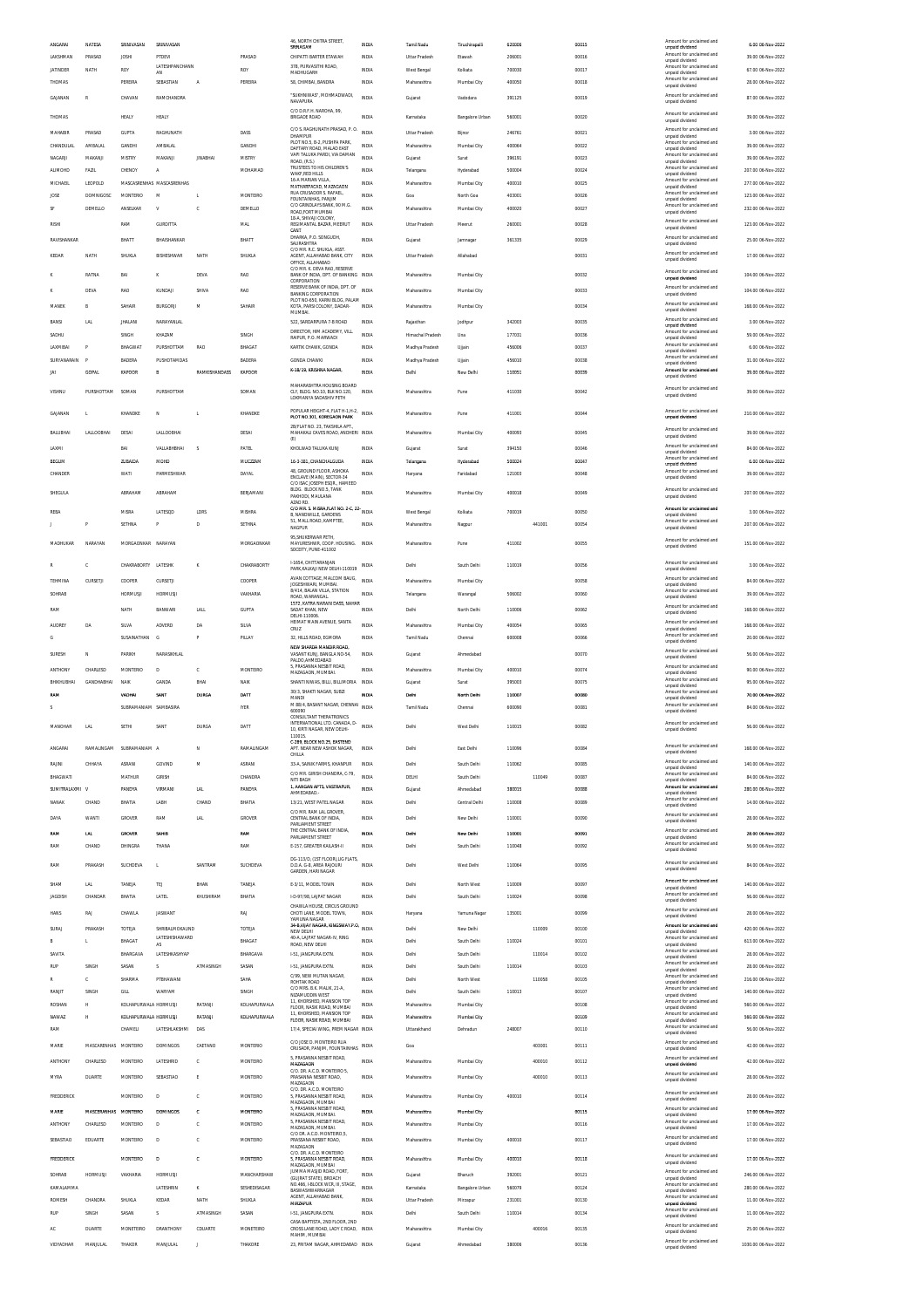| KANCHANBEN                 | и                       | SONI                          | <b>HARKISONDAS</b>      | и                | PAREKH                | OPP. TELEPHONE EXCHANGE,<br><b>BULSAR 396001</b>                                      | <b>INDIA</b>          | Gujarat                    | Valsad                        |                  | 396001           | 00144          | Amount for unclaimed and<br>unpaid dividend                             | 675.00 06-Nov-2022                        |
|----------------------------|-------------------------|-------------------------------|-------------------------|------------------|-----------------------|---------------------------------------------------------------------------------------|-----------------------|----------------------------|-------------------------------|------------------|------------------|----------------|-------------------------------------------------------------------------|-------------------------------------------|
| BHAGWATI                   |                         | VASISHTHA                     | PTSHIV                  | NARAIN           | VASISHTHA             | SHIV NIWAS, GURGAON                                                                   | <b>INDIA</b>          | Haryana                    | Gurgaon                       | 122001           |                  | 00147          | Amount for unclaimed and<br>unpaid dividend                             | 280.00 06-Nov-2022                        |
| FAQUIR                     |                         | CHAND                         | HAR                     |                  | DAYAL                 | M/S. KUMAR WOOL SHOP,<br>4772/15, MAIN BAZAR, PAHAR<br>GANJ                           | INDIA                 | Delhi                      | Central Delhi                 | 110055           |                  | 00148          | Amount for unclaimed and<br>unpaid dividend                             | 28.00 06-Nov-2022                         |
|                            | ĸ                       | BANSAL                        | L.                      | <b>JAGDISH</b>   | PRASAD                | 2-B, D.D.A. (M.I.G.) FLATS, NIRMAN<br>VIHAR                                           | <b>INDIA</b>          | Delhi                      | East Delhi                    | 110092           |                  | 00149          | Amount for unclaimed and<br>unpaid dividend                             | 28.00 06-Nov-2022                         |
| TRILOK                     | NATH                    | NANDA                         | RAM                     | NATH             | NANDA                 | M/S. RAM NATH KIDAR NATH<br>NANDA, CHAWRI BAZAR                                       | <b>INDIA</b>          | Delhi                      | North Delh                    | 110006           |                  | 00150          | Amount for unclaimed and<br>unpaid dividend                             | 140.00 06-Nov-2022                        |
|                            | D                       | GAUR                          | NATHOO                  |                  | RAM                   | 1932-A/147, GANESHPURA<br>TRINAGAR                                                    | INDIA                 | Delhi                      | North West                    | 110035           |                  | 00151          | Amount for unclaimed and<br>unpaid dividend                             | 28.00 06-Nov-2022                         |
| <b>SURINDER</b>            | KUMARI                  | KHANNA                        | PARVESH                 | CHAND            | KHANNA                | 540 DOUBLE STOREY NEW<br>RAJINDER NAGAR, NEW DELHI                                    | INDIA                 | Delhi                      | Central Delhi                 | 110060           |                  | 00153          | Amount for unclaimed and<br>unpaid dividend                             | 140.00 06-Nov-2022                        |
| SOMESHWAR                  |                         | DATT                          | <b>GANPAT</b>           |                  | RAI                   | 129-A, POCKET 'A', SUKHDEV<br>VIHAR                                                   | INDIA                 | Delhi                      | South Delhi                   | 110025           |                  | 00155          | Amount for unclaimed and<br>unpaid dividend<br>Amount for unclaimed and | 28.00 06-Nov-2022                         |
| SUMATI                     |                         | SHARMA                        | R                       | D                | SHARMA                | I-45, SECTOR-41, NOIDA<br>316, S.F.S., D.D.A. FLATS, HAUZ                             | <b>INDIA</b>          | <b>Uttar Pradesh</b>       | Gautam Buddha Nagar           |                  | 201303           | 00156          | unpaid dividend<br>Amount for unclaimed and                             | 84.00 06-Nov-2022                         |
| BHAGWAN                    | B<br>DASS               | SINHA<br>GAUMBHIR             | B<br>DHARAM             | ANAND<br>CHAND   | LALL<br>GAUMBHIR      | KHAS<br>H.NO. 1640, SOHANGANJ, KRISHNA                                                | <b>INDIA</b><br>INDIA | Delhi<br>Delhi             | South West Delhi<br>New Delhi | 110016<br>110006 |                  | 00157<br>00162 | unpaid dividend<br>Amount for unclaimed and                             | 56.00 06-Nov-2022<br>28.00 06-Nov-2022    |
|                            |                         |                               |                         |                  |                       | GALI, SUBZIMANDI<br>1601. DHEERAJ VALLEY TOWER                                        |                       |                            |                               |                  |                  |                | unpaid dividend<br>Amount for unclaimed and                             |                                           |
| TRILOK                     | CHAND                   | VIJ                           | L                       | JAIRAM           | DAS                   | NEAR SAI BABAB COMPLEX<br>GOREGAON (EAST)<br>C/O. S. HARKISHEN SINGH, BLOCK           | INDIA                 | Maharashtra                | Mumbai City                   |                  | 400063           | 00163          | unpaid dividend                                                         | 420.00 06-Nov-2022                        |
| AIT                        |                         | KAUR                          | s                       | <b>HARKISHEN</b> | SINGH                 | No.14. H.NO.1019. IIND FLOOR.<br><b>W.E.A.KAROL BAGH</b>                              | INDIA                 | Delhi                      | Central Delhi                 | 110005           |                  | 00164          | Amount for unclaimed and<br>unpaid dividend                             | 140.00.06-Nov-2022                        |
| s                          | c                       | ANAND                         | B                       | s                | ANAND                 | 15/32. EAST PUNJABI BAGH                                                              | INDIA                 | Delhi                      | West Delhi                    | 110026           |                  | 00165          | Amount for unciaimed and<br>unpaid dividend                             | 280.00 06-Nov-2022                        |
| <b>ASHA</b>                |                         | MEHTA                         | R                       | I.               | MEHTA                 | H.NO. 7, PHASE - I, MUHALI                                                            | INDIA                 | Chandigarh                 | Chandigarh                    | 160017           |                  | 00167          | Amount for unclaimed and<br>unpaid dividend                             | 28.00 06-Nov-2022                         |
| <b>AMRI</b>                |                         | SODHI                         | N                       | S                | SODHI                 | SARHIND CLUB, AMBALA CANTT.                                                           | <b>INDIA</b>          | Haryana                    | Ambala                        | 133001           |                  | 00168          | Amount for unclaimed and<br>unpaid dividend<br>Amount for unclaimed and | 28.00 06-Nov-2022                         |
| KAMLA                      |                         | <b>JAISWAL</b>                | L.                      | p                | <b>JAISWAL</b>        | SANT THEATRE, JALANDHAR                                                               | <b>INDIA</b>          | Punjab                     | Jalandhar                     | 144008           |                  | 00172          | unpaid dividend<br>Amount for unclaimed and                             | 3.00 06-Nov-2022                          |
| SHARMILA                   | D<br>MARIELOUISE        | KHOSLA<br>DEMELLO             | Ś<br>ERIC               | N<br>R           | KHOSLA<br>KHOSLA      | 35/2, E.C. ROAD<br>C/O GRINDLAYS BANK, 270, D.N.                                      | <b>INDIA</b><br>INDIA | Uttarakhand<br>Maharashtra | Dehradun<br>Mumbai City       | 248001<br>400001 |                  | 00173<br>00175 | unpaid dividend<br>Amount for unclaimed and                             | 56.00 06-Nov-2022<br>70.00 06-Nov-2022    |
| SUBHASH                    | CHANDRA                 | CHATTERJEE                    | SUDHIR                  | CHANDRA          | CHATTERJEE            | ROAD, POST BOX NO.48<br>C/O M/S. PLACE SIDDONS &                                      | <b>INDIA</b>          | West Bengal                | Kolkata                       | 700001           |                  | 00177          | unpaid dividend<br>Amount for unclaimed and                             | 3.00 06-Nov-2022                          |
|                            |                         |                               |                         |                  |                       | COUGH (P) LTD., 6, LYONS RANGE<br>LAXMIBAI MANSION, BLOCK-6                           |                       |                            |                               |                  |                  |                | unpaid dividend                                                         |                                           |
| SHASHIKALA                 | PADMAKER                | KHANDKE                       | PADMAKER                | LAXMAN           | KHANDKE               | 2ND FLOOR, NEAR ROXY CINEMA, INDIA<br>QUEEN ROAD, MUMBAI                              |                       | Maharashtra                | Mumbai City                   |                  |                  | 00178          | Amount for unclaimed and<br>unpaid dividend                             | 840.00 06-Nov-2022                        |
| <b>IRENE</b>               | JOYCE                   | ROSARIO                       | CHARLES                 | <b>HENRY</b>     | ROSARIO               | 7. MANJU MANSION.54.<br>WOODHOUSE,                                                    | <b>INDIA</b>          | Maharashtra                | Mumbai City                   | 400005           |                  | 00179          | Amount for unclaimed and                                                | 87.00 06-Nov-2022                         |
|                            |                         |                               |                         |                  |                       | COLABA<br>NO. 7 SANT NYNESHWAR SANT                                                   |                       |                            |                               |                  |                  |                | unpaid dividend<br>Amount for unclaimed and                             |                                           |
| LAXM                       |                         | <b>AGATE</b>                  | NARAYAN                 | v                | AGATE                 | NAGAR SOCIETY                                                                         | INDIA                 | Maharashtra                | Pune                          | 411009           |                  | 00181          | unpaid dividend                                                         | 56.00 06-Nov-2022                         |
|                            |                         | LOWE                          | <b>LATESONLDR</b>       | J                | MLOWE                 | E-295, EAST OF KAILASH                                                                | INDIA                 | Delhi                      | South Delh                    |                  | 110065           | 00183          | Amount for unclaimed and<br>unpaid dividend                             | 280.00 06-Nov-2022                        |
|                            |                         | KHANDKE                       | JANARDAN                |                  | LAXMAN                | 1/22, PARMANAND BLDG., DR.A.K.<br><b>RANGEKAR MARG</b>                                | <b>INDIA</b>          | Maharashtra                | Mumbai City                   | 400007           |                  | 00184          | Amount for unclaimed and<br>unpaid dividend                             | 526.00 06-Nov-2022                        |
|                            | N                       | KHANDKE                       | NAMDEO                  | L                | KHANDKE               | 38-A/5, GANESH PRASAD, SLEATOR<br>ROAD, TARDEO                                        | <b>INDIA</b>          | Maharashtra                | Mumbai City                   | 400007           |                  | 00185          | Amount for unclaimed and<br>unnaid dividend                             | 140.00 06-Nov-2022                        |
| ANNE                       | <b>LEONILDA</b>         | SALDANHA                      | <b>ROBER</b>            | I                | SALDANHA              | C/O GRINDLAYS BANK, 270, D.N.<br>ROAD, POST BOX NO.48                                 | <b>INDIA</b>          | Maharashtra                | Mumbai City                   | 400001           |                  | 00187          | Amount for unclaimed and<br>unpaid dividend                             | 162.00 06-Nov-2022                        |
| OLIVA                      |                         | <b>FONESCA</b>                | A                       | c                | FONESCA               | 292. CHURCH ROAD, GUN<br><b>FOUNDARY</b>                                              | INDIA                 | Telangana                  | Hyderabad                     | 500001           |                  | 00190          | Amount for unclaimed and<br>unpaid dividend                             | 84.00 06-Nov-2022                         |
| ARNAVAZ                    | PHIROZE                 | <b>WADIA</b>                  |                         | B                | <b>WADIA</b>          | ABDEALI CHAMBERS, 1ST FLOOR<br>OPP. MINERVA TALKIES,<br>LAMINGTON ROAD                | INDIA                 | Maharashtra                | Mumbai City                   | 400007           |                  | 00192          | Amount for unclaimed and<br>unpaid dividend                             | 11.00 06-Nov-2022                         |
| DHUNBAI                    | SAVAKHA                 | THANEWALLA                    | s                       | P                | THANEWALLA            | C/O MR.P.S. PASTAKIA, 184, MODI<br>STREET FORT                                        | <b>INDU</b>           | Maharashtra                | Mumbai City                   | 400021           |                  | 00195          | Amount for unclaimed and<br>unpaid dividend                             | 84.00 06-Nov-2022                         |
| STHELENSNOMI<br>NEESPVTLTD |                         |                               | COMPANY                 |                  |                       | C/O STANDARD CHARTERED BANK. INDIA<br>PB.NO. 558, 25, M.G. ROAD, FORT                 |                       | Maharashtra                | Mumbai City                   | 400001           |                  | 00198          | Amount for unclaimed and<br>unpaid dividend                             | 280.00 06-Nov-2022                        |
|                            |                         |                               |                         |                  |                       | C/O R.G. KHANDKE, H/2, POPULAR                                                        |                       |                            |                               |                  |                  |                | Amount for unclaimed and                                                |                                           |
| DNYANSHWAR                 | NAMDEO                  | KHANDKE                       | NAMDEC                  | L                | KHANDKE               | HEIGHTSNO.4, 301, KOREGAON<br>PARK                                                    | INDV                  | Maharashtra                | Pune                          | 411001           |                  | 00204          | unpaid dividend                                                         | 420.00 06-Nov-2022                        |
| PRAMOD                     | BEHARI                  | MATHUR                        | LATESHRIK               | B                | MATHUR                | A-42, KENWOOD TOWERS, EROS<br>GARDEN, CHARWOOD VILLAGE,<br>SURAJ KUND ROAD, FARIDABAD | INDIA                 | Haryana                    | Faridabad                     |                  | 121009           | 00205          | Amount for unclaimed and<br>unpaid dividend                             | 280.00 06-Nov-2022                        |
| KANWAR                     | PALSINGH                | PRUTH!                        | LATESHRIHEM             | SINGH            | PRUTH!                | 14-B/4, NORTH EXTENSION AREA,                                                         | <b>INDIA</b>          | Dethi                      | New Delhi                     |                  | 110060           | 00206          | Amount for unclaimed and                                                | 420.00 06-Nov-2022                        |
| MANI                       | MANEK                   | SAHIAR                        | MANEK                   |                  | SAHIAR                | NEW DELHI<br>650. FIRDOSHI ROAD, PARSI<br>COLONY, DADR, MUMBAI                        | INDIA                 | Maharashtra                | Mumbai City                   |                  | 400014           | 00207          | unpaid dividend<br>Amount for unclaimed and<br>unpaid dividend          | 76.00 06-Nov-2022                         |
| KALAVATI                   | BHOGILAL                | PATEL                         | KRISHANKUMAR            | E                | PATEL                 | VACHALI POLE, WADI, BARODA                                                            | INDIA                 | Gujarat                    | Vadodara                      | 390017           |                  | 00210          | Amount for unclaimed and<br>unpaid dividend                             | 39.00 06-Nov-2022                         |
| RUSTOM                     | ARDESHIP                | GAGRET                        | ARDESHIR                |                  | GAGRET                | C/O M/S. GAGRET & CO., ALLI<br>CHAMBERS, NAGINDAS MASTER                              | INDIA                 | Maharashtra                | Mumbai City                   | 400001           |                  | 00211          | Amount for unclaimed and<br>unpaid dividend                             | 207.00 06-Nov-2022                        |
|                            |                         |                               |                         |                  |                       | ROAD, FORT MUMBAI                                                                     |                       |                            |                               |                  |                  |                |                                                                         |                                           |
|                            |                         |                               |                         |                  |                       | C/O MR. D.K. HANDIEKAR                                                                |                       |                            |                               |                  |                  |                |                                                                         |                                           |
| SHAKUNTALA                 | D                       | HANDIEKAR                     | DATTATRAYA              | K                | HANDIEKAR             | EXECUTIVE ENGG. (GOVT. OF<br>U.P.)B-2-249. RAVINDERAPUR                               | <b>INDIA</b>          | <b>Uttar Pradesh</b>       | Varanasi                      | 221005           |                  | 00215          | Amount for unclaimed and<br>unpaid dividend                             | 151.00 06-Nov-2022                        |
| ELA                        |                         | RHAR                          | KASI                    | NATH             | <b>BRAR</b>           | CLY., LANE NO.14,<br>13, ASHWINI DUTT ROAD                                            | INDIA                 | West Bengal                | Kolkata                       | 700126           |                  | 00216          | Amount for unclaimed and<br>unpaid dividend                             | 140.00 06-Nov-2022                        |
| BAKULA                     | NAVEEN                  | PAREKH                        | KASHAF                  |                  | BHARGAVA              | PAREKH HOSPITAL, MADAN WADI INDIA                                                     |                       | Gujarat                    | Valsad                        | 396001           |                  | 00217          | Amount for unciaimed and<br>unpaid dividend                             | 95.00 06-Nov-2022                         |
| SAVITA                     |                         | BHARGAVA                      | <b>LATESHRKASHVAP</b>   |                  | BHARGAVA              | 1-51. JANGPURA EXTN.                                                                  | <b>INDIA</b>          | Delhi                      | South Delhi                   | 110014           |                  | 00220          | Amount for unclaimed and<br>unpaid dividend                             | 11.00 06-Nov-2022                         |
| <b>JAYANTI</b>             | DEVI                    | SHARMA                        | κ                       | N                | SHARMA                | C/O DR. E.B. MISRA, 2, DOCTOR'S<br>LANE<br>C/O K.C.GUPTA, ROOM NO.51, 5TH             | <b>INDIA</b>          | Delhi                      | New Delhi                     | 110001           |                  | 00221          | Amount for unclaimed and<br>unpaid dividend                             | 560.00 06-Nov-2022                        |
| MADANLAI                   | <b>BANWARILAL</b>       | <b>AGARWAL</b>                | BANWARILAL              | S                | <b>AGARWAL</b>        | FLOOR, DHARAM PREM<br>BLD NEHRLIRD VILLE PARLE(E)                                     | <b>INDIA</b>          | Maharashtra                | Mumbai City                   | 400057           |                  | 00224          | Amount for unclaimed and<br>unpaid dividend                             | 6.00 06-Nov-2022                          |
| SANDEEP                    | KUMAR                   | SARKAR                        | ĸ                       | M                | SARKAR                | B-5/280. YAMMUNA VIHAR                                                                | INDIA                 | Delhi                      | East Delhi                    | 110053           |                  | 00228          | Amount for unclaimed and<br>unpaid dividend                             | 3.00.06-Nov-2022                          |
| <b>JAYAWANT</b>            | BABUJ                   | KAMAT                         | LATEBAPUJI              | B                | KAMAT                 | 11. SARASWATT COLONY. PUNE                                                            | <b>INDIA</b>          | Maharashtra                | Pune                          |                  | 411001           | 00229          | Amount for unclaimed and<br>unpaid dividend<br>Amount for unclaimed and | 207.00 06-Nov-2022                        |
| ARUN                       | KUMAR                   | RATNA                         | VIDYA                   |                  | RATNA                 | C-87, N.D.S.E., PART-II, 2ND FLOOR INDIA<br>9. SAGAR VIHAR. 23. ABDUI                 |                       | Delhi                      | South Delhi                   | 110049           |                  | 00231          | unpaid dividend<br>Amount for unclaimed and                             | 4480.00 06-Nov-2022                       |
| PRABHAVATI<br>SUDHIR       | DEVIDAS                 | <b>JAI</b><br>RALHAN          | DEVIDAS<br>DL.          | RALHAN           | PURSHOTHAMDAS<br>JAI  | GAFFAR KHAN ROAD, WORLL<br>E-378, GREATER KAILASH, PART-II INDIA                      | INDIA                 | Maharashtra<br>Delhi       | Mumbai City<br>South Delhi    | 400018<br>110048 |                  | 00234<br>00236 | unpaid dividend<br>Amount for unclaimed and                             | 174.00 06-Nov-2022<br>280.00 06-Nov-2022  |
| REGINA                     |                         | THOMAS                        | M                       |                  | THOMAS                | 25, MALYAAPAN STREET,                                                                 | INDIA                 | Tamil Nadu                 | Chennai                       | 600001           |                  | 00242          | unpaid dividend<br>Amount for unclaimed and                             | 84.00 06-Nov-2022                         |
| <b>BEANT</b>               |                         | <b>SINGH</b>                  | <b>LATESHRIBISHAN</b>   |                  | SINGH                 | MANNADY<br>34/130, CHANDER NAGAR, BEHIND<br>ARYA COLLEGE OF BOYS, CIVIL               | <b>INDIA</b>          | Puniab                     | Ludhiana                      |                  |                  | 00245          | unpaid dividend<br>Amount for unclaimed and                             | 286.00.06-Nov-2022                        |
|                            |                         |                               |                         |                  |                       | LINES, LUDHIANA<br>ADI RATAN VILLA' 88, J.P. ROAD,                                    |                       |                            |                               |                  |                  |                | unpaid dividend<br>Amount for unclaimed and                             |                                           |
| SOHRAB<br>LILAWATI         | CHAMANLAL               | BHOTE<br>RAWLLEY              | JEHANGIR<br>CHAMANLAL   | D                | BHOTE<br>RAWLEY       | <b>ANDHERIOVO</b><br>E-164, PRASHANT VIHAR                                            | INDIA<br><b>INDIA</b> | Maharashtra<br>Delhi       | Mumbai City<br>North West     | 400058           | 110085           | 00261<br>00263 | unnaid dividend<br>Amount for unclaimed and                             | 101.00 06-Nov-2022<br>140.00 06-Nov-2022  |
| SARIFABATH                 |                         | RAJA                          | LATESHHASIM             | <b>ABDULLAH</b>  | RAJA                  | NO-60. JYAPPA CHETTY STREET                                                           | <b>INDIA</b>          | Tamil Nadu                 | Chenna                        |                  |                  | 00266          | unpaid dividend<br>Amount for unclaimed and                             | 84.00 06-Nov-2022                         |
| KUMARI                     | ĸ                       | SABITHA                       | SHRICA                  | KESHAVA          | <b>RAO</b>            | NEAR MANNADY, CHENNAL<br>81. BASPPA LAYOUT, GAVIPURAM                                 | INDIA                 | Karnataka                  | Bangalore Urban               |                  | 560019           | 00270          | unpaid dividend<br>Amount for unclaimed and                             | 154.00 06-Nov-2022                        |
| PARVIZ                     | PIROSHA                 | PASTAKIA                      | PIROSHA                 |                  |                       | EXTN, BANGALORE<br>BANIA HOUSE, 2ND FLOOR, 184                                        | <b>INDIA</b>          | Maharashtra                |                               |                  | 400001           | 00271          | unpaid dividend<br>Amount for unclaimed and                             | 39.00 06-Nov-2022                         |
|                            | Ś                       | <b>BAHL</b>                   | B                       | S                | <b>BAHL</b>           | MOODY STREET.FORT<br>D-1, DDA, FLATS, BHIM NAGRI                                      | <b>INDIA</b>          | Delhi                      | Mumbai City<br>South Delh     | 110016           |                  | 00288          | unpaid dividend<br>Amount for unclaimed and                             | 700.00 06-Nov-2022                        |
| ALCO                       | JEHANGIR                | BHOTE                         | <b>JEHANGIR</b>         |                  | BHOTE                 | 17 SHANKER SETH ROAD, PUNE                                                            | INDIA                 | Maharashtra                | PUNE                          |                  | 411042           | 00293          | unpaid dividend<br>Amount for unclaimed and<br>unpaid dividend          | 39.00 06-Nov-2022                         |
|                            |                         | KAPAI                         | MANI                    | <b>LAL</b>       | KAPAI                 | B-4/62, AZAD APTMS SRI<br>AURBINDO MARG. NEW DELHI                                    | <b>INDIA</b>          | Delhi                      | South West Delhi              | 110016           |                  | 00295          | Amount for unclaimed and<br>unpaid dividend                             | 361.00 06-Nov-2022                        |
| PURNIMA                    | R                       | DHOLABHAI                     | ROMESH                  | GDHOLA           | BHAI                  | MANGAN NIWAS GODDOD ROAD                                                              | INDIA                 | Gujarat                    | Surat                         |                  | 395001           | 00304          | Amount for unclaimed and<br>unpaid dividend                             | 420.00 06-Nov-2022                        |
|                            |                         | SUBRAMANIAM L                 |                         |                  | KALISWARAN            | H.NO. 94, DUPLEX-II, SECTOR-62,<br><b>RAJAT VIHAR</b>                                 | INDIA                 | <b>Uttar Pradesh</b>       | Gautam Buddha Nagar 201301    |                  |                  | 00323          | Amount for unclaimed and<br>unpaid dividend<br>Amount for unclaimed and | 420.00 06-Nov-2022                        |
| CHITRA<br><b>DINOO</b>     | <b>JEHANGIR</b>         | MARKANDEYA SUBHODH<br>MAROLIA | <b>JEHANGIR</b>         |                  | MARKANDEYA<br>MAROLIA | A-193, SURAL MAL VIHAR<br>E-10, CURSOW BAUG, SHAHID                                   | INDIA<br><b>INDIA</b> | Delhi<br>Maharashtra       | East Delhi                    |                  | 110092<br>400039 | 00324<br>00346 | unpaid dividend<br>Amount for unclaimed and                             | 420.00 06-Nov-2022<br>1820.00 06-Nov-2022 |
|                            |                         |                               |                         |                  |                       | BHAGAT SINGH ROAD<br>E-10. CURSOW BAUG, SHAHID                                        |                       |                            | Mumbai City                   |                  |                  |                | unpaid dividend<br>Amount for unclaimed and                             |                                           |
| DINOO<br>JAMSHED           | JEHANGIE<br><b>ADIL</b> | MAROLIA<br><b>FRENCHMAN</b>   | JEHANGIR<br><b>ADIL</b> |                  | MAROLIA<br>FRENCHMAN  | BHAGAT SINGH ROAD<br>1-A, LT.COL, TARAPORE ROAD,                                      | INDIA<br>INDIA        | Maharashtra<br>Maharashtra | Mumbai City<br>Pune           |                  | 400039<br>411001 | 00347<br>00357 | unpaid dividend<br>Amount for unclaimed and                             | 1532.00 06-Nov-2022<br>302.00 06-Nov-2022 |
| PARVEEN                    |                         | KUMAR                         | RAM                     |                  | KUMAR                 | <b>PUNE</b><br>E-164, PRASHANT VIHAR, NEW                                             | INDIA                 | Delhi                      | North West                    | 110085           |                  | 00360          | unpaid dividend<br>Amount for unclaimed and                             | 1702.00 06-Nov-2022                       |
| SANDEEP                    |                         | KUMAR                         | RAM                     |                  | KUMAR                 | DELHI<br>E-164, PRASHANT VIHAR, NEW<br>DELHI                                          | INDIA                 | Delhi                      | North West                    | 110085           |                  | 00362          | unpaid dividend<br>Amount for unclaimed and                             | 280.00 06-Nov-2022                        |
| SANDEEP                    |                         | KUMAR                         | RAM                     |                  | KUMAR                 | E-164, PRASHANT VIHAR, NEW<br>DELHI                                                   | INDIA                 | Delhi                      | North West                    | 110085           |                  | 00363          | unpaid dividend<br>Amount for unclaimed and<br>unpaid dividend          | 232.00 06-Nov-2022                        |
| PARVEEN                    |                         | KUMAR                         | RAM                     |                  | KUMAR                 | E-164, PRASHANT VIHAR, NEW<br>DELHI                                                   | INDIA                 | Delhi                      | North West                    | 110085           |                  | 00364          | Amount for unclaimed and<br>unpaid dividend                             | 840.00 06-Nov-2022                        |
| RAJESH                     |                         | <b>KUMAR</b>                  | RAM                     |                  | <b>KUMAR</b>          | E-164, PRASHANT VIHAR, NEW<br>DELHI<br>E-164. PRASHANT VIHAR. NEW                     | <b>INDIA</b>          | Delhi                      | North West                    | 110085           |                  | 00365          | Amount for unclaimed and<br>unpaid dividend<br>Amount for unclaimed and | 840.00 06-Nov-2022                        |
| RAJESH<br>MOHIT            | KUMAR                   | KUMAR<br><b>GUPTA</b>         | RAM<br>VIRENDRA         |                  | KUMAR<br><b>KUMAR</b> | DELHI<br>202, DALAMAL TOWERS, FPG                                                     | <b>INDIA</b><br>INDIA | Delhi<br>Maharashtra       | North West<br>Mumbai City     | 110085           | 400021           | 00366<br>00367 | unpaid dividend<br>Amount for unclaimed and                             | 700.00 06-Nov-2022<br>840.00 06-Nov-2022  |
| PARVEEN                    |                         | KUMAR                         | RAM                     |                  | KUMAR                 | <b>MARG, NARIMAN POINT</b><br>E-164, PRASHANT VIHAR, NEW                              | INDIA                 | Delhi                      | North West                    |                  | 110085           | 00368          | unpaid dividend<br>Amount for unclaimed and                             | 512.00 06-Nov-2022                        |
| NISHI                      |                         | GARG                          | AJAY                    |                  | GARG                  | DELHI-110085<br>E-164, PRASHANT VIHAR, NEW<br>DELHI-110085                            | INDIA                 | DELHI                      | New Delhi                     |                  | 110085           | 00369          | unpaid dividend<br>Amount for unclaimed and<br>unpaid dividend          | 190.00 06-Nov-2022                        |
| RAJESH                     |                         | KUMAR                         | RAM                     |                  | KUMAR                 | E-164, PRASHANT VIHAR                                                                 | <b>INDIA</b>          | Delhi                      | North West                    |                  | 110085           | 00370          | Amount for unclaimed and<br>unpaid dividend                             | 336.00 06-Nov-2022                        |
|                            |                         | KAUSHA                        | tateshG                 | g                | KAUSHAL               | KP-259. MAURYA ENCLAVE<br>PITAMPURA NEW DELHI-110034                                  | mou                   | Dethi                      | New Delh                      |                  | 110034           | 00379          | Amount for unclaimed and<br>unpaid dividend                             | 286.00 06-Nov-2022                        |
| ROHIN                      |                         | VIRA                          | PRADEEF                 |                  | VIRA                  | H.NO.19. ANAND LOK. GROUND<br>FLOOR, RARE PORATION                                    | INDIA                 | Delhi                      | New Delhi                     |                  | 110049           | 00381          | Amount for unclaimed and<br>unpaid dividend                             | 1400.00 06-Nov-2022                       |
| DEEPIKA                    |                         | VIRA                          | PRADEEP                 |                  | VIRA                  | H.NO.19, ANAND LOK, GROUND                                                            | <b>INDIA</b>          | Delhi                      | New Delhi                     |                  | 110049           | 00382          | Amount for unclaimed and                                                | 1400.00 06-Nov-2022                       |
| <b>GURPREET</b>            | SINGH                   | LUTHRA                        | SHVARSINDER             | PALSINGH         | LUTHRA                | FLOOR, RARE PORATION<br>A3-26, JANAK PURI, NEW DELHI-                                 | INDIA                 | Delhi                      | New Delhi                     |                  | 110058           | 00389          | unpaid dividend<br>Amount for unclaimed and                             | 210.00 06-Nov-2022                        |
| RAVINDER                   |                         | SINGH                         | VARSINDER               | PAL              | SINGH                 | 110058<br>A3-26, JANAK PURI, NEW DELHI-                                               | INDIA                 | DELHI                      | New Delhi                     |                  | 110058           | 00398          | unpaid dividend<br>Amount for unclaimed and                             | 210.00 06-Nov-2022                        |
| R                          | ĸ                       | DHINGRA                       | D                       | D                | DINGRA                | 110058<br>695, TYPE-IV, SECTOR-4, R.K.<br>PURAM NEW DELHI                             | INDIA                 | Delhi                      | New Delhi                     |                  | 110072           | 00402          | unpaid dividend<br>Amount for unclaimed and<br>unpaid dividend          | 700.00 06-Nov-2022                        |
| PARDEEP                    |                         | <b>JINDAL</b>                 | B                       | c                | <b>JINDAL</b>         | H. NO-734, MAIN BAZAR KALKA                                                           | INDIA                 | Haryana                    | Panchkula                     |                  | 133302           | 00410          | Amount for unclaimed and<br>unpaid dividend                             | 560.00 06-Nov-2022                        |
| ARUNA                      | DEVI                    | RATHOD                        |                         |                  | RATHOD                | C/O. LT. GEN. Y.S. TUMAR (RETD)<br>45/1, VASANT VIHAR, P.O. NEW                       | INDIA                 | Uttarakhand                | Dehradun                      |                  | 248006           | 00425          | Amount for unclaimed and<br>unpaid dividend                             | 39.00 06-Nov-2022                         |
| KAMLA                      |                         | DHINGRA                       | LATESHRUAI              | D                | DHINGRA               | FOREST<br>B-24, DEFENCE COLONY NEW<br>DELHI<br>54/A VASANT KUNJ SOCIETY, NEW          | <b>INDIA</b>          | DELHI                      | New Delhi                     |                  | 110024           | 00446          | Amount for unclaimed and<br>unpaid dividend                             | 280.00 06-Nov-2022                        |

VANSHIVAT, JALWAN BAPPA ROAD,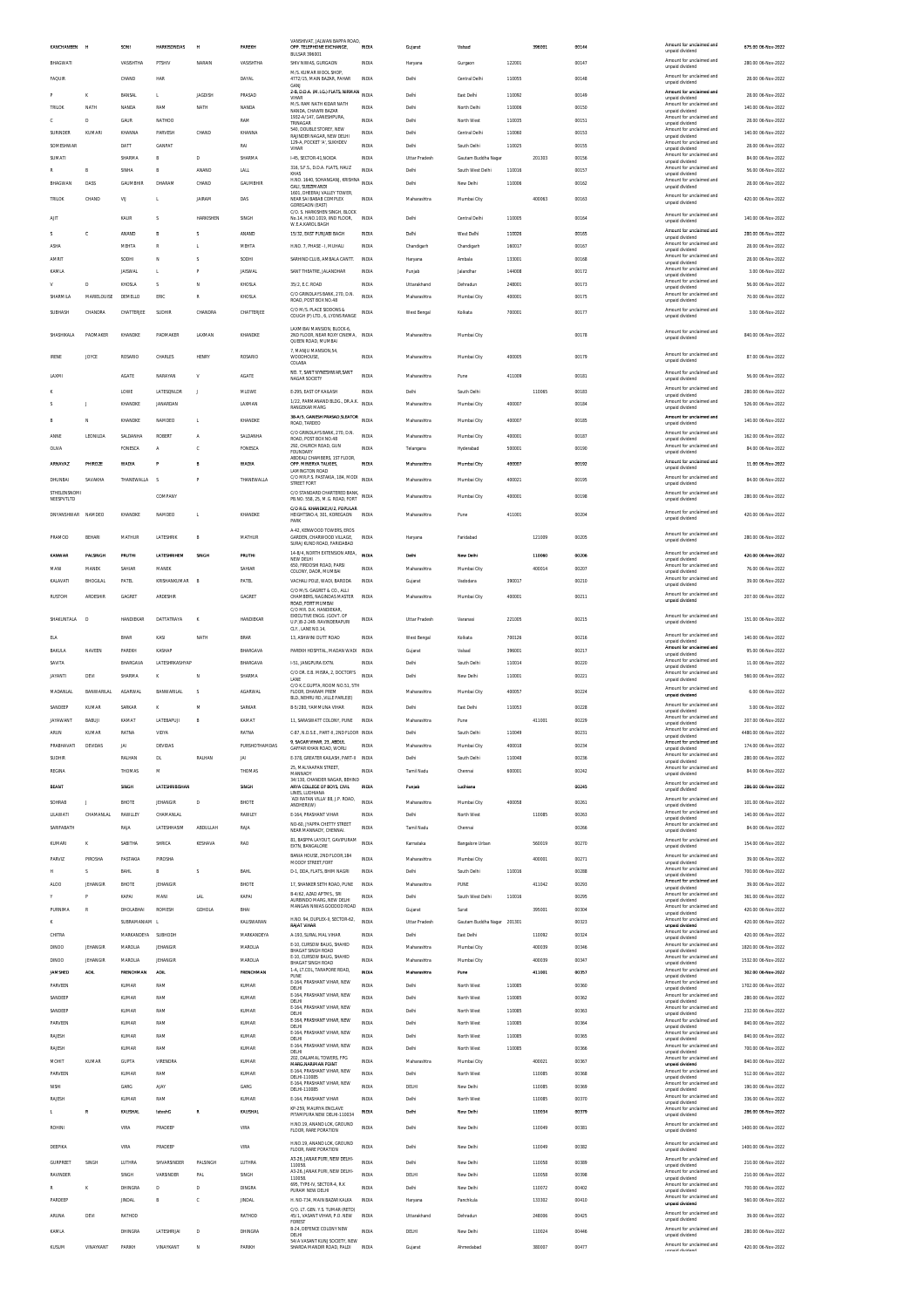| RAIBAHADUR                |                      | MUKHERJEE             | LATESHS                   | P               | MUKHERJEE       | MORI GATE, G.T. ROAD                                                 | INDIA        | DELHI                | North Delhi     | 110006 |        | 00001 | Amount for unals<br>unpaid dividend         | 3.00 06-Nov-2023    |
|---------------------------|----------------------|-----------------------|---------------------------|-----------------|-----------------|----------------------------------------------------------------------|--------------|----------------------|-----------------|--------|--------|-------|---------------------------------------------|---------------------|
| SYED                      | HAMID                | ALI                   | MAHMOOD                   |                 | <b>ALI</b>      | BAGH NANHA MIAN                                                      | <b>INDIA</b> | Telangana            | Hyderabad       | 500044 |        | 00004 | Amount for unclaimed and<br>unpaid dividend | 207.00 06-Nov-2023  |
| PARVATANENY               |                      | CHOUDARY              | PARVATANENI               |                 | VENKATARA       | C/O MR VENKATARATNAM<br>CHOUDHRY, GUDIVADA                           | <b>INDIA</b> | Andhra Pradesh       | Krishna         | 521301 |        | 00006 | Amount for unclaimed and<br>unpaid dividend | 39.00 06-Nov-2023   |
| s                         |                      | <b>KERING</b>         | RUPCHAND                  |                 |                 | CAMP BAZAR SHOLAPUR ROAD                                             | <b>INDIA</b> | Maharashtra          | Pune            | 411001 |        | 00007 | Amount for unclaimed and                    | 39.00 06-Nov-2023   |
| HIRIL                     | <b>RUSTOMJI</b>      | CHAINA                | <b>RUSTOMJI</b>           |                 |                 | F-18, CUSROW BAUG, CAUSEWAY                                          | INDIA        | Maharashtra          | Mumbai City     | 400001 |        | 00008 | unpaid dividend<br>Amount for unclaimed and | 84.00 06-Nov-2023   |
|                           |                      |                       |                           |                 |                 | COLABA FORT<br>"GAUTAM NIWAS", PLOT NO 24                            |              |                      |                 |        |        |       | unpaid dividend                             |                     |
| POPATLAL                  | DHANESHWAR           | VYAS                  | DHANESHWAR                | B               | <b>VYAS</b>     | SHIVRANJANI SOCIETY SATELITE<br>ROAD                                 | <b>INDIA</b> | Guiarat              | Ahmedabad       |        | 380015 | 00009 | Amount for unclaimed and<br>unpaid dividend | 151.00 06-Nov-2023  |
| R                         | v                    | <b>BARAVE</b>         | VINAYAK                   | <b>HARI</b>     | <b>BARAVE</b>   | 5/62, SHIVANAND, VILLE PARLE (E)                                     | INDIA        | Maharashtra          | Mumbai City     |        | 400057 | 00010 | Amount for unclaimed and                    | 6.00.06-Nov-2023    |
| CHANDRASHEKH <sub>D</sub> |                      |                       | <b>DHI INDIRA</b>         |                 | <b>RHIMRAO</b>  | DY DIRECTOR OF EDUCATION                                             | INDIA        |                      |                 |        |        |       | unpaid dividend<br>Amount for unclaimed and |                     |
| AR                        |                      | DESHPANDE             |                           |                 |                 |                                                                      |              | Maharashtra          | Pune            |        |        | 00011 | unpaid dividend<br>Amount for unclaimed and | 104.00 06-Nov-2023  |
| <b>BHIKHUBHAI</b>         | G                    | NAIK                  | GANDA                     | BHAI            | NAIK            | SHANTI NIWAS, BILLI, BILLIMORIA                                      | INDIA        | Gujarat              | Navsari         | 396321 |        | 00012 | unpaid dividend                             | 84.00 06-Nov-2023   |
| SHRILAL                   |                      | <b>RAMESHWAR</b>      | RAMESHWAR                 |                 |                 | 15.1ST<br>TOFALWADI, KOLABADEVI                                      | INDIA        | Maharashtra          | Mumbai City     | 400002 |        | 00014 | Amount for unclaimed and<br>unpaid dividend | 34.00 06-Nov-2023   |
| ANGARAI                   | NATESA               | SRINIVASAN            | SRINIVASAN                |                 |                 | 46. NORTH CHITRA STREET.<br>SRINAGAM                                 | INDIA        | Tamil Nadu           | Tiruchirapall   | 620006 |        | 00015 | Amount for unclaimed and<br>unpaid dividend | 6.00 06-Nov-2023    |
| LAKSHMAN                  | PRASAD               | <b>JOSHI</b>          | PTDEVI                    |                 | PRASAD          | CHIPATTI BARTER ETAWAH                                               | <b>INDIA</b> | <b>Uttar Pradesh</b> | Etawah          | 206001 |        | 00016 | Amount for unclaimed and                    | 39.00 06-Nov-2023   |
|                           |                      |                       | LATESHPANCHANN            |                 |                 | 378. PURVASITHI ROAD.                                                |              |                      |                 |        |        |       | unpaid dividend<br>Amount for unclaimed and |                     |
| JATINDER                  | NATH                 | ROY                   | AN                        |                 | ROY             | MADHUGARH                                                            | INDIA        | West Bengal          | Kolkata         | 700030 |        | 00017 | unpaid dividend<br>Amount for unclaimed and | 67.00 06-Nov-2023   |
| THOMAS                    |                      | PEREIRA               | SEBASTIAN                 | А               | PEREIRA         | 58, CHIMBAI, BANDRA                                                  | INDIA        | Maharashtra          | Mumbai City     | 400050 |        | 00018 | unpaid dividend                             | 28.00 06-Nov-2023   |
| GAJANAN                   | R                    | CHAVAN                | RAMCHANDRA                |                 |                 | "SUKHNIWAS". MOHMADWADI.                                             | <b>INDIA</b> | Gujarai              | Vadodara        | 391125 |        | 00019 | Amount for unclaimed and                    | 87.00 06-Nov-2023   |
|                           |                      |                       |                           |                 |                 | NAVAPURA<br>C/O D.R.F.H. NAROHA, 99.                                 |              |                      |                 |        |        |       | unpaid dividend                             |                     |
| THOMAS                    |                      | HEALY                 | HEALY                     |                 |                 | <b>BRIGADE ROAD</b>                                                  | INDIA        | Karnataka            | Bangalore Urban | 560001 |        | 00020 | Amount for unclaimed and<br>unpaid dividend | 39.00 06-Nov-2023   |
| MAHABIR                   | PRASAD               | GUPTA                 | RAGHUNATH                 |                 | DASS            | C/O S. RAGHUNATH PRASAD, P. O.                                       | <b>INDIA</b> | <b>Uttar Pradesh</b> | Bijnor          | 246761 |        | 00021 | Amount for unclaimed and                    | 3.00 06-Nov-2023    |
|                           |                      |                       |                           |                 |                 | <b>DHAMPUR</b><br>PLOT NO.5, B-2, PUSHPA PARK,                       |              |                      |                 |        |        |       | unpaid dividend<br>Amount for unclaimed and |                     |
| CHANDULAL                 | <b>AMBALAL</b>       | <b>GANDHI</b>         | <b>AMBALAL</b>            |                 | <b>GANDHI</b>   | DAFTARY ROAD, MALAD EAST<br>VAPI TALUKA PARDI. VIA DAMAN             | <b>INDIA</b> | Maharashtra          | Mumbai City     | 400064 |        | 00022 | unpaid dividend<br>Amount for unclaimed and | 39.00 06-Nov-2023   |
| NAGARJI                   | MAKANII              | MISTRY                | MAKANJI                   | <b>JINABHAI</b> | <b>MISTRY</b>   | ROAD, (R.S.)                                                         | INDIA        | Gujarat              | Surat           | 396191 |        | 00023 | unpaid dividend                             | 39.00 06-Nov-2023   |
| <b>ALIMOHD</b>            | FAZIL                | CHENOY                | A                         |                 | MOHAMAD         | TRUSTEES TO HIS CHILDREN'S<br>WAKE RED HILLS                         | INDIA        | Telangana            | Hyderabad       | 500004 |        | 00024 | Amount for unclaimed and<br>unpaid dividend | 207.00 06-Nov-2023  |
| MICHAEIL                  | LEOPOLD              |                       | MASCASRENHAS MASCASRENHAS |                 |                 | 16-A MARIAN VILLA                                                    | <b>INDIA</b> | Maharashtra          | Mumbai City     | 400010 |        | 00025 | Amount for unclaimed and                    | 277.00 06-Nov-2023  |
|                           | <b>DOMNIGOSC</b>     | <b>MONTERIO</b>       | M                         | L               | MONTEIRO        | MATHARPACAD, MAZAGAON<br>RUA CRUSADOR S. RAFAEL.                     | <b>INDIA</b> | Goa                  | North Goa       | 403001 |        |       | unpaid dividend<br>Amount for unclaimed and | 123.00 06-Nov-2023  |
| JOSE                      |                      |                       |                           |                 |                 | FOUNTAINHAS, PANJIM<br>C/O GRINDLAYS BANK, 90 M.G.                   |              |                      |                 |        |        | 00026 | unpaid dividend<br>Amount for unclaimed and |                     |
| SF                        | DEMELLO              | ANSELKAR              | V                         | ¢               | DEMELLO         | ROAD, FORT MUMBAI                                                    | <b>INDIA</b> | Maharashtra          | Mumbai City     | 400020 |        | 00027 | unpaid dividend                             | 232.00 06-Nov-2023  |
| RISHI                     |                      | RAM                   | <b>GURDITTA</b>           |                 | MAL             | 19-A. SHIVALLOOLOMY<br>REGIMANTAL BAZAR, MEERUT                      | <b>INDIA</b> | <b>Uttar Pradesh</b> | Meerut          | 260001 |        | 00028 | Amount for unclaimed and                    | 123.00 06-Nov-2023  |
|                           |                      |                       |                           |                 |                 | CANT                                                                 |              |                      |                 |        |        |       | unpaid dividend                             |                     |
| RAVISHANKAR               |                      | BHATT                 | BHAISHANKAR               |                 | BHATT           | DHARKA, P.O. SONGUDH<br>SAURASHTRA                                   | INDIA        | Gujarat              | Jamnaga         | 361335 |        | 00029 | Amount for unclaimed and<br>unpaid dividend | 25.00 06-Nov-2023   |
| KEDAR                     | NATH                 | SHUKLA                | BISHESHWAR                | NATH            | SHUKLA          | C/O MR. R.C. SHUKLA, ASST.<br>AGENT, ALLAHABAD BANK, CITY            | INDIA        | Uttar Pradesh        | Allahabad       |        |        | 00031 | Amount for unclaimed and                    | 17.00 06-Nov-2023   |
|                           |                      |                       |                           |                 |                 | OFFICE, ALLAHABAD                                                    |              |                      |                 |        |        |       | unpaid dividend                             |                     |
|                           | RATNA                | BA                    | ĸ                         | DEVA            | RAO             | C/O MR. K. DEVA RAO, RESERVE<br>BANK OF INDIA, DPT. OF BANKING INDIA |              | Maharashtra          | Mumbai City     |        |        | 00032 | Amount for unclaimed and                    | 104.00 06-Nov-2023  |
|                           |                      |                       |                           |                 |                 | CORPORATION<br>RESERVE BANK OF INDIA, DPT. OF                        |              |                      |                 |        |        |       | unnaid dividend<br>Amount for unclaimed and |                     |
|                           | DEVA                 | <b>RAO</b>            | KUNDAI                    | SHIVA           | RAO             | <b>BANKING CORPORATION</b>                                           | <b>INDIA</b> | Maharashtra          | Mumbai City     |        |        | 00033 | unpaid dividend                             | 104.00 06-Nov-2023  |
| MANEK                     | $\mathbb{R}$         | SAHAIR                | <b>BURGORJI</b>           | M               | SAHAIR          | PLOT NO-650, KARNI BLOG, PALAM<br>KOTA, PARSI COLONY, DADAR-         | INDIA        | Maharashtra          | Mumbai City     |        |        | 00034 | Amount for unclaimed and                    | 168.00.06-Nov-2023  |
|                           |                      |                       |                           |                 |                 | MUMBAI.                                                              |              |                      |                 |        |        |       | unpaid dividend                             |                     |
| BANSI                     | LAL                  | <b>JHALANI</b>        | NARAYANLAL                |                 |                 | 522, SARDARPURA 7-B ROAD                                             | <b>INDIA</b> | Rajasthan            | Jodhpur         | 342003 |        | 00035 | Amount for unclaimed and<br>unpaid dividend | 3.00 06-Nov-2023    |
| SADHLI                    |                      | SINGH                 | KHAZAM                    |                 | SINGH           | DIRECTOR, HIM ACADEMY, VILL                                          | INDIA        | Himachal Pradesh     | Una             | 177031 |        | 00036 | Amount for unclaimed and                    | 59.00 06-Nov-2023   |
|                           |                      |                       |                           |                 |                 | RAIPUR, P.O. MARWADI                                                 |              |                      |                 |        |        |       | unpaid dividend<br>Amount for unclaimed and |                     |
| LAXMIBAI                  |                      | BHAGWAT               | PURSHOTTAM                | <b>RAO</b>      | BHAGAT          | KARTIK CHAWK, GONDA                                                  | INDIA        | Madhya Pradesh       | Ujjain          | 456006 |        | 00037 | unpaid dividend                             | 6.00 06-Nov-2023    |
| SURYANARAIN               | P                    | <b>BADERA</b>         | PUSHOTAMDAS               |                 | <b>BADERA</b>   | <b>GONDA CHAWKI</b>                                                  | INDIA        | Madhya Pradesh       | Ujjain          | 456010 |        | 00038 | Amount for unclaimed and<br>unpaid dividend | 31.00 06-Nov-2023   |
| JAI                       | GOPAL                | KAPOOR                | B                         | RAMKISHANDASS   | KAPOOR          | K-18/19, KRISHNA NAGAR                                               | <b>INDIA</b> | Delhi                | New Delh        | 110051 |        | 00039 | Amount for unclaimed and                    | 39.00 06-Nov-2023   |
|                           |                      |                       |                           |                 |                 | MAHARASHTRA HOUSING BOARD                                            |              |                      |                 |        |        |       | unpaid dividend                             |                     |
| VISHNU                    | PURSHOTTAM           | SOMAN                 | PURSHOTTAM                |                 | SOMAN           | CLY, BLDG. NO.10, BLK NO.120,                                        | <b>INDIA</b> | Maharashtra          | Pune            | 411030 |        | 00042 | Amount for unclaimed and<br>unpaid dividend | 39.00 06-Nov-2023   |
|                           |                      |                       |                           |                 |                 | LOKMANYA SADASHIV PETH                                               |              |                      |                 |        |        |       |                                             |                     |
| <b>GAIANAN</b>            | L.                   | KHANDKE               | N                         | T.              | KHANDKE         | POPULAR HEIGHT-4, FLAT H-1, H-2, INDIA                               |              | Maharashtra          | Pune            | 411001 |        | 00044 | Amount for unclaimed and                    | 210.00 06-Nov-2023  |
|                           |                      |                       |                           |                 |                 | PLOT NO.301, KOREGAON PARK<br>2B/FLAT NO. 23, TAKSHILA APT.          |              |                      |                 |        |        |       | unpaid dividend                             |                     |
| BALUBHAI                  | LALLOOBHAI           | DESAI                 | LALLOOBHAI                |                 | DESAI           | MAHAKALI CAVES ROAD, ANDHERI INDIA                                   |              | Maharashtra          | Mumbai City     | 400093 |        | 00045 | Amount for unclaimed and<br>unpaid dividend | 39.00 06-Nov-2023   |
|                           |                      |                       |                           |                 |                 | (E)                                                                  |              |                      |                 |        |        |       | Amount for unclaimed and                    |                     |
| LAXMI                     |                      | BAI                   | VALLABHBHAI               | s               | PATEL           | KHOLWAD TALUKA KUNJ                                                  | <b>INDIA</b> | Guiarat              | Surat           | 394150 |        | 00046 | unpaid dividend                             | 84.00 06-Nov-2023   |
| BEGUM                     |                      | ZUBAIDA               | MOHD                      |                 | MUCZZAM         | 16-3-381, CHANCHALGUDA                                               | INDIA        | Telangana            | Hyderabad       | 500024 |        | 00047 | Amount for unclaimed and<br>unpaid dividend | 6.00 06-Nov-2023    |
| CHANDER                   |                      | WATI                  | PARMESHWAR                |                 | DAYAL           | 48, GROUND FLOOR, ASHOKA<br>ENCLAVE (MAIN). SECTOR-34                | <b>INDIA</b> | Harvana              | Faridabad       | 121003 |        | 00048 | Amount for unclaimed and<br>unpaid dividend | 39.00 06-Nov-2023   |
|                           |                      |                       |                           |                 |                 | C/O ISAC JOSEPH ESOR HAMEED                                          |              |                      |                 |        |        |       |                                             |                     |
| SHEGULA                   |                      | ABRAHAM               | ABRAHAM                   |                 | BERJAMANI       | BLDG. BLOCK NO.5, TANK<br>PAKHODI, MAULANA                           | <b>INDIA</b> | Maharashtra          | Mumbai City     | 400018 |        | 00049 | Amount for unclaimed and<br>unpaid dividend | 207.00 06-Nov-2023  |
|                           |                      |                       |                           |                 |                 |                                                                      |              |                      |                 |        |        |       |                                             |                     |
|                           |                      |                       |                           |                 |                 | AZAD RD.                                                             |              |                      |                 |        |        |       |                                             |                     |
| REBA                      |                      | MISRA                 | LATESOD                   | LDRS            | MISHRA          | C/O MR. S. MISRA, FLAT NO. 2-C, 22-<br><b>B. NANDWILLE, GARDENS</b>  | INDIA        | West Bengal          | Kolkata         | 700019 |        | 00050 | Amount for unclaimed and<br>unpaid dividend | 3.00 06-Nov-2023    |
|                           |                      | SETHNA                | p                         | D               | SETHNA          | 51, MALL ROAD, KAMPTEE                                               | <b>INDIA</b> | Maharashtra          |                 |        | 441001 | 00054 | Amount for unclaimed and                    | 207.00 06-Nov-2023  |
|                           |                      |                       |                           |                 |                 | NAGPUR                                                               |              |                      | Nagpur          |        |        |       | unpaid dividend                             |                     |
| MADHUKAR                  | NARAYAN              | MORGAONKAR NARAYAN    |                           |                 | MORGAONKAR      | 95.SHUKERWAR PETH.<br>MAYURESHWR, COOP. HOUSING. INDIA               |              | Maharashtra          | Pune            | 411002 |        | 00055 | Amount for unclaimed and                    | 151.00 06-Nov-2023  |
|                           |                      |                       |                           |                 |                 | SOCEITY, PUNE-411002                                                 |              |                      |                 |        |        |       | unpaid dividend                             |                     |
|                           | c                    | CHAKRABORTY LATESHK   |                           |                 | CHAKRABORTY     | <b>L1654 CHITTARANIAN</b>                                            |              | Delhi                |                 | 110019 |        |       | Amount for unclaimed and                    |                     |
|                           |                      |                       |                           | κ               |                 | PARK, KALKAJI NEW DELHI-110019                                       | <b>INDIA</b> |                      | South Delhi     |        |        | 00056 | unpaid dividend                             | 3.00 06-Nov-2023    |
| HUKUM                     | CHAND                | JAIN                  | MADAN                     |                 | <b>MOHA</b>     | 100, GOPAL MANDIR<br>MARG, KANTHAL UJJAIN                            | INDIA        | Madhya Pradesh       |                 |        | 456006 | 00057 | Amount for unclaimed and<br>unpaid dividend | 25.00 06-Nov-2023   |
| TEHMINA                   | CURSETJ              | COOPER                | CURSETJI                  |                 | COOPER          | AVAN COTTAGE, MALCOM BAUG,                                           | INDIA        | Maharashtra          | Mumbai City     |        |        | 00058 | Amount for unclaimed and                    | 84.00 06-Nov-2023   |
|                           |                      |                       |                           |                 |                 | JOGESHWARI, MUMBAI.<br>8/414, BALAN VILLA, STATION                   |              |                      |                 |        |        |       | unpaid dividend<br>Amount for unclai        |                     |
|                           |                      | HORMUSJ               |                           |                 | VAKHARIA        | ROAD, WARANGAI<br>1572 KATRA NARAIN DASS NAHAR                       | INDIA        | Telangana            | Warangal        | 506002 |        | 00060 | unpaid dividend                             | 39.00 06-Nov-2023   |
| RAM                       |                      | NATH                  | BANWARI                   | LALL            | GUPTA           | SADAT KHAN, NEW                                                      | <b>INDIA</b> | Delhi                | North Delhi     | 110006 |        | 00062 | Amount for unclaimed and<br>unpaid dividend | 168.00 06-Nov-2023  |
|                           |                      |                       |                           |                 |                 | DELHI-110006.<br>HEIMAT MAIN AVENUE. SANTA                           |              |                      |                 |        |        |       | Amount for unclaimed and                    |                     |
| AUDREY                    | DA                   | SILVA                 | ADVERD                    | DA              | SILVA           | CRUZ                                                                 | INDIA        | Maharashtra          | Mumbai City     | 400054 |        | 00065 | unpaid dividend                             | 168.00 06-Nov-2023  |
| G                         |                      | SUSAINATHAN           | G                         | P               | PILLAY          | 32, HILLS ROAD, EGMORA                                               | INDIA        | Tamil Nadu           | Chennai         | 600008 |        | 00066 | Amount for unclaimed and<br>unpaid dividend | 20.00 06-Nov-2023   |
| <b>DINOO</b>              | SOLI                 | BEHRAMKAMDI SOLI      |                           |                 | BEHRAMKAMDIN    | FLAT NO-1 KUSUM VILLA                                                | <b>INDIA</b> | Maharashtra          | Mumbai City     |        | 400007 | 00067 | Amount for unclaimed and                    | 1876.00 06-Nov-2023 |
| SURESH                    | $\mathbb N$          | PARIKH                | NARASIKHLAL               |                 |                 | NEW SHARDA MANDIR ROAD,<br>VASANT KUNJ, BANGLA NO-54,                | <b>INDIA</b> | Gujarat              | Ahmedabad       |        |        | 00070 | Amount for unclaimed and<br>unpaid dividend | 56.00 06-Nov-2023   |
|                           |                      |                       |                           |                 |                 | PALDO AHMEDABAD<br>5, PRASANNA NESBIT ROAD,                          |              |                      |                 |        |        |       | Amount for unclaimed and                    |                     |
| ANTHONY                   | CHARLESD             | <b>MONTERIO</b>       | D                         | c               | <b>MONTEIRO</b> | MAZAGAON, MUMBAI                                                     | <b>INDIA</b> | Maharashtra          | Mumbai City     | 400010 |        | 00074 | unpaid dividend                             | 90.00 06-Nov-2023   |
| <b>BHIKHUBHAI</b>         | <b>GANDHABHAI</b>    | NAIK                  | <b>GAND</b>               | BHAI            | <b>NAIS</b>     | SHANTI NIWAS, BILLI, BILLIMORIA                                      | INDM         | Gujarat              | Surat           | 395003 |        | 00075 | Amount for unclaimed and<br>unnaid dividend | 95.00 06-Nov-2023   |
| RAM                       |                      | VADHAI                | SANT                      | <b>DURGA</b>    | DATT            | 30/3, SHAKTI NAGAR, SUBZI<br>MANDI                                   | <b>INDIA</b> | Delhi                | North Delhi     | 110007 |        | 00080 | Amount for unclaimed and                    | 70.00 06-Nov-2023   |
| s                         |                      | SUBRAMANIAM SAMBASIRA |                           |                 | <b>IYER</b>     | M 88/4 BASANT NAGAR CHENNAL                                          | INDIA        | Tamil Nadu           | Chennai         | 600090 |        | 00081 | unpaid dividend<br>Amount for unclaimed and | 84.00 06-Nov-2023   |
|                           |                      |                       |                           |                 |                 | 600090<br>CONSULTANT THERATRONICS                                    |              |                      |                 |        |        |       | unpaid dividend                             |                     |
| MANOHAR                   | LAL                  | SETHI                 | SANT                      | DURGA           | DATT            | INTERNATIONAL LTD. CANADA, D-<br>10. KIRTI NAGAR. NEW DELHI-         | INDIA        | Delhi                | West Delhi      | 110015 |        | 00082 | Amount for unclaimed and<br>unnaid dividend | 56.00 06-Nov-2023   |
|                           |                      |                       |                           |                 |                 | 110015                                                               |              |                      |                 |        |        |       |                                             |                     |
| ANGARAI                   | RAMALINGAM           | SURRAMANIAM A         |                           | N               | RAMALINGAM      | C-289. BLOCK NO.25. EASTEND<br>APT. NEAR NEW ASHOK NAGAR             | <b>INDIA</b> | Delhi                | East Delhi      | 110096 |        | 00084 | Amount for unclaimed and                    | 168.00 06-Nov-2023  |
|                           |                      |                       |                           |                 |                 | CHILLA                                                               |              |                      |                 |        |        |       | unpaid dividend                             |                     |
| RAINI                     | CHHAYA               | ASRANI                | GOVIND                    | M               | ASRANI          | 33-A, SAINIK FARMS, KHANPUR                                          | <b>INDIA</b> | Delhi                | South Delhi     | 110062 |        | 00085 | Amount for unclaimed and<br>unpaid dividend | 140.00 06-Nov-2023  |
| BHAGWATI                  |                      | MATHUR                | <b>GIRISH</b>             |                 | CHANDRA         | C/O MR. GIRISH CHANDRA, C-79,<br>NITI BAGH                           | INDIA        | DELHI                | South Delhi     |        | 110049 | 00087 | Amount for unclaimed and<br>unpaid dividend | 84.00 06-Nov-2023   |
| SUMITRALAXMI V            |                      | PANDYA                | VIRMANI                   | <b>LAL</b>      | PANDYA          | 1, AANGAN APTS, VASTRAPUR,                                           | INDIA        | Gujarat              | Ahmedabad       | 380015 |        | 00088 | Amount for unclaimed and                    | 280.00 06-Nov-2023  |
|                           |                      |                       |                           |                 |                 | AHMEDABAD.                                                           |              |                      |                 |        |        |       | unpaid dividend<br>Amount for unclaimed and |                     |
| NANAK                     | CHAND                | BHATIA                | LABH                      | CHAND           | BHATIA          | 13/21. WEST PATEL NAGAR<br>C/O MR. RAM LAL GROVER.                   | <b>INDIA</b> | Delhi                | Central Delhi   | 110008 |        | 00089 | unpaid dividend                             | 14.00 06-Nov-2023   |
| DAYA                      | WANTI                | GROVER                | RAM                       | <b>LAL</b>      | GROVER          | CENTRAL BANK OF INDIA,                                               | INDIA        | Delhi                | New Delhi       | 110001 |        | 00090 | Amount for unclaimed and                    | 28.00 06-Nov-2023   |
|                           |                      |                       |                           |                 |                 | PARLIAMENT STREET<br>THE CENTRAL BANK OF INDIA                       |              |                      |                 |        |        |       | unpaid dividend<br>Amount for unclaimed and |                     |
| RAM                       | <b>LAL</b>           | GROVER                | SAHIB                     |                 | RAM             | PARLIAMENT STREET                                                    | INDIA        | Delhi                | New Delhi       | 110001 |        | 00091 | unpaid dividend                             | 28.00 06-Nov-2023   |
| RAM                       | CHAND                | DHINGRA               | THANA                     |                 | RAM             | E-157. GREATER KAILASH-II                                            | <b>INDIA</b> | Delhi                | South Delhi     | 110048 |        | 00092 | Amount for unclaimed and<br>unpaid dividend | 56.00 06-Nov-2023   |
| NIRMAL                    |                      | ARORA                 | BHAGAT                    | RAM             | ARORA           | 4626 DLF CITY, PHASE-IV,<br>GURGAON                                  | <b>INDIA</b> | Haryana              |                 |        | 122004 | 00094 | Amount for unclaimed and<br>unpaid dividend | 280.00 06-Nov-2023  |
|                           |                      |                       |                           |                 |                 |                                                                      |              |                      |                 |        |        |       |                                             |                     |
| RAM                       | PRAKASH              | SUCHDEVA              | $\mathbf{L}$              | SANTRAM         | SUCHDEVA        | DG-113/D, (1ST FLOOR),LIG FLATS,<br>D.D.A. G-8, AREA RAJOURI         | <b>INDIA</b> | Delhi                | West Delhi      | 110064 |        | 00095 | Amount for unclaimed and<br>unpaid dividend | 84.00 06-Nov-2023   |
|                           |                      |                       |                           |                 |                 | GARDEN, HARI NAGAR                                                   |              |                      |                 |        |        |       |                                             |                     |
| SHAM                      | LAL                  | TANEJA                | TEJ                       | BHAN            | TANEJA          | E-3/11, MODEL TOWN                                                   | <b>INDIA</b> | Delhi                | North West      | 110009 |        | 00097 | Amount for unclaimed and<br>unpaid dividend | 140.00 06-Nov-2023  |
| JAGDISH                   | CHANDAR              | BHATIA                | LATEL                     | KHUSHIRAM       | BHATIA          | I-D-97/98, LAIPAT NAGAR                                              | <b>INDIA</b> | Delhi                | South Delhi     | 110024 |        | 00098 | Amount for unclaimed and                    | 56.00 06-Nov-2023   |
|                           |                      |                       |                           |                 |                 | CHAWLA HOUSE, CIRCUS GROUND                                          |              |                      |                 |        |        |       | unpaid dividend                             |                     |
| <b>HANS</b>               | RAJ                  | CHAWLA                | JASWANT                   |                 | RAJ             | CHOTI LANE, MODEL TOWN,                                              | <b>INDIA</b> | Haryana              | Yamuna Nagar    | 135001 |        | 00099 | Amount for unclaimed and<br>unpaid dividend | 28.00 06-Nov-2023   |
| SURAJ                     | PRAKASH              | TOTEJA                | SHRIBALMOKAUND            |                 | TOTEJA          | YAMUNA NAGAR<br>34-B, VIJAY NAGAR, KINGSWAY.P.O.                     | <b>INDIA</b> | Delhi                | New Delhi       |        | 110009 | 00100 | Amount for unclaimed and                    | 420.00 06-Nov-2023  |
|                           |                      |                       | LATESHISHAWARD            |                 |                 | NEW DELHI                                                            |              |                      |                 |        |        |       | unpaid dividend<br>Amount for unclaimed and |                     |
| R                         | л.                   | BHAGAT                | AS                        |                 | BHAGAT          | 40-A, LAJPAT NAGAR-IV, RING<br>ROAD, NEW DELH                        | <b>INDIA</b> | Delhi                | South Delhi     | 110024 |        | 00101 | unpaid dividend                             | 613.00 06-Nov-2023  |
| SAVITA                    |                      | BHARGAVA              | LATESHKASHYAP             |                 | BHARGAVA        | 1-51, JANGPURA EXTN                                                  | INDIA        | Delhi                | South Delh      |        | 110014 | 00102 | Amount for unclaimed and<br>unpaid dividend | 39.00 06-Nov-2023   |
| RUP                       | SINGH                | SASAN                 | s                         | ATMASINGH       | SASAN           | 1-51. JANGPURA EXTN.                                                 | <b>INDIA</b> | Delhi                | South Delhi     | 110014 |        | 00103 | Amount for unclaimed and                    | 28.00 06-Nov-2023   |
|                           |                      |                       |                           |                 |                 |                                                                      |              |                      |                 |        |        |       | unpaid dividend                             |                     |
| <b>GURKIRET</b>           | KAUR                 | MALIK                 | A                         | J               | KAUR            | C/O MR. A. J SINGH, ESQR, 69,<br>KOREGAON PARK, PUNE-411001          | <b>INDIA</b> | Maharashtra          | Pune            |        | 411001 | 00104 | Amount for unclaimed and<br>unpaid dividend | 1218.00 06-Nov-2023 |
|                           |                      | SHARMA                | PTBHAWANI                 |                 | SAHA            | C/99. NEW MUTAN NAGAR                                                | INDIA        | Delhi                | North West      |        | 110058 | 00105 | Amount for unclaimed and                    | 216.00 06-Nov-2023  |
|                           |                      |                       |                           |                 |                 | ROHTAK ROAD<br>C/O MRS. B.K. MALIK, 21-A,                            |              |                      |                 |        |        |       | unpaid dividend<br>Amount for unclaimed and |                     |
| RANJIT                    | SINGH                | GILL                  | WARYAM                    |                 | SINGH           | NIZAMUDDIN WEST                                                      | <b>INDIA</b> | Delhi                | South Delhi     | 110013 |        | 00107 | unpaid dividend                             | 140.00 06-Nov-2023  |
| ROSHAN                    | н                    | KOLHAPURWALA HORMUSJI |                           | RATANJI         | KOLHAPURWALA    | 11. KHORSHED, MANSION TOP<br>FLOOR, NASIK ROAD, MUMBAI               | <b>INDIA</b> | Maharashtra          | Mumbai City     |        |        | 00108 | Amount for unclaimed and<br>unpaid dividend | 560.00 06-Nov-2023  |
| NAWAZ                     | н                    | KOLHAPURWALA HORMUSJI |                           | RATANJI         | KOLHAPURWALA    | 11, KHORSHED, MANSION TOP                                            | <b>INDIA</b> | Maharashtra          | Mumbai City     |        |        | 00109 | Amount for unclaimed and                    | 560.00 06-Nov-2023  |
| RAM                       |                      | CHAMELI               | LATESHLAKSHMI             | DAS             |                 | FLOOR, NASIK ROAD, MUMBAI                                            |              | Uttarakhand          |                 | 248007 |        |       | unpaid dividend<br>Amount for unclaimed and |                     |
|                           |                      |                       |                           |                 |                 | 17/4, SPECIAI WING, PREM NAGAR INDIA                                 |              |                      | Dehradun        |        |        | 00110 | unpaid dividend                             | 56.00 06-Nov-2023   |
| MARIE                     | MASCARENHAS MONTEIRO |                       | <b>DOMINGOS</b>           | CAETANO         | <b>MONTERIO</b> | C/O JOSE D. MONTEIRO RUA<br>CRUSADR, PANJIM, FOUNTAINHAS             | <b>INDIA</b> | Goa                  |                 |        | 403001 | 00111 | Amount for unclaimed and<br>unpaid dividend | 42.00 06-Nov-2023   |
| ANTHONY                   | CHARLESD             | MONTEIRO              | LATESHRID                 | ¢               | MONTEIRO        | 5, PRASANNA NESBIT ROAD,<br>MAZAGAON                                 | INDIA        | Maharashtra          | Mumbai City     |        | 400010 | 00112 | Amount for unclaimed and<br>unpaid dividend | 42.00 06-Nov-2023   |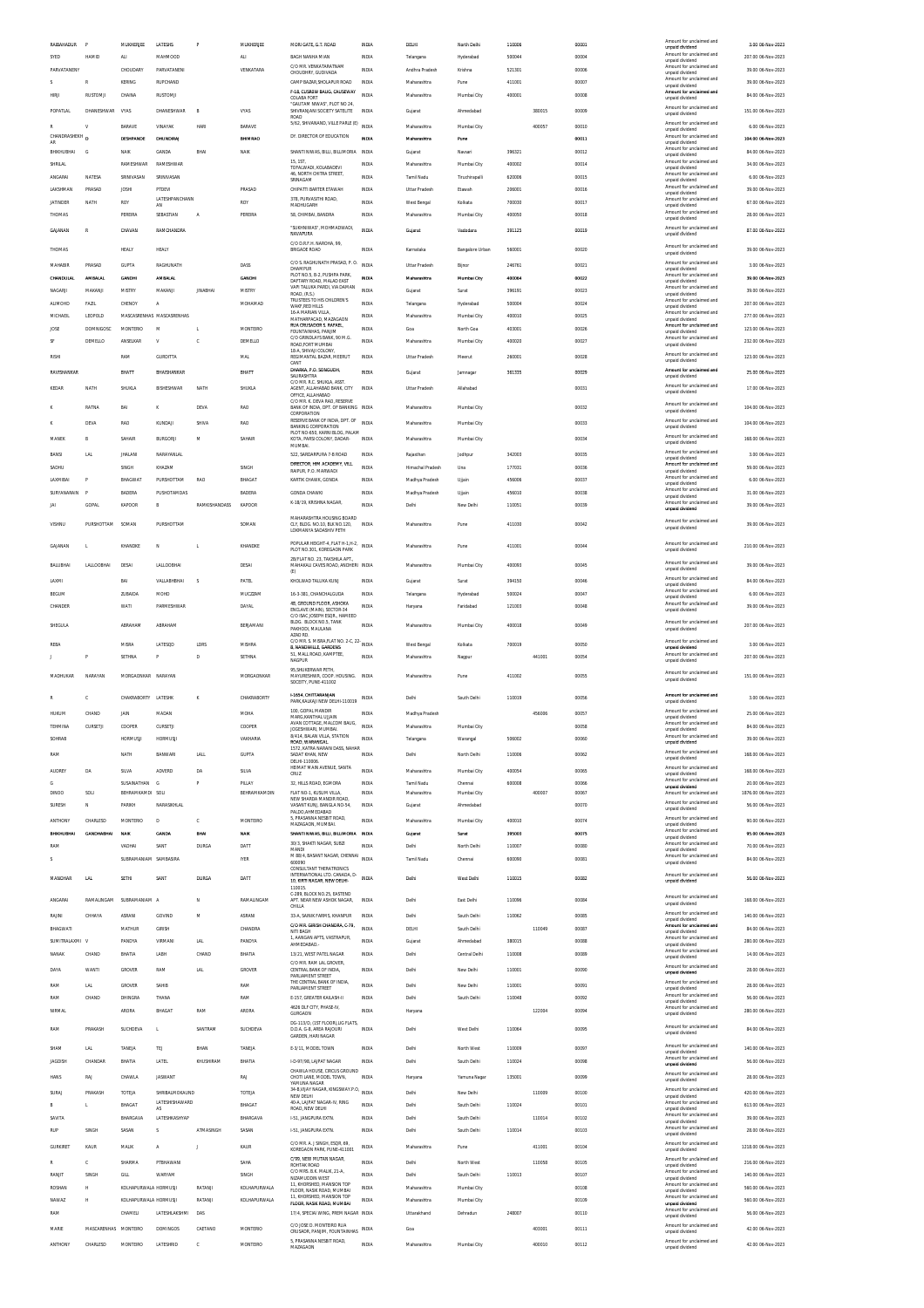| <b>MYRA</b>                        | DUARTE            | MONTEIRO                     | SEBASTIAO                      | E                           | MONTEIRO                        | C/O. DR. A.C.D. MONTEIRO 5,<br>PRASANNA NESBIT ROAD,                                          | INDIA                 | Maharashtra                         | Mumbal City              |                  | 400010 | 00113          | Amount for unclaimed and<br>unpaid dividend                             | 28.00 06-Nov-2023                         |
|------------------------------------|-------------------|------------------------------|--------------------------------|-----------------------------|---------------------------------|-----------------------------------------------------------------------------------------------|-----------------------|-------------------------------------|--------------------------|------------------|--------|----------------|-------------------------------------------------------------------------|-------------------------------------------|
| FREDDERICK                         |                   | MONTEIRO                     | D                              | c                           | MONTEIRO                        | MAZAGAON<br>C/O. DR. A.C.D. MONTEIRO<br>5, PRASANNA NESBIT ROAD,                              | <b>INDIA</b>          | Maharashtra                         | Mumbai City              | 400010           |        | 00114          | Amount for unclaimed and<br>unpaid dividend                             | 28.00 06-Nov-2023                         |
| MARIE                              | MASCERANHAS       | MONTEIRO                     | DOMINGOS                       | c                           | MONTEIRO                        | MAZAGAON MUMRAL<br>5 PRASANNA NESRIT ROAD<br>MAZAGAON, MUMBAL                                 | INDIA                 | Maharashtra                         | Mumbai City              |                  |        | 00115          | Amount for unclaimed and<br>unpaid dividend                             | 17.00 06-Nov-2023                         |
| ANTHONY                            | CHARLESD          | MONTEIRO                     | D                              | c                           | MONTEIRO                        | 5, PRASANNA NESBIT ROAD,<br>MAZAGAON, MUMBAL                                                  | INDIA                 | Maharashtra                         | Mumbai City              |                  |        | 00116          | Amount for unclaimed and<br>unpaid dividend                             | 17.00 06-Nov-2023                         |
| SEBASTIAO                          | EDUARTE           | MONTEIRO                     | D                              | c                           | MONTEIRO                        | C/O DR. A.C.D. MONTEIRO.5.<br>PRASSANA NESBIT ROAD,<br>MAZAGAON                               | INDIA                 | Maharashtra                         | Mumbai City              | 400010           |        | 00117          | Amount for unclaimed and<br>unpaid dividend                             | 17.00 06-Nov-2023                         |
| FREDDERICK                         |                   | MONTEIRO                     | D                              | $\mathbb{C}$                | MONTEIRO                        | C/O. DR. A.C.D. MONTEIRO<br>5, PRASANNA NESBIT ROAD,<br>MAZAGAON, MUMBAI                      | INDIA                 | Maharashtra                         | Mumbai City              | 400010           |        | 00118          | Amount for unclaimed and<br>unpaid dividend                             | 17.00 06-Nov-2023                         |
| SOHRAB                             | <b>HORMUSJ</b>    | VAKHARIA                     | <b>HORMUSJ</b>                 |                             | MANCHARSHAW                     | JUMMA MASJID ROAD, FORT<br>(GUJRAT STATE), BROACH<br>NO.466, I-BLOCK WCR, III, STAGE,         | <b>INDIA</b>          | Gujarat                             | Bharuch                  | 392001           |        | 00121          | Amount for unclaimed and<br>unpaid dividend<br>Amount for unclaimed and | 246.00 06-Nov-2023                        |
| KAMALAMMA                          |                   |                              | LATESHRIN                      | к                           | SESHEDISAGAR                    | RASWASHWARNAGAR<br>STATE BANK OF INDIA, SPECIALISED                                           | <b>INDIA</b>          | Karnataka                           | Bangalore Urban          | 560079           |        | 00124          | unpaid dividend                                                         | 280.00 06-Nov-2023                        |
| <b>JAMSHED</b>                     | <b>HORMASJ</b>    | VAKHARIA                     | <b>HORMASJI</b>                | M                           | VAKHARIA                        | PERSONAL BANKING BRANCH<br>MUMBAI SAMACHAr marg fort                                          | <b>INDIA</b>          | Maharashtra                         | Mumbai City              |                  | 400023 | 00129          | Amount for unclaimed and<br>unpaid dividend                             | 34.00 06-Nov-2023                         |
| ROMESH                             | CHANDRA           | SHUKLA                       | KEDAR                          | NATH                        | SHUKLA                          | AGENT, ALLAHABAD BANK,<br>MIRZAPUR                                                            | <b>INDIA</b>          | <b>Uttar Pradesh</b>                | Mirzapur                 | 231001           |        | 00130          | Amount for unclaimed and<br>unpaid dividend<br>Amount for unclaimed and | 11.00 06-Nov-2023                         |
| RUF                                | SINGH             | SASAN                        | Ś                              | ATMASINGH                   | SASAN                           | 1-51. JANGPURA EXTN.<br>CASA BAPTISTA, 2ND FLOOR, 2ND                                         | <b>INDIA</b>          | Delhi                               | South Delh               | 110014           |        | 00134          | unpaid dividend<br>Amount for unclaimed and                             | 11.00 06-Nov-2023                         |
| AC                                 | <b>DUARTE</b>     | MONETEIRO                    | <b>DRANTHONY</b>               | CDUARTE                     | MONETEIRO                       | CROSS LANE ROAD, LADY C ROAD, INDIA<br>MAHIM, MUMBAI                                          |                       | Maharashtra                         | Mumbai City              |                  | 400016 | 00135          | unpaid dividend<br>Amount for unclaimed and                             | 25.00 06-Nov-2023                         |
| VIDYADHAR<br>KANCHANBEN            | MANJULA<br>. H    | THAKOR<br>SONI               | MANJULAL<br><b>HARKISONDAS</b> | J<br>н                      | THAKORE<br>PAREKH               | 23, PRITAM NAGAR, AHMEDABAD INDIA<br>VANSHIVAT, JALWAN BAPPA ROAD<br>OPP. TELEPHONE EXCHANGE. | <b>INDIA</b>          | Gujarat<br>Gujarat                  | Ahmedabad<br>Valsad      | 380006           | 396001 | 00136<br>00144 | unpaid dividend<br>Amount for unclaimed and                             | 1030.00 06-Nov-2023<br>675.00 06-Nov-2023 |
| BHAGWATI                           |                   | VASISHTHA                    | PTSHIV                         | NARAIN                      | VASISHTHA                       | <b>BULSAR 396001</b><br>SHIV NIWAS, GURGAON                                                   | <b>INDIA</b>          | Haryana                             | Gurgson                  | 122001           |        | 00147          | unpaid dividend<br>Amount for unclaimed and                             | 280.00 06-Nov-2023                        |
| FAQUIR                             |                   | CHAND                        | HAR                            |                             | DAYAL                           | M/S. KUMAR WOOL SHOP<br>4772/15, MAIN BAZAR, PAHAR                                            | INDIA                 | Delhi                               | Central Delhi            | 110055           |        | 00148          | unpaid dividend<br>Amnunt for unclaimed and                             | 28.00 06-Nov-2023                         |
|                                    | ĸ                 | <b>BANSAL</b>                | L.                             | <b>JAGDISH</b>              | PRASAD                          | GANI<br>2-B, D.D.A. (M.I.G.) FLATS, NIRMAN<br>VIHAR                                           | <b>INDIA</b>          | Delhi                               | East Delhi               | 110092           |        | 00149          | unpaid dividend<br>Amount for unclaimed and<br>unpaid dividend          | 28.00 06-Nov-2023                         |
| TRILOK                             | NATH              | NANDA                        | RAM                            | NATH                        | NANDA                           | M/S. RAM NATH KIDAR NATH<br>NANDA. CHAWRI BAZAR                                               | <b>INDIA</b>          | Delhi                               | North Delhi              | 110006           |        | 00150          | Amount for unclaimed and<br>unpaid dividend                             | 140.00 06-Nov-2023                        |
|                                    | D                 | GAUR                         | NATHOO                         |                             | RAM                             | 1932-A/147, GANESHPURA,<br>TRINAGAR                                                           | INDIA                 | Delhi                               | North West               | 110035           |        | 00151          | Amount for unclaimed and<br>unpaid dividend                             | 28.00 06-Nov-2023                         |
| TRIPTI                             | KANA              | <b>GUHA</b>                  | PARIMAL                        | KUMAR                       | GUHA                            | 159/A, POCKET C, KANCHANJUNGA<br>APARTMENTS, SECTOR-53 NOIDA                                  | INDIA                 | UTTAR PRADESH                       |                          |                  | 201301 | 00152          | Amount for unclaimed and<br>unpaid dividend                             | 560.00 06-Nov-2023                        |
| SURINDER                           | KUMARI            | KHANNA                       | PARVESH                        | CHAND                       | KHANNA                          | 540. DOUBLE STOREY. NEW<br><b>RAINDER NAGAR, NEW DELHI</b>                                    | <b>INDIA</b>          | Delhi                               | Central Delh             | 110060           |        | 00153          | Amount for unclaimed and<br>unpaid dividend                             | 140.00 06-Nov-2023                        |
| SOMESHWAR<br>R                     | R                 | DATT<br>SINHA                | GANPAT<br>ANAND                |                             | RAI<br><b>LAL</b>               | 129-A, POCKET 'A', SUKHDEV<br>VIHAR<br>316, S.F.S. DDA FLATS HAUZ KHAS INDIA                  | INDIA                 | Delhi<br>Delhi                      | South Delhi<br>New Delhi | 110025           | 110016 | 00155<br>00157 | Amount for unclaimed and<br>unpaid dividend<br>Amount for unclaimed and | 28.00 06-Nov-2023<br>56.00 06-Nov-2023    |
| BHAGWAN                            | DASS              | GAUMBHIR                     | DHARAM                         | CHAND                       | GAUMBHIR                        | H.NO. 1640, SCHANGANJ, KRISHNA<br>GALL SURZIMANDL                                             | INDIA                 | Delhi                               | New Delhi                | 110006           |        | 00162          | unpaid dividend<br>Amount for unclaimed and<br>unpaid dividend          | 28.00 06-Nov-2023                         |
| TRILOK                             | CHAND             | VU                           | L                              | <b>JAIRAM</b>               | DAS                             | 1601, DHEERAJ VALLEY TOWER,<br>NEAR SAI BABAB COMPLEX                                         | <b>INDIA</b>          | Maharashtra                         | Mumbai City              |                  | 400063 | 00163          | Amount for unclaimed and<br>unpaid dividend                             | 420.00 06-Nov-2023                        |
| AIIT                               |                   | KAUR                         | Ś                              | HARKISHEM                   | SINGH                           | GOREGAON (EAST)<br>C/O. S. HARKISHEN SINGH. BLOCK<br>No.14, H.NO.1019, IIND FLOOR,            | INDIA                 | Delhi                               | Central Delh             | 110005           |        | 00164          | Amount for unclaimed and<br>unpaid dividend                             | 140.00 06-Nov-2023                        |
| Š.                                 | c                 | ANAND                        | B                              | s                           | ANAND                           | <b>W.E.A.KAROL BAGH</b><br>15/32. EAST PUNJABI BAGH                                           | <b>INDIA</b>          | Delhi                               | West Delhi               | 110026           |        | 00165          | Amount for unclaimed and<br>unpaid dividend                             | 280.00 06-Nov-2023                        |
| ASHA                               |                   | MEHTA                        | R                              | L                           | MEHTA                           | H.NO. 7, PHASE - I, MUHALI                                                                    | INDIA                 | Chandigarh                          | Chandigarh               | 160017           |        | 00167          | Amount for unclaimed and<br>unpaid dividend                             | 28.00 06-Nov-2023                         |
| AMRIT                              |                   | SODHI                        | N                              | s<br>P                      | SODHI                           | SARHIND CLUB, AMBALA CANTT.                                                                   | INDIA                 | Haryana                             | Ambala                   | 133001           |        | 00168          | Amount for unclaimed and<br>unpaid dividend<br>Amount for unclaimed and | 28.00 06-Nov-2023                         |
| KAMLA                              | D                 | <b>JAISWAL</b><br>KHOSLA     | L<br>s                         | N                           | <b>JAISWAL</b><br>KHOSLA        | SANT THEATRE, JALANDHAR<br>35/2, E.C. ROAD                                                    | <b>INDIA</b><br>INDIA | Punjab<br>Uttarakhand               | Jalandhar<br>Dehradun    | 144008<br>248001 |        | 00172<br>00173 | unpaid dividend<br>Amount for unclaimed and<br>unpaid dividend          | 3.00 06-Nov-2023<br>56.00 06-Nov-2023     |
| SHARMILA                           | MARIELOUISE       | DEMELLO                      | ERIC                           | ${\mathbb R}$               | KHOSLA                          | C/O GRINDLAYS BANK, 270, D.N.<br>ROAD, POST BOX NO.48                                         | <b>INDIA</b>          | Maharashtra                         | Mumbai City              | 400001           |        | 00175          | Amount for unclaimed and<br>unpaid dividend                             | 70.00 06-Nov-2023                         |
| SUBHASH                            | CHANDRA           | CHATTERJEE                   | SUDHIR                         | CHANDRA                     | CHATTERJEE                      | C/O M/S. PLACE SIDDONS &<br>COUGH (P) LTD., 6, LYONS RANGE                                    | <b>INDIA</b>          | West Bengal                         | Kolkata                  | 700001           |        | 00177          | Amount for unclaimed and<br>unpaid dividend                             | 3.00 06-Nov-2023                          |
| SHASHIKALA                         | PADMAKER          | KHANDKE                      | PADMAKER                       | LAXMAN                      | KHANDKE                         | LAXMIBAI MANSION. BLOCK-6<br>2ND FLOOR, NEAR ROXY CINEMA, INDIA<br>QUEEN ROAD, MUMBAI         |                       | Maharashtra                         | Mumbai City              |                  |        | 00178          | Amount for unclaimed and<br>unpaid dividend                             | 840.00 06-Nov-2023                        |
| <b>IRENE</b>                       | JOYCE             | ROSARIO                      | CHARLES                        | <b>HENRY</b>                | ROSARIO                         | 7, MANJU MANSION, 54<br>WOODHOUSE,                                                            | <b>INDIA</b>          | Maharashtra                         | Mumbai City              | 400005           |        | 00179          | Amount for unclaimed and<br>unpaid dividend                             | 87.00 06-Nov-2023                         |
| LAXMI                              |                   | <b>AGATE</b>                 | NARAYAN                        | $\mathbf v$                 | <b>AGATE</b>                    | COLABA<br>NO. 7. SANT NYNESHWAR.SANT                                                          | <b>INDIA</b>          | Maharashtra                         | Pune                     | 411009           |        | 00181          | Amount for unclaimed and                                                | 56.00 06-Nov-2023                         |
|                                    |                   | LOWE                         | LATESONLDR                     | J.                          | MLOWE                           | NAGAR SOCIETY<br>E-295. EAST OF KAILASH                                                       | INDIA                 | Delhi                               | South Delhi              |                  | 110065 | 00183          | unpaid dividend<br>Amount for unclaimed and<br>unpaid dividend          | 280.00 06-Nov-2023                        |
|                                    |                   | KHANDKE                      | JANARDAN                       |                             | LAXMAN                          | 1/22, PARMANAND BLDG., DR.A.K. INDIA<br><b>RANGEKAR MARG</b>                                  |                       | Maharashtra                         | Mumbai City              | 400007           |        | 00184          | Amount for unclaimed and<br>unpaid dividend                             | 526.00 06-Nov-2023                        |
|                                    | N                 | KHANDKE                      | NAMDEO                         | t,                          | KHANDKE                         | 38-A/S, GANESH PRASAD, SLEATOR INDIA<br>ROAD, TARDEO                                          |                       | Maharashtra                         | Mumbai City              | 400007           |        | 00185          | Amount for unclaimed and<br>unpaid dividend                             | 140.00 06-Nov-2023                        |
| TARLA                              | PRADYUMNA         | VOHRA                        | PRADYUMNA                      | $\mathbb{R}$                | VOHRA                           | 14-C AVANI FLATS NAVRANGPURA INDIA<br>C/O GRINDLAYS BANK, 270, D.N.                           |                       | Guiarat                             | Ahmedabad                |                  | 380009 | 00186          | Amount for unclaimed and<br>unpaid dividend<br>Amount for unclaimed and | 280.00 06-Nov-2023                        |
| ANNE<br>OLIVA                      | LEONILDA          | SALDANHA<br><b>FONESCA</b>   | <b>ROBER</b><br>A              | $\boldsymbol{\Lambda}$<br>c | SALDANHA<br>FONESCA             | ROAD, POST BOX NO.48<br>292, CHURCH ROAD, GUN<br><b>FOUNDARY</b>                              | <b>INDIA</b><br>INDIA | Maharashtra<br>Telangana            | Mumbai City<br>Hyderabad | 400001<br>500001 |        | 00187<br>00190 | unpaid dividend<br>Amount for unclaimed and<br>unpaid dividend          | 162.00 06-Nov-2023<br>84.00.06-Nov-2023   |
| <b>HIRA</b>                        | RATTAN            | CRAWFORD                     | $\mathbb{R}$                   | P                           | CRAWFORD                        | NANBHOY CHAMBERS, 3RD FLOOR,<br>GUNBOW STREET. FORT-MUMBAI                                    | INDIA                 | Maharashtra                         |                          |                  | 400001 | 00191          | Amount for unclaimed and<br>unpaid dividend                             | 288.00 06-Nov-2023                        |
| ARNAVAZ                            | PHIROZE           | <b>WADIA</b>                 | P                              | B                           | WADIA                           | ABDEALI CHAMBERS, 1ST FLOOR,<br>OPP. MINERVA TALKIES.                                         | <b>INDIA</b>          | Maharashtra                         | Mumbai City              | 400007           |        | 00192          | Amount for unclaimed and                                                | 11.00 06-Nov-2023                         |
| <b>FRANEY</b>                      | MINOWCHER         | <b>MOGAL</b>                 | м                              | N                           | MOGAL                           | <b>LAMINGTON ROAD</b><br>MD ELOOP BOTAW                                                       | INDIA                 | Maharashtra                         | Mumbai City              |                  | 400002 | 00193          | unpaid dividend<br>nt for ur                                            | 11.00 06-Nov-2023                         |
| MANI                               | RATAN             | PATEL                        | $\mathbb{R}$                   | s                           | PATE                            | BLDG.257.THAKURWAR ROAD<br>R-3, CURSOW BAUG, BHAGAT<br>SINGH ROAD                             | <b>INDIA</b>          | Maharashtra                         | Mumbai City              |                  | 400039 | 00194          | unpaid dividend<br>Amount for unclaimed and<br>unpaid dividend          | 134.00 06-Nov-2023                        |
| DHUNBAI                            | SAVAKHA           | THANEWALLA                   |                                | P                           | THANEWALLA                      | C/O MR.P.S. PASTAKIA, 184, MODI<br>STREET FORT                                                | <b>INDIA</b>          | Maharashtra                         | Mumbai City              | 400021           |        | 00195          | Amount for unclaimed and<br>unpaid dividend                             | 84.00 06-Nov-2023                         |
| STHELENSNOM<br>NEESPVTLTD          |                   |                              | COMPANY                        |                             |                                 | C/O STANDARD CHARTERED BANK, INDIA<br>PB.NO. 558, 25, M.G. ROAD, FORT                         |                       | Maharashtra                         | Mumbai City              | 400001           |        | 00198          | Amount for unclaimed and<br>unpaid dividend                             | 280.00 06-Nov-2023                        |
| <b>ARUN</b>                        | KUMAR             | RAGHUNATHRA<br>ONADKARN      | RAGHUNATH                      |                             | APPASAHED                       | 27, PAYAL DAULAT VASAHAT<br>KARVE ROAD, KOTHRUD                                               | <b>INDIA</b>          | Maharashtra                         |                          |                  | 411029 | 00200          | Amount for unclaimed and<br>unpaid dividend                             | 238.00 06-Nov-2023                        |
| JAMSHED                            | GOOLFAM           | KANGA                        | GOOLFAM                        |                             |                                 | 182, BEENA VISTA APTMS<br>GENERAL BHOSLE MARG, MUMBAI<br>C/O R.G. KHANDKE, H/2, POPULAR       | <b>INDIA</b>          | Maharashtra                         |                          |                  | 400021 | 00202          | Amount for unclaimed and<br>unpaid dividend                             | 294.00 06-Nov-2023                        |
| <b>DNYANSHWAR</b>                  | NAMDEO            | KHANDKE                      | NAMDEO                         | L.                          | KHANDKE                         | HEIGHTSNO.4, 301, KOREGAON<br>PARK                                                            | <b>INDIA</b>          | Maharashtra                         | Pune                     | 411001           |        | 00204          | Amount for unclaimed and<br>unpaid dividend                             | 420.00 06-Nov-2023                        |
| PRAMOD                             | BEHARI            | MATHUR                       | LATESHRIK                      | B                           | MATHUR                          | A-42, KENWOOD TOWERS, EROS<br>GARDEN, CHARWOOD VILLAGE,                                       | INDIA                 | Haryana                             | Faridabad                |                  | 121009 | 00205          | Amount for unclaimed and<br>unpaid dividend                             | 280.00 06-Nov-2023                        |
| KANWAR                             | PALSINGH          | PRUTHI                       | LATESHRIHEM                    | SINGH                       | PRUTHI                          | SURAJ KUND ROAD, FARIDABAD<br>14-B/4, NORTH EXTENSION AREA,<br>NEW DELHI                      | <b>INDIA</b>          | Delhi                               | New Delh                 |                  | 110060 | 00206          | Amount for unclaimed and<br>unpaid dividend                             | 420.00 06-Nov-2023                        |
| MANI                               | MANEK             | SAHIAR                       | MANEK                          |                             | SAHIAR                          | 650, FIRDOSHI ROAD, PARSI<br>COLONY, DADR, MUMBAI                                             | INDIA                 | Maharashtra                         | Mumbai City              |                  | 400014 | 00207          | Amount for unclaimed and<br>unpaid dividend                             | 76.00 06-Nov-2023                         |
| KALAVATI                           | BHOGILAL          | PATEL                        | KRISHANKUMAR                   | B                           | PATEL                           | VACHALI POLE, WADI, BARODA<br>C/O M/S. GAGRET & CO., ALLI                                     | <b>INDIA</b>          | Gujarat                             | Vadodara                 | 390017           |        | 00210          | Amount for unclaimed and<br>unpaid dividend<br>Amount for unclaimed and | 39.00 06-Nov-2023                         |
| RUSTOM                             | ARDESHIR          | GAGRET                       | ARDESHIR                       |                             | GAGRET                          | CHAMBERS, NAGINDAS MASTER<br>ROAD, FORT MUMBAI<br>C/O MR. D.K. HANDIEKAR                      | INDIA                 | Maharashtra                         | Mumbai City              | 400001           |        | 00211          | unpaid dividend                                                         | 207.00 06-Nov-2023                        |
| SHAKUNTALA                         | Ð                 | HANDIEKAR                    | DATTATRAYA                     | K                           | HANDIEKAR                       | <b>EXECUTIVE ENGG. (GOVT. OF</b><br>U.P.\B-2-249. RAVINDERAPURI                               | <b>INDIA</b>          | <b>Uttar Pradesh</b>                | Varanasi                 | 221005           |        | 00215          | Amount for unclaimed and<br>unpaid dividend                             | 151.00 06-Nov-2023                        |
| ELA                                |                   | BHAR                         | KASI                           | NATH                        | BRAR                            | CLY., LANE NO.14,<br>13, ASHWINI DUTT ROAD                                                    | <b>INDIA</b>          | West Bengal                         | Kolkata                  | 700126           |        | 00216          | Amount for unclaimed and<br>unpaid dividend                             | 140.00 06-Nov-2023                        |
| BAKULA                             | NAVEEN            | PAREKH                       | KASHAP                         |                             | BHARGAVA                        | PAREKH HOSPITAL, MADAN WADI INDIA<br>C/O DR. E.B. MISRA, 2, DOCTOR'S                          |                       | Gujarat                             | Valsad                   | 396001           |        | 00217          | Amount for unclaimed and<br>unpaid dividend<br>Amount for unclaimed and | 95.00 06-Nov-2023                         |
| <b>JAYANTI</b>                     | <b>DEVI</b>       | SHARMA                       | ĸ                              | м                           | SHARMA                          | LANE<br>19-B KINNARI DUPLEX, NR CITIZEN INDIA                                                 | INDIA                 | Delhi                               | New Delhi                | 110001           |        | 00221          | unpaid dividend<br>Amount for unclaimed and                             | 560.00 06-Nov-2023                        |
| KAMLESH                            | VINUBHAI          | SHAH                         | VINUBHAI                       |                             |                                 | COMPLEX, ELLORA PARK<br>C/O K.C.GUPTA, ROOM NO.51, 5TH                                        |                       | Gujarat                             | Vadodara                 |                  | 390007 | 00222          | unpaid dividend                                                         | 2240.00 06-Nov-2023                       |
| MADANLA                            | <b>BANWARILAI</b> | <b>AGARWAL</b>               | BANWARILAL                     | s                           | <b>AGARWAL</b>                  | FLOOR, DHARAM PREM<br>BLD., NEHRU RD., VILLE PARLE(E)                                         | INDIA                 | Maharashtra                         | Mumbai City              | 400057           |        | 00224          | Amount for unclaimed and<br>unpaid dividend<br>Amount for unclaimed and | 6.00 06-Nov-2023                          |
| PURAN<br>SANDEEP                   | DEV<br>KUMAR      | PURI<br>SARKAR               | ĸ                              | s<br>M                      | <b>PURI</b><br>SARKAR           | 117. SECTOR-9B<br>B-5/280, YAMMUNA VIHAR                                                      | <b>INDIA</b><br>INDIA | CHANDIGARH<br>Delhi                 | East Delhi               | 110053           | 160017 | 00227<br>00228 | unpaid dividend<br>Amount for unclaimed and                             | 560.00 06-Nov-2023<br>3.00 06-Nov-2023    |
| <b>JAYAWANT</b>                    | RARIJI            | KAMAT                        | LATEBAPUJI                     | B                           | KAMAT                           | 11, SARASWATT COLONY, PUNE                                                                    | INDIA                 | Maharashtra                         | Pune                     |                  | 411001 | 00229          | unpaid dividend<br>Amount for unclaimed and<br>unpaid dividend          | 207.00 06-Nov-2023                        |
| ARUN                               | KUMAR             | RATNA                        | VIDYA                          |                             | RATNA                           | C-87, N.D.S.E., PART-II, 2ND FLOOR INDIA                                                      |                       | Delhi                               | South Delhi              | 110049           |        | 00231          | Amount for unclaimed and<br>unpaid dividend                             | 4480.00 06-Nov-2023                       |
| <b>URMILA</b><br><b>PRABHAVATI</b> | DEVIDAS           | <b>RASTOGI</b><br><b>JAI</b> | KRISHNA<br>DEVIDAS             | MURARI                      | <b>RASTOGI</b><br>PURSHOTHAMDAS | C/O PROF R.S RASTOGI, 223/48,<br>RASTOGI TOLA RAJA BAZAR<br>9. SAGAR VIHAR, 23. ABDUL         | <b>INDIA</b><br>INDIA | <b>Uttar Pradesh</b><br>Maharashtra | Lucknow<br>Mumbai City   | 400018           |        | 00233<br>00234 | Amount for unclaimed and<br>unpaid dividend<br>Amount for unclaimed and | 560.00 06-Nov-2023<br>174.00 06-Nov-2023  |
| HINA                               | PRAVIN            | <b>VAKIL</b>                 | PRAVIN                         |                             |                                 | GAFFAR KHAN ROAD, WORLL<br>214. PANJRAPOLE, MUMBAI                                            | <b>INDIA</b>          | Maharashtra                         | Mumbai City              |                  | 400004 | 00235          | unpaid dividend<br>Amount for unclaimed and<br>unpaid dividend          | 3959.00 06-Nov-2023                       |
| SUDHIR                             |                   | RALHAN                       | DL                             | RALHAN                      | <b>JAI</b>                      | E-378, GREATER KAILASH, PART-II                                                               | <b>INDM</b>           | Dethi                               | South Delhi              | 110048           |        | 00236          | Amount for unclaimed and<br>unpaid dividend                             | 280.00 06-Nov-2023                        |
| ARJUN<br>DINOO                     | JEHANGIR          | GUPTA<br>MAROLIA             | SURENDER<br><b>JEHANGIR</b>    |                             | GUPTA                           | 1, CHURCH ROAD, DELHI CANTT<br>BLOCK NO E-10 GROUND FLOOR                                     | INDIA<br><b>INDIA</b> | Delhi                               | New Delhi                |                  | 110010 | 00239<br>00241 | Amount for unclaimed and<br>unpaid dividend<br>Amount for unclaimed and | 1229.00 06-Nov-2023                       |
| REGINA                             |                   | THOMAS                       | M                              |                             | THOMAS                          | <b>CURSOW BAUG</b><br>25, MALYAAPAN STREET,<br>MANNADY                                        | INDIA                 | Maharashtra<br>Tamil Nadu           | Mumbai City<br>Chenna    | 600001           |        | 00242          | unpaid dividend<br>Amount for unclaimed and<br>unpaid dividend          | 1820.00 06-Nov-2023<br>84.00 06-Nov-2023  |
| BEANT                              |                   | SINGH                        | LATESHRIBISHAN                 |                             | SINGH                           | 34/130, CHANDER NAGAR, BEHIND<br>ARYA COLLEGE OF BOYS, CIVIL                                  | INDIA                 | Punjab                              | Ludhiana                 |                  |        | 00245          | Amount for unclaimed and<br>unpaid dividend                             | 286.00 06-Nov-2023                        |
| VASANTI                            | DINKAR            | KAMAT                        | D                              | B                           | KAMAT                           | LINES. LUDHIANA<br>BENAZAAR BUNGLOW POST-<br>PAPDY, VASI ROAD(W), DISTT-                      | INDIA                 | Maharashtra                         |                          |                  | 401207 | 00246          | Amount for unclaimed and                                                | 1260.00 06-Nov-2023                       |
| CHIRAG                             | <b>VALMIK</b>     | MAJUMDAR                     | VALMI                          |                             |                                 | THANA<br>BEHIND COMMERCE<br>COLLEGE NEAR BANK OF INDIA                                        | INDIA                 | Gujarat                             | Ahmedabad                |                  |        | 00250          | unpaid dividend<br>Amount for unclaimed and                             | 1400.00 06-Nov-2023                       |
| AIAY                               | KUMAR             | MILHOTRA                     | RAM                            | KUMAF                       | <b>MILHOTRA</b>                 | SOCIETY, NAVRANGPURA<br>C-8 DEFENCE COLONY                                                    | INDIA                 | Delhi                               |                          |                  | 110024 | 00259          | unpaid dividend<br>Amount for unclaimed and                             | 1103.00 06-Nov-2023                       |
| SOHRAB                             | J                 | BHOTE                        | <b>JEHANGIR</b>                | D                           | BHOTE                           | 'ADI RATAN VILLA' 88, J.P. ROAD,<br>ANDHERI(W)                                                | INDIA                 | Maharashtra                         | Mumbai City              | 400058           |        | 00261          | unpaid dividend<br>Amount for unclaimed and<br>unpaid dividend          | 101.00 06-Nov-2023                        |
| LILAWATI                           | CHAMANLAL         | RAWLLEY                      | CHAMANLAL                      |                             | RAWLEY                          | E-164, PRASHANT VIHAR                                                                         | <b>INDIA</b>          | Delhi                               | North West               |                  | 110085 | 00263          | Amount for unclaimed and<br>unpaid dividend                             | 140.00 06-Nov-2023                        |